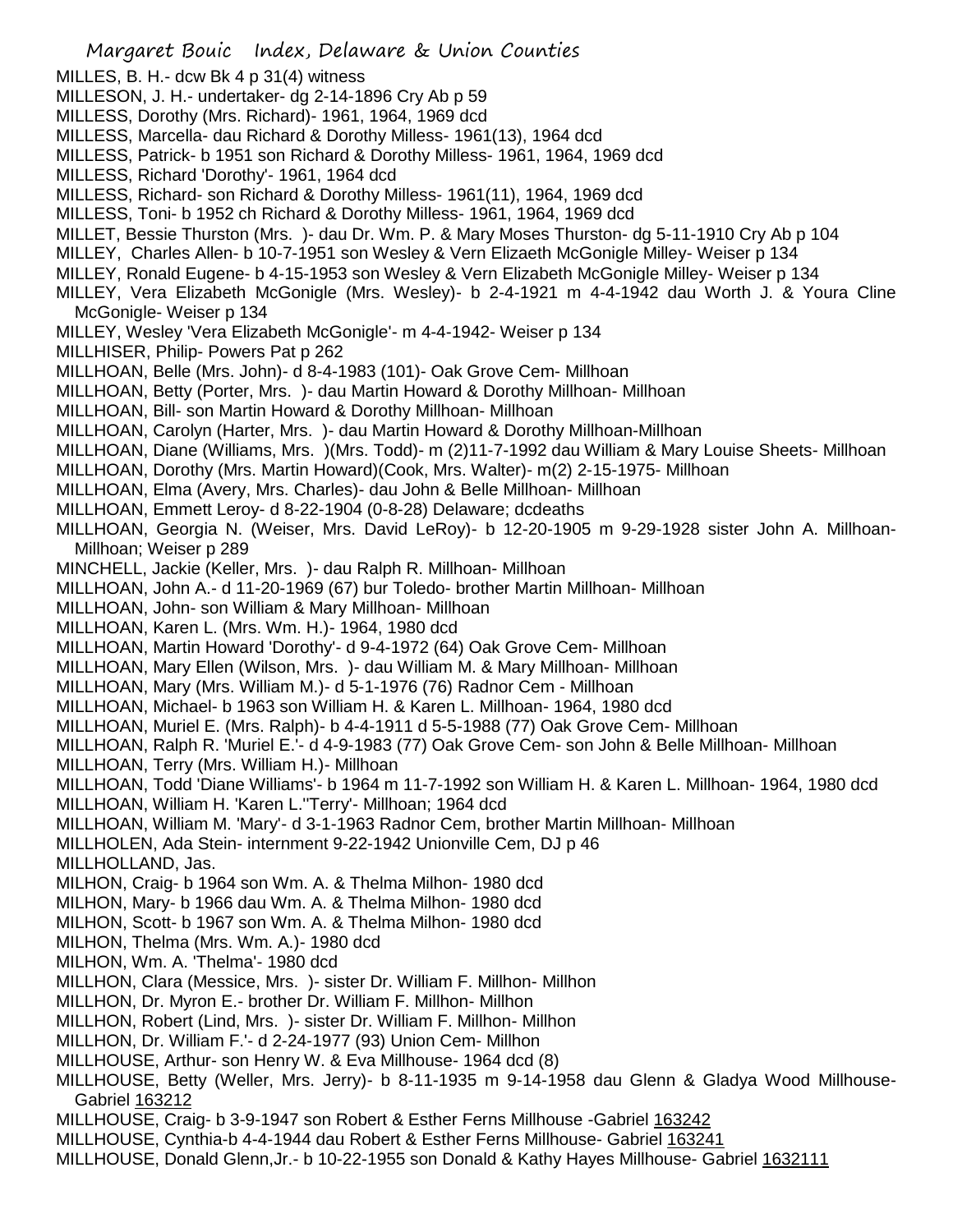- Margaret Bouic Index, Delaware & Union Counties
- MILLHOUSE, Donald 'Kathy Hayes'- b 10-10-1933 m 11-7-1954 son Glenn & Gladys Wood Millhouse- Gabriel 163211
- MILLHOUSE, Edna (Crook, Mrs. Arnold)- b 3-12-1912 m 1-1-1932 dau Elmer Isaac & Lois Gabriel Millhouse-Gabriel 16323
- MILLHOUSE, Effie Norton Henthorn (Mrs. Henry)- b 12-28-1875 m 11-2-1901 d 3-4-1920 dau Henry Clay & Viola F. Mulligan Henthorn- dcc James Fathbruckner 11; delge II p 41
- MILLHOUSE, Elmer Isaac 'Lois Gabriel'- b 7-6-1878 m 2-2-1899 dcm d 12-1964 son George W. & Emma Denman Millhouse; opc 537; dcb late (Loma Emalette)
- MILLHOUSE, Eva (Mrs. Henry W.)- 1964 dcd
- MILLHOUSE, Gladys Wood (Mrs. Glenn)- b 12-23-1912 m 12-25-1932 Gabriel (16321)
- MILLHOUSE, Glenn 'Gladys Wood'- b 8-16-1899 m 12-25-1932 son Elmer Isaac & Lois Gabriel Millhouse; Gabriel 16321; opc 624
- MILLHOUSE, Henry 'Effie Norton Henthorn'- b 5-12-1876 m 11-2-1901 d 4-28-1943 son Phillip & Margaret Rawhouse Henthorn- dcc James Fathbruckner 10; delge II p 41
- MILLHOUSE, Henry W. 'Eva'- 1964 dcd
- MILLHOUSE, Holly- b 5-15-1954 ch Robert & Esther Ferns Millhouse- Gabriel 163244
- MILLHOUSE, Judy- dau Henry W. & Eva Millhouse- 1964 dcd (7)
- MILLHOUSE, Juliana (Weiser, Mrs. Joshua)- b 2-11-1829 m 1-10-1850 d 6-21-1901 Weiser p 507
- MILLHOUSE, Laurel-b 7-23-1950 dau Robert & Esther Ferns Millhouse- Gabriel 163243
- MILLHOUSE, Lois Irene Gabriel (Mrs. Elmer Isaac)- b 7-18-1880 m 2-2-1899 dcm d 12-14-1947 Mont. dau John & Emalet Coles Gabriel- Gabriel 1632; opc 375; dcb late (Loma Emalette)
- MILLHOUSE, Loma Emalette (Rider, Mrs. Jack)- b 10-11-1902 m 9-16-1925 dau Elmer Isaac & Lois Irene Gabriel Millhouse- Gabriel 16322; opc 625; dcb late
- MILLHOUSE, Margaret Rawhouse (Mrs. Phillip)- d 1928 dcc James Fathbruckner 21; delge II p 41
- MILLHOUSE, Nancy- dau Henry W. & Eva Millhouse- 1964 dcd (3)
- MILLHOUSE, Phillip 'Margaret Rawhouse'- b 1831 d 7-10-1899 dcc James Fathbruckner 20; delge II p 41
- MILLHOUSE, Robert Lyle 'Esther Ferns'- b 1-14-1919 m 6-20-1942 son Elmer Isaac & Lois Irene Gabriel Millhouse- Gabriel 16324; 1959, 1962 ucd
- MILLHOUSE, Sharon- dau Henry W. & Eva Millhouse- 1964 dcd (9)
- MILLHOUSE, Steven- b 9-9-1958 son Donald & Kathy Hayes Millhouse- Gabriel 1632112
- MILLHOUSE, Tillie Viola (Fathbruckner, Mrs. Harley George)- b 3-15-1903 m 11-3-1920 d 1-20-1967 dau Henry & Effie Norton Henthorn Millhouse- dcc James Fathbruckner 5; delge II p 41
- MILLICE, Charles- son Golden C. Millice- obit Mrs. Golden, mlib
- MILLIKIN, ----(Mrs. Golden C.)- d 1-23-1960 (70) Maple Grove Cem, obit mlib
- MILLICE, Levi- b 1865 Champaign Co d 12-24-1934 Oakdale Cem II p 19 (B-R9-21)
- MILLICE, Michael Robert- b 3-19-1989 son Michael Roby & Susan Gentis Millice- Millice
- MILLICE, Michael Roby 'Susan Gentis'- son Robert Millice- Millice
- MILLICE, Ora- b 1858 Union Co d 4-30-1931 (73) SR Oakdale Cem 4336 (B-12) II p 19 (B-R9-21)
- MILLICE, Robert- Millice
- MILLICE, Susan Gentis (Mrs. Michael Roby)- dau William Gentis- Millice
- MILLICENT, John- 1908 dch 276
- MILLICK, John- Westfield Tp, delge IX p 34
- MILLIE, Mary S. (Mrs. )- WCTU- unec III p 58
- MILLIER, Lizzie- 1910C Richwood 81-82 p 3A (66,O,Va,Va) wid, 4 ch
- MILLIGAN, ---family of Michael Madden #215 unec IX p 2, XI p 2, 61
- MILLIGAN, Aaron Gabriel- b 3-25-1975 son Delbert Lloyd & Linda Lou Harbolt Milligan- Milligan VI p6
- MILLIGAN, Alexander- b 4-23-1812 Milligan Bible- unec X p 6
- MILLIGAN, Alice Connell (Mrs. Robert Lee)- CCC p 69
- MILLIGAN, Almira- b 1880 d inf. dau Elijah & Samantha Martha Davis Milligan- Milligan III p 1
- MILLIGAN, Almira/Alma (Fryman, Mrs. William Oscar)- b 10-29-1888 m 3-15-1911 dau William Joseph & Elzina Swartz Milligan- Milligan III p 1, IV p 2
- MILLIGAN, Almira/Elmirah Russel (Mrs. John W.)- b 9-8-1832 m 9-19-1852 d 8-16-1907 Shoup Cem, dcm; Milligan II p 3; Russell II p 2; dcc Agnes Shirley Jackson Welsh 13; Cowgill p p 58; 1870C Thomson Tp p 501 (38)
- MILLIGAN, Amos- son William Sr. & Eliza Palack Milligan- dumch p 215; 1883 uch V p 454; unec XVI p 43 MILLIGAN, Amy Joy- b 9-25-1970 dau Delbert Lloyd & Linda Lou Harbolt Milligan- Milligan VI p 6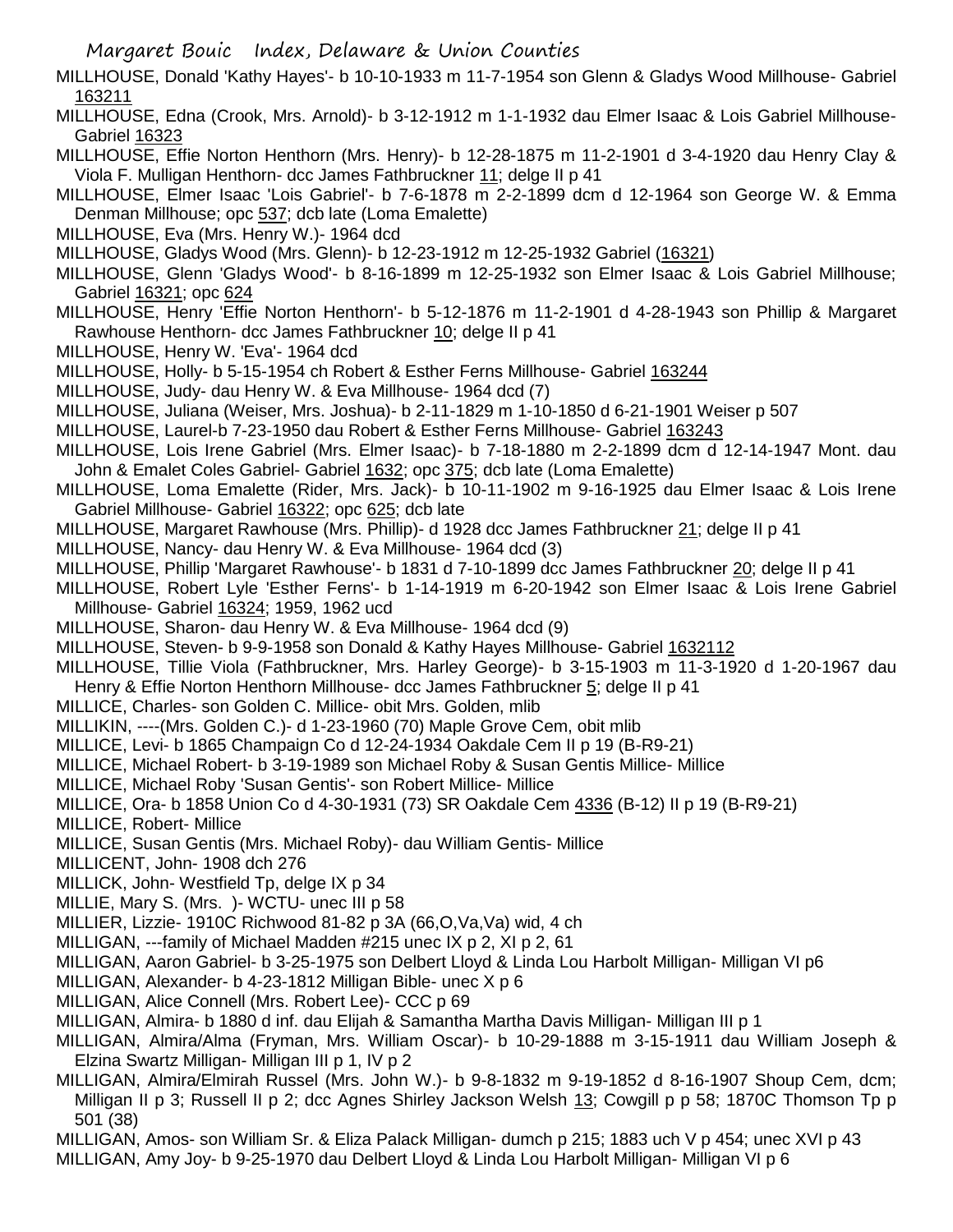MILLIGAN, Amy Louise- b 10-9-1959 dau Robert Eugene II & Marilyn Hoat Milligan- Milligan V p 6

MILLIGAN, Andrew Nelson 'Deyan Zeng'- b 2-27-1962 m 5-12-1990 son Nelson & Mary Lou Milligan- Milligan VII p 7

MILLIGAN, Ann L. (Hoover, Mrs. Dallas)- b 1869 m 1-5-1893 d 2-6-1931 Prospect Cem- dau Jonas & Nancy Linsley Milligan- Milligan II p 2; Madden letter; 1883 uch V p 454

- MILLIGAN, Anna Marie (Corbin, Mrs. Robert Steman)- b 8-1-1920 dau Ralfred J. & Hazel Dell Sheets Milligan-Milligan IV p 3, V p 7; obit Ralph, Del Mus Lib
- MILLIGAN, Anna Marie (Waller, Mrs. John Allen)- b 10-31-1959 m 4-23-1983 dau Nelson Powell & Mary Lou Reynolds Milligan- Milligan VI p 10, VII p 6

MILLIGAN, Anson Harvey- b 7-16-1879d 12-27-1879 Milligan Bible; unec X p 6

- MILLIGAN, Arby 'Martha Powell' b 12-6-1912 son William & Ora Marie Rilla Milligan- Milligan IV p 1, V p 1; 1985 uch p 97
- MILLIGAN, Artimus Arthur 'Elizabeth Abrams'- b 1863 m 10-10-1883 d 2-28-1925 son Jonas & Nancy Linsley Milligan- Milligan II p 2; Madden letter
- MILLIGAN, Barbara Jean (Davis, Mrs. Ralph)- b 9-8-1942 dau Harold Eugene & Doris Kirkpatrick Milligan-Milligan V p 7, VI p 17
- MILLIGAN, Barbara Duffy Samsel (Mrs. Wayne Lewis)- Milligan V p 1
- MILLIGAN, Barton Douglas- b 7-23-1962 son Harold Eugene & Doris Kirkpatrick Milligan- Milligan V p 7, VI p 18
- MILLIGAN, Benjamin 'Lydia Layman'- m 4-10-1834 ucm 364; unec III p 8; 1840C Jerome Tp 1135 (30-40)
- MILLIGAN, Benjamin Matthew- b 7-8-1981 son Wayne Lewis & Barbara Duffy Milligan- Milligan VI p 1
- MILLIGAN, Benjamin Thomas b 9-25-1980 son Thomas Roy & Myra Kathleen Putnam Milligan- Milligan VI p 7
- MILLIGAN, Bertha Powell (Mrs. Walter William)- b 4-3-1917 m 8-15-1936- Milligan V p 5; 1964 dcd
- MILLIGAN, Betty Darlene (Hughes, Mrs. Donald)- b 5-10-1946 dau George Gerold & Pearl Winona Long Milligan- Milligan V p 3, VI p 7
- MILLIGAN, Betty Jean (Risor, Mrs. Robert)- b 6-17-1925 dau Emmett L. & Ine Wright Milligan- Milligan IV p 5, V p 10; obit mlib(brown)
- MILLIGAN, Bonnie (Mrs. James G.)- 1961 dcd
- MILLIGAN, Bonnie Metcalf (Mrs. Raymond Leroy)- Milligan VI p 18
- MILLIGAN, Brady Stuart- b 1-21-1975 son Michael Leroy & Carol Ann McCracken Milligan- Milligan VI p 8
- MILLIGAN, Brenda (Mrs John E.)- 1980 dcd
- MILLIGAN, Brenda Lee (Bettross, Mrs. Edward)- b 6-13-1960 m 8-10-1987- dau Harold Eugene & Irena Berdette Showman Milligan- Milligan VI p 17, VII p 9
- MILLIGAN, Brenda Lee (Roller, Mrs. )(Mrs. Joseph Sandel)- m 6-2-1978- Milligan VI p 2
- MILLIGAN, Bruce Paul- b 7-22-1954 son Paul Albert & Joyce Olema Barrett Milligan- Milligan V p 7, VI p 17
- MILLIGAN, Calvin Lee 'Sheila Aldrich'- b 4-22-1949 m 9-1-1973 son Wilbert Henry & Ona Rowland Milligan-Milligan V p 1, VI p 1; 1985 uch p 97; 1964, 1969, 1971 dcd
- MILLIGAN, Candie Raye Corneil (Mrs. Joseph Sandel)- m 1-20-1973 Milligan VI p 2
- MILLIGAN, Carol Ann McCracken (Mrs. Michael Leroy)- b 11-10-1950 m 6-24-1972 d 6-24-1972 d 6-24-1972 Milligan VI p 8
- MILLIGAN, Carol Wasserbauer (Mrs. Lloyd Earl) b 11-18-1941- Milligan V p 16
- MILLIGAN, Caroline Beltz (Mrs. Samuel)- m 11-7-1850 ucm 1597; unec VIII p 3, XIV p 18
- MILLIGAN, Caroline Bess Barr (Mrs. George William)- b 1848 d 1903 dau John B. & ELizabeth Troutman Bahr- ped Dick L. Shover #197 13; unec X p 22
- MILLIGAN, Catherine Elizabeth- b 8-1-1847 Milligan Bible; unec X p 6
- MILLIGAN, Catherine- dau William & Sarah Ann Hemminger Milligan- 1880C Liberty Tp Un Co 214-223 p 22 (6,ILL,O,O)
- MILLIGAN, Charles- son John & Rebecca Dawson Milligan- 1883 uch V p 456
- MILLIGAN, Charles Lee 'Imogene Rose Brady'- b 3-30-1920 d 1976 Claibourne Cem p 104- son Emmett L. & Inez Wright Milligan- Milligan IV p 5, V p 10; obit Inez, mlib(brown)
- MILLIGAN, Charles M.- b 11-24-1843 Milligan Bible; unec X p 6
- MILLIGAN, Charles Worth- d 9-4-1876 (2m17d) Raymond Cem, lptw p 3 son William & Sarah A. Milligan
- MILLIGAN, Chester E.- b 5-26-1898 son Eli & Irena McComb Milligan- Milligan III p 2
- MILLIGAN, Christopher Roy Samuel b 6-16-1971 adopted son Wayne Lewis son Barbara Duffy Samuel Milligan- Milligan VI p 1
- MILLIGAN, Christen Elizabeth- b 3-14-1975 dau Thomas Roy & Myra Kathleen Putnam Milligan- Milligan VI p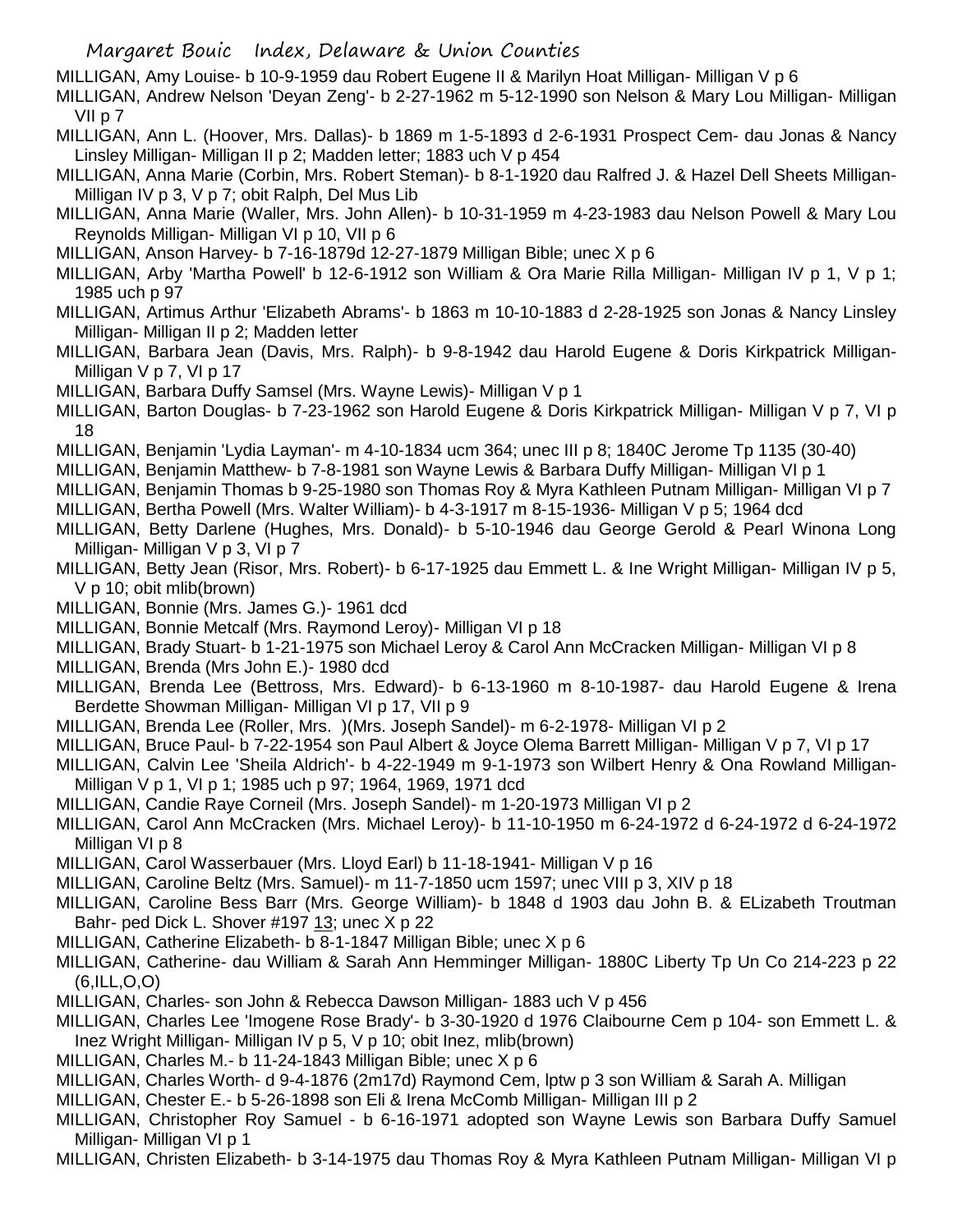7

- MILLIGAN, Christie May- b 2-1973 dau Raymond Leroy & Bonnie Metcalf Milligan- Milligan VI p 18
- MILLIGAN, Clara Belle (Parish, Mrs. Vernon Thomas)(Parish, Mrs. Leroy Ivan)- b 8-19-1918 m(1) 1-9-1938 (2) 11-24-1954 d 7-1-1995 dau Noah Artimus & Lucy Viola Bill Milligan- Milligan IV p 1, V p 3
- MILLIGAN, Clara Mae (Eber, Mrs. Virgil Clayton)- b 9-11-1903 m 8-18-1930 d 8-1-1975 dau Orla B. & Laura Belle Hanawalt Milligan- Freshwater p 207
- MILLIGAN, Clara (Whitmore, Mrs. )(Daugherty, Mrs. )- b 1873 dau Jonas & Nancy Linsley Milligan- Milligan II p 2
- MILLIGAN, Claricy Smith (Mrs. )- dau Conrad Smith- dcw Bk 2 p 277
- MILLIGAN, Clyde A. 'Cora Blain'- b 7-24-1887 m 9-17-1907 bur Seattle- son Franklin Monroe & Lilly Mae Cowgill Milligan- Milligan III p 2, IV p 4; Cowgill p 58
- MILLIGAN, Connie Lou (Kavulla, Mrs. Patrick)- b 5-20-1947 adopted dau Lester Herbert & Velma Berry Milligan- Milligan V p 1- b 5-20-1947; 1985 uch p 97
- MILLIGAN, Cora Estella Blain (Mrs. Clyde Artemus)- dau Leroy & Ida Critchfield Blain- Cowgill p 58; Milligan IV p 4
- MILLIGAN, Cora Frances Grandstaff (Mrs. Daniel)- b 1875 m 11-27-1893 d 11-1949 Shoup Cem, (24-1898) dcb late (Earl Joseph); Milligan III p 2
- MILLIGAN, Cordela Frances- b 12-25-1870 d 10-28-1871 Milligan Bible- unec X p 6
- MILLIGAN, Cornelia (Mrs. John)- 1880C Jerome Tp 264-274 p 29 (68,Pa,Pa,Pa)
- MILLIGAN, Corinne Nichole- b 3-2-1976 dau Thomas Roy & Myra Kathleen Putnam Milligan- Milligan VI p 7
- MILLIGAN, Daisy Adelle (Shoaf, Mrs. Paul Lowell)- b 7-16-1916 m 11-29-1936 d 1-13-1989 bur Caledonia Cem- dau Noah Artimus & Lucy Viola Mills Milligan- Milligan IV p 1, V p 3
- MILLIGAN, Daniel 'Cora Frances Grandstaff'- b 8-6-1868 m 11-27-1893 d 12-9-1939 (32-1898) dcb late (Earl Joseph); dg 8-16-1907, Cry Ab p 62; Milligan II p 4, III p 2; 1870C Thomson Tp p 501 (2)
- MILLIGAN, Daniel Eric- b 8-27-1975 son Raymond Harold & Karen Elizabeth Castner Milligan- Milligan VI p 6
- MILLIGAN, Daniel Lynn'Susan Lynn Lyvers'- b 2-17-1951 m 12-5-1980 son Robert Lowell & Lena Ciesa Milligan- Milligan V p 10, VI p 27
- MILLIGAN, Darell- b 1898 d 1899 son Orla B. & Laura Belle Hanawalt Milligan- Freshwater p 207
- MILLIGAN, David Charles-son Warren Lee & Emily Louise Edwards Milligan- CCC p 69
- MILLIGAN, David Lloyd- b 8-5-1971 son Delbert Lloyd & Linda Lou Harbolt Milligan- Milligan VI p 6
- MILLIGAN, David Timothy- son Fred, Sr. & Virginia Stone Milligan- Milligan
- MILLIGAN, Daylene- ch Verna Milligan- obit Verna, mlib
- MILLIGAN, Debbie- dau James G. & Bonnie Milligan- 1961(3), 1964 dcd
- MILLIGAN, Deborah Ann (Wright, Mrs. James Allen)(Craig, Mrs. Donald)- b 5-7-1952 m(1)1-30-1970 (2) 6-20- 1980- dau Elmer Lloyd & Joann Lucille Parish Milligan- Milligan V p 3, VI p 8
- MILLIGAN, Deborah Jean Clark (Mrs. Richard Gerold)- b 6-19-1949 m 7-4-1970- Milligan VI p 6
- MILLIGAN, Deborah Jean- b 4-7-1966 dau Lloyd Earl & Carol Wasserbauer Milligan- Milligan V p 16
- MILLIGAN, Debra A. Jones (Mrs. Michael Warren)- m 6-18-1994 Milligan VII p 25
- MILLIGAN, Delbert A. 'Rose L.'- b 1912 d 1961 Claibourne Cem p 90
- MILLIGAN, Delbert Lloyd 'Linda Lou Harbolt'- b 8-5-1946 m 7-30-1966 son Noah Harold & Dorothy Jeannette Showers Milligan- Milligan V p 3, VI p 6
- MILLIGAN, Delind- b1-1-1822 Milligan Bible, unec X p 6
- MILLIGAN, Delmer Floyd- b 11-25-1923 d 10-19-1945 Shoup Cem- twin son Noah Artimus & Lucy Viola Bills Milligan- Milligan IV p 1
- MILLIGAN, Dennis Wayne- b 11-26-1978 son Wayne L. & Barbara Duffy Samsel- Milligan VI p 1
- MILLIGAN, Deyan Zeng (Mrs. Andrew Nelson)- b 5-15-1960 m 5-12-1990- Milligan VII p 7
- MILLIGAN, Diane Alice- dau Warren Lee & Emily Louise Edwards Milligan- CCC p 69
- MILLIGAN, Doris Marie Miller (Mrs. Gaylord Elijah)- b 2-20-1916 m 2-21-1937- Milligan V p 3; 1961, 1964, 1980 dcd
- MILLIGAN, Dorothy Jeannette Showers (Mrs. Noah Harold)- b 3-20-1920 m 6-24-1945- Milligan V p 3
- MILLIGAN, Douglas Allen 'Lesa L. Rider'- b 4-6-1955 m 9-16-1977 son Elmer Lloyd & Joann Lucille Parish Milligan- Milligan V p 3, VI p 8
- MILLIGAN, Douglas Allen,Jr.- b 5-24-1978 son Douglas Allen & Lesa L. Rider Milligan- Milligan VI p 8
- MILLIGAN, Douglas Warren-son Warren Lee & Emily Louise Edwards Milligan-CCC p 69
- MILLIGAN, Easra Alexander- b 2-20-1874 Milligan Bible, unec X p 6
- MILLIGAN, Edith (Conrad, Mrs. Ertman Charles)- b 3-8-1894 m 10-3-1913 d 7-30-1981 Shoup Cem- dau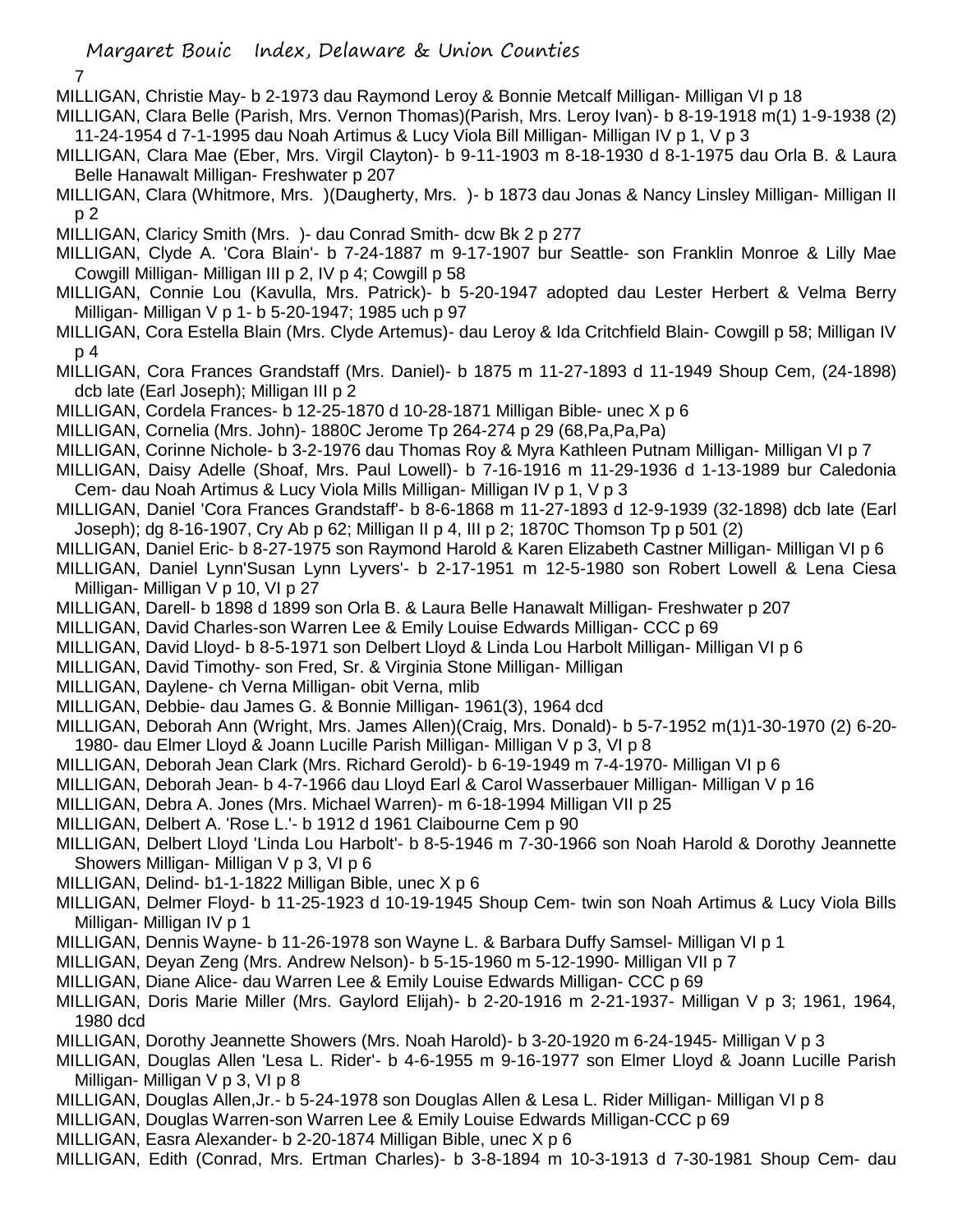Daniel & Cora Frances Grandstaff Milligan- Milligan III p 2, IV p 5

MILLIGAN, Edmunds/Edward 'Minnie Houseman' b 9-19-1857 d 3-4-1927 son John & Elmirah Russell Milligan- Milligan II p 3, III p 1; dg 8-13-1907 Cry Ab p 62; hadc p 121; 1870C Thomson Tp p 501 (12)

MILLIGAN, Edna Marie (Shirley (Mrs. Carmi Joseph)- b 5-10-1893 m 12-16-1914 d 4-29-1921 Marlborough Cem dau William Joseph & Elzina Swartz Milligan- dcc Agnes Shirley Jackson Welsh 3; Main (13161544); Milligan III p 1, IV p 2

MILLIGAN, Eleanor (Mrs. John)- McKitrick p 68

MILLIGAN, Eli 'Irena Ellen McComb'- b 10-8-1871 m 12-24-1893 d 8-2-1951 son John & Elmirah Russell Milligan- Milligan II p 3, III p 2; dg 8-16-1907 Cry Ab p 62

MILLIGAN, Elijah 'Samantha Martha Davis'- b 7-20-1853 m 9-5-1875 d 8-1951 son John & Elmirah Russell Milligan- Milligan II p 3, III p 1; dg 5-5-1891, Cry Ab p 55; 1870C Thomson Tp p 501 (17); 1985 uch p 97

MILLIGAN, Elijah 'Sara Smith'- m 8-12-1819 d 1830- dcc Agnes Shirley Jackson Welsh 24; Milligan I p 2

- MILLIGAN, Elisa- dau John & Rebecca Dawson Milligan- 1850C Allen Tp 1412-1430 p 211 (16,O)
- MILLIGAN, Ann Eliza Crippen (Mrs. Jackson)- m 10-19-1851 ucm 1723; unec XIV p 66
- MILLIGAN, Eliza(Mather, Mrs. George)-m 3-28-1852 ucm 1788; unec VII p 58; XV p 7
- MILLIGAN, Eliza Palack (Mrs. William S)- b 1807 d 11-6-1870 dumch p 214

MILLIGAN, Eliza- dau William Milligan- 1883 uch V p 454; unec XVI p 43

- MILLIGAN, Elizabeth d 4-11-150 Milligan Bible; unec X p 6
- MILLIGAN, Elizabeth- d 6-4-1865 Milligan Bible; unec X p 6
- MILLIGAN, Elizabeth Abrams (Mrs. Artimus Arthur)- Milligan II p 2, III p 3
- MILLIGAN, Elizabeth (Mrs. George)- 1870C York Tp 95-93 (38,Irel)

MILLIGAN, Elizabeth "Betsey" (Russell, Mrs. Edmunds)- b 1821 m 11-8-1840 dcm d 2-18-1863 Shoup Cemdau Elijah & Sarah Smith Milligan- Milligan II p 1; Pabst 2 p 112; Russell II p 1

- MILLIGAN, Elizabeth (Fischer, Mrs. Adam)- b 1864 dau Jonas & Nancy Linsley Milligan- Milligan II p 2
- MILLIGAN, Elizabeth Teresa- b 6-11-1990 dau William James & Sharon Marie Menke Milligan- Milligan VII p 6
- MILLIGAN, Ella Parker (Mrs. Cecil Ernest)- b 1895 d 1977 dau James Scott & Maggie Effie Duncan Parkerped Marsha Milligan Buck #203; unec X p 32
- MILLIGAN, Ella Timber (Mrs. Hiram)- Milligan III p 3
- MILLIGAN, Elmer Clayton 'Eva Katherine Knecht'- b 1881 d 1950 son George William & Caroline Bess Bair Milligan- ped Dick L. Shover #197 6; unec X p 22
- MILLIGAN, Elmer son Elijah & Samantha Martha Davis Milligan- Milligan III p 1 d teens
- MILLIGAN, Elmer Lloyd 'Joanna Lucille Parish'- b 11-25-1923 m 11-2-1946 d 5-19-1988 Grand Prairie Cemtwin son Noah Artimus & Lucy Viola Mills Milligan- Milligan IV p 1, V p 3
- MILLIGAN, Elmira (Phelps, Mrs. Daniel)(Warner, Mrs. John)- dau Elijah & Samantha Davis Milligan- Milligan III p 1, IV p
- MILLIGAN, Eloise Maxine (DeBolt, Mrs. Harold)(Beechum, Mrs. George)- b 1-16-1919 m(1) 4-8-1939 (2)1-7- 1972 d 8-25-1984 (64) LaRue dau Emmett L. & Inez Wright Milligan- Milligan IV p 5, V p 10; obit Inez, mlib(brown)
- MILLIGAN, Elvira (Wood, Mrs. Reuben E.)- dumch p 388
- MILLIGAN, Elzina Swartz (Mrs. William Joseph)- b 8-1-1858 d 6-24-1919 Shoup Cem dau Sara Jane Swartzdcc Agnes Shirley Jackson Welsh 7; dcc Kathy Beckley 31; Milligan III p 1
- MILLIGAN, Emily louise Edward (Mrs. Warren Lee)- dau Charles F. & Dorothy Bartholemew Edwards- CCC p 69
- MILLIGAN, Emma Adelaide (Fullmer, Mrs. Ray Reason)- b 10-4-1894 d 9-12-1994 Forest Lawn Cem- dau Edmunds & Minnore Myrtle Hauseman Milligan- Milligan III p 1, IV p 3
- MILLIGAN, Emmett Lee 'Inez Wright'- b 1-30-1896 d 7-16-1966 Claibourne Cem p 105- son Daniel & Cora Frances Grandstaff Milligan- Milligan III p 2, IV p 5; obit Inez, mlib(brown)
- MILLIGAN, Estelle/Estlye Eloise/Louise (Brownfield, Mrs. George Leland)- b 10-8-1911 dcb late d 11-22-1974 Eastview Cem- dau Lafayette Nelson & Sara Catherine Lee Milligan- Milligan IV p 2, V p 5
- MILLIGAN, Ethel Linson (Mrs. )- dau Christ & Daisy Fisher Linson- delge IV p 16
- MILLIGAN, Eva Katherine Knecht (Mrs. Elmer Clayton)- b 1886 d 1941 dau Martin C., Sr. & Elizabeth Uhrig Knecht- ped Dick L. Shover #197 7; unec X p 22
- MILLIGAN, Evalyn (Denune, Mrs. Marion)(McMahon, Mrs. Thomas)- dau Lloyd Earl & Martha Seaman Milligan- Milligan V p 16
- MILLIGAN, Evelyn Birch (Mrs. Joseph Earl)- m 1929 d 7-8-1991- Milligan IV p 5
- MILLIGAN, Evelyn Ruth- b 10-5-1919 dau Earl Joseph & Evelyn Birch Milligan- Milligan IV p 5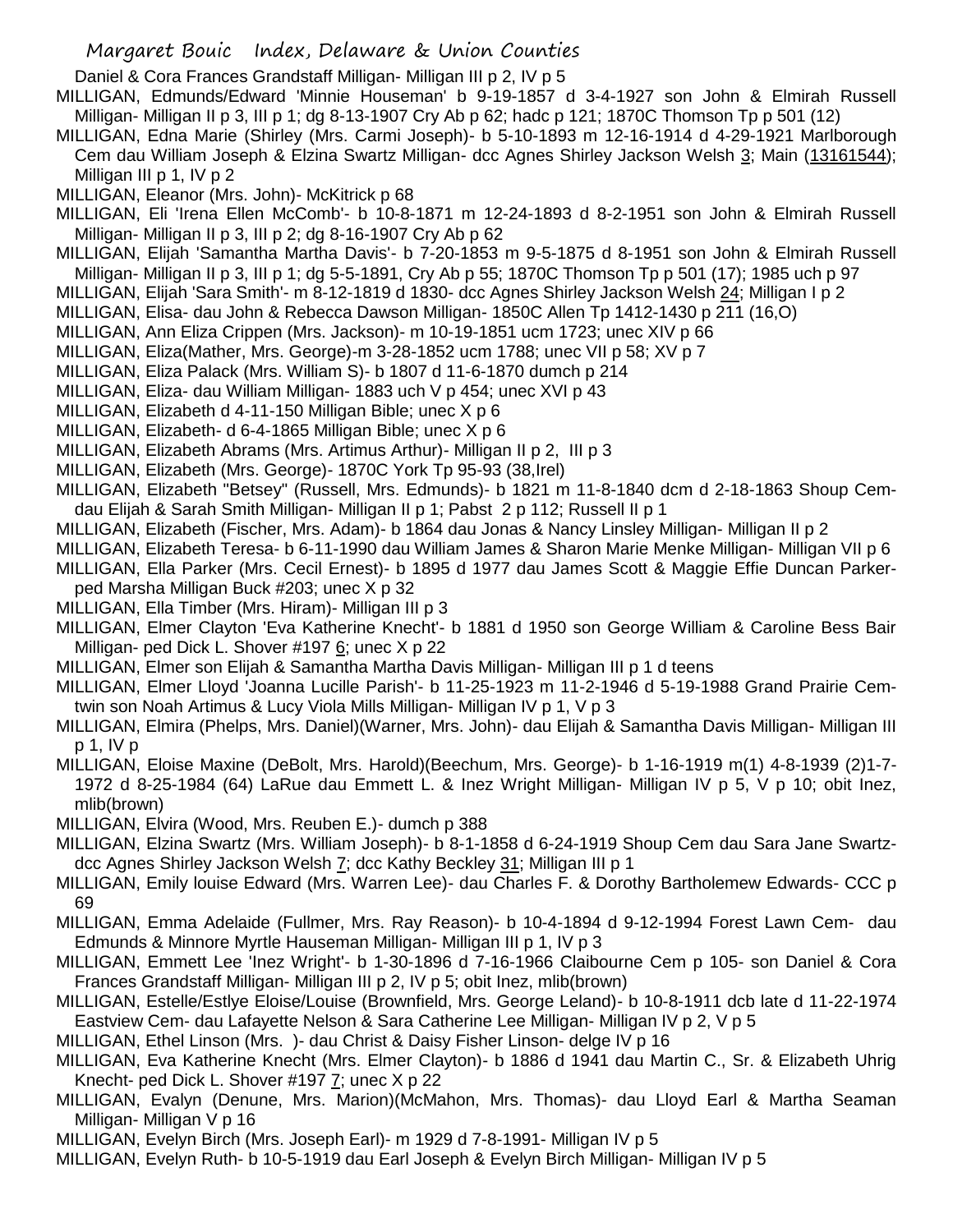MILLIGAN, Everette Francis 'Ruth Rowland'- b 8-14-1918 d 3-31-1973 son William & Ora M. Bill Milligan-Milligan IV p 1 V p 1; 1985 uch p 97

- MILLIGAN, Ezra- owner Milligan Bible- unec V p 6
- MILLIGAN, Fannie- dau Wiiliam & Sarah Ann Hemminger Milligan- dumch p 215; 1880C Liberty Tp Un Co 214-233 p 22 (14,ILL,O,O)
- MILLIGAN, F. E.- 1915 uch p 482
- MILLIGAN, Flossy Dell Crow (Mrs. Leroy Artimus)- b 2-24-1904 m 1920 d 11-12-1973- Croton Cem- Milligan IV p 3
- MILLIGAN, Frances- b 3-1889 step-dau Oliver E. & Nellie Bird- 1900C Claibourne Tp 213-228 p 9B (11,O,O,O)
- MILLIGAN, Frank Milford 'Marieta May Samson'- b 1925 son Cecil Ernest & Ella Parker Milligan- ped Marsha Milligan Buck #203 2; unec X p 32
- MILLIGAN, Franklin E.- son William & Sarah Ann Hemminger Milligan- dumch p 215; 1880C Liberty Tp Un Co 214-223 p 22 (17,O,O,O)
- MILLIGAN, Franklin Monroe 'Lilly Cowgill'- b 9-16-1865 n 9-1-1886 dcm d 1917 son John & Elmirah Russell Milligan- Milligan II p 3, III p 2; dg 8-16-1907 Cry Ab p 62, Cowgill p 58; 1870C Thomson Tp p 501 (4)
- MILLIGAN, Fred J. Sr. 'Virginia Stone'- Milligan
- MILLIGAN, Fred J., Jr.- son Fred J. Sr. & Virginia Stone Milligan- Milligan
- MILLIGAN, Gailard Elijah 'Doris Marie Miller'- b 1-10-1914 m 2-21-1937 d 2-28-1995 Radnor Cem- son Noah Artimus & Lucy Viola Bill Milligan- Milligan IV p 1, V p 3; 1961, 1964, 1969, 1971, 1980 dcd
- MILLIGAN, George 'Elizabeth'- 1870C York Tp 95-93 p 13 (53,Irel)
- MILLIGAN, George Gerold 'Pearl Winona Long'- b 3-30-1921 m 6-22-1943 d1-17-1980 Lakeland, Fl- son Noah Artimus & Lucy Viola Bill Milligan- Milligan IV p 1, V p 3
- MILLIGAN, George 'Julia Cunningham'- Cunningham (14(11))
- MILLIGAN, George S. 'Sarah'- b 1798 d 1866 ped Dick L. Shover #197 24; unec X p 22
- MILLIGAN, George Thomas'Lou Anna League'- b 11-10-1868 d 1926 ped Marsha Milligan Buck #203; unec X p 6, 32; Milligan Bible
- MILLIGAN, George William 'Caroline Bess Barr'- b 1829 d 1910 son George S. & Sarah Milligan- ped Dick L. Shover #197 12; unec X p 22
- MILLIGAN, Gertrude (Kyle, Mrs. Joseph Edison)- b 12-6-1873 m 1893 d 5-2-1956 Shoup Cem- dau John & Elmirah Russell Milligan- Milligan II p 3, III p 2
- MILLIGAN, Gloria Lynn Hurst (Mrs. Patrick Francis0- m 5-5-1969- Milligan VI p 1
- MILLIGAN, Grace- dau Hiram & Ella Timber Milligan- Milligan III p 3
- MILLIGAN, Grizel- son John Milligan- dcq Edna Wickerham Eckel 9
- MILLIGAN, Harold Blain- b 2-9-1967 son Orla B. & Laura Belle Hanawalt- Freshwater p 207
- MILLIGAN, Harold Eugene 'Doris Kirkpatrick'- b 3-30-1921 m 1938 d 7-17-1991 bur Mt.Vernon-son Leroy Artimus & Flossy Dell Crow Milligan-Milligan IV p 3, V p 7
- MILLIGAN, Harold Eugene, Jr. 'Irena Berdetta Showman'- b 12-5-1938 m 6-21-1959 son Harold Eugene & Doris Kirkpatrick Milligan- Milligan V p 7, VI p 17
- MILLIGAN, Harold Homer 'Ida May Covalt''Lila Jernegan'- b 10-7-1894 m(1) 1-6-1923 (2) 2-11-1966 d 1-27- 1967 son Orla B. & Laura Belle Hanawalt- Freshwater p 207
- MILLIGAN, Harriet (McConagha, Mrs. Dr. Arthur B.)- Fowler p 103
- MILLIGAN, Harry- son Artimus Arthur & Elizabeth Abrams Milligan- Milligan II p 2, III p 3
- MILLIGAN, Harry- son Hiram & Ella Timber Milligan- Milligan II p 3
- MILLIGAN, Harry M. 'Matilda M.'- b 1888 d 1957 Claibourne Cem p 90
- MILLIGAN, Hattie Montgomery (Mrs. Samuel Homer)- Freshwater p 207
- MILLIGAN, Hazel Dell Sheets (Mrs. Ralph)- b 9-18-1892 m 9-6-1919 d 2-6-1979 Milligan IV p 3; obit Ralph J., Del Mus Lib
- MILLIGAN, Hazel Gwendolyn Coffee (Mrs. Robert Earl)- b 8-10-1895 m 12-12-1921 d 3-22-1946 (50-7-12) dau William & Della Coffee- obit Del Mus Lib; Milligan IV p 3
- MILLIGAN, Helen Marie Willis (Mrs. Oakey Fay)- b 8-2-1893 d 5-1990 bur Md- Milligan IV p 3
- MILLIGAN, Hope Ann Inskeep (Mrs. William,Jr.)- m 2-17-1855 ucm 2241 dau Rev. William Inskeep- dumch p 215; unec VIII p 35
- MILLIGAN, Hulda Florence (Stuart, Mrs. Dallas)- b 1-29-1907 m 7-22-1931 d 7-10-1984 (77) dau William Joseph & Ora Marie Bill Milligan- Milligan IV p 1, V p 1; unec III p 20; Grad Broadway 1925; 1985 uch p 97
- MILLIGAN, Ida Belle (Orahood, Mrs. Jacob)- m 11-27-1879 ucm 6602- dau William & Sarah Ann Hemminger Milligan- dumch p 215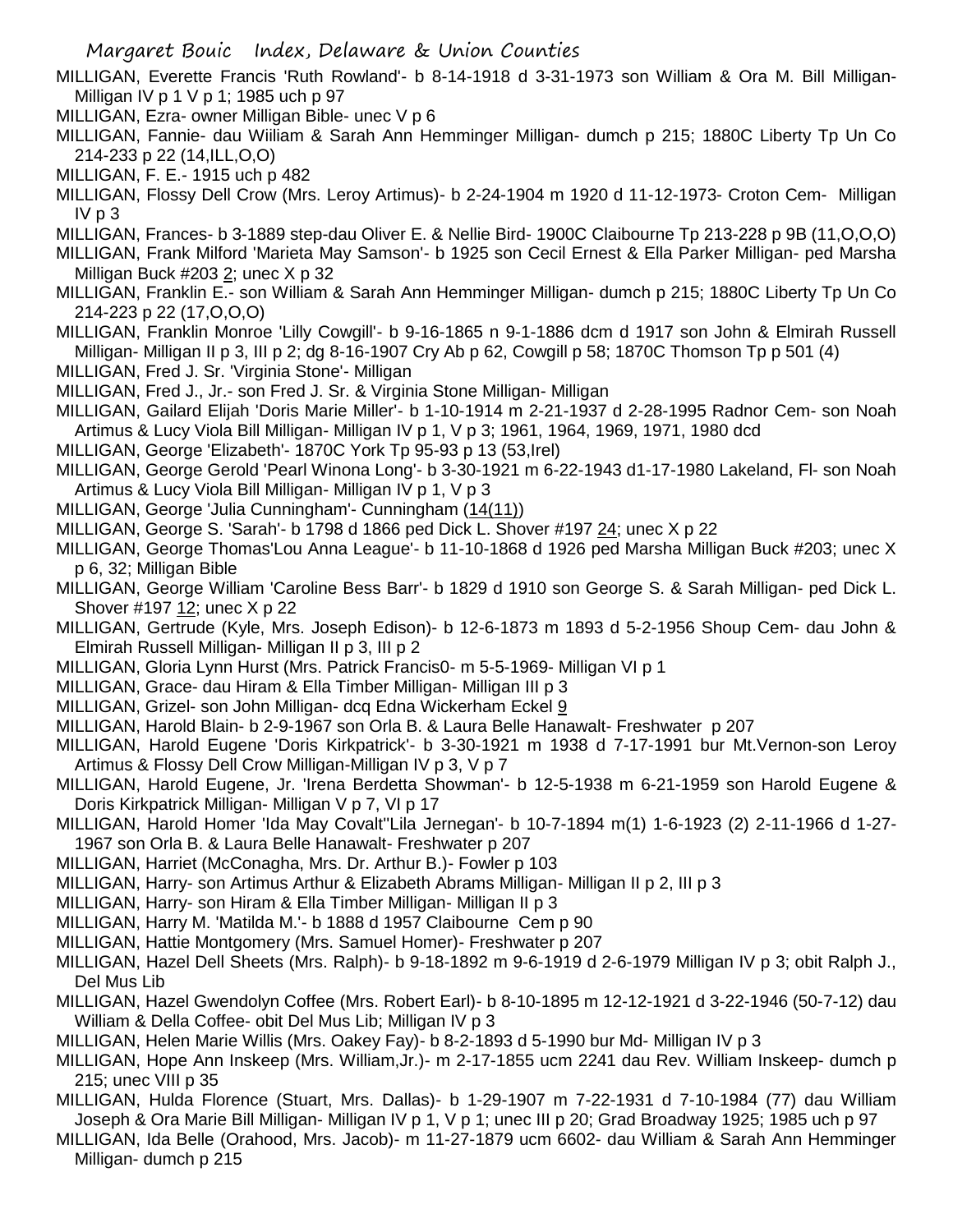MILLIGAN, Ida Belle (Stiffler, Mrs. John Henry)- b 12-14-1881 m 4-25-1906 d 1-6-1958 Radnor Cem- dau William Joseph & Elzina Swartz Milligan- dcc Kathy Beckley 15; Milligan III p 1, IV p 2

MILLIGAN, Ida May Covalt (Mrs. Harold Homer)- m 10-6-1923 d 12-1-1959 Freshwater p 207

MILLIGAN, Ila Marie (Cusic, Mrs. James Anthony)- b 6-10-1887 m 9-4-1907 d 12-14-1921 dau John Walter & Minnie A. Spratt Milligan- ped Michael R. Madden #215 11; unec X p 58; delge IV p 33; Madden letter; Milligan II p 3

- MILLIGAN, Imogene R. Brady (Mrs. Charles L.)- b 1928 Claibourne Cem p 104
- MILLIGAN, Inez Wright (Mrs. Emmett L.)- b 6-12-1898 d 6-26-1975 (77) Claibourne Cem p 105 dau Charles & Lulu Burgoon Wright- obit mlib(brown); Milligan IV p 5; 1971, 1973 ucd
- MILLIGAN, Irena Berdetta Showman (Mrs. Harold Eugene,Jr.)- b 9-26-1937 m 6-21-1959- Milligan VI p 17
- MILLIGAN, Irena Ellen McComb (Mrs. Eli)- m 12-24-1893 Milligan III p 2
- MILLIGAN, Iva Jones (Setters, Mrs. )(Mrs. Elmer Lloyd)- b 10-1-1925 m 4-2-1975- Milligan V p 3
- MILLIGAN, Jackson 'Eliza Crippen'- m 10-19-1851 ucm 1723; unec XIV p 66; 1850C Allen Tp 1412-1430 p 211 (19,O)
- MILLIGAN, Jacob Alexander- 12-4-1987 son William James & Sharon Marie Menke Milligan- Milligan VII p 6
- MILLIGAN, Jacqueline Lynn (Selby, Mrs. Jo)(Cline, Mrs. Earl)- b 7-31-1961 m(1) 6-1980 dau Harold Eugene,Jr. & Irena Berdetta Showman Milligan- Milligan VI p 17
- MILLIGAN, James- dumch p 182
- MILLIGAN, James G. 'Bonnie'- 1961, 1964 dcd
- MILLIGAN, James- son George & Elizabeth Milligan- 1870C York Tp 95-93 p 13 (2,Irel)
- MILLIGAN, James Lee 'Louise Pough'- b 3-17-1909 m 4-8-1935 d 12-27-1990 Fl- son Lafayette & Sarah Lee Milligan- Milligan IV p 2, V p 5
- MILLIGAN, James M.- b 4-17-1816 Milligan Bible; unec X p 6
- MILLIGAN, James Owen- grandson James Cherry- dcw Bk 4 p 155(18)
- MILLIGAN, James Patrick- 1-6-1983 son Larry Gene & Mary Diane Savel Milligan- Milligan VI p 16
- MILLIGAN, James R.- son William,Sr. & Eliza Palack Milligan- dumch p 215
- MILLIGAN, Janis Renae- b 9-5-1969 ch Raymond Harold & Karen Elizabeth Castner Milligan- Milligan VI p 6
- MILLIGAN, Jeffrey David- b 3-4-1980 son Douglas Allen & Lesa L. Rider Milligan- Milligan VI p 8
- MILLIGAN, Jeffrey Lynn 'Sharon Kay Mosher'- b 7-12-1956 m 12-24-1976 son Harold Eugene & Doris Kirkpatrick Milligan- Milligan V p 7, VI p 18
- MILLIGAN, Jesse 'Ruth'- Powell p 334
- MILLIGAN, Jesse-ch William,Sr. & Eliza Slack Milligan- dumch p 215; unec XVI p 43
- MILLIGAN, Jessie- b 8-1880 ch William & Sarah Ann Hemminger Milligan- dumch p 215; 1883 uch V p 454; 1900C Liberty Tp Un Co 300-308 p 13B (19,O,O,O)
- MILLIGAN, Joann Lucille Parish (Mrs. Elmer Lloyd)- b 8-3-1932 m 11-2-1946 d 11-18-1974 Brush Ridge Cem-Milligan V p 3
- MILLIGAN, Joann (Shrimplin, Mrs. Duane)- b 1-16-1940 m 4-1-1960 dau Harold Eugene & Doris Kirkpatrick Milligan V p 7, VI p 17
- MILLIGAN, John- unec XI p 30; XII p 22, 39, 63
- MILLIGAN, John- sheriff sale; unec X p 52
- MILLIGAN, John- dcq Edna Wickerham Eckel 18
- MILLIGAN, John- b 1876 d inf son Elijah & Samantha Martha Davis Milligan- Milligan III p 1
- MILLIGAN, John 'Cornelia'- 1880C Jerome Tp 264-274 p 29 (72,Pa,Pa,Pa)
- MILLIGAN, John E. 'Brenda'- 1980 dcd
- MILLIGAN, John 'Eleanor'- McKitrick p 68, 191
- MILLIGAN, John- son John & Rebcca Dawson Milligan- 1883 uch V p 456; 1850C Allen Tp 1412-1430 p 211 (3/12,O)
- MILLIGAN, John L.- McDonald Cem- Un Al p 80
- MILLIGAN, John 'Rebecca Dawson'- half bro William Milligan- 1915 uch p 462; 1883 uch V p 456, 468; unec IV p 34; 1830C Allen Tp 363 p 293 (20-30); 1840C Allen Tp 738 (30-40); 1850C Allen Tp 1412-1430 p 211 (48,Pa)
- MILLIGAN, John W. 'Almira Russell'- b 10-27-1830 m 9-17-1852 d 1907 Shoup Cem- son Elijah & Sara Smith Milligan- dcc Agnes Shirley Jackson Welsh 12; dg -16-1907 Cry Ab p 62 d Thursday (77); ped Michael Richard Madden 22; delge IV p 33; Milligan II p 4; Cowgill p p 58; 1870C Thomson Tp p 501 (39\*)
- MILLIGAN, John Walter 'Minnie A. Spratt'- b 10-15-1857 m 2-5-1885 d 11-21-1920 Prospect Cem- son Jonas & Nancy Linsley Milligan- ped Michael R. Madden #215 22; unec X p 59; Milligan II p 3, III p 3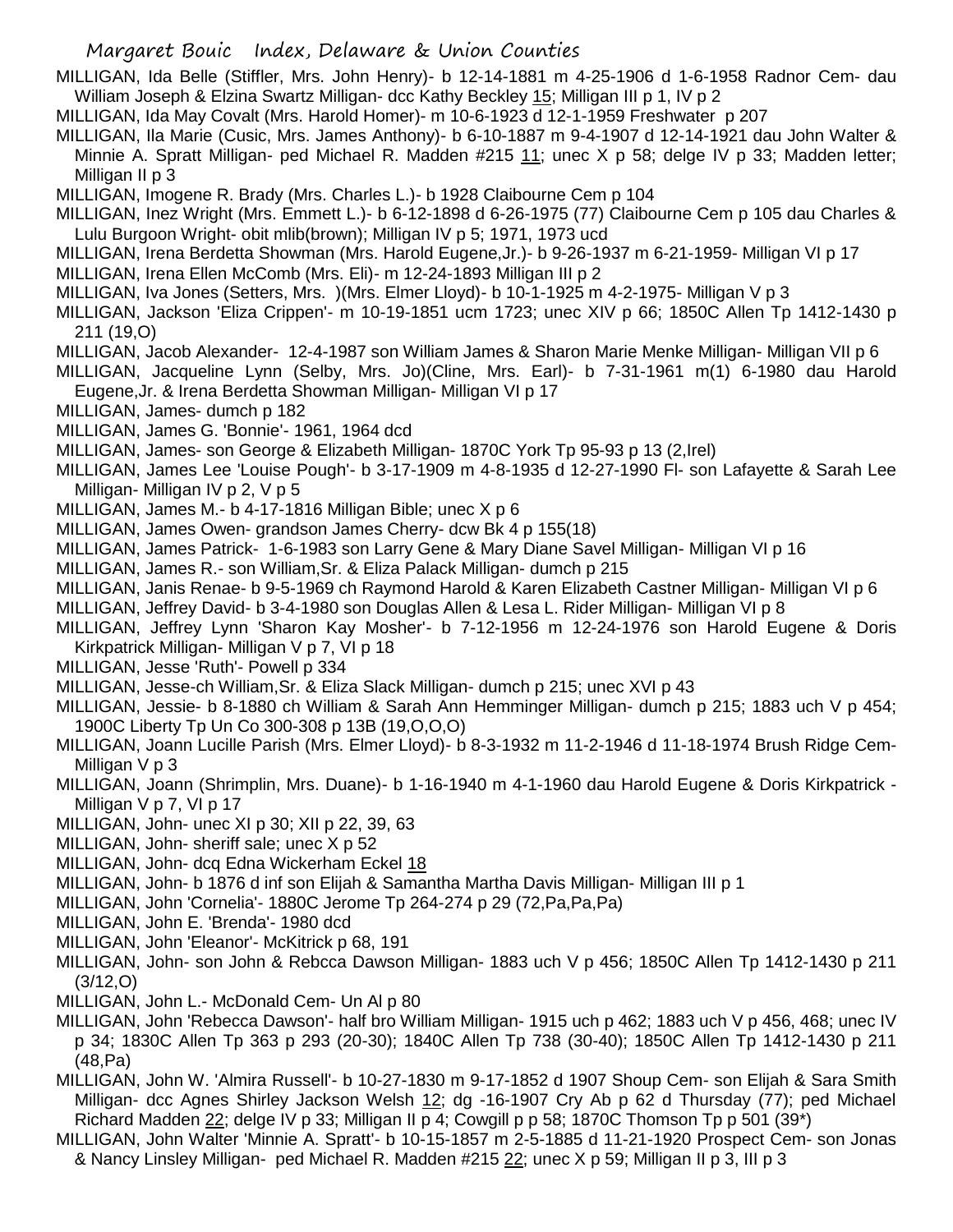MILLIGAN, Jonas 'Nancy Linsley'- b 10-30-1828 m 2-24-1853 dcm d 12-30-1903 Prospect Cem- son Elijah & Sara Graham Milligan- Milligan II p 2, 3

- MILLIGAN, Jonathon Eric- b 3-14-1980 son Wayne Lewis & Barbara Duffy Samsel Milligan- Milligan VI p 1 MILLIGAN, Joseph- b 1881 Milligan Bible; unec X p 6
- MILLIGAN, Joseph Earl 'Martha Seaman''Evelyn Birch- b 5-1-1899 m(1) 3-2-1919 m(2) 1929 d 12-24-1975 bur Colorado- dcb late; Milligan III p 2, IV p 5
- MILLIGAN, Joseph Sandel 'Candie Raye Corneil'- b 12-13-1952 m 1-20-1973 son Everett Francis & Ruth Rowland Milligan - Milligan V p 1, VI p 2; 1985 uch p 97
- MILLIGAN, Josephine- 1959 ucd
- MILLIGAN, Juda E. Bliss (Mrs. William)- m 8-1-1867 Milligan Bible; unec X p 6; ped Marsha Milligan Buck #203; unec X p 32
- MILLIGAN, Judith Caroline- b 2-1-1969 dau Lloyd Earl & Carol Wassenbauer Milligan- Milligan V p 16
- MILLIGAN, Julia A.- dau John & Rebecca Dawson Milligan- 1850C Allen Tp 1412-1430 p 211 (3/12,O)
- MILLIGAN, Julia Cunningham (Mrs. George)- b 1816 dau John & Hannah Robinson Cunningham-Cunningham 14(11)
- MILLIGAN, Karen Elizabeth Castner (Mrs. Raymond Harold)- Milligan VI p 6
- MILLIGAN, Karen Sue- b d 7-18-1949 dau Elmer Lloyd & Joann Lucille Parish Milligan- Milligan V p 3
- MILLIGAN, Karen Sue Nice (Mrs. Michael Lee)- b 6-2-1952 m 9-20-1975- Milligan VI p 27
- MINCHELL, Kathryn A. (Conners, Mrs. Paul H.,Jr.)- m 6-19-1981 dau Richard V. Milligan- Milligan
- MILLIGAN, Kathryn Anne b 1-23-1992 dau William James & Sharon Marie Menke Milligan- Milligan VII p 6
- MILLIGAN, Kathryn Christine- b 12-28-1972 dau Larry Gene & Mary Diane Savel Milligan- Milligan VI p 16
- MILLIGAN, Kerry Grace- b 9-30-1968 dau Nelson Powell & Mary Lou Reynolds Milligan- Milligan VI p 10
- MILLIGAN, Kimberly Lynn- b 4-15-1976 dau Roger Dale & Pamela Kim Abel Milligan- Milligan VI p 17
- MILLIGAN, Kittie- dau William & Sarah Ann Hemminger Milligan- dumch p 215
- MILLIGAN, Kristen Sue- b 1-1-1978 dau Michael Lee & Karen Sue Nice Milligan- Milligan VI p 27
- MILLIGAN, Kristy Leigh (Hedges, Mrs. John)- b 1-3-1970 m 6-23-1993 dau Larry Hugh & Mary Martha Maxwell Milligan- Milligan VI p 5, VII p 26
- MILLIGAN, L. (Mrs. John)- McDonald Cem, Un Al p 80
- MILLIGAN, Lafayette Nelson 'Sarah Catherine Lee'- b 9-14-1885 d 1-13-1964 son William Joseph & Elzina Swartz Milligan- dcb late (Estyle Louise); Milligan III p 1, IV p 2
- MILLIGAN, Lansing- 1840C Jerome Tp 1186 (40-50)
- MILLIGAN, Larry Gene 'Mary Diane Savel'- b 7-21-1948 m 9-13-1969 son Paul Albert & Joyce Olena Barrett Milligan- Milligan V p 7, VI p 17
- MILLIGAN, Larry Hugh 'Mary Martha Maxwell'- son Gailard Elijah & Doris Marie Miller Milligan- Milligan V p 3, VI p 5; 1961, 1964 dcd
- MILLIGAN, Larry Michael'Shonda Irene Marcrum Anderson'- b 6-27-1970 m 12-30-1991 son Larry Gene & Mary Diane Savel Milligan- Milligan VI p 17, VII p 27
- MILLIGAN, Laura Belle Hanawalt (Mrs. Orla B.)- b 10-4-1871 m 12-23-1893 d 4-22-1923- dau Allen & Sarah Jane Freshwater Hanawalt- Freshwater p 207
- MILLIGAN, Laura J. (Robertson, Mrs. Rev. Alexander Thomas)- dau Rev. T. V. Milligan- hmp p 217
- MILLIGAN, Laurie Lee (Weber, Mrs. Dr. Calvin A.)- b 4-24-1960 m 9-12-1981 dau Robert Lowell & Lena Cheisa Milligan- Milligan V p 10, VI p 28
- MILLIGAN, Lavina- dau John & Rebecca Dawson Milligan- 1850C Allen Tp 1412-1430 p 211
- MILLIGAN, Lee- son Wilbert H. & Ona F. Milligan- 1961 dcd (12)
- MILLIGAN, Leigh Ann Wallace (Mrs. Ronald Joseph)- b 11-12-1953 m 10-14-1970- Milligan VI p 18
- MILLIGAN, Lena Rose Cheisa (Mrs. Robert Lowell)- b 10-19-1928 m 12-26-1949- dau Fred & Mirande Gonnella Cheisa- Milligan V p 10; 1985 uch p 26
- MILLIGAN, Leroy Artimus 'Flossy Dell Crow'- b 5-10-1900 m 1920 d 12-14-1960 (59) CrotonCem-son William Joseph & Elzina Swartz Milligan-Milligan III p 1, IV p 3
- MILLIGAN, Lesa L. Rider (Mrs. Douglas Allen)- b 11-18-1955 m 9-16-1977- Milligan VI p 8
- MILLIGAN, Leslie Ann- b 3-28-1981 dau Calvin Lee & Sheila Elaine Aldrich Milligan- Aldrich; Milligan
- MILLIGAN, Lester Herbert 'Velma Barry'- b 2-14-1911 m 5-30-1937 Milligan IV p 1, V p 1; delge XI p 81, draft 1940 son William Joseph & Ora Bill Milligan; 1985 uch p 97
- MILLIGAN, Lila Jernegan (Mrs. Harold Homer)- m 2-11-1966- Freshwater p 207
- MILLIGAN, Lillie Mae Cowgill (Mrs. Franklin Monroe)- b 1-1867 m 9-1-1886 dau James Wilson & Julia Ann Franklin Cowgill- Cowgill p p 58; Milligan III p 2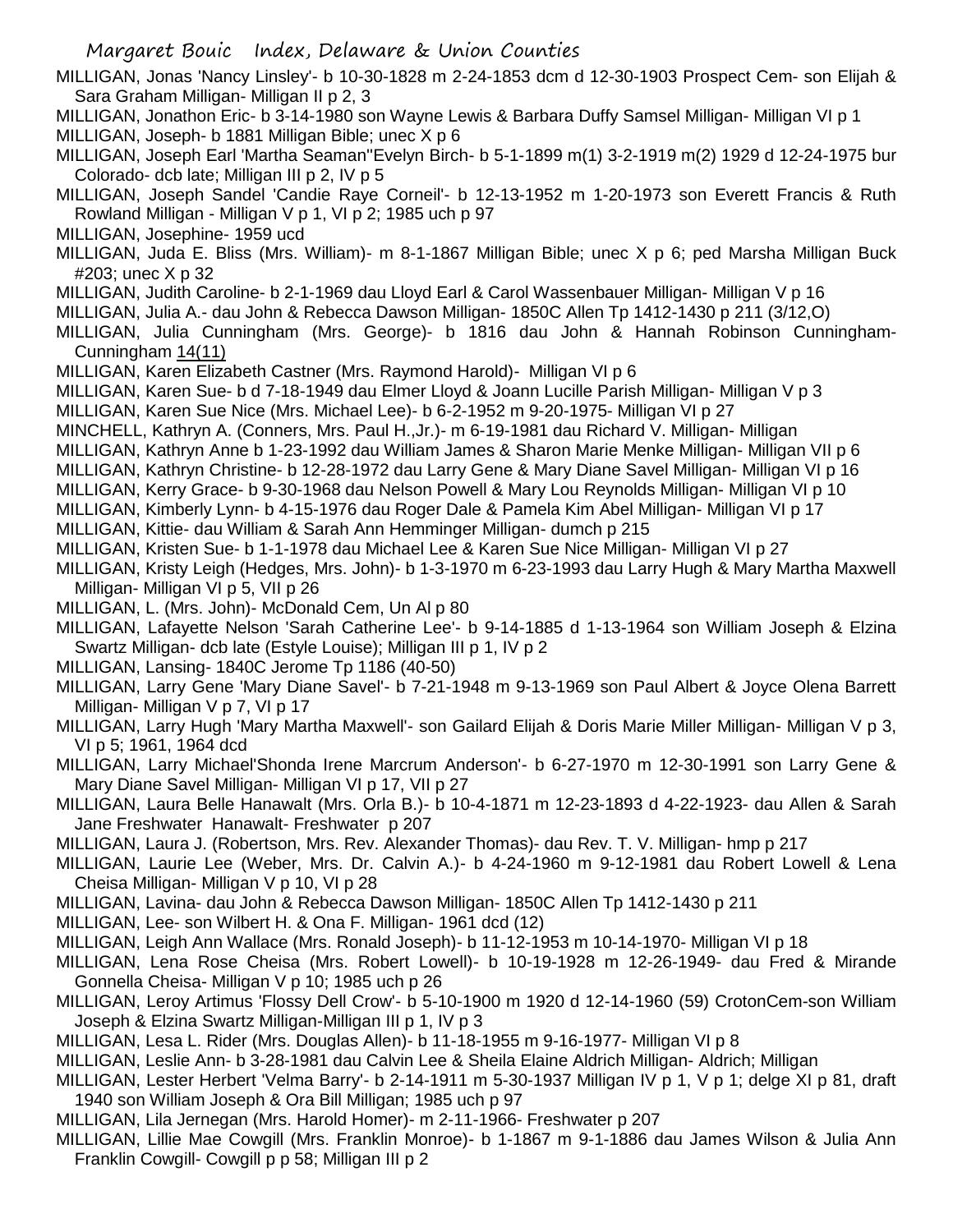- MILLIGAN, Lilly Marie (Morris, Mrs. William)- b 6-14-195 m 1-15-1914 d 1-9-1971 dau Franklin Monroe & Lilly Mae Cowgill Milligan- Milligan III p 2, IV p 5; Cowgill p 58
- MILLIGAN, Linda Kae (Jewell, Mrs. John Scott)- b 9-22-1941 m 9-11-1960 dau Walter William & Martha Powell Milligan- Milligan V p 5, VI p 10
- MILLIGAN, Linda Lee (Brown, Mrs. Paul David)- b 5-8-1949 m 10-28-1978 dau Charles Lee & Imogene Brady Milligan- Milligan V p 10, VI p 26
- MILLIGAN, Lindsay Diane- b 5-9-1981 dau Rodger Dale & Pamela Kim Abel Milligan- Milligan VI p 17
- MILLIGAN, Lisa Marie- b 4-27-1971 dau Ronald Joseph & Leigh Ann Wallace Milligan- Milligan VI p 18
- MILLIGAN, Lloyd Earl 'Carol Wasserbauer'- b 5-16-1931 son Emmett L. & Inez Wright Milligan- Milligan IV p 5, V p 16; obit Inez, mlib(brown)
- MILLIGAN, Lou Anna League (Mrs. George Thomas)- b 1877 d 1959 dau Milford Ernest & Fannie Jane Dutcher League- ped Marsha Milligan Buck #203 9; unec X p 32
- MILLIGAN, Louisa- b d 1947/8 dau Wilbert Henry & Ona Rowland Milligan- Milligan V p 1
- MILLIGAN, Louise Pough (Mrs. James Lee)- b 1-1-1916 m 4-8-1925- Milligan V p 5
- MILLIGAN, Lovell- b 1-8-1887 son Artimus Arthur & Elizabeth Abrams Milligan- Milligan II p 2
- MILIGAN, Lucinda- d 8-27-1854 (2m) Shoup Cem, Powell p 263; dau J. & N.
- MILLIGAN, Lucy Viola Bill (Mrs. Norah Artimus)- b 11-23-1892 m 5-10-1909 d 2-10-1937 Shoup Cem- Milligan IV p 1
- MILLIGAN, Lulabelle (Mrs. Pearl)- 1969 dcd
- MILLIGAN, Lydia (Kirk, Mrs. Vern)- b 1874 dau Jonas & Nancy Linsley Milligan- Milligan II p 2, III p 5
- MILLIGAN, Lydia Layman (Mrs. Benjamin)- m 4-10-1834 ucm 364; unec III p 8; 1840C Jerome Tp 1135 (20- 30)
- MILLIGAN, Lyndsey Ann- b 11-21-1982 dau Michael Lee & Karen Sue Nice Milligan- Milligan VI p 27
- MILLIGAN, Mable Elizabeth (Shover, Mrs. Howard Glenn)- b 1908 dau Elmer Clayton & Eva Katherine Knecht Milligan- ped Dick L. Shover #197 3, unec X p 22
- MILLIGAN, Madonna Mae (Dunn, Mrs. Richard B.)- b 5-11-1933 m 10-4-1953 dau Harold Homer & Ida May Covalt Milligan- Freshwater p 207
- MILLIGAN, Margaret (Bishop, Mrs. Daniel)- m 4-10-1830 ucm 201; unec II p 271
- MILLIGAN, Margaret Caroline- granddau James Cherry- dcw Bk 4 p 155(18)
- MILLIGAN, Marie- b 4-22-1893 d 7-25-1893 Prospect Cem, dau John W. & Minnie Sprat Milligan- Milligan III p 3
- MILLIGAN, Marilyn Hoat(Mrs. Robert Eugene)-b 5-21-1935 m 9-4-1954-Milligan V p 6
- MILLIGAN, Marsha (Buck, Mrs. )- #203 1 unec X p 32- dau Frank Milford & Marieta May Samson Milliganunec X p 32
- MILLIGAN, Marisa Lee- b 7-11-1986 dau Michael Lee & Karen Sue Nice Milligan- Milligan VI p 27
- MILLIGAN, Martha- b 12-7-1810 Milligan Bible; unec X p 6
- MILLIGAN, Martha Marie (Knell, Mrs. Richard Wayne)- b 4-2-1938 m 1-28-1961 dau Gailard Elijah & Doris Marie Miller Milligan- Milligan V p 3, VI p 4
- MILLIGAN, Martha (Murray, Mrs. Peter Ross)(Friese, Mrs. Nathan B)- b 1-19-1917 m 7-1-1939 (2) 2-4-1995 dau Oakey Fay & Helen Willis Milligan- Milligan IV p 3, V p 7
- MILLIGAN, Martha Powell (Mrs. Arby)- b 6-15-1916 m 9-16-1936 d 6-29-1984- Milligan V p 1; 1985 uch p 97
- MILLIGAN, Martha Seaman (Mrs. Earl Joseph)- b 1903 m 3-2-1919 d 1965 Milligan IV p 5
- MILLIGAN, Mary A.- b 3-1860 1900C Jerome Tp-Plain City 113-120 p 5A (40,O,PA,O) 2 ch, 0 living
- MILLIGAN, Mary Caringer (Mrs. William)- m 1-5- Milligan Bible; unec X p 6
- MILLIGAN, Mary Catherine (Johnson, Mrs. Otho C.)- b 7-30-1911 d 5-13-1974 bur Plain City- dau Noah Artimus & Lucy Viola Bill Milligan- Johnson; Milligan IV p 1, V p 2
- MILLIGAN, Mary Diane Savel (Mrs. Larry Gene)- b 12-2-1948 m 9-13-1969- Milligan VI p 16
- MILLIGAN, Mary E. (Hildebrand, Mrs. Levi H.)- b 4-9-1853 m 11-14-1875 d 5-1-1924 Prospect Cem. dau Jonas & Nancy Linsley Milligan- Milligan II p 2, Madden letter
- MILLIGAN, Mary- b 9-21-1823 d 3-22-1886 Shoup Cem- dau Elijah & Martha Samantha Davis Milligan Milligan I p 2, III p 1
- MILLIGAN, Mary Elizabeth (Goodman, Mrs. Benjamin Tracy)- b 9-27-1890 m 9-1-1915 d 4-14-1977 (86) Shoup Cem- dau William Joseph & Elzina Swartz Milligan- Milligan III p 1, IV p 2
- MILLIGAN, Mary Emmaline "Emma"(Swartz, Mrs. Noah)- b 10-22-1860 m 12-4-1879 d 2-10-1933 dau John W. & Almira Russell Milligan- Milligan II p 4, III p 1 dg 8-16-1907 Cry Ab p 62; 1870C Thomson Tp p 501 (9)
- MILLIGAN, Mary Kay (Freshour, Mrs. Peter James)- b 7-4-1952 m 6-12-1971 dau Paul Albert & Joyce Olema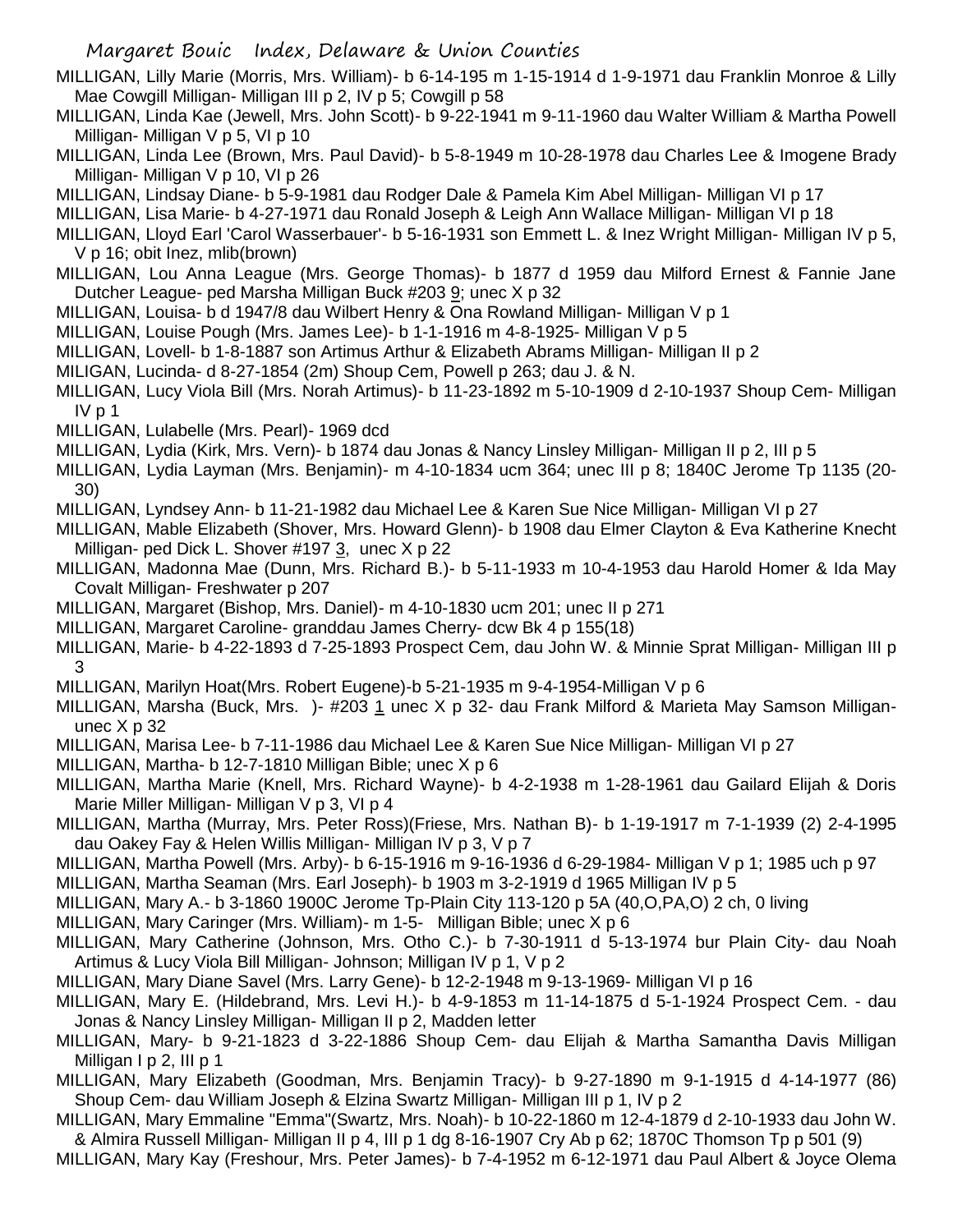- Barrett Milligan- Milligan V p 7, VI p 17
- MILLIGAN, Mary Lou (Leach, Mrs. Charles Wesley)- Weiser p 276
- MILLIGAN, Mary Lou Reynolds (Mrs. Nelson Powell)- b 4-4-1937 m 9-7-1958 Milligan VI p 10
- MILLIGAN, Mary Louise- b d 5-21-1947 dau Lester Herbert & Velma Berry Milligan- Milligan V p 1
- MILLIGAN, Mary Martha Maxwell (Mrs. Larry Hugh)- b 3-4-1942 m 3-10-1963 d 8-16-1995 Radnor Cem-Milligan VI p 5; 1964 dcd
- MILLIGAN, Mary (Rosette, Mrs. Charles W.)- b 9/10-1823 m 10-11-1843 dcm d 3-22-1886 Shoup Cem- dau Elijah & Sara Smith Milligan- Milligan II p 2, 3
- MILLIGAN, Mary (Mrs. Samuel)- 1850C Allen Tp 1411-1429 p 211 (42,O); 1870C Allen Tp 81-78 p 6 (64,O)
- MILLIGAN, Stock, Mrs. a. T.)- b 7-31-1850 m 1871 dau Jesse & Ruth Milligan- Powell p 334
- MILLIGAN, Mary Susan- b 11-2-1961 dau Robert Rugene II & Marilyn Hoat Milligan- Milligan V p 6
- MILLIGAN, Mary Vanwy/Van Wye (Mrs. Samuel)- m 11-25-1841 ucm 754; unec V p 59; 1883 uch V p 454
- MILLIGAN, Maryan- b 6-15-1822 Milligan Bible; unec X p 6
- MILLIGAN, Marylin Mae (Hessin, Mrs. Thomas)- b 2-11-1927 m 4-3-1947 dau Robert Earl & Hazel Caffey Milligan- Milligan IV p 3, V p 6
- MILLIGAN, Matilda M. (Mrs. Harry M.)- b 1887 d 1973 Claibourne Cem p 90
- MILLIGAN, Maude- b 8-11-1890 dau Artimus Arthur & Elizabeth Abrams Milligan- Milligan III p 3
- MILLIGAN, Melissa Jo (McGahan, Mrs. Richard)- b 12-27-1973 m 1-8-1994 dau Richard Gerold & Debra Elzine Clark Milligan- Milligan VI p 6, VII p 26
- MILLIGAN, Merrie Lynn- b 6-11-1967 ch Delbert Lloyd & Linda Lou Harbolt Milligan- Milligan VI p 6
- MILLIGAN, Michael Leroy 'Carol Ann McCracken''Lynn'- b 5-23-1950 m 6-24-1972 (2) 5-19-1984 son Elmer Lloyd & Joann Lucille Parish Milligan- Milligan V p 3, VI p 8
- MILLIGAN, Michael Ray- b 5-11-1971 son Raymond Harold & Karen Elizabeth Castner Milligan- Milligan VI p 6
- MILLIGAN, Michael Lee 'Karen Sue Nice'- b 9-5-1952 m 9-20-1975 son Robert Lowell & Lena Cheisa Milligan-Milligan V p 10 VI p 27
- MILLIGAN, Michael Warren 'Debra A. Jones'- b 12-22-1963 m 6-18-1994 son Larry Hugh & Mary Martha Maxwell Milligan- Milligan VI p 5, VII p 25; 1964 dcd
- MILLIGAN, Michelle Joy (Richardson, Mrs. Patrick Wayne)- b 5-22-1971 m 5-19-1990 dau Richard Gerold & Debra Elaine Clark Milligan- Milligan VI p 6, VII p 18
- MILLIGAN, Michelle Lynn- b 4-19-1991 dau Larry Michael & Shonda Irene Marcrum Anderson Milligan-Milligan VII p 27
- MILLIGAN, Minnie A. Spratt (Mrs. John Walter)- b 9-29-1865 m 2-5-1885 d 1-10-1916 Prospect Cem- ped Michael R. Madden #215 23; unec X p 59; delge IV p 33; Milligan III p 3
- MILLIGAN, Minnora Myrtle Hauseman (Mrs. Edmunds)- b 8-7-1874 m 1890 d 1-10-1959 Shoup Cem- Milligan III p 1
- MILLIGAN, Morgan B.- son William,Sr. & Eliza Palack Milligan- dumch p 215; 1883 uch V p 454; unec XVI p 43 MILLIGAN, Myra Kathleen Putnam (Mrs Thomas Roy)- b 2-27-1954 m 9-22-1973- Milligan VI p 7
- MILLIGAN, Myrtle(Snyder, Mrs. )-dau Eli & Irena McComb Milligan Milligan III p 2
- MILLIGAN, Nancy Ann (Felty/Fetty, Mrs. Nimrod)- b 1879 m 8-23-1898 d 2-11-1929 dau Jonas & Nancy Linsley Milligan- Milligan II p 3; Madden letter
- MILLIGAN, Nancy Ellen (Howald, Mrs. Donald Lee)- b 11-10-1940 m 3-26-1961 dau Gailard Elijah & Doris Marie Miller Milligan- Milligan V p 3, VI p 5
- MILLIGAN, Nancy Linsley (Mrs. Jonas)- b 2-15-1834 m 2-24-1853 dcm d 1-13-1898 dau Henry & Rebecca Lindly- unec XII p 22; Milligan II p 3,4
- MILLIGAN, Nellie H. Wilson (Mrs. Watt)- b 9-14-1887 m 7-31-1910- dau Thomas E. & Helen Skinner Wilson-Milligan IV p 4; Cowgill p 58
- MILLIGAN, Nelson Andrew- b 2-27-1962 son Nelson Powell & Mary Lou Reynolds Milligan- Milligan VI p 10
- MILLIGAN, Nelson Powell 'Mary Lou Reynolds'- b 1-26-1938 m 9-7-1958 son Walter William & Bertha Powell Milligan- Milligan V p 5, VI p 10
- MILLIGAN, Noah Artimus 'Lucy Viola Bill'- b 5-10-1882 d 7-7-1944 Shoup Cem- son Elijah & Samantha Martha Davis Milligan- Milligan III p 1 IV p 1
- MILLIGAN, Noah Harold 'Dorothy Jeannette Showers'- b 3-30-1921 m 6-24-1945 Milligan IV p 1, V p 3
- MILLIGAN, Oakey Fay 'Helen Willis'- b 4-29-1891 m 3-11-1915 d 3-20-1961 son Edmunds & Minnora Houseman Milligan- Milligan III p 1, IV p 3
- MILLIGAN, Ona Rowland (Mrs. Wilbert Henry)- b 2-8-1917 m 2-10-1946 d 8-29-1994 (770 Radnor Cem- dau Lee & Nellie Rowland- Milligan V p 1; 1985 uch p 97; 1961, 1964, 1969, 1971 dcd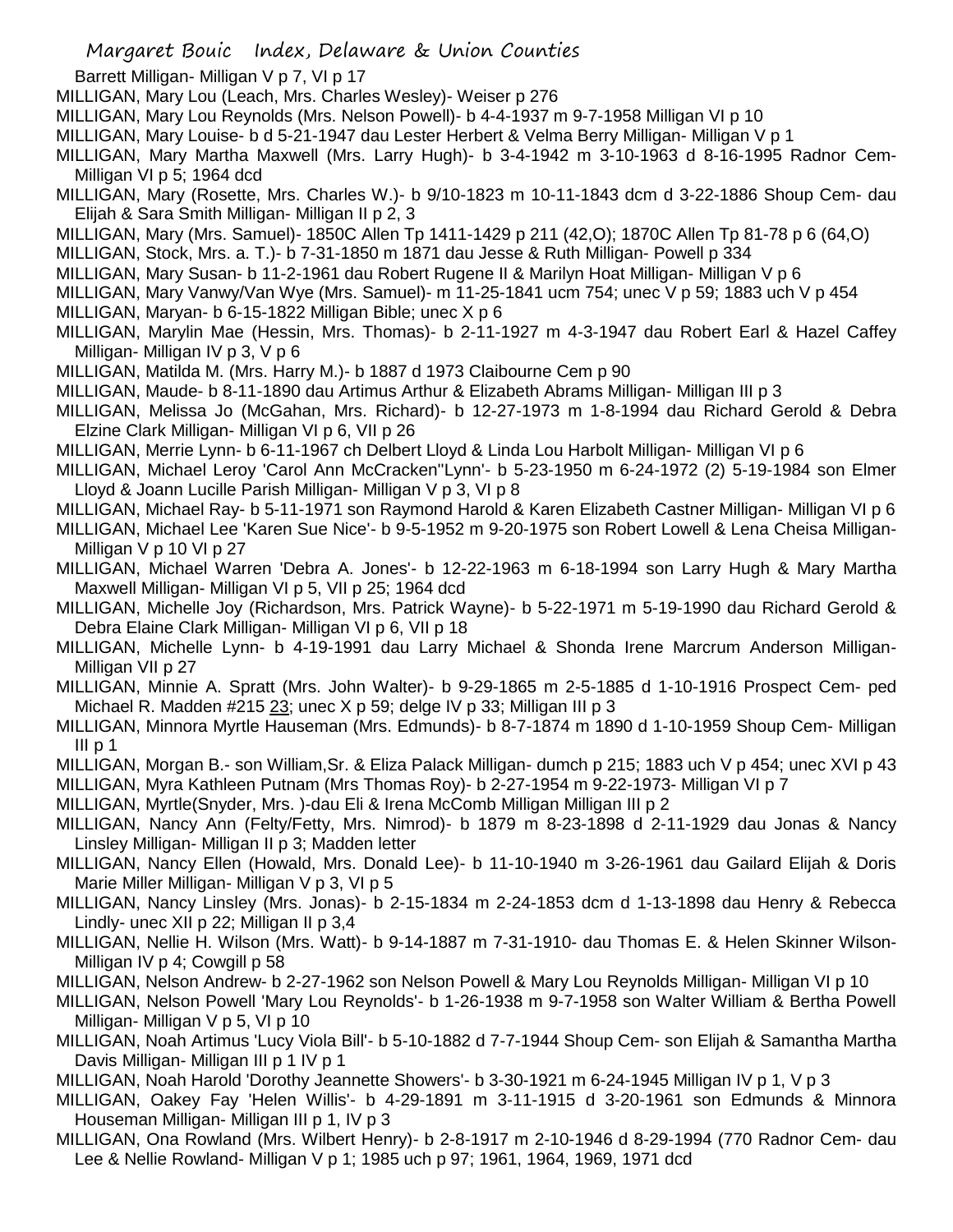MILLIGAN, Ora Marie Bill (Mrs. William J.)- b 10-20-1886 d 8-17-1966 Radnor Cem- Milligan IV p 1; 1985 uch p 97; 1961, 1964, 1980 dcd

MILLIGAN, Orla B. 'Laura Belle Hanawalt'- b 7-23-1869 m 12-23-1893 d 12-31-1928 son Samuel Homer & Hattie Montgomery Milligan- Freshwater p 207

MILLIGAN, Orla Ward 'Flora Esther Thomas'- b 12-13-1908 m 9-9-1931 son Orla B. & Laura Belle Hanawalt Milligan- Freshwater p 207

MILLIGAN, Pamela Kim Abel (Mrs. Roger Dale)- b 7-15-1955 m 3-23-1974 Milligan VI p 17

MILLIGAN, Pamela Lee- b 8-3-1967 dau Lloyd Earl & Carol Wasserbauer Milligan- Milligan V p 16

MILLIGAN, Patricia Elaine (Cooke, Mrs. George Edward)- b 11-14-1937 m 9-15-1956 dau Arby & Martha Powell Milligan- Milligan V p 1, VI p 1; 1985 uch p 97

MILLIGAN, Patrick Francis 'Gloria Lynn Hurst'- b 5-24-1946 m 5-5-1969 d 4-11-1982 son Everett Francis & Ruth Rowland Milligan - Milligan V p 1, VI p 1; 1985 uch p 97

MILLIGAN, Patrick Michael- b 10-14-1979 son Michael Lee & Karen Sue Nice Milligan- Milligan VI p 27

MILLIGAN, Patrick Scott- b 12-19-1969 son Patrick Francis & Gloria lynn Hurst Milligan- Milligan VI p 1

MILLIGAN, Paul Albert 'Joyce Olema Barrett'- b 8-22-1924 m 11-16-1947 d7-15-1983 Walnut Hill Cem, Cols.-

son Ralph J. & Hazel Dell Sheets Milligan- Milligan IV p 3, V p 7; obit Ralph, Del Mus Lib

MILLIGAN, Pearl- ch Hiram & Ella Timber Milligan- Milligan III p 3

MILLIGAN, Pearl 'Lulabelle'- 1969 dcd

MILLIGAN, Pearl Winona Long (Mrs. George Gerold)- b 2-17-1922 m 6-22-1943- Milligan V p 3

MILLIGAN, Rachael- dau John & Rebecca Dawson Milligan- 1850C Allen Tp 1412-1430 p 211 (12,O)

MILLIGAN, Rachael (Powell, Mrs. Charles)- dau William,Sr. & Eliza Palack Milligan- dumch p 215

MILLIGAN, Rachel June- b - -29-1845 Milligan bible, unec X p 6

MILLIGAN, Ralfred/Ralph J. 'Hazel Dell Sheets'- b 5-3-1896 m 9-6-1919 d 2-22-1949 bur Kilbourne- son William & Elzina Swartz Milligan- Milligan III p 1, IV p 3; obit Del Mus Library

MILLIGAN, Raymond Harold 'Karen Elizabeth Castner'- b 8-3-1948 m 6-29-1968 twin son Noah Harold & Dorothy Jeannette Showers Milligan- Milligan V p 3, VI p 6

MILLIGAN, Raymond Leroy 'Bonnie Metcalf'- b 11-15-1914 son Harold Eugene & Doris Kirkpatrick Milligan-Milligan V p 7, VI p 18

MILLIGAN, Rebecca Dawson (Mrs. John)- 1883 uch V p 456; 1840C Allen Tp 738 (30-40); 1850C Allen Tp 1412-1430 p 211 (42,Pa)

MILLIGAN, Rebecca Jane (Idleman, Mrs. Frank)- b 1855 d 3-4-1918 bur Prospect- dau Jonas & Nancy Linsley Milligan Milligan II p 2, III p 5

MILLIGAN, Rebecca Snuffin (McArthur, Mrs. Thomas)(Mrs. Sam)- dau Amos & Sarah Baldwin Snuffin- 1985 uch p 130, 131

MILLIGAN, Rebecca Sue (Frazel, Mrs. Terry)- b 6-28-1962 dau Harold Eugene, Jr. & Irena Milligan- Milligan VI p 17, VII p 9

MILLIGAN, Regina Sue (Schroder, Mrs. James Edward)- b 1-25-1949 m 7-1-1967 dau Harold Eugene & Doris Kirkpatrick Milligan- Milligan V p 7, VI p 18

MILLIGAN, Richard Gerold 'Deborah Jeanne Clark'- b 8-3-1948 m 7-4-1970 son Noah Harold & Dorothy Jeannette Showers Milligan- Milligan V p 3, VI p 6

MILLIGAN, Richard Steven- b 11-10-1964 son Lloyd Earl & Carol Wasserbauer Milligan- Milligan V p 16 MILLIGAN, Richard V.- Milligan

MILLIGAN, Riley Keith- b 10-14-1978 son Michael Leroy & Carol Ann McCracken Milligan- Milligan VI p 8

MILLIGAN, Robert- b 10-28-1882 Milligan Bible, unec X p 6

MILLIGAN, Robert Dennis- b 11-8-1947 son Harold Eugene & Doris Kirkpatrick Milligan- Milligan V p 7, VI p 16 MILLIGAN, Robert Earl 'Hazel Caffey'- b 5-3-1896 m 12-11-1921 d 12-3-1943 Radnor Cem- son William & Elzina Swartz Milligan- Milligan III p 1, IV p 3; obit Hazel Del Mus Lib

MILLIGAN, Robert Eugene 'Marilyn Hoat'- b 8-11-1930 m 9-4-1954 son Robert & Hazel Milligan- Milligan IV p 3, V p 6

MILLIGAN, Robert Louis 'Kimberly Ann O'Brien'- b 3-10-1956 m 6-26-1981 son Robert Lowell & Lena Rose Chiesa Milligan- Milligan V p 10, VI p 28

MILLIGAN, Robert Lowell 'Lena Rose Chiesa'- b 12-29-1926 m 12-26-1949 d 4-22-1992 bur ILL- son Emmett L. & Inez Wright Milligan- Milligan IV p 5, V p 10; 1985 uch p 26, 178

MILLIGAN, Rodger Dale 'Pamela Kim Abel'- b 11-17-1950 m 3-23-1974 son Paul Albert & Joyce Olema Barrett Milligan- Milligan V p 7, VI p 17

MILLIGAN, Roger- son Verna Lee Milligan- obit Verna, mlib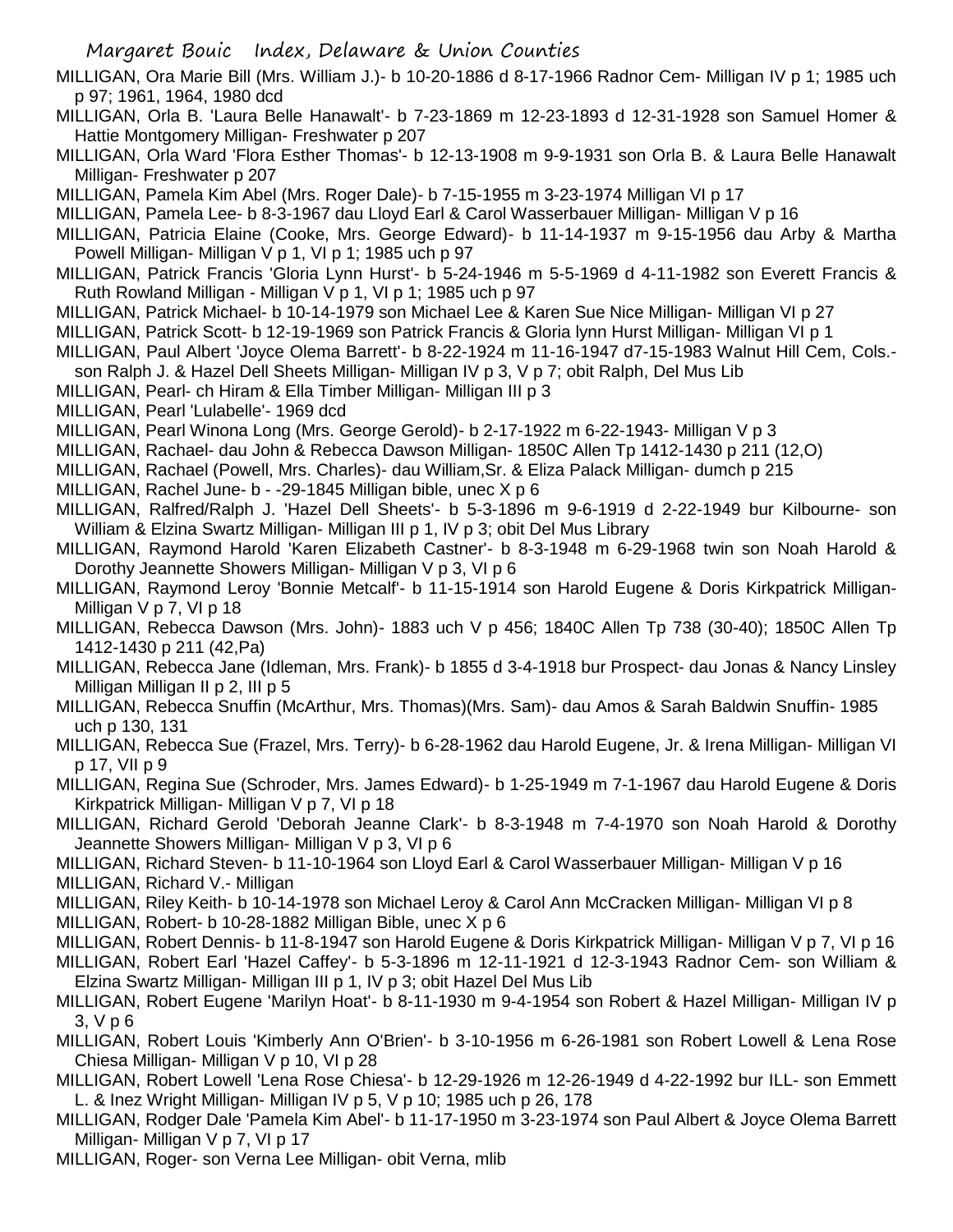MILLIGAN, Ronald Anthony- b 3-18-1973 son Lloyd Earl & Carol Wasserbauer Milligan- Milligan V p 16 MILLIGAN, Ronald Eugene- b 3-8-1943 son George Gerold & Pearl Winona Dong Milligan- Milligan V p 3, VI p 7

- MILLIGAN, Ronald Joseph 'Leigh Ann Wallace''Gail Beriatia'- b 9-30-1952 m 10-14-1970 (2) 10-31-1980 son Harold Eugene & Doris Kirkpatrick Milligan- Milligan V p 7, VI p 18
- MILLIGAN, Roni Jo- b 9-10-1976 ch Ronald Joseph & Leigh Ann Wallace Milligan- Milligan VI p 18
- MILLIGAN, Rose L. (Mrs. Delbert)- b 1912 Claibourne Cem p 90
- MILLIGAN, Rose V. (Heimlich, Mrs Marvin C.)- d 12-29-1981 (42) Prospect Cem- dau Vera Longfellow-Milligan
- MILLIGAN, Rosanna/Rose (Walker, Mrs. Saulman)- b 3-22-1863 m 9-5-1886 d 10-15-1937 dau John & Elmirah Russell Milligan- dg 8-16-1907, Cry Ab p 62; Milligan II p 3, III p 2; 1870C Thomson Tp p 501 (7)
- MILLIGAN, Ruben- b 6-7-1878 d 6-8-1878 Milligan Bible; unec X p 6
- MILLIGAN, Rupe- son William Milligan- 1883 uch V p 454; unec XVI p 45
- MILLIGAN, Ruth- dau James G. & Bonnie Milligan- 1961(3), 1964 dcd
- MILLIGAN, Ruth (Mrs. Jesse)- b 7-31-1819- Powell p 334
- MILLIGAN, Ruth Rowland (Mrs. Everett Francis)- b 5-30-1918 m 1-3-1943 d 1-4-1981 Milligan V p 1; 1985 uch p 97
- MILLIGAN, Sadie- b 9-1877 dau William & Sarah Hemminger Milligan- dumch p 215; 1900C Liberty Tp Un Co p 13B (22,O,O,O)
- MILLIGAN, Sally- 1840C Thompson Tp p 109 (30-40) hadc p 52; delge IV p 31
- MILLIGAN, Sam 'Rebecca Snuffin'- 1985 uch p 130
- MILLIGAN, Samantha- dau John & Rebecca Dawson Milligan- 1850C Allen Tp 1412-1430 p 211 (7,O)
- MILLIGAN, Samantha Martha Davis (Mrs. Elijah)(Stiffler, Mrs. George)- Milligan III p 1; 1985 uch p 97
- MILLIGAN, Samuel 'Caroline Beltz'- m 11-7-1850 ucm 1597
- MILLIGAN, Samuel Homer 'Hattie Montgomery'- Freshwater p 207
- MILLIGAN, Samuel- son John & Rebecca Dawson Milligan- 1850C Allen Tp 1412-1430 p 211 (9,O)
- MILLIGAN, Samuel 'Mary'- 1840C Allen Tp 737 (40-50); 1850C Allen Tp 1411-1429 p 211 (52,Pa); unec XV p 65, XVi p 43
- MILLIGAN, Samuel 'Mary Van Wye'- m 11-25-1841 ucm 754 son William,Sr. & Eliza Palack Milligan- dumch p 215; 1883 uch V p 454; unec V p 59, XVI p 45
- MILLIGAN, Samuel- b 1-1884 son William & Sarah Ann Hemminger Milligan- dumch p 215; 1883 uch V p 454, 467,468; 1900C Liberty Tp Un Co 300-308 p 13B (16,O,O,O)
- MILLIGAN, Sara Beth (Dilsaver, Mrs. William Henry)- b 2-4-1816 d 8-30-1896 dau Elijah Milligan- Milligan II p 1
- MILLIGAN, Sara Catherine Lee (Mrs. Lafayette Nelson)- b 4-6-1888 d 4-4-1968 bur Hartford- Milligan IV p 2
- MILLIGAN, Sarah (Gabler, Mrs. William)- b 1861 m 10-10-1889 dau Jonas & Nancy Linsley Milligan- Milligan II p 3, III p 3; Madden letter
- MILLIGAN, Sarah Smith (Mrs. Elijah)(Graham, Mrs. John)- m 8-12-1819 (2) 7-10-1941 d 1-13-1898 dcc Agnes Shirley Jackson Welsh 25; Milligan 1 p 2
- MILLIGAN, Sarah Ann Hemminger (Mrs. William,Jr)- b 12-1836 m 1859 d 1908, lptw p 23; dau George Hemminger- dumch p 215 1880C Liberty Tp Un Co 214-223 p 22 (42,O,Pa); 1900C Lib Tp 300-308 p 13B (63,O,Pa,Pa); m 41y, 11 ch, 7 living
- MILLIGAN, Sarah Catherine Lee (Mrs. Lafayette)- b 4-6-1888 m 9-15-1908 d 4-4-1968 bur Hartofrd; Milligan IV p 2; dcb late (Estyl Louise)
- MILLIGAN, Sarah (Mrs. George S.)- b 1800 d 1831 ped Dick L. Shover #197 25; unec X p 22
- MILLIGAN, Sarah Jane (Dunlap, Mrs. William A.)- m 12-19/18-1850 ucm 1609; unec VIII p 4, XIV p 47
- MILLIGAN, Sarah J.- dau John & Rebecca Milligan- 1850C Allen Tp 1412-1430 p 211 (22,O)
- MILLIGAN, Sarah (Lewis, Mrs. Steven)- dau James Milligan- dumch p 182
- MILLIGAN, Sarah- dau William & Sarah Ann Hemminger Milligan- 1880C Liberty Tp Un Co 214-223 p 22 (30,O,O,O)
- MILLIGAN, Scott Andrew- b 5-14-1979 son Larry Gene & Mary Diane Savel Milligan- Milligan
- MILLIGAN, Sharon Kay Mosher (Mrs. Jeffrey Lynn)- b 11-11-1956 m 12-24-1976 Milligan VI p 18
- MILLIGAN, Sharon Kay (Wilson, Mrs. )- b 4-12-1949 dau George Gerold & Pearl Winona Long Milligan-Milligan V p 3, VI p 7
- MILLIGAN, Sharon Marie Menke (Mrs. William James)- b 6-28-1966 n 7-9-1988 Milligan VII p 6
- MILLIGAN, Sheila Aldrich (Mrs. Calvin Lee)- b 10-14-1951 m 9-1-1873- dau Mary P. Aldrich- Aldrich; Milligan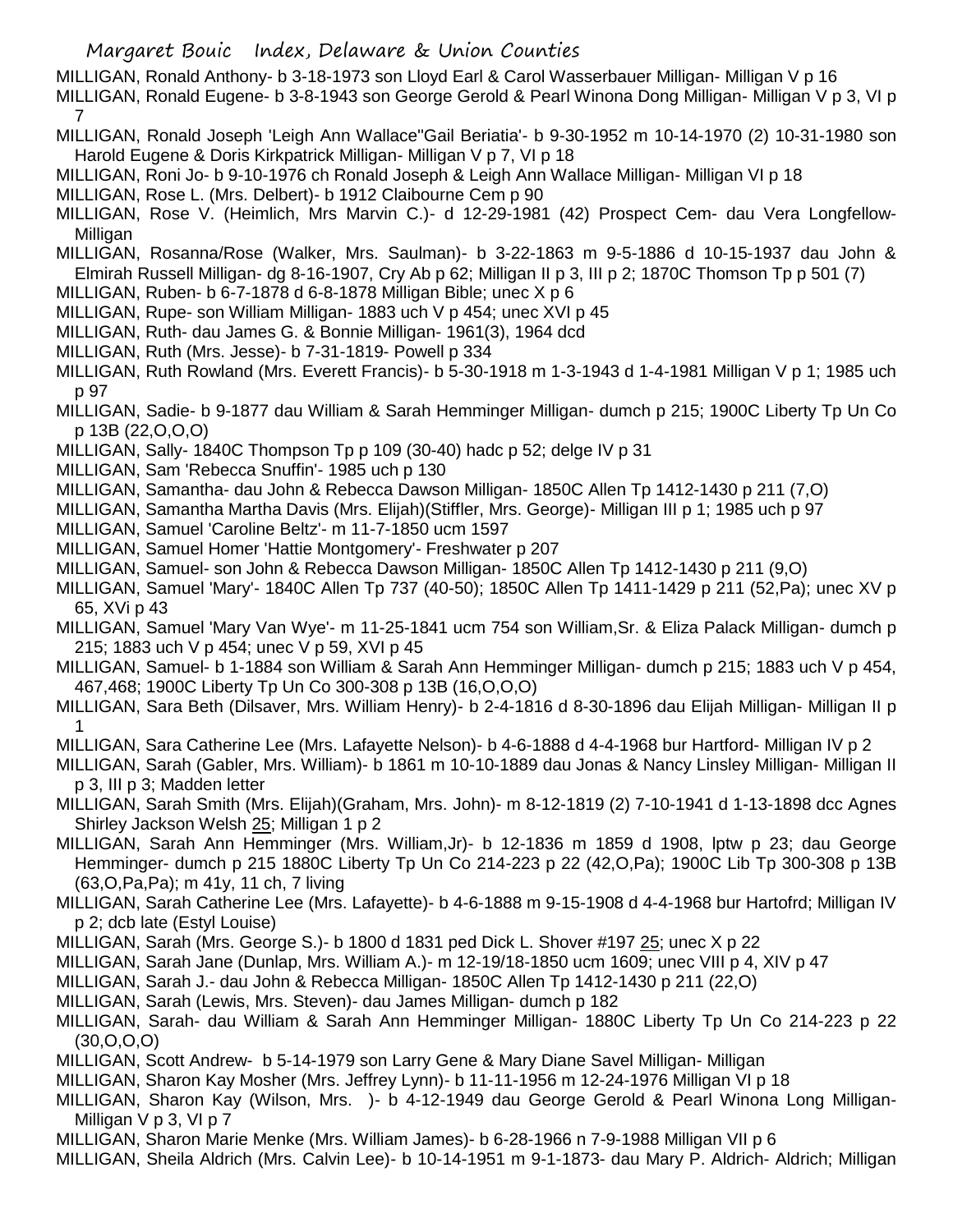VI p 1

MILLIGAN, Shonda Irene Marcrum (Anderson, Mrs. )(Mrs. Larry Michael)- m (2) 12-3-1991 Milligan VII p 27

MILLIGAN, Sonia Gail (Sykes, Mrs. Randall W.)(Dennard, Mrs. Curtis M.)- b 8-3-1957 m 9-10-1975 (2) 1987 dau George Gerold & Pearl Winona Long Milligan- Milligan V p 3, VI p 7

MILLIGAN, Starling Dell (Silver, Mrs. Edward Annanda)- b 12-20-1896 m 4-6-1919 d 5-10-1971 Forest Lawn, Cols.- dau Edmunds & Minnora Milligan- Milligan III p 1, IV p 3

- MILLIGAN, Stella (Spanizek, Mrs. Anthony)(Stiffler, Mrs. George)- d 1941 dau Elijah & Samantha Martha David Milligan- Milligan III p 1, IV p 1
- MILLIGAN, Steven- b 7-22-1954 son Charles Lee & Imogene Brady Milligan- Milligan V p 10, VI p 28
- MILLIGAN, Steven John- b 9-18-1963 son Robert Lowell & Lena Chiesa Milligan- Milligan V p 10, VI p 28
- MILLIGAN, Susan Elaine (Nierstheimer, Mrs. Ray)- b 2-11-1954 dau Robert Lowell & Lena Chiesa Milligan-Milligan V p 10, VI p 28
- MILLIGAN, Susan Lynn Lyvers (Mrs. Daniel Lynn)- b 3-15-1958 m 12-5-1980- Milligan VI p 27
- MILLIGAN, Theresa Ann (Shasky, Mrs. Ron)- b 12-6-1970 m 6-9-1990 adopted dau Joseph Sandel Milligan-Milligan VII p 24
- MILLIGAN, Thomas- son George & Elizabeth Milligan- 1870C York Tp 95-93 p 13 (3,Irel)
- MILLIGAN, Thomas- d 10-27-1830 (3-10-?) McDonald Cem, Un Al p 80- son John & L. Milligan
- MILLIGAN, Thomas Roy 'Myra Kathleen Putnam'- b 6-8-1954 m 9-22-1973 son Noah Harold & Dorothy Jeannette Showers Milligan- Milligan V p 3, VI p 7
- MILLIGAN, Timothy Richard- b 10-12-1979 son Richard Gerold & Deboran Jeanne Clark Milligan- Milligan VI p 6
- MILLIGAN, Tina Lynn (Reed, Mrs. Roger)- b 4-20-1973 m 10-1992, div- adopted dau Joseph Sandel Milligan-Milligan VII p 24
- MILLIGAN, Rev. T. V.- hmp p 217
- MILLIGAN, Ulisses Grant- b 9-13-'66 Milligan Bible; unec X p 6
- MILLIGAN, Velma Berry (Mrs. Lester)- b 6-22-1912 m 5-30-1937- Milligan V p 1; 1985 uch p 97
- MILLIGAN, Verna Mae- b 7-20-1954 d 3-6-1981 dau George Gerold & Pearl Winona Long Milligan- Milligan V p 3, VI p 7; obit mlib
- MILLIGAN, Virginia Stone (Mrs. Fred J.,Sr.)- d 2-9-1972 (61) bur Westerville- Milligan
- MILLIGAN, Mr. & Mrs. Walter- Sunbury p 144
- MILLIGAN, Walter- son John W. & Minnie Spratt Milligan- Milligan III p 3; Madden letter
- MILLIGAN, Walter William 'Martha Powell'- b 11-28-1914 m 8-15-1936 son Lafayette Nelson & Sara Catherine Lee Milligan- Milligan IV p 2, V p 5; 1964 dcd
- MILLIGAN, Warren Lee 'Emily Louise Edwards'- son Robert Lee & Alice Connell Milligan- CCC p 69
- MILLIGAN, Washington- son John & Rebecca Dawson Milligan- 1883 uch V p 456; 1850C Allen Tp 1412-1430 p 211 (17,O)
- MILLIGAN, Watt R. 'Nellie H. Wilson'- b 9-3-1889 m 7-31-1910 son Frank & Lilly Mae Cowgill Milligan Milligan III p 2; Cowgill p 58
- MILLIGAN, Wayne Lewis 'Barbara'- b 1-6-1952 son Wilbert Henry & Ona Rowland Milligan- Milligan V p 1; 1985 uch p 97; 1961, 194, 1969, 1971 dcd
- MILLIGAN, Wilbert Henry 'Ona Rowland'- b 2-25-1909 d 8-16-1971 Radnor Cem, Milligan IV p 1, V p 1; Grad Broadway 1924 unec III p 20; 1985 uch p 97; 1961, 1974, 1969 dcd
- MILLIGAN, William- b 4-29-1844 Milligan Bible; unec X p 6
- MILLIGAN, William- delge IX p 53
- MILLIGAN, William- d 2-24-1850 (2-1-20 McDonald Cem, Un Al p 80
- MILLIGAN, William A.- son George & Elizabeth Milligan- 1870C York Tp 95-93 p 13 (5,Eng)
- MILLIGAN, William 'Eliza Palack'- d 1849 (58) dumch p 214
- MILLIGAN, William H.- dg 2-14-1908 delge VIII p 27
- MILLIGAN, William 'Hope A. Inskeep'- b 1-10-1833 m 1854 ucm 2241; unec VIII p 35
- MILLIGAN, William James 'Sharon'- b 1-4-1966 son Nelson Powell & Mary Lou Reynolds Milligan- Milligan VI p 10, VII p 6
- MILLIGAN, William Joseph 'Elzina Swartz'- b 3-19-1854 d 2-24-1930 dcc Kathy Beckley 30 son John W. & Almira Russell Milligan- dcc Agnes Shirley Jackson Welsh 6; dg 1-26-1892 Cry Ab p 83, dg 8-16-1907 Cry Ab p 62l; 1985 uch p 97; 1850C Thomson Tp p 501 (15)
- MILLIGAN, William- half-brother John Milligan- 1915 uch p 100, 266, 447, 461; 1883 uch V p 454, 467, 471, 403; unec VI p 65, XVI p 43; 1830C Allen Tp 380 p 293 (30-40); 1830C Allen Tp 366 p 293 (40-50)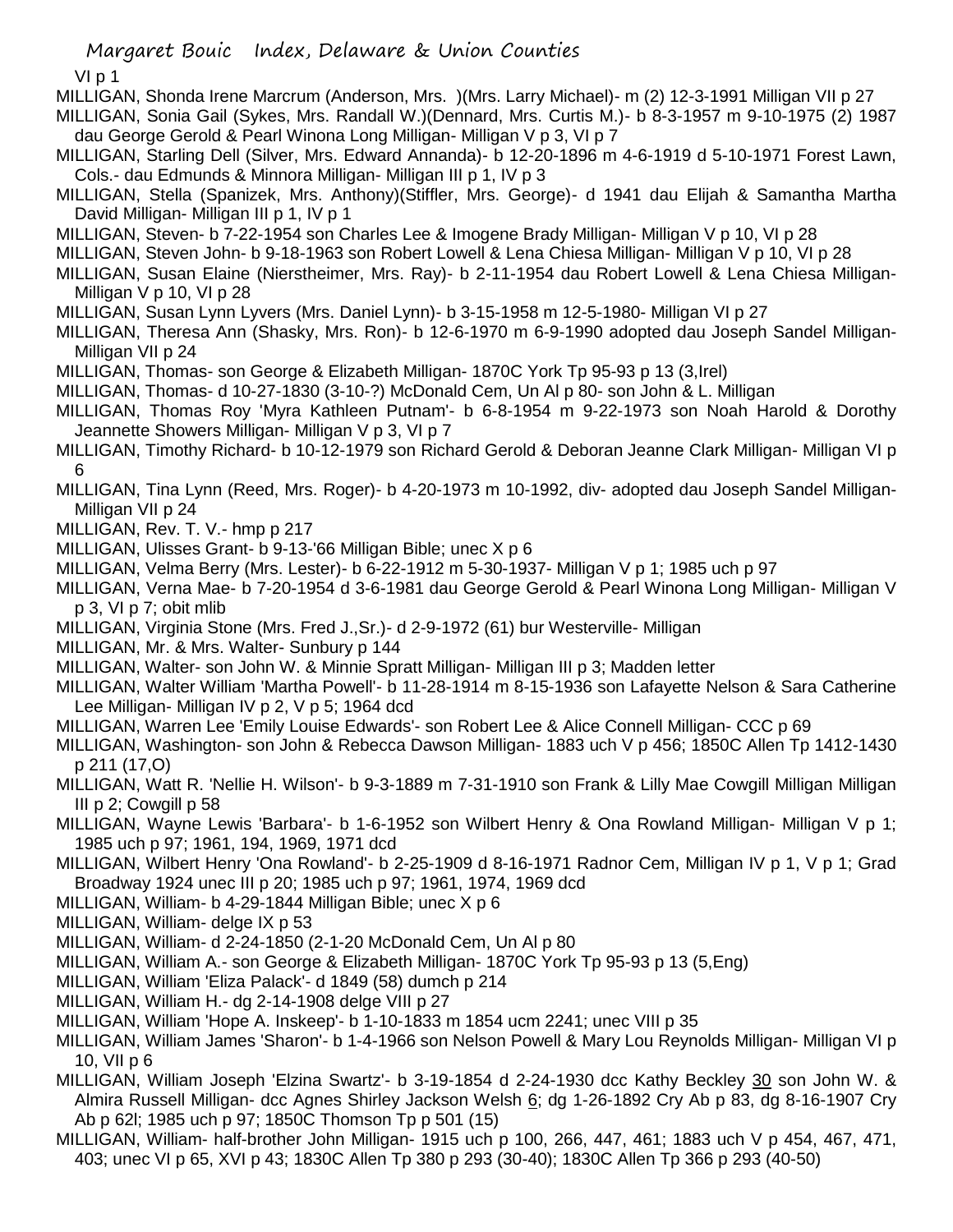- MILLIGAN, William J. 'Ora Marie Bill'- b 9-30-1877 d 1-20-1966 Radnor Cem- son Elijah & Samantha Martha Davis Milligan- Milligan III p 1, IV p 1; 1961, 1964 dcd
- MILLIGAN, William 'Juda E. Bliss'- b 1814 m(2) 8-1-1867 d 1881 Milligan bible; unec X p 6; ped Marsha Milligan Buck  $#203$  16; unec X p 32
- MILLIGAN, William 'Mary Caringer'- m 1-5 Milligan Bible; unec X p 6
- MILLIGAN, William 'Sarah Ann Hemminger'- b 1833 d 1903 Raymond Cem, lptw p 30- son William Sr. & Eliza Palack Milligan- dumch p 214, 215; 1880C Liberty Tp Un Co 214-223 p 22 (47,O,Pa,?); 1900C Lib Tp 300- 308 p 13B (67,O,Pa,Va) m 41y
- MILLIGAN, William-son William Milligan-1883 uch III p 312, V p 454; unec XVI p 43
- MILLIGAN, Wilson Secrist- b 10-5-1836 Milligan Bible; unec X p 6
- MILLIGAN, Winona- mother of Verna Lee Milligan- obit Verna Mae, mlib
- MILLIGAN, W. N.- 1883 uch V p 402, 403
- MILLIKAN, Col. B. H.- trustee of Girl's Industrial School- dg 12-19-1899, Cry Ab p 228
- MILLIKAN, Mrs. Col. H. B. -d Thursday- dg 12-19-1899 Cry Ab p 228
- MILLIKAN, Ed 'Nellie Berger'- 1915 uch p 917
- MILLIKAN, Edward W.- b 7-1879 son Charles & Eliza A. Millikan- 1900C Marysville 3rd ward 168-172 p 7A (20,O,O,O)
- MILLIKAN, Edward- son Ed & Nellie Berger Millikan- 1915 uch p 917
- MILLIKAN, Eliza Cameron (Mrs. )- dau Joseph & Sarah Reed Cameron- 1985 uch p 75
- MILLIKAN, Emma Cleveland (Mrs. William)- m 1-28-1841 Wight II p 2
- MILLIKAN, Eugene- d 9-13-1907 (1y) Oakdale Cem 2063 (133F) I p 128 (F-R8-6)- twin son Ed & Nellie Berger Millikan- 1915 uch p 917
- MILLIKAN, Frank H.- b 8-1881 son Charles & Eliza A. Millikan- 1900C Marysville 3rd ward 168-172 p 7A (18,O,O,O)
- MILLIKAN, Jacob 'Sally Cory'- m 3-5-1835 Madison Co, unec VIII p 67
- MILLIKAN, John- delge VII p 63 (1810)
- MILLIKAN, John- son Ed & Nellie Berger Millikan- 1915 uch p 917
- MILLIKAN, John 'Johanna R. Lewis'- b 7-16-1914 m 11-26-1839 d (94) son Lieut. John Millikan- dg 2-11-1908 Cry Ab p 107; Olen Gaz 12-14-1839 Wight I p 39
- MILLIKAN, Johanna R. Lewis (Mrs. John)- dg 2-11-1908 Cry Ab p 107; Olen Gaz 12-14-1839, Wight I p 39
- MILLIKAN, Josephine- d 9-13-1907 (11m) Oakdale Cem 2062 (133F) I p 128 (F-R8-6)- dau Ed & Nellie Berger Milligan- 1915 uch p 917
- MILLIKAN, May- b 5-1872 d 1953 Oakdale Cem I p 83 (D-R4-5)- dau Charles & Elizabeth A. Cameron Millikan- 1900C Marysville 3rd ward 168-172 p 7A (28,O,O,O)
- MILLIKAN, Nellie Berger (Mrs. Ed)- d 3-5-1914 (32y1m) Oakdale Cem 2633 I p 128 (F-R8-6) dau Edgar F. & Martha Burroughs Berger- 1915 uch p 917
- MILLIKAN, Rachel Abbott (Mrs. William)- m 12-17-1829 d 3-5-1833(24) dcga p 48, 59 Del Pat & Fr Ch & Ohio State Gaz
- MILLIKAN, Rachel Ann- d 9-4-1933 (6m) dau William & Rachel Abbott Millikan- dcga p 61 Ohio State Gaz, Olen Gaz 9-12-1833 Cry Ab p 13
- MILLIKAN, Robert Warren- son Ed & Nellie Berger Millikan- 1915 uch p 917
- MILLIKAN, Sally Cory (Mrs. Jacob)- m 3-5-1835 Madison Co, unec VIII p 67
- MILLIKAN, Samuel 'Sarah Sutser'- m 7-28-1836 Madison Co, unec VII p 24
- MILLIKAN, Sarah Sutser (Mrs. Samuel)- m 7-28-1836 Madison Co, unec VII p 24
- MILLIKAN, William E. 'Emma Cleveland- m 1-28-1841 Wight II p 2 (2-19-1841)
- MILLIKAN, William- brother John Millikan- dg 2-11-1908, Cry Ab p 107
- MILLIKAN, William 'Rachel Abbott'- m12-17-1829, dcga p 48 Del Pat & Fr Chron; Olen Gaz 9-12-1833, Cry Ab p 13
- MILLIKEN, ---family of Rosemary Romine #72, unec IX p 30
- MILLIKEN, Charles A.'Elizabeth Cameron'- b 1834 d 1-12-1914 (79y1m) Oakdale Cem 2617 (D77) I p 83 (D-R4-5)
- MILLIKEN, Elizabeth Cameron (Mrs. Charles A.)- b 6-1835 d 11-21-1917 Oakdale Cem I p 83 (D-R4-5);1900C Marysville 3rd ward 168-172 p 7A (64,O,Pa,Va) m 31y, 6 ch
- MILLIKEN, John- 1880 dch p 516; 1908 dch 207
- MILLIKEN, Maud- d 6-19-1888 (16y) Oakdale Cem 397 I p 83 (D-R4-5)
- MILLIKEN, William- 1880 dch p 349, 516; 1908 dch 864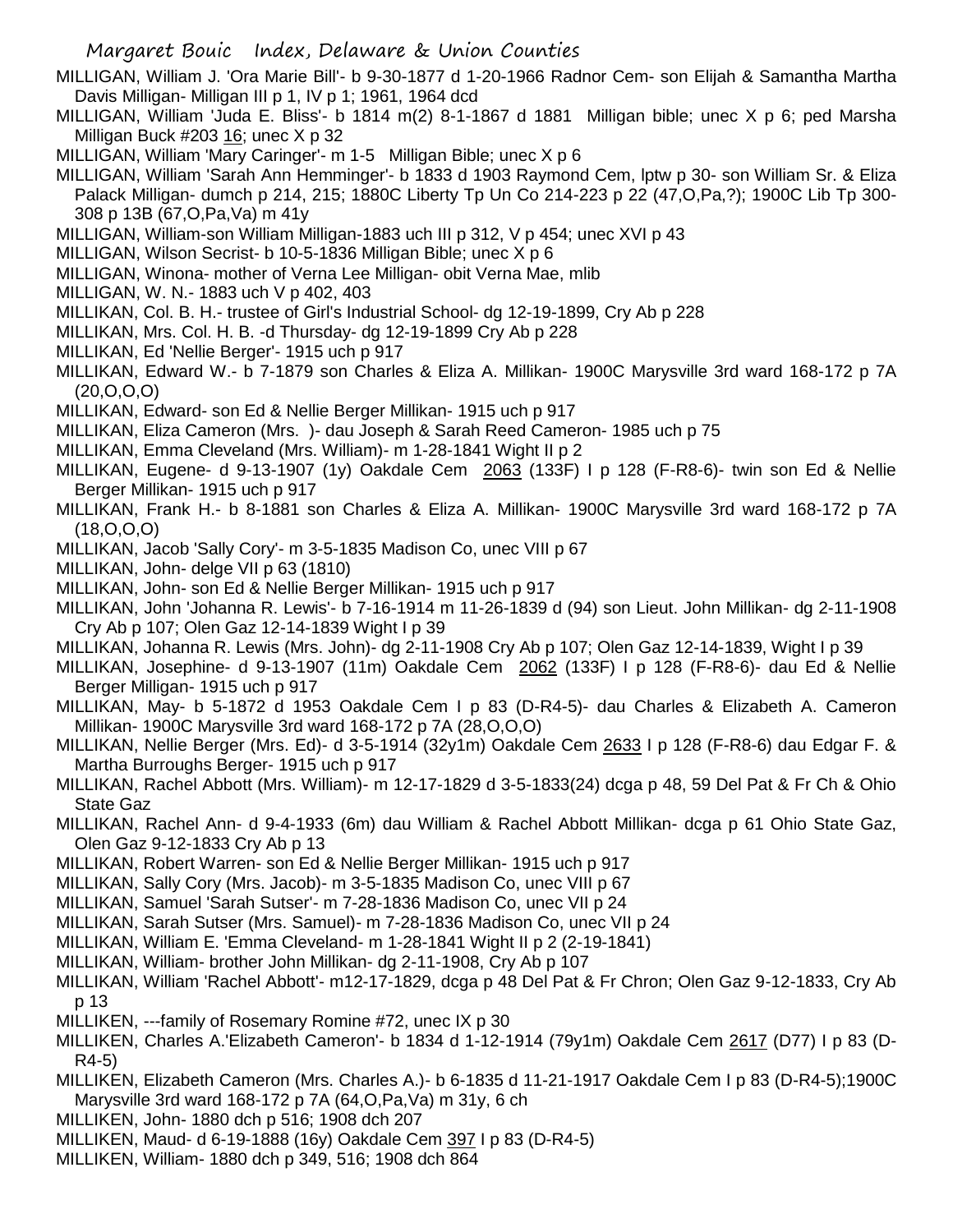Margaret Bouic Index, Delaware & Union Counties MILLIKIN, ---hjt p 20 MILLIKIN, Alma (Mrs. Royal C.)- 1910C Jerome Tp Plain City 5 p 1A 940,O,NY,O) m 19y 2d MILLIKIN, Alta M.- dau Royal C. & Alma Millkkin- 1910C Jerome Tp-Plain City 5 p 1A (17,O,O,O) MILLIKIN, Andrew 'Sarah Ann Armstrong'- m 9-2-1846 Madison Co, unec X p 17 MILLIKIN, Anna Cary, Mrs. Salomon)- m 10-30-1835 Madison Co, unec VII p 24 MILLIKIN, Cassie (Harrington (Mrs. Nelson)- m 10-15-1879 dau James & Rachel Millikin- 1883 uch V p 405 MILLIKIN, Col.- 1883 uch IV p 524 MILLIKIN, Cornelia(Mrs. John)-d 9-3-1889 (77-5-21) Plain City Cem, unec VII p 51 MILLIKIN, Elizabeth (Alden, Mrs. Henry)- m 12-15-1835 Madison Co, unec VII p 23 MILLIKIN, Helen- dau Royal & Alma Millikin- 1910C Jerome Tp-Plain City 5 p 1A (12,O,O,O) MILLIKIN, James 'Rachel Cary' m 8-20-1840 Madison Co, unec IX p 31 MILLIKIN, John- delge VIII p 8 MILLIKIN, John 'Cornelia'- d 12-21-1882 (74-6-6) Plain City Cem, unec VII p 51 MILLIKIN, Kathryn (Mrs. Robert B.)- 1977 ucd MILLIKIN, Rachel Cary (Mrs. James)- m 8-20-1840 Madison co, unec IX p 31 MILLIKIN, Robert B. 'Kathryn'- 1977 ucd MILLIKIN, Royal C. 'Alma'- 1910C Jerome Tp-Plain City 5 p 1A (39,O,Pa,O) m 19y MILLIKIN, Sarah Ann Armstrong (Mrs. Andrew)- m 9-2-1846 Madison co, unec X p 17 MILLIKIN, Shawn- b 1973 son Robert B. & Kathryn Millikin- 1977 ucd MILLIKIN, Tiffany b 1971 dau Robert B. & Kathryn Millikin- 1977 ucd MILLIN/MILLEN, John- 1835 men p 29 #151 p 49 Genoa Tp MILLINER, Maude (Hoskins, Mrs. )- unec X p 17 MILLINGTON, Alice- b 1976 dau Frank & Marilyn S. Millington- 1981, 1983 ucd MILLINGTON, Allen- son Zacchaves/Zacchaeus O. & Pearl Louise Green Millington- Millington; 1962 ucd (9) MILLINGTON, Alston/Austin- son Otis & Anpaline Millington- 1860C Darby Tp 449-451 p 62 (12,O); 1870C Paris Tp 20-21 p 3 (22,O); unec V p 24 MILLINGTON, Angeline/Anpaline (Mrs. Otis)- 1860C Darby Tp 449-451 p 63 (40,NY); 1870C Paris Tp 20-21 p 3 (53,NY); 1880C Dover Tp 19-23 p 38 (63,NY, CT,NY); unec V p 24 MILLINGTON, Arthur- son Otis & Anpalino Millington- 1860C Darby Tp 449-451 p 63 (8,O) MILLINGTON, A. 'Susan'- 1900C Allen Tp 15-16 p 1B (51,O,O,NY) m 5y MILLINGTON, Austin 'Eliza J. Hutchisson'- m 10-1-1879 ucm 6545; 1880C Dover Tp 6-7 p 37 (31,O) MILLINGTON, Avalon "Abbie"(Hamilton, Mrs. James B.)- b 4-12-1922 m 5-13-1939 Claibourne Cem p 107 dau Harry E. & Minnie Cloe Millington- Millington; obit Francis J. mlib(brown); 1985 uch p 98 MILLINGTON, Becky- dau Zacchaves O. & Pearl Millington- 1962 ucd (5) MILLINGTON, Bertha (Watson, Mrs. Robert)- Millington MILLINGTON, Beth Kline (Mrs. Richard)- dau Charles Kline- Millington MILLINGTON, Beth- dau Ronald & Ruth Millington- 1973 ucd MILLINGTON, Brian Keith- son Zacchaves/Zacchaeus O. & Pearl Louise Green Millington- Millington; 1962 ucd (2) MILLINGTON, Carmella Meadows (Ross, Mrs. )- dau Zacchaves/Zacchaes O. & Pearl Louise Green Millington- Millington; 1962 ucd (4) MILLISOR, Caroline M. (Hill, Mrs. George)- ped Joshua Hill 3 by Betty Johnson- unec XVI p 59 MILLINGTON, Clarissa (Colver, Mrs. Oron D.)- m 1799 d 4-22-1857- 1883 uch V p 384 MILLINGTON, Clinton- son Harry & Minnie James Millington- obit Francis J., mlib(brown); 1985 uch p 98 MILLINGTON, Crage- b 6-7-1874 d 4-13-1875 (2y4m15d) Watkins Cem, djlm p 108 ch Otis & Ellen Hutchisson Millington- ucb MILLINGTON, Donna (Mrs. Isaiah)- Millington MILLINGTON, Dorothy M. (Mrs. Ernest M.)- 1971, 1973, 1975, 1977, 1979, 1981, 1983 ucd MILLINGTON, Edward- 1860C Darby Tp 344-346 p 49 (16,O) MILLINGTON, Eliza J. Hutchison (Mrs. Austin)- m 10-1-1879 ucm 654 MILLINGTON, Elizabeth- b 2-1889 dau A. Millington 1900C Allen Tp 15-156 p 1B (11,O,O,O) MILLINGTON, Ellen Hutchisson (Mrs. Otis)- m 6-23-1870 ucm 4738

MILLINGTON, Ernest M. 'Dorothy M.'- son Harry E. & Minnie Cleo James Millington- obit Francis J., mlib(brown) Millington; 1985 uch p 98; 1971, 1973, 1975, 1981 ucd

MILLINGTON, Ethel- b 1-1891 dau A. Millington- 1900C Allen Tp 15-16 p 1B (9,O,O,O)

MILLINGTON, Francis J. 'Starling M. Shaw'- b 8-15-1915 m 12-24-1934 d 11-23-1977 (62) Claibourne Cem-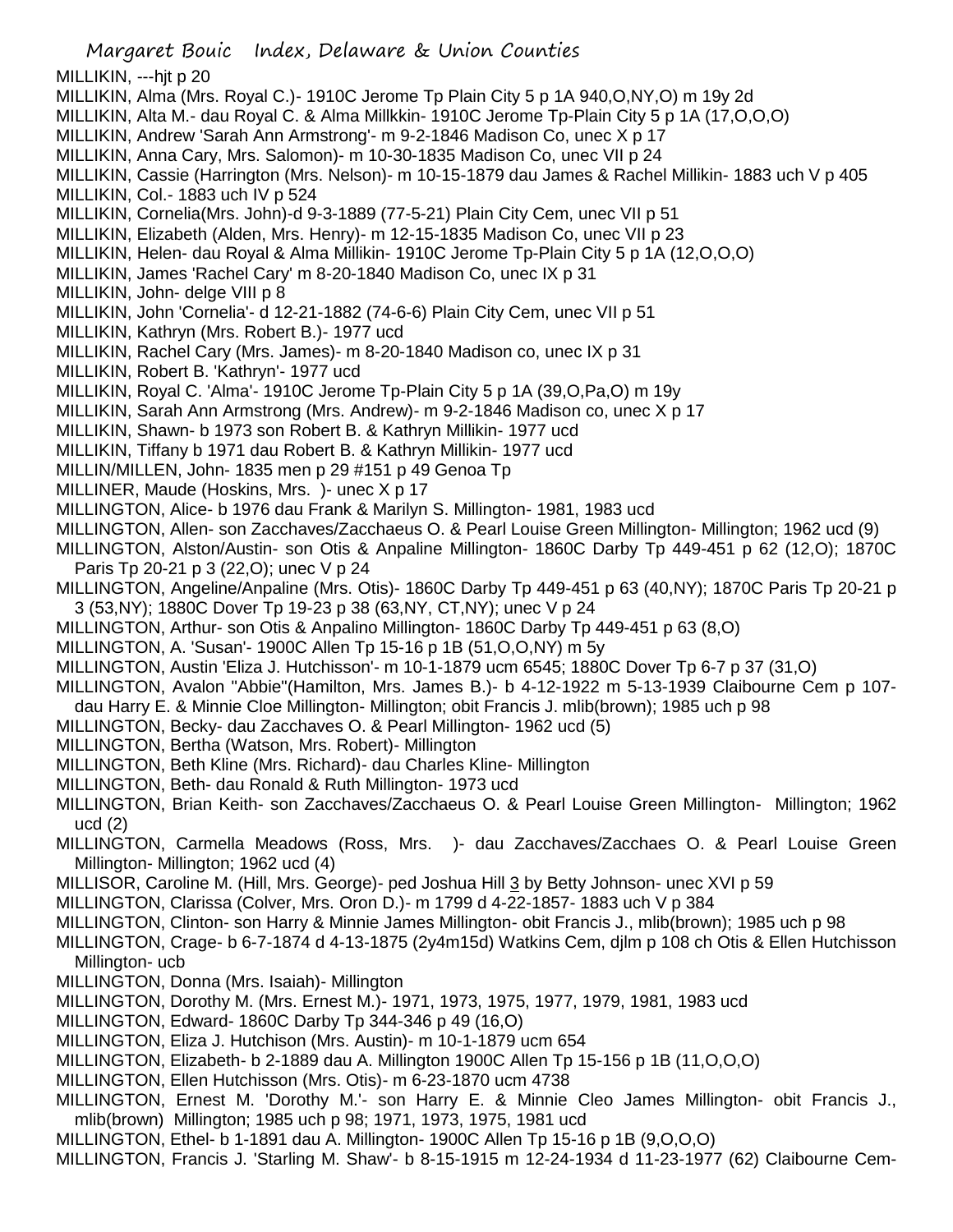son Harry E. & Minnie Cleo Millington; obit mlib(brown); Millington; 1985 uch p 97, 98; 1971, 1973, 1975, 1977 ucd

- MILLINGTON, Frank- b 1970 -son Frank & Marilyn S. Millington- 1981, 1983 ucd
- MILLINGTON, Frank 'Marilyn S.'- 1981, 1983 ucd
- MILLINGTON, Harry E. 'Minnie James '- b 10-1886 d 1955 Claibourne Cem p 94- son A. Millington- obit Francis J.- mlib(brown); 1985 uch p 98; 1900C Allen Tp 15-16 p 1B (13,O,O,O)
- MILLINGTON, Harry C.- son Harry & Minnie Cleo James Millington- Millington; 1985 uch p 98
- MILLINGTON, Henrietta- 1915 uch p 241, 253; 1883 uch III p 301, V p 231
- MILLINGTON, Howard G. 'Lela E.'- 1975, 1977 ucd
- MILLINGTON, Hulda (Olson, Mrs. )- dau Harry E. & Minnie Cleo James Millington- Millington; obit Francis, mlib(brown); 1985 uch p 98
- MILLINGTON, Isaiah'Ike" 'Donna'- son Harry E. & Minnie Cleo James Millington- Millington; obit Francis J., mlib(brown); 1985 uch p 98
- MILLINGTON, Jack- son Harry & Minnie Millington- obit Francis J., mlib(brown)
- MILLINGTON, James- son Francis J. & Starling M. Shaw Millington- obit Francis J., obit Roger S., mlib(brown); 1985 uch p 98
- MILLINGTON, JoAnna (Fields, Mrs. )- dau Francis J. & Starling M. Shaw Millington- Millington; obit, Francis J., obit Roger S., mlib(brown) ; 1985 uch p 97, 98
- MILLINGTON, John- son Francis J. & Starling M. Shaw Millington- obit Francis J., obit Roger S., mlib(brown); 1985 uch p 98
- MILLINGTON, John- b 1973 son Frank & Marilyn S. Millington- 1981, 1983 ucd
- MILLINGTON, Joshua E. b 3-24-1977 d 6-5-1981 (4) Claibourne Cem- son Richard & Beth Kline Millington-Millington
- MILLINGTON, Juliet- 1860C Darby Tp 344-346 p 49 (22,O)
- MILLINGTON, Julietta (Ritter, Mrs. Presley)- m 6-24-1875 ucm 5702 d 1907; unec V p 24; mt 3 p 13, 14; 1860C Darby Tp 449-451 p 63 (11,Ind)
- MILLINGTON, Karla Jean- dau Isaiah & Donna Millington- Millington- engaged to Darren Paul Wygle
- MILLINGTON, Kalik/Kaleib'- b 1980 ch Rodney & Vickie Millington- 1981, 1983 ucd
- MILLINGTON, Katherine L. Rawson (Dawson, Mrs. )(Mrs. )- b 3-10-1915 d 2-11-1983 Claibourne Cem p 103 dau Valmer & Lillian Rawson- Millington
- MILLINGTON, Lansing 'Polly Andrews'- m 6-14-1832 ucm 267; unec II p 34
- MILLINGTON, L. D.- d 4-6-1862- 1883 uch IV p 477
- MILLINGTON, Lela A. (Mrs. Howard G.)- 1975, 1977 ucd
- MILLINGTON, Levi-son Otis & Anpalino Millington-1860C Darby Tp 449-451 p 63 (17,O)
- MILLINGTON, Loretta (Saxton, Mrs. Casper L.)- m 1-12-1960 dau Francis J. & Starling M. Shaw Millington-Millington; obit Francis J., obit Roger S., mlib(brown); 1985 uch p 98
- MILLINGTON, Margart A. (Johnson, Mrs. John W.)- m 12-24-1879 ucm 6633 dau Otis & Angeline Millington-1860C Darby tp 449-451 p 63 (2,O); 1870C Paris Tp 20-21 p 3 (11,O); unec V p 24
- MILLINGTON, Marilyn S. (Mrs. Frank)- 1981 ucd
- MILLINGTON, Mark- son Harry & Minnie James Millington- obit Francis J., mlib(brown); 1985 uch p 98
- MILLINGTON, Mary Ann- unclaimed letter 1843, unec VII p 56
- MILLINGTON, Mary Ann (Anders, Mrs. Benjamin)- m 6-22-1843 ucm 886; unec VI p 3
- MILLINGTON, Mary Esther- b 1960 dau Francis J. & Starling M. Millington- obit Francis J.,obit Roger S., mlib(brown); 1985 uch p 98; 1971, 1973, 1975, 1977 ucd
- MILLINGTON, Mathew Mark- son Minnie Cleo Millington- Millington
- MILLINGTON, Michael- b 1954 d 1986 US Army- Claibourne Cem p 98
- MILLINGTON, Michael Matthew "Mike"- b 7-3-1954 d 12-4-1986 (32) Claibourne Cem- -son Zacchaves"Jack" O. & Pearl Louise Green Millington- Millington; 1962 ucd (7)
- MILLINGTON, Minnie Cleo James (Mrs. Harry E.)- b 1892 d 9-17-1959 Claibourne Cem p 94; Millington; obit Francis, mlib(brown) ; 1985 uch p 98
- MILLINGTON, Otis 'Angeline/Anpalino'- unec V p 24, XI p 69; 1860C Darby tp 449-451 p 63 (44,O); 1870C Paris Tp 20-21 p 3 (59,O); 1880C Dover Tp 19-23 p 38 (69,O,Vt,Mass)
- MILLINGTON, Otis 'Ellen Hutchisson'- m 6-23-1870 ucm 4738; 1883 uch IV p 463, 477
- MILLINGTON, Otis- son Otis & Angeline Millington- 1860C Darby Tp 449-451 p 63 (20,O); 1870C Marysville-Paris Tp 302-311 p 35 (20,O); unec V p 24
- MILLINGTON, Otto- 46th Ohio Inf. no dates, Mt. Herman Cem, djlm p 15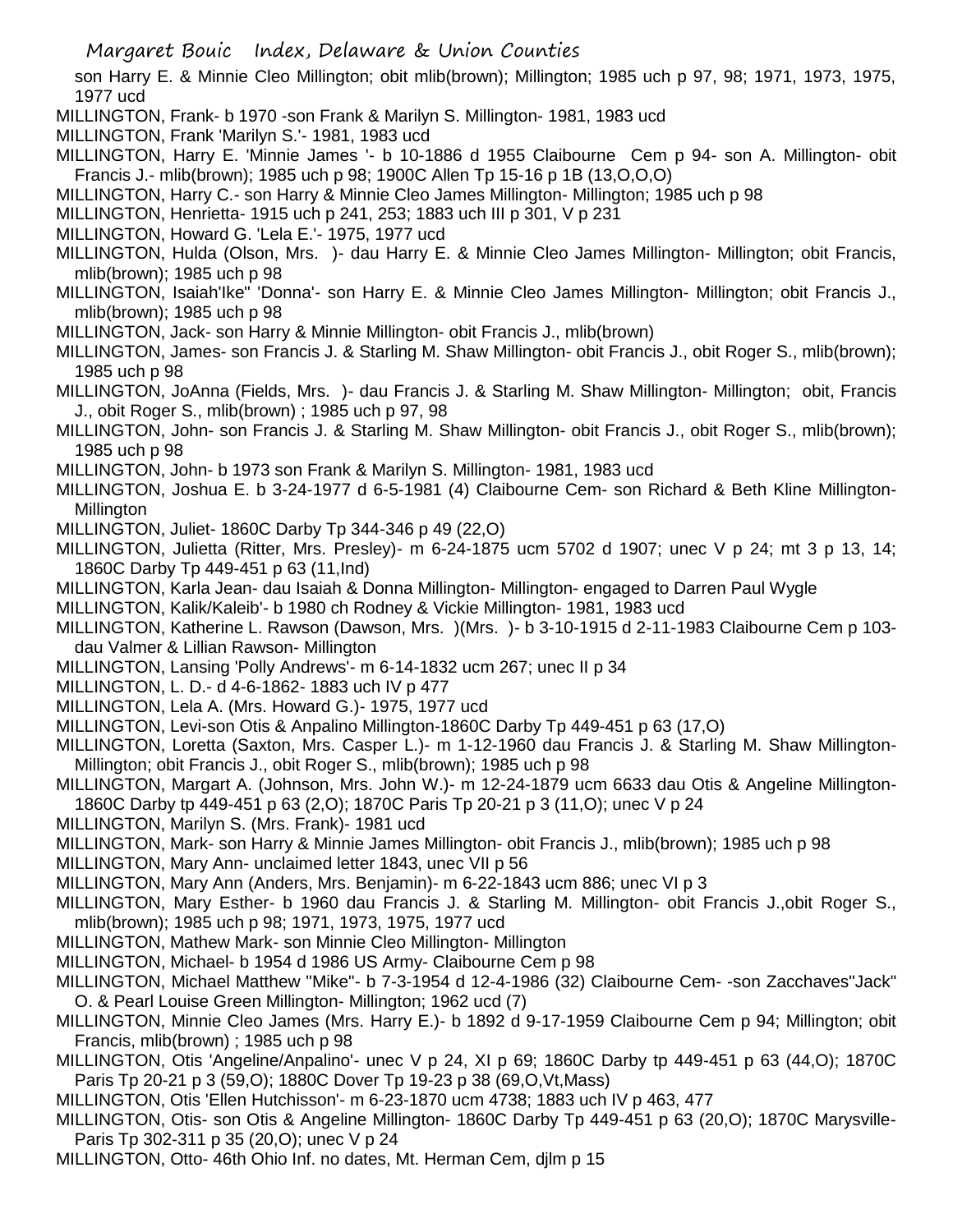- Margaret Bouic Index, Delaware & Union Counties
- MILLINGTON, Pam (Scott, Mrs. )- dau Zacchaves/Zacchaeus O. & Pearl Louise Green Millington- Millington; 1962 ucd (8)
- MILLINGTON, Paul Eugene 'Thelma Aller'- b 10-8-1926 m 11-12-1951 d 2-2-1995 (68)- son Harry E. & Minnie Cleo James Millington- Millington; 1985 uch p 98; obit Francis J., mlib(brown)
- MILLINGTON, Paula Marie (Sprague, Mrs. )- dau Zacchaves/Zacchaeus O. & Pearl Louise Green Millington-Millington; 1962 ucd (4m)
- MILLINGTON, Pearl Louise Green (Mrs. Zacchaves/Zacchaeus O.)- 1962 ucd
- MILLINGTON, Peter- grantee, delge III p 10, 26
- MILLINGTON, Phillip- b 1961 son Ernest & Dorothy Millington- 1971, 1973, 1975, 1977 1979, 1981, 1983 ucd
- MILLINGTON, Polly Andrews (Mrs. Lansing)- m 6-14-1832 ucm 267; unec II p 34
- MILLINGTON, Reatha (Schmeltzer, Mrs. )- dau Harry E. & Minnie Cleo Millington- Millington; 1985 uch p 98; obit Francis J., mlib(brown)
- MILLINGTON, Rebecca Sue (Beamon, Mrs. )- b 2-12-1956 dau Zacchavus/Zacchaues & Louise Green Millington- Millington -mt
- MILLINGTON, Rhonda- dau Ronald & Ruth Millington- 1973 ucd
- MILLINGTON, Richard 'Beth Kline'- son Francis J. & Starling M. Shaw Millington- Millington; 1985 uch p 97, 98; obit Francis J., obit Roger S., mlib(brown); 1979 ucd
- MILLINGTON, Robert- son Francis J. & Starling M. Shaw Millington- 1985 uch p 98
- MILLINGTON, Rodney 'Vickie'- son Francis J. & Starling M. Shaw Millington- Millington; obit Francis J., obit Roger S., mlib(brown); 1985 uch p 98; 1971, 1973, 1979, 1981 ucd
- MILLINGTON, Ronald- son Francis J. & Starling M. Millington- Millington; obit Francis J., Roger S., mlib(brown)
- MILLINGTON, Roger S.- b 7-8-1954 d 11-2-1976 US Army Claibourne Cem p 99- son Francis J. & Starling M. Shaw Millington- Millington; obit mlib(brown); 1985 uch p 98; 1971 ucd
- MILLINGTON, Ronald 'Ruth'- 1973 ucd
- MILLINGTON, Ruth (Mrs. Ronald)- 1973 ucd
- MILLINGTON, Samuel- son Otis & Anpalino Millington- 1860C Darby Tp 449-451 p 63 (20,Ill)
- MILLINGTON, Sharon- dau Ronald & Ruth Millington- 1973 ucd
- MILLINGTON, S. N.- d 4-6-1862 1883 uch IV p 477
- MILLINGTON, Starling M. Shaw (Mrs. Francis J.)- b 5-19-1918 m 12-24-1934 d 4-3-1988 (69) dau Murel & Ada Stithem Shaw- 1985 uch p 97, 98; obit Francis J., mlib(brown); Millington; 1971, 1973, 1975, 1977, 1981, 1983 ucd
- MILLINGTON, Steven Ray- son Zaccheus O. & Pearl Louise Green Millington- Millington
- MILLINGTON, Susan (Mrs. A.)- 1900C Allen Tp 15-16 (42,O,NJ,O) m 5y
- MILLINGTON, Susan (Seekes, Mrs. )- dau Otis & Angeline Millington unec V p 24; 1870C Paris Tp 20-21 p 3 (13,O); 1880C Dover Tp 18-23 p 38 (23,O,O,O)
- MILLINGTON, Susan (Shuhan, Mrs. John)- m 6-3-1882 ucm 7179
- MILLINGTON, Thelma Aller (Mrs. Paul Eugene)- m 11-12-1951 d 1973- Millington
- MILLINGTON, Tracy- b 1973 son Rodney & Vickie Millington- 1981, 1983 ucd
- MILLINGTON, Vickie (Mrs. Rodney)- 1981, 1983 ucd
- MILLINGTON, William- son Francis & Starling M. Shaw Millington- 1985 uch p 98
- MILLINGTON, Zacchaves/Zacchaeus O. 'Pearl Louise Green'- b 12-25-1930 d 8-24-1993 (62) Claibourne Cem- son Harry E. Minnie Cleo James Millington- Millington; 1985 uch p 98; 1962 ucd
- MILLION, Brian Dameron b 2-16-1965 d 10-12-1966 Oakdale Cem II p 121 (K-R7-3) son Guy Phillip & June Coder - Coder; Million
- MILLION, Guy Phillip 'June Coder'- son Guy C. Million,Jr.- Coder
- MILLION, June Coder (Mrs. Phillip)- Oakdale Cem II p 121; dau John Lloyd Coder- Coder
- MILLION, Phil 'June'- Oakdale Cem II p 121
- MILLIRON, Cynthia Ann- (Morris, Mrs. William T.)- m 10-27-19--- dau Mr. & Mrs. Pat Williams- Milliron
- MILLIRON, Donald "Butch"- son Floyd Milliron- Milliron
- MILLIRON, Floyd "Curly"- d 5-11-1987 (54) Milliron
- MILLIRON, James Harold- son Floyd Milliron- Milliron
- MILLIRON, Linda (Roloson, Mrs. )- dau Floyd Milliron- Milliron
- MILLIRON, Lloyd 'Vicky Jaccaud'- m 11-8-1969 son Floyd K. Milliron- Milliron
- MILLIRON, Roberta (Smith, Mrs. )- dau Floyd K. Milliron- Milliron
- MILLIRON, Vicky Jaccaud (Mrs. Lloyd)- m 11-8-1969 dau Robert K. Jaccaud- Milliron
- MILLIRON, Vicky Lynn (Wandling, Mrs. Stephen Ray)- m 3-1-1980 dau Robert Jaccaud and Mrs. Janet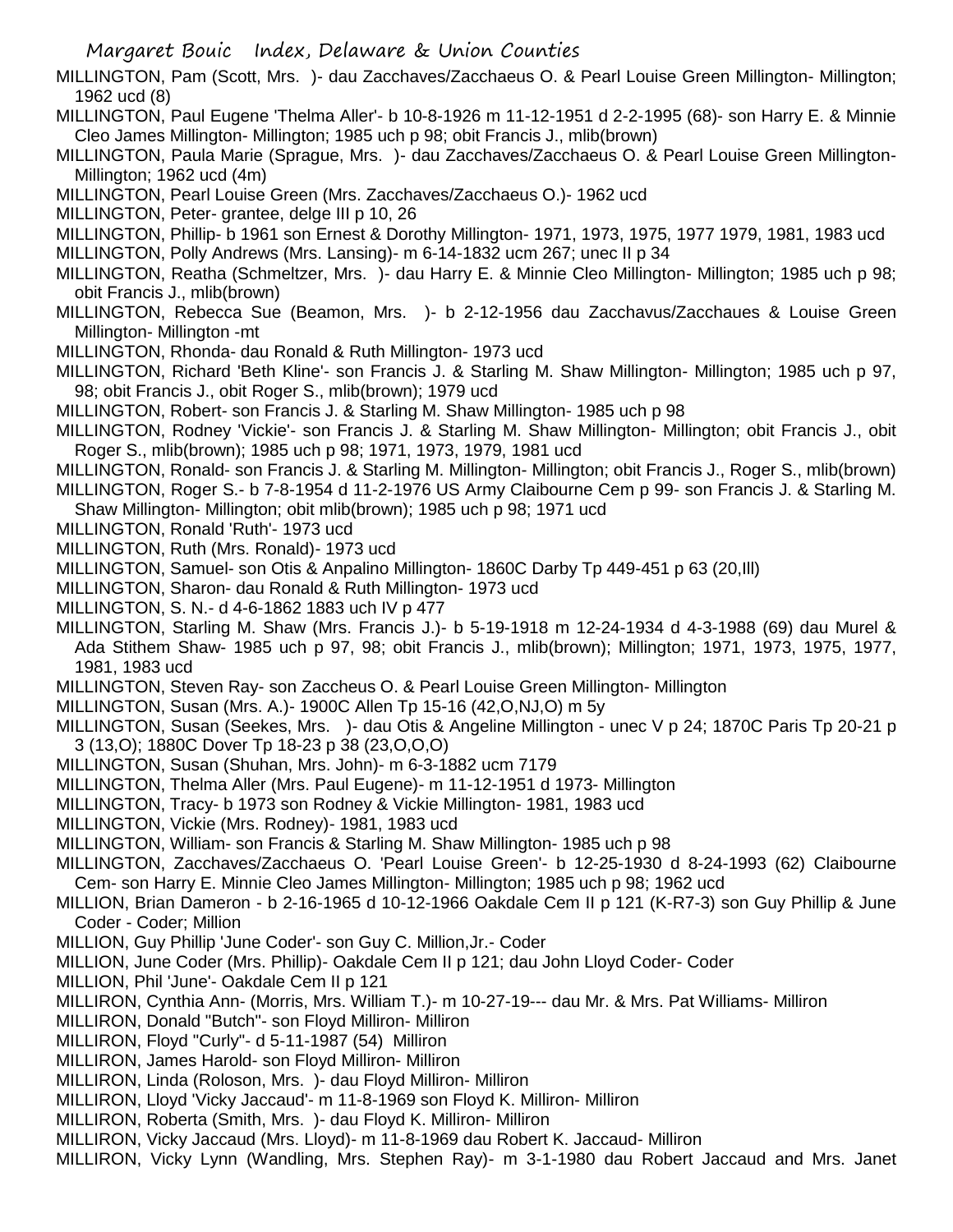Scribner- Milliron

- MILLIS, W. A.- researcher- McKitrick p 226, 228
- MILLISE, Rev. John- 1915 uch p 218; 1883 uch V p 495
- MILLISER, John- Fowler p 43
- MILLISON, H. H.- 1908 dch 806
- MILLISON, James C.- d 2-15-1861- Center Village Cem 1-2-6
- MILLISON, James- d 2-15-1864 (15-4-3) son J. H. & N.- Center Village Cem, Powell p 120
- MILLISON, John H.- dcw Bk 4 p 431(45) surety; unec VIII p 40
- MILLISON, J. H.- b Belmont Co d 10-1-1900 (74-4-7) Ostrander- son Joel Millison, dcdeaths
- MILLISON, J. M. 'Naomi'- Center Village Cem (1-2-5)
- MILLISON, Naomie (Mrs. J. H.)- d 2-27-1873 (45-2-14) or 43y 2 m- C. V. Cem 1-2-5, Powell p 120
- MILLISON, Safronia- d 9-1-1873 (5y5m) Harlem Tp, dcdeaths
- MILLISOR, Allie (Berry, Mrs. Delbert)- dau Melvin & Emma Short Millisor- obit Charles C., mlib
- MILLISOR, Anita (Bensman, Mrs. Walter) dau Charles C. & Louetta Frey Millisor-- obit Charles C., mlib
- MILLISOR, Betty (Amshutz, Mrs. )- dau Willis & Willa Fields Millisor- Millisor
- MILLISOR, Charles C. 'Louetta Frey'- b 3-12-1898 d 10-30-1981 (83) bur St. Mary's son Melvin & Emma Short Millisor- obit, mlib
- MILLISOR, Darrell- son Willis & WIlla Fields Millisor- Millisor
- MILLISOR, Georgia (Robinson, Mrs. Wm)- dau Melvin & Emma Short Millisor- obit Charles C., mlib
- MILLISOR, Irma Ruth (Bates, Mrs. Gerald William)- Graham 127492
- MILLISOR, Jack 'Peggy'- son Willis & Willa Fields Millisor- Millisor; 1980 dcd
- MILLISOR, L. D. "Mike"- son Melvin & Emma Short Millisor- obit Charles C., mlib
- MILLISOR, Leonard- son Melvin & Emma Short Millisor- obit Charles C., mlib
- MILLISOR, Lois (Blythe, Mrs. Leonard)- dau Melvin & Emma Short Millisor- obit Charles C., mlib
- MILLISOR, Louetta Frey (Mrs. Charles C.)- m 6-12-1920, obit Charles C., mlib
- MILLISOR, Marie Sipe (Mrs. Willis)- d 6-27-1977 (53) bur Mansfield- sister Ralph Sipe- Millisor
- MILLISOR, Melvin 'Emma Short'- obit, Charles C., mlib
- MILLISOR, Norman- son Willis & Willa Fields Millisor- Millisor
- MILLISOR, Patricia Marie- dau Stephen & Suzanne Millisor- Millisor- engaged to John Michael Curtis
- MILLISOR, Paul- son Charles C. & Louetta Frey Millisor- obit Charles C., mlib
- MILLISOR, Peggy (Mrs. Jack)- 1980 dcd
- MILLISOR, Richard- son Willis & Willa Fields Millisor- Millisor
- MILLISOR, Robert A.- son Charles C. & Louetta Frey Millisor- obit Charles C.,mlib
- MILLISOR, Rusty- son Willis & Willa Fields Millisor- Millisor
- MILLISON, Sandra- dau William Millisor- Millisor
- MILLISOR, Sandy J. (Dinger, Mrs. Joseph)- dau Willis & Marie Sipe Millisor- Millisor
- MILLISOR, Stephen C.- son Willis & Marie Sipe Millisor- Millisor
- MILLISOR, Stephen 'Suzanne'- Millisor
- MILLISOR, Steven- 1969, 1971 dcd
- MILLISOR, Suzanne (Mrs. Stephen)- Millisor
- MILLISOR, Willa Fields (Mrs. Willis)- Millisor
- MILLISOR, Willis "Lucky" 'Marie Sipe'- b 12-10-1921 d 1-31-1995 (73) bur Mansfield- son Willis & Willa Fields Millsor- Millisor
- MILLISOR, Willis 'Willa Fields'- Millisor
- MILLIZE?, George- b 9-1890 son C. Levi & Ourilla Millize- 1900C Marysville 110 p 59 (9,O,O,O)
- MILLIZE?, C. Levi 'Ourilla'- b 12-1857 1900C Marysville 110 p 59 (42,O,O,O) m 11y
- MILLIZE, Ourilla (Mrs. C. Levi)- b 9-1857 1900C Marysville 110 p 59 (42,O,O,O) m 11y, 1 ch
- MILLS,--- delge V p 30; 1908 dch 144
- MILLS, Dr.- 1908 dch 368; 1880 dch p 238; Fowler p 66, 102; 1915 uch p 170
- MILLS, Mrs. --hmp p 155, organist
- MILLS, Rev.- unec VII p 39, performed marriage dg 2-8-1883 Cry Ab p 79
- MILLS, Ada- dau Lewis & Sophrohie Hamilton Mills- 1883 uch V p 124; 1880C Taylor Tp 221-223 p 21  $(8,0,0,0)$
- MILLS, Alice J.- dau Sidney & RItzah Mills- b ca 1859- Mills St. p 3
- MILLS, Alice J. (Wilkins, Mrs. John P)- m 10-7-1880- 1915 uch p 1026- dau Leander & Jane Mills
- MILLS, Alice (Lee, Mrs. )- dau Samuel & Elizabeth Foughty Mills- obit Clarence E., mlib(brown)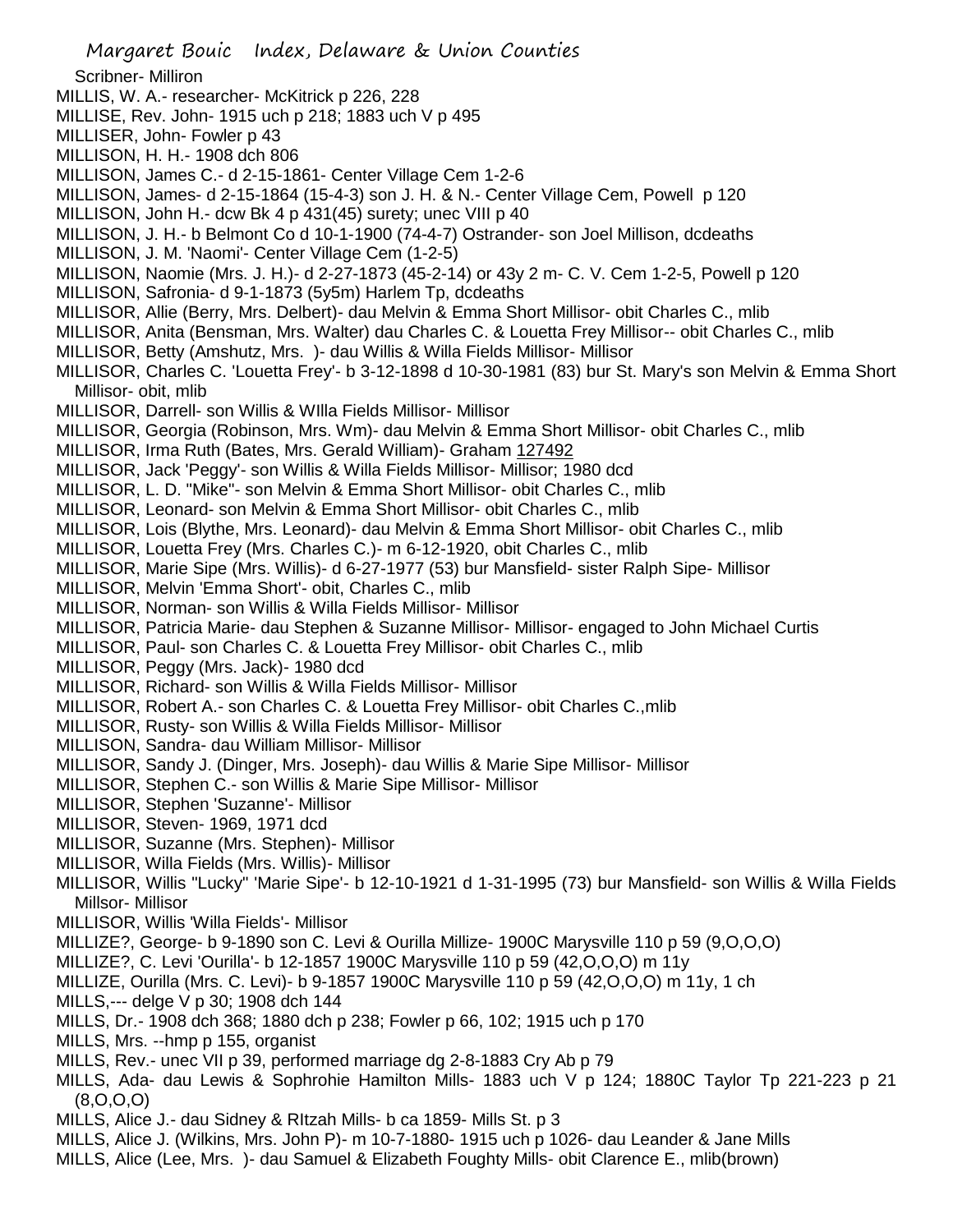- MILLS, Allen- son John,Jr. & Elizabeth Mills- Mills St. p 3; 1850C Harlem Tp 523 p 51 (1,O)
- MILLS, Anna- b Ire d 12-24-1909 (65y4m) Oakdale Cem 2250 (157C) Ip 172 (C-49)
- MILLS, Anna E. (Welch, Mrs. Harry R.)- m 1898; unec IV p 54
- MILLS, Areta (Mrs. Clifford)- 1959, 1962 ucd
- MILLS, Arnold 'Wilda'- 1964, 1969 1971 dcd
- MILLS, Barbara (Anderson, Mrs. )(Mrs. S. Patrick)- m (2) 5-25-1991- Mills
- MILLS, Barbara (Freshwater, Mrs. Larry Lee)- m 2-28-1875 Freshwater p 149
- MILLS, Basil I.'Madge McMahan'- b 1896 d 5-21-1981 Oakdale Cem II p 86- Mills
- MILLS, Belle Russell Mrs.W. S.)- dau B. S. & Melinda Ackerman Russell- dumch p 407
- MILLS, Bernard 'Nancy Gardineer'- delge I p 11
- MILLS, Bernice E. d 3-27-1989 (81) Bokescreek Cem- Mills; 1973, 1975, 1977, 1979, 1981, 1983 ucd
- MILLS, Bertha-b 1-1878 d 1956 Oakdale Cem I p 173 (C-50)- dau P. R. & Zoda Howard Mills; Marysville p 69; 1900C Marysville 3rd ward 47-50 p 1B (22,O,O,O)
- MILLS, Bessie Eliza (Davis, Mrs. Raphael F.)- b 3-3-1880 m 4-25-1905 dau William Crampton & Harriet Emeline Otis Mills- Mills St. p 2
- MILLS, Bessie Jeanette (Mrs. Charles Henry)- b 1875 d 1926 dau Mary A. Cooper- ped Ronald Joseph Wetzel #61 15; unec V p 45
- MILLS, Beth Flora (Mrs. Jeffrey Leland)- Genther p 89
- MILLS, Brian- son Chester & Mildred K. Dugger Mills- Mills
- MILLS, Bryn- b 1981 ch Kenneth A. & Denise Mills- 1981, 1983 ucd
- MILLS, Burson Francis'Dorothy Phillips''Margaret Rearden''Lillian'- d 11-22-1975 (65) Oak Grove Cem- son J. A. & Grace Crego Mills- Mills; Dodds 4,5; opc 615; obit Grace, Del Mus Libr.; Mills
- MILLS, Butch 'Wendy Hoover'- son Gary & Joan Mills- Mills- engaged to Pauoa Woodruff
- MILLS, Bryn- b 1-31-1981 dau Kenneth & Denise Mills- Mills
- MILLS, Candi J.- dau Gary Mills- Mills- engaged to Tod A. Gray
- MILLS, Carlotta (Mrs. Walter Ray)- Mills St. p 2
- MILLS, Carol Mary (Schweikert, Mrs. Jerome A.)- , 6-22-1968 dau Kermit J. Mills- Mills
- MILLS, Caroline Moyer Hiester (Mrs.Jack Howard)- b 11-30-1932 m 4-30-1955 dau William Muhlenberg & Helen Caroline Moyer Hiester- Weiser p 169
- MILLS, Carrie B. (Mather, Mrs. Rev. B)- dau Dr. George B. & Priscilla Bright Mills- dumch p 432
- MILLS, Carrie Carper (Mrs. )- dau H. M. & Kate Welch Mills- dg 1-15-1895 Cry Ab p 3
- MILLS, Carrie E. Green (Mrs. W. L.)- dau E. & Mary Jane Condit Green- 1880 dch p 831
- MILLS, C. F.- 1850C Delaware Town 1155 p 87 (32,O)
- MILLS, Chambers 'Esther M. Bennett'- m 6-15-1873 son Thomas & Sophia Dines Mills- obit James, mlib; 1860C Paris Tp 1243-1231 p 164 (7,O)
- MILLS, Charles- 1915 uch p 327
- MILLS, Rev. Charles (Mt.Vernon)- dg 11-19-1897 Cry Ab p 134
- MILLS, Charles Bright "Chid"'Rachel Long'- b 5-14-1896 m 6-25-1924 d 3-13-1980 Oakdale Cem II p 158 (M-R19-14)- son Dr. Charles D. & Ella Stewart Mills- Mills; WWI; obit Ella, mlib; Marysville p 33, 34, 37, 47, 54; 1985 uch p 112, 187, 182; 1900C Marysville 3rd ward 46-49 p 1B (4,O,O,O)
- MILLS, Charles B.,Jr.- son Charles B. & Rachel Long Mills- Mills
- MILLS, Charles D.'Ella A. Stewart'- b 11-30-1857 m 12-14-1884 d 12-1-1935 Oakdale Cem II p 14 (B-R8-2) son Dr. George B. & Pricilla Bright Mills- Marysville p 33, 49, 58; dumch p 66, 431; obit Ella, mlib; 1900C Marysville 3rd ward 46-49 p 1B (42,O,NY,O) m 17y
- MILLS, Charles D. 'Diane Wright'- son Charles Bright Mills- Mills
- MILLS, Charles Drake- b 9-2-1967 son Charles Bright Jr. & Diane Wright Mills- Mills
- MILLS, Charles E.- hadc p 99, 107
- MILLS, Charles 'Elizabeth'- b ca 1817 d ca 1895 son John & Elizabeth Pierson Mills- Mills St. p 3
- MILLS, Charles F.- b 1845 Mass d 12-21-1896 (51y3m) Oakdale Cem I p 172 (C-49) Co G. 240 Inf
- MILLS, Charles Henry 'Bessie Jeanette'- b 1860 d 1949 son George W. & Diana Lavina Mills- ped Ronald Joseph Wetzel #61  $14$ ; unec V p 45
- MILLS, Charles W.- son W. L. & Carrie E. Green Mills 1880 dch p 831
- MILLS, Charlotte E. (Gilbert, Mrs. Edgar Stanley)- m 11-17-1879 Genther p 201
- MILLS, Chester H.'Mildred K. Dugger'- Mills
- MILLS, Chester H.- b 11-1889 d 1938 Oakdale Cem I p 26 (E-24-1) son James & Lydia Ann Turner Mills obit James Mills; 1900C Taylor Tp 57-59 p 3A (10,O,O,O)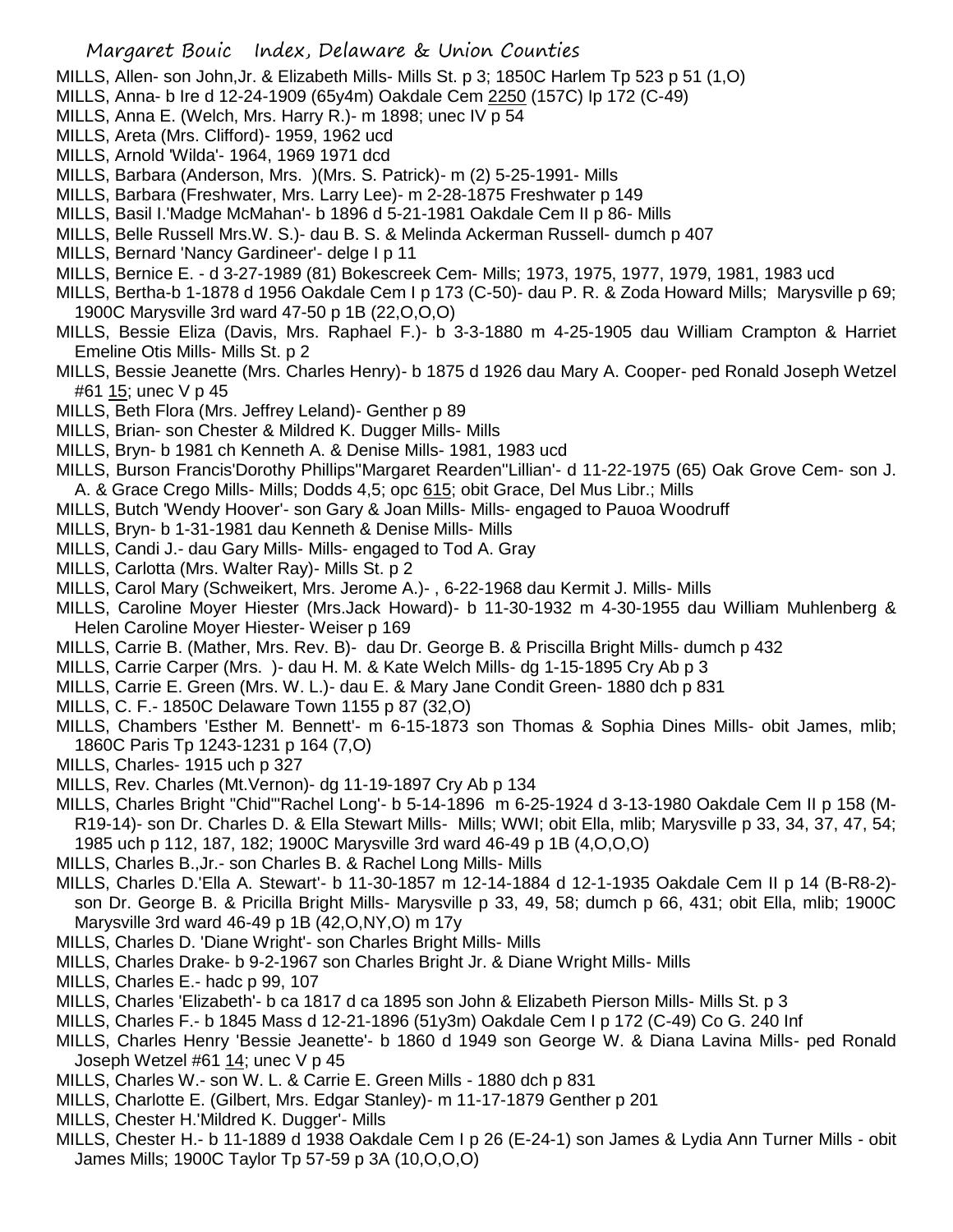MILLS, Christine (Carlson, Mrs. )- dau Harbert A. & Marjorie Mills- Mills

- MILLS, Christine (Habbersett, Mrs. )- b 10-21-1902 d 6-2-1989 (86) dau George Pierson, Jr. & Minnie Smart Mills- Smart 5; Mills 3; opc 592
- MILLS, Christine Marie Faulk ((Mrs. Tracey Allen)- b 10-19-1962 m 10-7-1984 dau Loren Wayne & Nellie Marie McCabe Faulk- 1985 uch p 48
- MILLS, Clara Knotts (Mrs. Joel/Sam)(James, Mrs. Sylvester)- b 1888 m(2) 4-1928 d 5-24-1968/3 (79)Oakdale Cem II p 42 (G-R6-6) -sister Arthur Knotts- Mills
- MILLS, Clarence D.'Marian Robinson'- b 1-16-1894 d 1-28-1989 bur Ashtabula- son Dr. Charles & Ella A. Stewart Mills- Mills; obit Ella, mlib; obit Marion, mlib(brown); dumch p 433; Marysville p 33; 1900C Marysville 3rd ward 46-49 p 1B (6,O,O,O)
- MILLS, ---(Smith, Mrs. David Stowe)- dau Clarence D. Mills- Mills
- MILLS, Clarence E. 'Mae H. Benson'- b 3-21-1907 d 8-8-1977 (70) Glen Rest Cem- son Samuel & Elizabeth Foughty Mills- Mills; obit mlib(brown)
- MILLS, Clarence W.- 1961, 1964, 1969, 1971, 1980 dcd Orange Tp
- MILLS, Clifford 'Aretta'- 1959, 1962 ucd
- MILLS, Cora- b 11-1885 d before 1955 dau George B. & Elizabeth J. Mills- Mills St. p 3
- MILLS, Cornelia A. (Mrs. Ralph W.)- d 8-24-1983 (97) Green Lawn Cem- Mills
- MILLS, Cornelius- 1820C Harmony Tp; Pabst 8 p 82
- MILLS, Cynthia Lamb (Mrs. Henry E.)- m 12-28-1841 dcm d age 41 dau Reuben Lamb; dcw Bk 2 p 458
- MILLS, Dave- Mills
- MILLS, C. David- son Clarence D. & Marian Robinson Mills- Mills
- MILLS, David 'Letitia'- 1850C Kingston Tp 3299 p 174 (23,O)
- MILLS, Debbie (Neate, Mrs. Harold)- dau Edward E. Mills- Mills
- MILLS, Deborah-b 1963 dau Edward E. & Dorothy E. Mills- 1967, 1971, 1973, 1975 ucd
- MILLS, Deborah Hall (Mrs. Jeffrey Leland)- Genther p 89
- MILLS, Deborah L. (Mrs.Steven W.)- 1980 dcd
- MILLS, Denise- Mills
- MILLS, Denise (Mrs. Kenneth A.)- Mills; 1979, 1981, 1983 ucd
- MILLS, Dessie Merlene (Tyler, Mrs. Harold Seth)- b 12-4-1926 m 2-25-1961 ped Harold Seth Tyler #429 (1); unec XIV p 59
- MILLS, Devoney Ann- b 12-31-1976 dau Jeffrey Leland & Beth Flora Mills- Genther p 89
- MILLS, Diana Lavina (Mrs. George W.)- b 1837 d 1913 ped Ronald Joseph Wetzel #61 29; unec V p 45
- MILLS, Diane Wright (Mrs. Charles Bright, Jr.)- dau Dr. Herman S. Wright- Mills
- MILLS, Dinah F.- dau John,Jr. & Elizabeth Mills- Mills St. p 3
- MILLS, Dode E. (Carpenter, Mrs. Blaine F.)- b 1-28-1892 d 3-31-1993 (101) Oakdale
- Cem II p 137 (M-R4-5)- dau Frank W. & Sarah Ellen Schmidt Mills- Mills
- MILLS, Donald- son E. C. Mitchell- obit E. C., Del Museum Libr.
- MILLS, Dorothy B. Phillips (Mrs. Burson)- b 6-18-19 d 3-26-1988 (80) Fairview Cem- dau Oscar & Emma McMillen Phillips- Dodds 4,5; opc 659- Mills
- MILLS, Dorothy(Mrs. Edward E.)- 1959, 1967, 1971, 1973, 1975, 1977, 1979, 1983 ucd
- MILLS, Dottie E.- dau Frank & Ella S. Mills- 1900C Marysville 11 p 1B (8,O,O,O)
- MILLS, Douglas Mathew- b 3-11-1973 son Charles Bright, Jr. & Diane Wright Mills- Mills
- MILLS, Dwight- son Clifford & Aretta Mills- 1959(6), 1962 ucd
- MILLS, Edna A. Ginn (Mrs. Wellington)- dau Moses & Sarah R. Carter Ginn- 1908 dch 693
- MILLS, Edward- 1720, Virginia- Freshwater p 9
- MILLS, Edward E.- son Clarence E. & Mae H. Benson Mills- Mills; obit Clarence E., mlib(brown)
- MILLS, Edward Ray 'Eva B.'- b 1881 d 12-30-1970 (88) Fairview Cem p 16- son George Pierson & Isadore Hammond Mills- Mills St. p 2; Grad 1896, Warrensburg; unec VIII p 40; obit mlib(brown); 1908 dch 501; obit May, Del Mus Lib; 1949, 1959 ucd
- MILLS, Edward- son William E. & Norma Mills- 1962 ucd (5)
- MILLS, Edward W. 'Dorothy'- 1959, 1967, 1971, 1973, 1975, 1977, 1979, 1983 ucd
- MILLS, Eleanor (Blackledge, Mrs. Hiram)- b 4-1817 m 1838 dau William & Sarah Clear Mills- 1880 dch p 819; dumch p 302; Powell p 197
- MILLS, Eleanor (Mrs. John)- Mills St. p 1
- MILLS, Eleanor (Search, Mrs. Charles)- Powell p 310
- MILLS, Elias 'Nancy Harris'- 1883 uch V p 324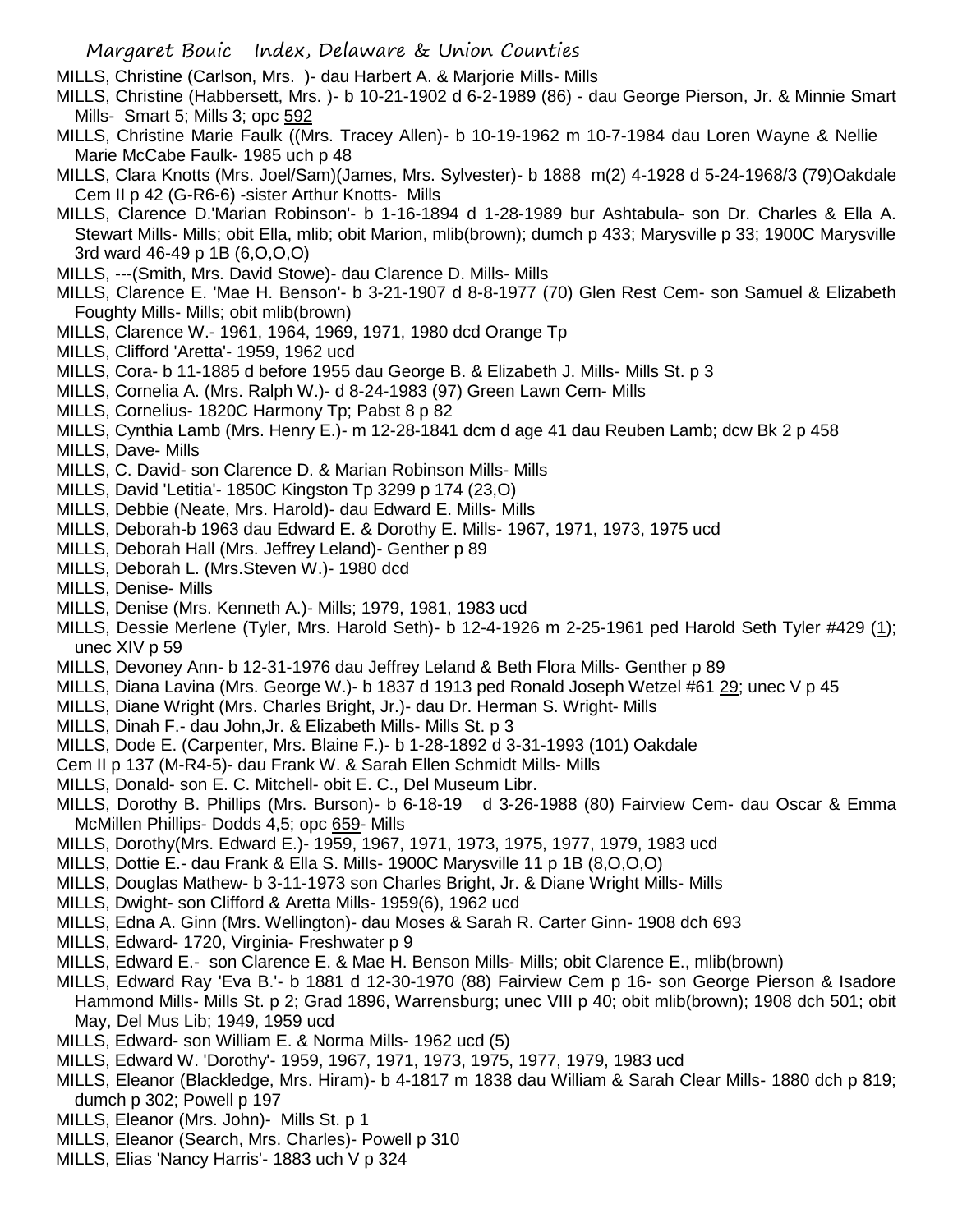- MILLS, Elisa- dau Thomas & Sophia Dines Mills- 1850C Paris Tp 707-723 p 106 (1,O); 1860C Paris Tp 1243- 1234 p 164 (11,O)
- MILLS, Eliza (Horney, Mrs. Jethro)- m 8-17-1865 ucm 3768
- MILLS, Eliza (Jones, Mrs. Isaac)- m 3-8-1822 Madison Co, unec IV p 63
- MILLS, Elizabeth A. (Mrs. William)- b 7-1860 d 5-31-1937 Oakdale Cem I p 123 (F-R6-13) 1900C Paris Tp 217-223 p 12A (38, Ky,Ky,KY) m 21y, 5 ch; obit Wm, mlib
- MILLS, Elizabeth Crampton (Mrs. Pierson)- b 4-28-1804 d 1-4-1891 (86-8-7) Shoup Cem, Powell p 207; dcdeaths; 1908 dch 500; Mills St. p 1; 1850C Thomson Tp 1 p 186 (46,NJ); 1870C Thomson Tp p 471 (66); 1880C Scioto Tp 47(75,NJ,NJ,NJ)
- MILLS, Elizabeth Foughty (Mrs. Samuel)- Mills; obit Clarence E., mlib(brown)
- MILLS, Elizabeth J.- b Franklin Co d 8-21-1905 (64y6m) Oakdale Cem 1989 (31-F)
- MILLS, Elizabeth (Mrs. John)- 1850C Harlem Tp 534 p 51 (41,NJ)
- MILLS, Elizabeth (Mrs. John, Jr.)- Mills St. p 3
- MILLS, Elizabeth- d 4-18-1845 (3d) dau John & Elizabeth Mills- Fancher Cem, Powell p 126
- MILLS, Elizabeth J. Stapleton (Mrs. William)- b 7-1860/1 d 5-31-1937 Oakdale Cem I p 123 (F-R6-13) obit Wm, mlib; 1900C Paris Tp 217-223 p 12A (Ky,Ky,KY)
- MILLS, ---(Elliott, Mrs. Walter)- dau William & Elizabeth Stapleton Mills- obit Frederick, mlib
- MILLS, ---(Kilbury, Mrs. )- dau William & Elizabeth Stapleton Mills- obit Frederick, mlib
- MILLS, Elizabeth McCune (Mrs. Thomas McCurdy)- b 1-1841 d 8-21-1905 Oakdale Cem I p 106 (F-R2-2); obit Joseph, mlib; 1870C Paris Tp 1 p 1 (27,Pa); 1880C Paris Tp 166-176 p 17 (38,Pa, Pa,Pa); 1900C Marysville 3rd ward 217-224 p 9A (59, Pa,Pa,Pa) m 39y 7 ch, 5 living
- MILLS, Elizabeth/Eliza- b 8-22-1825 d 4-16/26-1847 Shoup Cem, Powell p 267- dau Pierson & Elizabeth Crampton Mills- Mills St. p 1
- MILLS, Elizabeth Pierson (Mrs. John)- Mills St. P 1
- MILLS, Elizabeth (Rickett, Mrs. Peter)- d 10-31-1857- dau Elias & Nancy Harris Mills- 1883 uch V p 324
- MILLS, Ella J. (Watson, Mrs. Dr. Joseph)- b 5-1836 d 1890 dumch p 452
- MILLS, Ella S. (Mrs. Frank)- b 6-1872 1900C Marysville 11 p 1B (27,O,Ger,O) m 10y, 1 ch
- MILLS, Ella A. Stewart (Mrs. Dr. Charles)- b 7-27-1857 m 12-14-1884/2 d 1939 Oakdale Cem II p 14 (B-R7- 20)-dau Capt. James & Margaret Stewart- obit mlib; dumch p 433; Mills; Marysville p 32; 1900C Marysville 3rd ward 46-49 p 1B (42,O,Va,Irel) m 17y
- MILLS, Ellen- d 8-19-1851 (2m 12d) Shoup Cem, Powell p 267 dau Pierson & Elizabeth Crampton Mills
- MILLS, Elmer Ellsworth 'Lottie Sharp'- b 11-17-1861/2 d (92) Oakdale Cem son Thomas McCurdy & Elizabeth McCune Mills- Mills; Mills; 1870C Paris Tp 1 p 1 (7, Pa); 1880C Paris Tp 166-170 p 17 (17, Pa, Pa, Pa); 1900C Marysville 3rd ward 217-224 p 9A (37,Pa,Pa,Pa)
- MILLS, Elnora- b 9-1869 dau Thomas McCurdy & Elizabeth McCune Mills- 1870C Paris Tp 1 p 1 (8/12,O)
- MILLS, Elza- son McCurdy & Elizabeth McCune Mills- Mills
- MILLS, Elzie E.- b 1862 d 1954 Oakdale Cem I p 106 (F-R2-2)
- MILLS, Emma Jane- b 6-28-1846 d 12-25-1849 (3y5m) Fancher Cem, Powell p 126; dau John Jr. & Elizabeth Mills- Mills St. p 3
- MILLS, Eric- b 1975 son Steven W. & Deborah L. Mills- 1980 dcd
- MILLS, Estell (Pritchard, Mrs. Frank)- b 1878 d 10-10-1910 (32y) Mt. Herman Cem, djlm p 15
- MILLS, Esther- 1870C Radnor Tp p 473 (20)
- MILLS, Esther- 1850C Delaware Town 971 p 77 (15,NJ)
- MILLS, Esther M. Bennett (Mrs. Chambers)- m 6-15-1873 ucm 5286
- MILLS, Esther M (Mrs. Gilbert E.)- 1961, 1964 dcd
- MILLS, Esther- dau Pierson & Elizabeth Crampton Mills- Mills St. p 2; 1908 dch 500; 1850C Thomson Tp 1 p 186 (15,NJ); 1870C Radnor Tp p 471 (32)
- MILLS, Ethel Elmira (McKitrick ,Mrs. James Elmer)- McKitrick p 72
- MILLS, Eva- dau John & Elizabeth Pierson Mills- Mills St. p 3
- MILLS, Eva B. (Mrs. Edward Ray) b 1881 d 7-5-1954 Fairview Cem p 16; Mills 2,3
- MILLS, Eva Crampton (Steenrod, Mrs. Jason Fish)- b 9-11-1863 m 3-10-1881 d 3-26-1850 dau William Crampton & Harriet Emeline Otis Mills- Mills St. p 2
- MILLS, Evelyn Jennette (Maugans, Mrs. Willis)- b 4-25-1917 dau William J. & Hazel Wrights Mills- Maugans Anc p 65
- MILLS, Carrie Ferne- b 10-7-1886 d 11-21-1984 (98) Oakdale Cem dau Dr. Charles & Ella Stewart Mills-Mills; dumch p 433; Marysville p 32, 69; unec III p 18; 1900C Marysville 3rd ward 46-49 p 1B (13,O,O,O)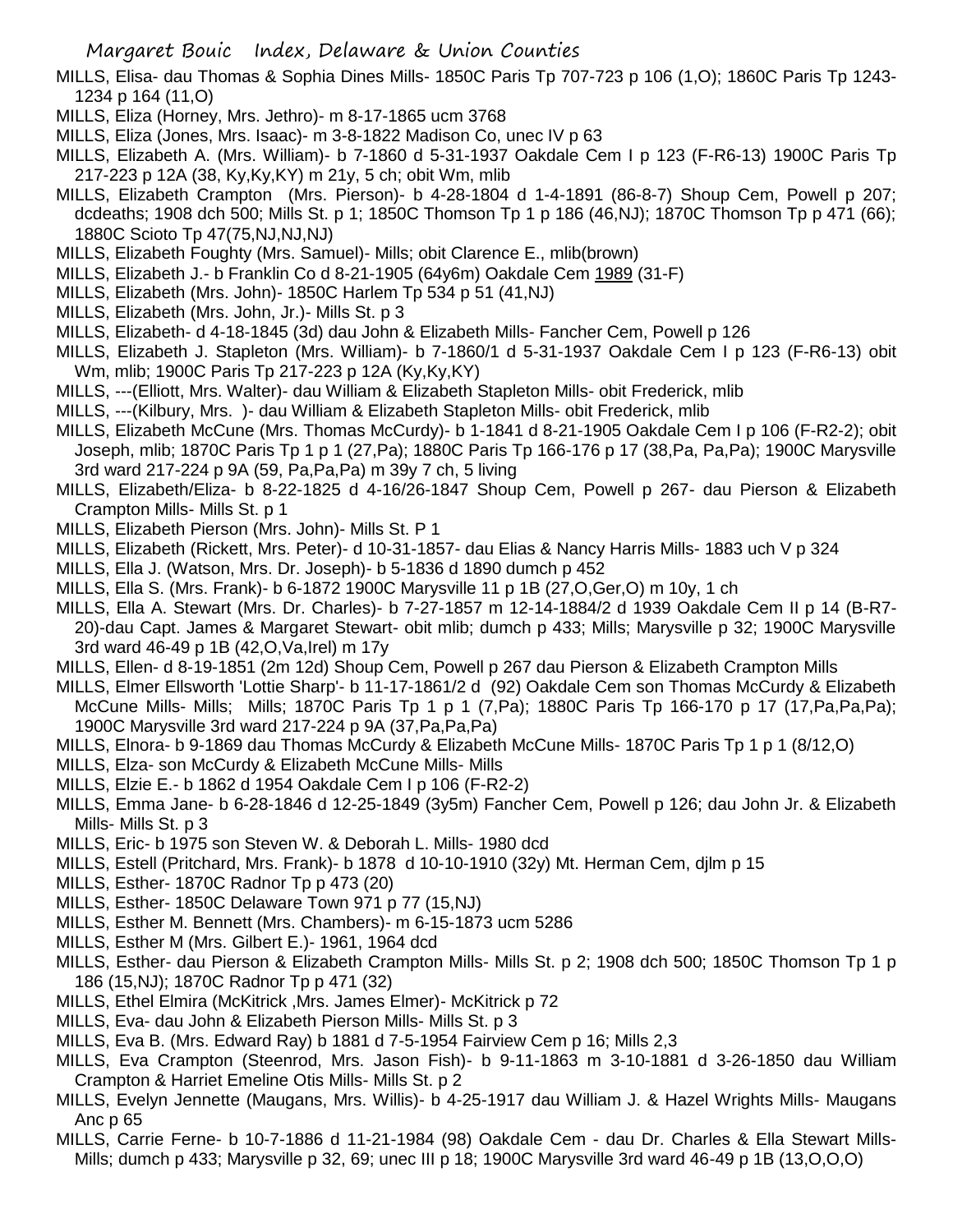- MILLS, Fleta Carpenter (Mrs. Howard K.)- obit Howard K., McKitrick- mlib(brown)
- MILLS, Flora- 1870C Marysville-Paris Tp 303-312 p 35 (7,O); lived with John & Christie Jewell
- MILLS, Francis- 1908 dch 400
- MILLS, Francis W.'Jemima A. E. Phillips'- m 10-15-1861 dcm d 1874/5 Radnor Cem, Powell p 217- son Pierson & Elizabeth Crampton Mills- Mills St. p 2; 1850C Thomson Tp 1 p 186 (13,O)
- MILLS, Frank- 1915 uch p 327
- MILLS, Frank- d 2-28-1875 (38y) Radnor Tp, dcdeaths; 1870C Radnor Tp p 471 (33\*)
- MILLS, Frank 'Ella S.'- b 4-1867 1900C Marysville 11 p 1B (33,O,Eng,Irel) m 10y
- MILLS, Frank- d 5-1979 son J. A. & Grace Crego Mills- opc 614; obit Grace, Del Mus Lib; 1949 ucd
- MILLS, Frank W. 'Sarah Ellen Schmidt'- Mills
- MILLS, Frederick Pearl 'Providence Christine Knotts'- b 10-1880 d 1940 Oakdale Cem Cem I p 108 (F-R2-11) son William & Elizabeth Stapleton- obit Frederick, obit Wm, mlib; 1900C Paris Tp 217-223 p 12A (19,O,Va,Ky)
- MILLS, Garold- Mills
- MILLS, Gary- father of Butch Mills- Mills
- MILLS, Gary 'JoAnne'- son Chester & Mildred K. Dugger Mills- Mills
- MILLS, Gary- son William Owen & Virginia Ernestine Devericks Mills- Mills
- MILLS, Gayard/Gaylord- ch Clifford & Aretta Mills- 1959(10), 1962 ucd
- MILLS, George- 1883 uch III p 327
- MILLS, George- d 8-2-1864 (26y5m) Oakdale Cem I p 53, moved here in 1903
- MILLS, George A.- d 6-24-1974 (89) Cheshire Cem- brother Clarence Mills- Mills
- MILLS, George Baughart 'Elizabeth J.'- d 1848 son John & ELizabeth Pierson Mills-; Mills St. p 3
- MILLS, George Baughart- b 1872 d young- son George B. & Elizabeth J. Mills- Mills St p 3
- MILLS, Dr. George B. 'Priscilla Bright'- d 8-1900 (76) obit mlib- son Isaac Mills- dumch p 431; Marysville p 32; unec XV p 8
- MILLS, George- son Clifford & Aretta Mills- 1961 ucd (1)
- MILLS, George E. 'Isabella Jewell'- m 8-27-1861 ucm 3210 d 8-2-1864 (26y5m) Oakdale Cem 1743 (2-1R)
- MILLS, George- relative of George W. Little- delge VII p 4
- MILLS, George Henry- b 8-1873 d ca 1950 son George B. & Elizabeth J. Mills- Mills St. p 3
- MILLS, George- son John Jr. & Elizabeth Mills- Mills St. p 3; 1850C Harlem Tp 534 p 51 (14,O)
- MILLS, George 'Mary Ann Winchell'- m 12-17-1865 cm 3870
- MILLS, George Pierson 'Isadore E. Hammond'- b 4-15-1838 m 8-17-1868 d 1923 New Millcreek Cem p 41 son Pierson & Elizabeth Crampton Mills- 1908 dch 400, 500; Mills St. p 2; 1850C Thomson Tp 1 p 186 (12,O); 1870C Radnor Tp p 459 (32\*); 1880C Scioto Tp 47-49 ((42,O,NY,NY)
- MILLS, George Pierson, Jr. 'Minnie Smart'- b 3-22-1875/4 Radnor Tp m 1-22-1896 son George Pierson & Isadore Hammond Mills- dcb; 1908 dch 501; Mills St. p 2; 1915 uch p 1088; Smart 4,5; obit May- Del Mus Lib; unec VIII p 57; 1880C Scioto Tp 47-49 (6,O,O,O); 1900C Millcreek Tp 141-146 p 7A (26,O,O,O) m 4y; 1949 ucd
- MILLS, George S.- b 1-31-1888 Fairfield Co d 1-2-1893 (4) Oakdale Cem 771 (B31) II p 114 (B-R7-2) son Dr. Charles D. & Ella Stewart Mills- obit Ella, mlib
- MILLS, George Sylvester- b 9-16-1871 d 5-26-1901 (30-8-10); obit mlib
- MILLS, George- son Thomas & Sophia Dines Mills- 1840C Paris Tp 916 )-5); 1850C Paris Tp 707-723 p 106 (12,O)
- MILLS, George W. 'Diana Lavina'- b 1833 d 1910 ped Ronald Joseph Wetzel #61 28; unec V p 45
- MILLS, George- son W. L. & Carrie E. Green Mills- 1880 dch p 831; 1908 dch 400
- MILLS, Georgeanna M.(Mrs. Larry M.)- Mills; 1969, 1971, 1980 dcd
- MILLS, Gerald R. 'Maude Keeney'- m 11-2-1917 Genther p 181
- MILLS, Geraldine Alice Taylor (Mrs. Leland Hiram)- b 11-26-1925 m 10-8-1947 dau Theoroe Roosevelt & Alice M. Wallace Taylor- Genther p 88, 89
- MILLS, Gilbert "Gib" E.'Esther M.' b 8-27-1916 d 5-14-1996 (79) son Joel & Clara Knotts Mills- Mills; 1961, 1964 dcd
- MILLS, Glen- ch Clifford & Aretta Mills- 1962 ucd
- MILLS, Glendora- Oakdale Cem I p 170 (C-52) 1900C Marysville 3rd ward 47-50 p 1B (24,O,O,O)
- MILLS, Glennie- b 11-1875 d 1941 ch R. R. & Zoda Howard Mills- 1883 uch V p 644
- MILLS, Frances Grace Crego (Mrs.James A.)- dau Peter & Louisa Keplar Crego- opc 613; unec VIII p 58l obit Del Mus Lib; 1949 ucd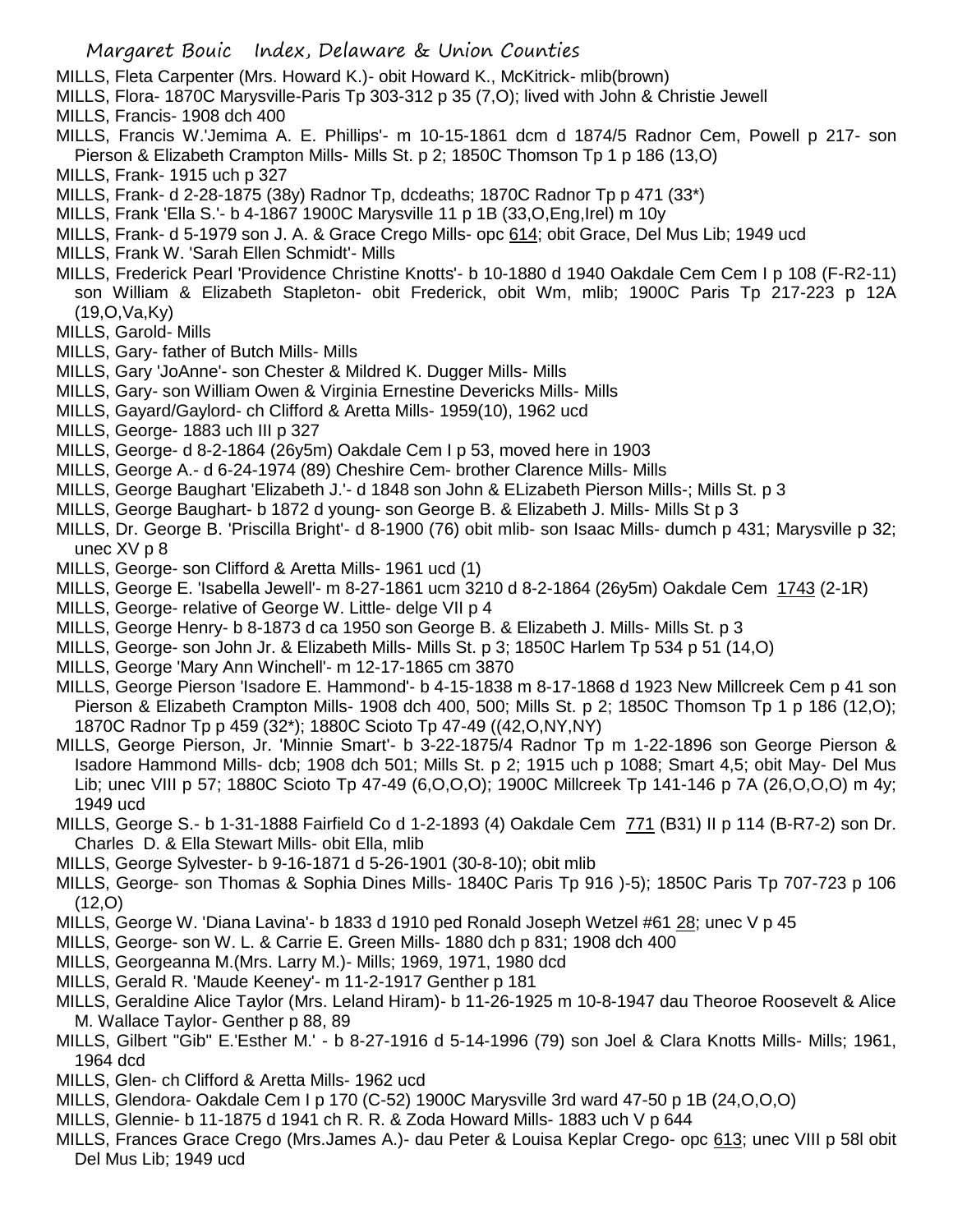- MILLS, Grace (Jones, Mrs. )- dau Joel & Clara Knotts Mills- Mills
- MILLS, Gregory Taylor 'Sherri Stacey'- b 6-9-1954 m 10-10-1981 son Leland Hiram & Geraldine Alice Taylor Mills- Mills
- MILLS, G. W. (Justice of peace)- delge XI p 13 performed marriage
- MILLS, H. A.- b 5-14-1870 son Richard T. & Lottie Karsickle Mills dumch p 383
- MILLS, Hannah (Gates, Mrs. Nehemiah)- m 12-6-1827 Madison Co, unec V p 28
- MILLS, Hannah May (Fleming, Mrs. John J.)- b 1828 m 11-24-1850 dcm d 3-2-1873 dau Pierson & Elizabeth Crampton Mills- Mills St. p 1; 1908 dch 500; Wight II p 62 (12-20-1850); 1850C Thomson Tp 1 p 186 (22,NJ)
- MILLS, Harold Joy- b 9-19-1944 d 9-20-1944 New Millcreek Cem p 44
- MILLS, Harriet Emeline Otis (Mrs. William Crampton)- b 8-29-1843 d 3-20-1912 dau William F. Otis- Mills St. p 1
- MILLS, Harriet "Hattie"(Gordon, Mrs Harlan)- b 7-25-1879 m 10-9-1899 dau George Pierson & Isadore Hammond Mills- opc 575; 1908 dch 501; unec VIII p 57; Mills; 1880C Scioto Tp 47-49 (1, O, O, O)
- MILLS, Harry 'Irena Maine'- Asp (453g)
- MILLS, Harry- son William & Elizabeth Stapleton Mills- obit Frederick, mlib
- MILLS, Hazel Wrights (Mrs. William J.)- Maugans Anc p 65
- MILLS, Henry A. 'Cynthia S. Lamb'- 12-28-1841 dcm; death dg 3-23-1876 Cry Ab p 10; dg 7-2-1858 Cry Ab p 20; delge III p 43; Wight II p 9 (1-1-1842)
- MILLS, Henry E.- 1850C Delaware Town 1155 p 87 (8,O)
- MILLS, Herbert A. 'Marjorie'- d 9-6-1980 (76) NM Cem- son George & Minnie Smart Mills- Mills; Smart 5
- MILLS, Dr. Herbert J.- son Herbert A. & Marjorie Mills- Mills
- MILLS, Herman E.- son James & Minnie Penhorwood Mills- obit James, mlib
- MILLS, Howard K. 'Maxine Mann''Fleta Carpenter'- d 9-25-1968 (52) Fairview Cem- Mills; Stone 4,5; obit mlib(brown)
- MILLS, Hulda A. Kenaster (Mrs. Peter)- m 3-19-1846 dcm
- MILLS, Ida Mary May (Moeller, Mrs. John)- b 8-1879 dau George B. & Elizabeth J. Mills- Mills St. p 3
- MILLS, Ione Claflin Sesler (Mrs. Joseph Smith)- b 11-8-1878/11-6-1877 d 5-10-1966 Oakdale Cem I p 106 (F-R2-2) obit Joseph, mlib; Mills; 1985 uch p 56; Genther p 190
- MILLS, Irene Maine (Mrs. Harry)- b 9-28-1804 dau Ezekiel & Rebecca Smith Maine- Asp 453g
- MILLS, Isaac- d Wednesday- dg 3-29-1907 Cry Ab p 31; dumch p 431
- MILLS, ---(Smyther Mrs. James R.)- dau Isaac Mills- dg 3-29-1907, Cry Ab p 32
- MILLS, Isabel Jewell (Mrs. George)- m 8-27-1861 ucm 3210 d 2-17-1867 (27y5m) SR Oakdale Cem 1744 91- 1) I p 53, moved here 1903
- MILLS, Isadore E. Hammond (Mrs. George Pierson)- b 8-14-1840 m 8-17-1868 d 1929 New Millcreek Cem p 41 dau Noah & Jane Hammond; Mills St. p 2; 1908 dch 501; 1870C Radnor Tp p 459 (30); 1880C Scioto Tp 47-49 (39,O,NJ,NJ)
- MILLS, J.- 1980 dcd; Troy Tp
- MILLS, Jack Howard- b 5-23-1956 son Jack Howard & Caroline Moyer Hiester Mills- Weiser p 169
- MILLS, Jack Howard 'Caroline Moyer Hiester'- b 7-16-1931 m 4-30-1955- Weiser p 169
- MILLS, Jackie P. (Mrs. Steve A.)- 1979, 1981, 1983 ucd
- MILLS, James- 1840C Paris Tp 919 (20-30)
- MILLS, James- b 7-26-1842 d 3-22-1924 Oakdale Cem II p 35 (G-R4-4); 1883 uch IV p 486, 536
- MILLS, James A. 'Grace Crego'- son James L. & Catherine Strickland Mills- opc 612; 1949 ucd
- MILLS, 5-27-1911 stillborn twins, l1,1f ch of J. A. & Frances Grace Crego Mills- unec VII p 58, 70
- MILLS, James Arthur- b 4-1875 d 1955 son George B. & Elizabeth J. Mills- Mills St. p 3
- MILLS, James- son E. C. Mitchell- obit E. C., Del Mus Lib
- MILLS, James- murdered Richard Davenport- dg 7-21-1899 Cry Ab p 207
- MILLS, James- b 1971 son James R. & Jan E. Mills- 1975 ucd
- MILLS, James L. 'Catherine Strickland'- see opb 612
- MILLS, James L. 'Rita J.'- 1969, 1971 dcd
- MILLS, James 'Mary Turner'- lic 4-11-1868 ucm 4370
- MILLS, James R. 'Jan(et) E.'- 1975, 1977 ucd
- MILLS, James R. 'Nancy Barton'- m 8-22-1861 dcm
- MILLS, Dr. James R. ' Thorburn'- d Monday (76) dg 4-17-1908 Cry Ab p 127
- MILLS, ---Thorburn (Mrs. Dr. James R.)- sister Dr. J. M. Thorburn- dg 4-17-1908 Cry Ab p 127
- MILLS, James 'Lydia Ann Turner''Manerva Penhorwood'- b 7-1842 m 4-14-1868 (2) 6-8-1897 d 3-22-1924 (82)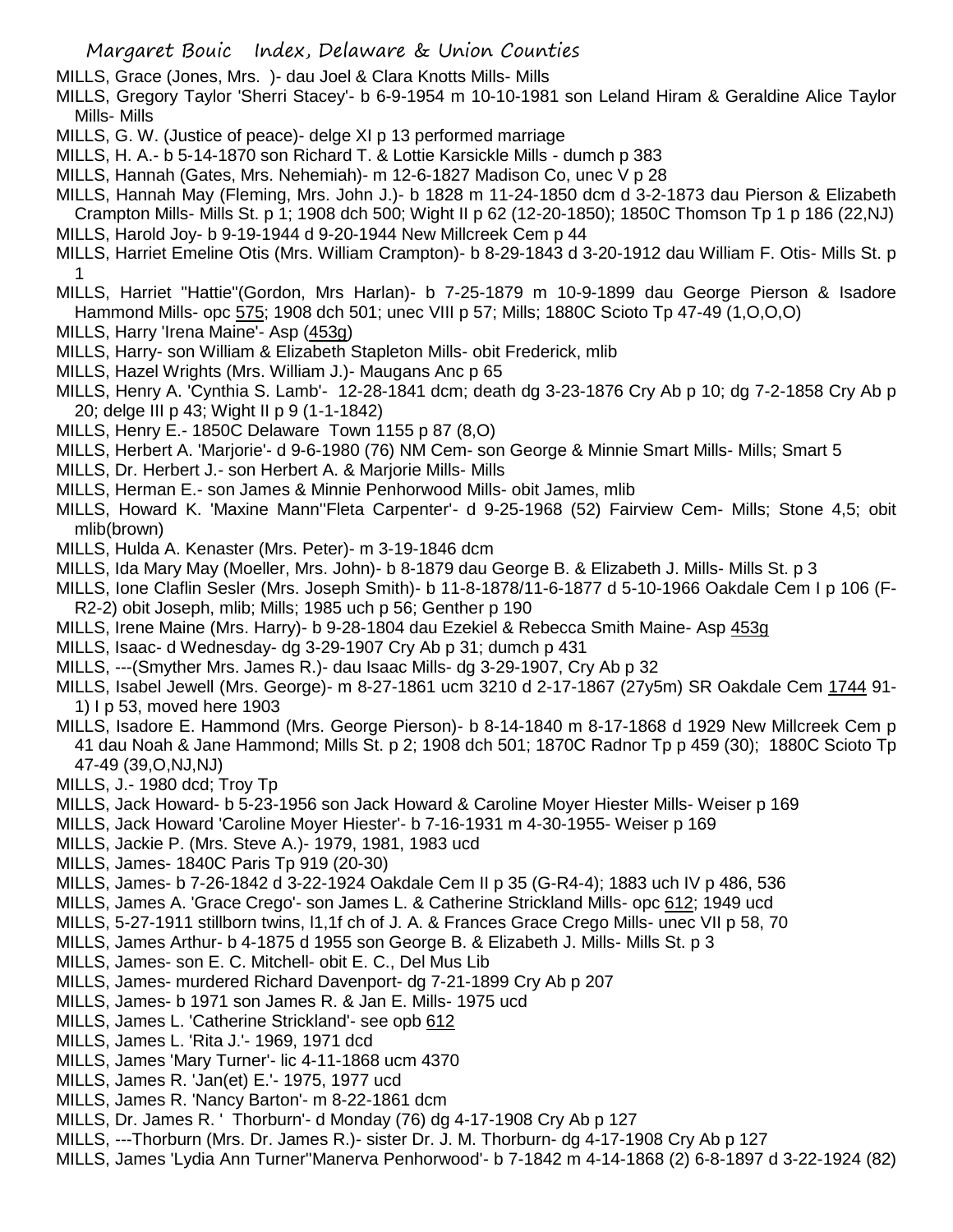O 3628 (G22)- son Thomas & Sophia Dines Mills- obit mlib; 1850C Paris Tp 707-723 p 106 (8,O); 1860C Paris Tp 1243-1234 p 164 (17,O); 1870C Paris Tp 114-115 p 7 (27,O); 1880C Taylor Tp 193-195 p 19 (38,O,O,O); 1900C Taylor Tp 57-59 p 3A (57.Pa,Pa.Ky) m 18y

- MILLS, James "Jim"- son William Owen & Virginia Ernestine Devericks Mills- Mills MILLS, James O.- b 9-18- 1883 d 10-12-1939 Oakdale Cem I p 26 (E-R24-1)- son James & Lydia Ann Turner Mills- obit James, mlib; 1900C Taylor Tp 57-59 p 3B (16,O,O,O)
- MILLS, James W.- 1908 dch 400; dumch p 322
- MILLS, Jane E. (Mrs. James R.)- 1975, 1977 ucd
- MILLS, Jane (Mrs. Leander)- 1915 uch p 1026
- MILLS, Jane (Reed, Mrs. James)- dau Clarence D. & Marian Robinson Mills- Mills
- MILLS, Jarrett William- b 9-16-1997 son Denise Mills- Mills
- MILLS, J. C.- b 5-4-1868 son Richard T. & Lottie Kermickle Mills- dumch p 383
- MILLS, Jean (Mrs. Arnold)- 1971 dcd
- MILLS, Jean- b 1961 dau James L. & Rita J. Mills- 1969, 1971 dcd
- MILLS, Jean M.- b 5-24-1922 dau Gerald R. & Maude Keeney Mills- Genther p 182
- MILLS, Jean- son Ralph W. & Cornelia A. Mills- Mills
- MILLS, Jeff- b 1964 son James L. & Rita J. Mills- 1969, 1971 dcd
- MILLS, Jeffrey Leland 'Beth Flora''Deborah Hall'- b 4-28-1950 m(1) 12-1974 (2) 8-16-1980 son Leland H. & Geraldine Alice Taylor Mills- Guenther p 89
- MILLS, Jemima A. E. Phillips (Mrs. Francis W.)- b 1841 m 10-15-1861 dcm d 1921 Radnor Cem, Powell p 217; Mills St. p 2; 1870C Radnor Tp p 471 (29)
- MILLS, Jempy Hatch (Mrs. John)- m 3-2-1823 Madison Co, unec IV p 64
- MILLS, Jennifer- b 1876 dau Larry M. & Georgeanna Mills- Mills; 1980 dcd
- MILLS, Jenniffer Anne- dau William Mills- Mills- engaged to Robert Mark Tresk
- MILLS, Jerry B. 'Karen L.'- 1964 dcd
- MILLS, Jerry- son Ellsworth Mills- Mills
- MILLS, Jerry 'Karen'- son Gilbert E. Mills- Mills
- MILLS, Jerry 'Pamela Macy'- m 12-20-1969- son Rolland & Thelma McKitrick Mills- obit Thelma, mlib(brown); 1959(12), 1061, 1967 ucd; 1961 dcd
- MILLS, Jesse Logan- b 1-2-1991 son Butch & Wendy Hoover Mills- Mills
- MILLS, Jesse W.- dumch p 383
- MILLS, Jim- b 1972 son Larry M. & Georgeanna Mills- Mills; 1980 dcd
- MILLS, Rev. J. J.- 1915 uch p 231
- MILLS, J. 'L. A.'- lptw p 90
- MILLS, J. M.- 1908 dch, Berkshire Tp
- MILLS, Joel- grantee- delge III p 11
- MILLS, Joel B. 'Clara Knotts'- b 1-1885 d 6-20-1919 Oakdale Cem II p 42 (G-R6-6) Mills; obit William, mlib; son William & Elizabeth Stapleton Mills- 1900C Paris Tp 219-223 p 12A (15,O,Va,KY)
- MILLS, John- Nash p 156
- MILLS, John- son Charles B.,Jr. & Diane Wright Mills- Mills
- MILLS, John C. 'Tacy M. R. Nicholson'- dumch p 304
- MILLS, John ' ' 'Elizabeth Peirson''Eleanor'- m(2) 10-3-1801 (3) 1836/7- Mills St. p 1
- MILLS, John E. 'Sally L. Eastman'- m 9-11-1971 son Rolland & Thelma Mills- Mills; obit Thelma, mlib(brown); 1973, 1975, 1977, 1979, 1981, 1983 ucd
- MILLS, John 'Mary Hanshoe'- m 12-1-1819 Madison Co, unec IV p 8
- MILLS, John R.'Elizabeth'- son John & Elizabeth Pierson Mills- 1850C Harlem Tp 534 p 51 (44,NJ)
- MILLS, John,Jr.- son John,Jr. & Elizabeth Mills- 1850C Harlem Tp 534 p 51 ( ,NJ); Mills St. p 3
- MILLS, John' Mary Snyder'- b 1848 d 1933 son George B. & Elizabeth J. Mills- Mills St. p 3
- MILLS, John ' ' 'Roberta L. Payne'- m 6-26-1992 son Rolland & Thelma McKitrick Mills- Mills; 1959 (13), 1962, 1971 ucd
- MILLS, John T.- son James & Lydia Ann Turner Mills obit James, mlib; 1880C Taylor Tp 193-195 p 19  $(3,0,0,0)$
- MILLS, John Wright- b 12-1969 son Charles D. & Wright Mills- Mills
- MILLS, Joseph P.-b 1794/5 m ca 1830- son John & first wife Mills- Mills St. p 1
- MILLS, Joseph Smith 'Ione Sesler'- b 3-15-1873 d 10-29-1953 Oakdale Cem I p 106 (F-R2-2)- Sp. Am Warson McCurdy & Elizabeth McCune Mills- Mills; obit, mlib; Genther p 190- 1985 uch p 56; 1880C Paris Tp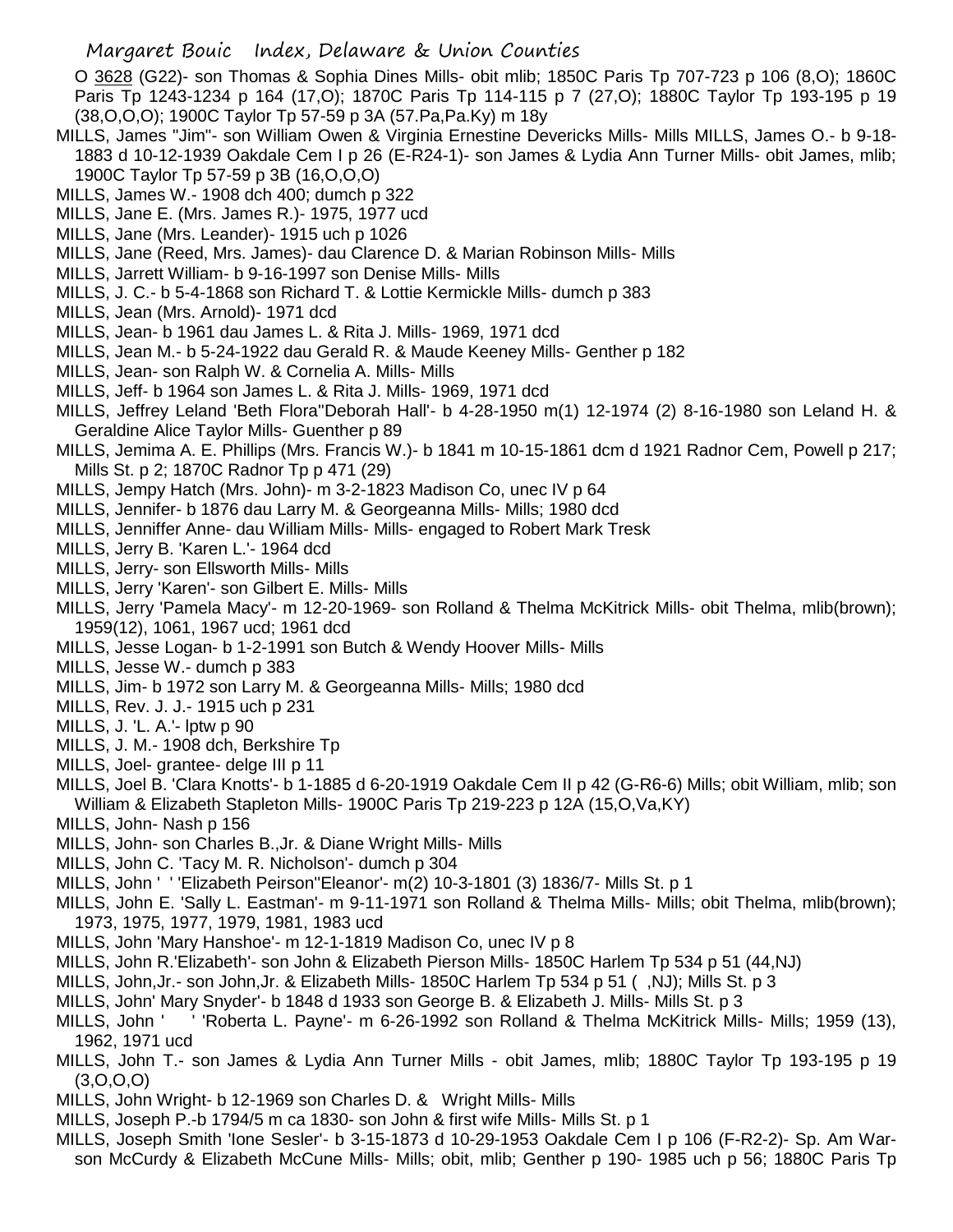166-170 p 17 (7,O); 1900C Marysville 217-224 p 9A (27,O,Pa,Pa)

- MILLS, Dr. Joshua 'P.S.' dg 10-26-1882 Cry Ab p 72
- MILLS, Karen (Horton, Mrs. )- dau Gilbert E. & Esther M. Mills- Mills; 1961(15), 1964 dcd
- MILLS, Karen L. (Mrs. Jerry B.)- Mills; 1964 dcd
- MILLS, Kelley- ch Clifford & Aretta Mills- 1959(3), 1962 ucd
- MILLS, Kelly- b 1981 ch Steve A. & Jackie Mills- 1983 ucd
- MILLS, Kenneth A. 'Denise'- son William J. & Lois E. Mills- Mills; 1979, 1981, 1983 ucd
- MILLS, Kenneth Charles 'Roerta Neill'- div. son Howard K. & Maxine Mann Mills- Stone 5; Neill; Mills; 1967, 1971 ucd
- MILLS, Kenny- son William E. & Norma Mills- 1962 ucd (19)
- MILLS, Kermit James- son Elmer Ellsworth & Lottie Sharpe Mills- Mills
- MILLS, L. A. (Mrs. J.)- lptw p 90
- MILLS, Landon Hall- b 7-15-1981 son Jeffrey Leland & Deborah Hall Mills- Genther p 89
- MILLS, Larry M. 'Georgeanna M.'- b 10-24-1941 d 3-7-1996 (54)- son Burson & Dorothy Phillips Mills- Mills; Dodds 5; obit Grace, Del Mus Lib; 1969, 1971, 1980 dcd
- MILLS, Laura E. (Mrs Robert L.)- 1964, 1969, 1971 dcd
- MILLS, Laura/Lorah- b 9-23-1842 d 8-24-1849 (6-11-1) Shoup Cem, Powell p 267 dau Pierson & Elizabeth Crampton Mills- Mills St. p 2
- MILLS, Leah- dau James & Lydia Ann Turner Mills- obit James, mlib; 1880C Taylor Tp 193-195 p 19 (8,O,O,O)
- MILLS, Leander 'Jane'- 1915 uch p 1026
- MILLS, Lee James- b 7-24-1973 son Theodore F. & Rita Stratton Mills- Genther p 89
- MILLS, Le(o)nora (Boyd, Mrs. )- b 1869 d 1954 Oakdale Cem II p 45 (G-R7-12)- dau Thomas McCurdy & Elizabeth McCune Mills- Mills; obit Joseph, mlib; 1880C Paris Tp 166-170 p 17 (10,O,Pa,Pa)
- MILLS, Leora/Lenora Fay- b 7-22-1884 d 3-13-1887 Oakdale Cem II p 14 (B-R7-2) dau Charles D. & Ella A. Stewart Mills- dumch p 433; obit Ella, mlib
- MILLS, Letitia (Mrs. David)- 1850C Kingston Tp 3299 p 174 (22,O)
- MILLS, Lettie/Littice (Reed, Mrs. )- b 11-1869 dau James & Lydia Ann Turner Mills- obit James, mlib; 1870C Paris Tp 114-115 p 17 (7/12,O); 1880C Taylor Tp 193-195 p 19 (10,O,O,O)
- MILLS, Lewis 'Sophronia Hamilton'- b 7-25-1846 m 11-17-1870 ucm 4825- son Thomas & Sophia Dines Mills-1883 uch V p 124; obit Sophronia, mlib; 1850C Paris Tp 707-723 p 106 (4,O); 1860C Paris Tp 1243-1234 p 146 (15,O); 1870C Paris Tp 114-115 p 17 (23,O)
- MILLS, Lillian I. (Watson, Mrs. )(Mrs. Burson F.)- d 10-10-1984 (70) Oak Grove Cem- Mills
- MILLS, Lillie (Burns, Mrs. Philip)- b 1866 d 1939 Oakdale Cem II p 17 (B-R9-15)- dau Thomas McCurdy & Elizabeth Mills- 1870C Paris Tp 1 p 1 (4,O); 1880C Paris Tp 166-170 p 17 (14,O,Pa,Pa)
- MILLS, Linnette (Thomasson, Mrs. Hardy)- dau Lewis & Sophronia Hamilton Mills- obit Sophronia, mlib
- MILLS, Lois E. (Mrs. William J.)- d 3-27-1985 (69) Mills
- MILLS, Lorraine (Gilbert, Mrs. Joe)(Armentrout, Mrs. Ross)- dau Edward Ray & Eva Mills- Mills ; Mills 3,4; opc 712; obit Edward Ray mlib(brown)
- MILLS, Lottie Kermickle (Mrs. Richard T.)- dumch p 383
- MILLS, Lottie Sharp (Mrs. Elmer Ellsworth)- b 1883 d 9-1-1921 Oakdale Cem I p 106 (F-R2-2)
- MILLS, Louis- NAT 10-30-1896 from Germany 6-1-1883, delge IX p 77
- MILLS, Louisa A.- dau George G. & Priscilla Bright Mills- dumch p 432
- MILLS, Lucy- dau Lewis & Sophronia Hamilton Mills- 1883 uch V p 124; 1880C Taylor Tp 221-223 p 21 (6,O,O,O)
- MILLS, Lutie B.- d 1-8-1882 (1-3-27) son J. & L. A.- Union Ch Cem- lptw p 90
- MILLS, Lydia Ann Turner (Mrs. James)- b 1-9-1846 m 4-14-1868 d 7-14-1895; Oakdale Cem I p 26 (E-R24-1); obit James, mlib; 1870C Paris Tp 114-115 p 17 (23,O); 1880C Taylor Tp 193-195 p 19 (34,O,Md,Md)
- MILLS, Lydia M. (Myers, Mrs. Philip)- m 1890 unec IV p 54
- MILLS, Thomas McCurdy 'Elizabeth'- b 1833 Pa d 12-15-1920 I p 106 (F-R2-2); obit Joseph, mlib; 1870C Paris Tp 1 p 1 (34,Pa); 1880C Paris Tp 166-170 p 17 (42,Pa,Pa,Pa); 1900C Marysville 3rd ward 217-224 p 9A (65,Pa,Pa,Pa) m 39y
- MILLS, Mable Agnes (Whipple, Mrs. Glen Olney)- b 1901 dau Charles Henry & Bessie Jeanette Mills- ped Ronald Joseph Wetzel #61  $\overline{I}$ ; unec V p 45
- MILLS, Mable M.- b Logan Co d 3-5-1910 (5m) Oakdale Cem 2270 (22F) I p 108 (F-R2-11) dau Frederick & Providence Mills
- MILLS, Madge McMahan (Mrs. Basil I.)- b 1907 Oakdale Cem II p 86 (41-RQ-3)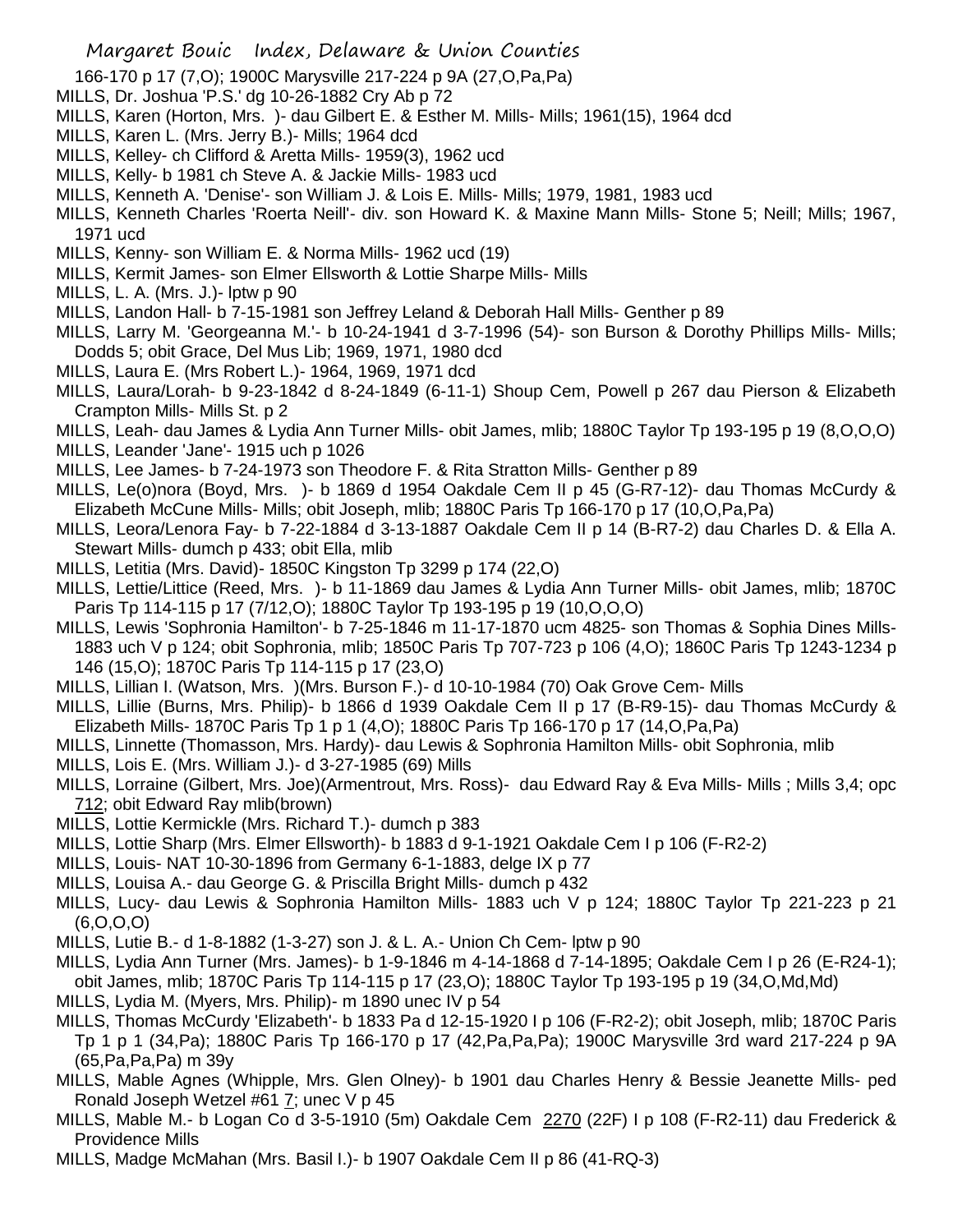MILLS, Madison- son David & Letitia Mills- 1850C Kingston Tp 3299 p 174 (3,O)

- MILLS, Mae H. Benson (Mrs. Clarence E.)- d 1969 Mills; obit Clarence, mlib(brown)
- MILLS, Mamie Mae (Fleming, Mrs. Presley)- Mills
- MILLS, Maneriva (Mrs. James)- b 1-1862, unec IV p 54; 1900C Taylor Tp 57-59 p 3A (38,O,O,O) m 18y, 4 ch
- MILLS, Margart Esther- dau Frederick Pearl & Providence Christine Knotts Mills, obit Frederick, mlib
- MILLS, ---(Breece, Mrs. Roy)- dau Frederick Pearl & Providence Christine Knotts Mills- obit Frederick, mlib
- MILLS, ---(Sullivan, Mrs. Henry)- dau Frederick Pearl & Providence Christine Knotts Mills- obit Frederick, mlib
- MILLS, ---(Green, Mrs. Everett)- dau Frederick Pearl & Providence Christine Knotts Mills- obit Frederick, mlib
- MILLS, Margaret- dau John Jr. & ELizabeth Mills- Mills St. p 3; 1850C Harlem Tp 534 p 51 (9,O)
- MILLS, Margaret Reardon (Green, Mrs. )(Mrs. Burson)- d 3-1-1974 (65) sister James Reardon- Mills
- MILLS, Maria Theresa (Rodman, Mrs. Alfred)- b 5-19-1841 m 6-22-1861 dcm d 4-22-1873 dau Pierson & Elizabeth Crampton Mills- Mills St. p 2; 1908 dch 500; 1850C Thomson Tp 1 p 186 (10,O)
- MILLS, Marian Robinson (Mrs. Clarence D.)- d 1-2-1973- Mills; obit mlib(brown)
- MILLS, Marian (Steeples, Mrs. )- dau Herbert A. & Marjorie Mills- Mills
- MILLS, Marion T.- son Pierson & Elizabeth Crampton Mills- 1850C Thomson Tp
- MILLS, Marjorie (Mrs. Herbert A.)- Mills
- MILLS, Mark P.- son George P. & Isadora Hammond Mills- Mills St. p 2; 1908 dch 501; 1880C Scioto Tp 47-49 (8,O,O,O)
- MILLS, Marti"Sis" (Power, Mrs. )(Thompson, Mrs. Thomas J.)- dau Chester & Mildred K. Dugger Mills- Mills
- MILLS, Mary Ann (Maine, Mrs. Samuel)- Asp (146)
- MILLS, Mary Ann Winchell (Mrs. George)- m 12-17-1865 ucm 3870
- MILLS, Mary (Mrs. )- Madison Co, Democrat, unec XII p 15
- MILLS, Mary Camilla (Oakley, Mrs. Daniel Lorillard)- b 2-2-1901 Weiser p 207
- MILLS, Mary C. (Mrs. Paul W.)- b 1902 Oakdale Cem II p 1131 (M-RG-4)
- MILLS, Mary Frances Viola (Myers, Mrs. Mathias A.)- b ca 1862 dau Francis W. & Jemima A. E. Phillips Mills-Mills St. p 2
- MILLS, Mary Gayle- b 3-5-1870 d 11-6-1953 dau William Crampton & Harriet Emaline Otis Mills- Mills St. p 2
- MILLS, Mary- b 1846 dau George B. & Elizabeth J. Mills- Mills St. p 3
- MILLS, Mary Hanshoe (Mrs. John)- m 12-1-1819 Madison Co, unec IV p 51
- MILLS, Mary (Johnson, Mrs. Frank)- dau Lewis & Sophronia Hamilton Mills- obit Sophronia, mlib; 1883 uch V p 124; 1880C Taylor Tp 221-2223 p 22 (1,O,O,O)
- MILLS, Mary L.- 1967, 1971 ucd, Broadway
- MILLS, Mary Margaret- b 7-21-1891/2 d 6-2-1984 dau Dr. Charles & Ella Stewart Mills- Mills; Marysville p 33; dumch p 4331900C Marysville 3rd ward 46-49 p 1B (8,O,O,O); obit Marion Robinson Mills, mlib(brown), obit Ella, mlib
- MILLS, Mary (Neely, Mrs. W. Brock)- dau Charles Bright & Rachel Long Mills- Mills
- MILLS, Mary Snyder (Mrs. John)- Mills St. p 3
- MILLS, Mary- dau Thomas & Sophia Dines Mills- 1850C Paris Tp 707-723 p 106 (5,O); 1860C Paris Tp 1243- 1234 p 164 (16,O); 1870C Allen Tp 16 p 2 (25,O)
- MILLS, Mary Turner (Mrs. James)- lic 4-11-1868 ucm 4370
- MILLS, Mary (Turner, Mrs. Thomas)- m 1-1-1872 ucm 5039
- MILLS, Maude- d 2-28-1944 New Millcreek Cem p 41- twin dau George P. & Isadore Hammond Mills- Mills St. p 2; 1908 dch 501; obit May, Del Mus Lib; Powers p 124; 1870C Radnor Tp p 459 (6m); 1880C Scioto Tp 47-49 (10,O,O,O)
- MILLS, Maude Keeney (Mrs. Gerald R.)- b 3-11-1900 m 11-2-1917 dau Alton & Leonora Dewey Keeney-Genther p 181, 182
- MILLS, Maxine Mann (Mrs. Howard) div (Jenkins, Mrs. )- dau Charles & Ellen Roush Mann- Stone 4,5; obit Howard, mlib(brown)
- MILLS, Dr. May d 12-29-1951 New Millcreek Cem p 41- twin dau George P. & Isadore Hammond Mills- Mills
- St. p 2; 1908 dch 501; obit Del Mus Lib; 1870C Radnor Tp p 459 (6m); 1880C Scioto Tp 47-49 (10,O,O,O) MILLS, Meghan-(21m- 1985)- dau Rick & -- Mullen Mills- Mills
- MILLS, Merol- b 4-1889 dau William & Elizabeth Mills- 1900C Paris Tp 217-223 p 12A (11,O,Va,Ky)
- MILLS, Michael- b 1957 son Edward & Dorothy Mills- 1959, 1967, 1971, 1973, 1975, 1977, 1979 ucd
- MILLS, Mildred "Millie" K. Dugger (Mrs. Chester)- b 4-10-1924 d 3-5-1997 (72) Fairview Mem. Pk- dau Unie & Clara Scroggins Dugger- Mills
- MILLS, Millie (Thomasson, Mrs. George)- dau Lewis & Sophronia Hamilton Mills- obit Sophronia, mlib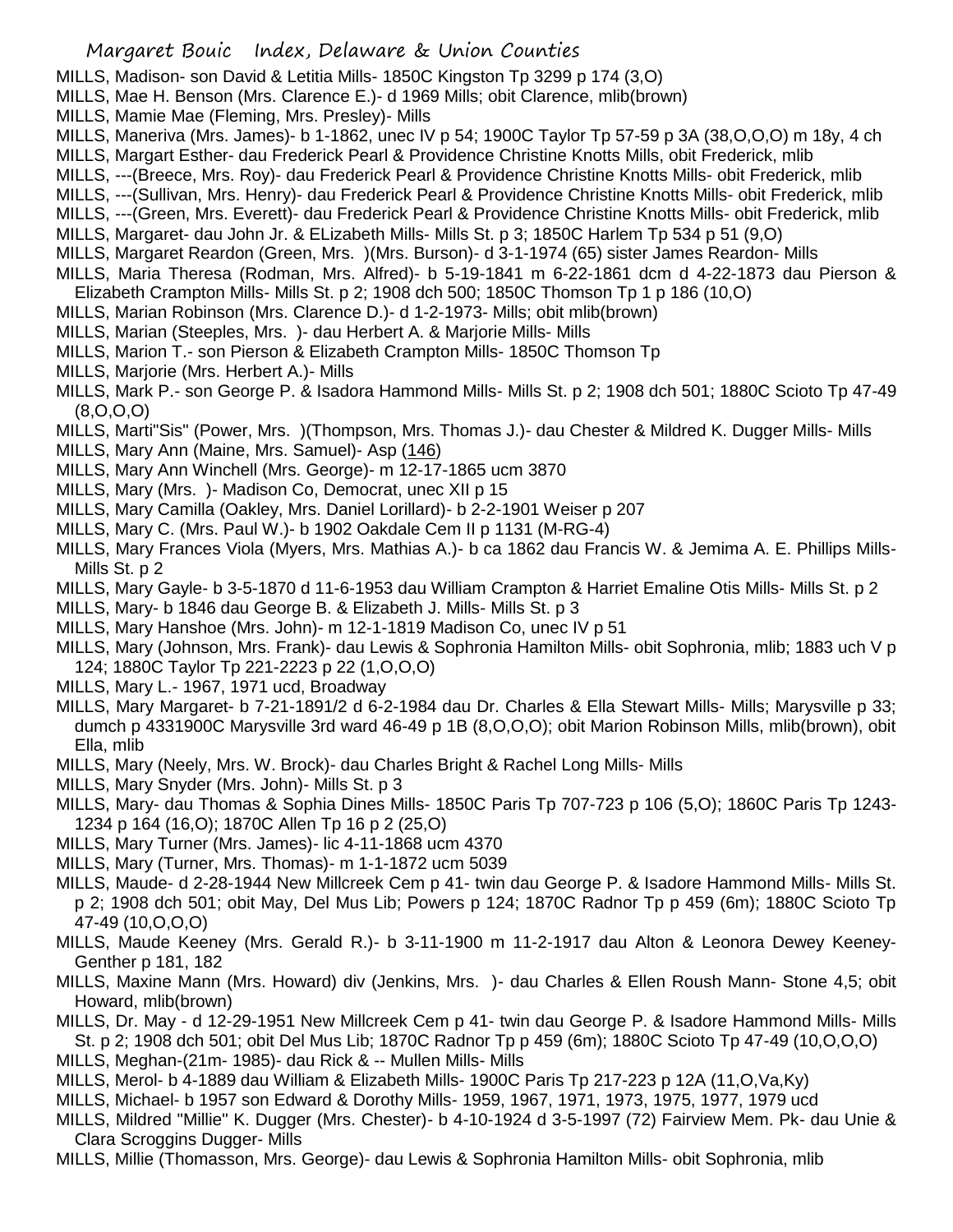- MILLS, Minella J.- dau Richard T. & Lottie Kermickle Mills- dumch p 383
- MILLS, Minerva- b 8-1849; 1900C Richwood p 2A (50,O,Pa,NJ) wid, w ch, 1 living
- MILLS, Minerva (Penhorwood, Mrs. Wm. Mckinley)(Mrs. James)- b 1862 m 6-8-1897 d 1945 Oakdale Cem II p 35 (G-R4-5)
- MILLS, Minerva (Westlake, Mrs. William)- m 8-23-1848 ucm 1338; unec VII p 40
- MILLS, Minnie Smart (Mrs. George Pierson,Jr.)- b 11-1871 dau Asa & Laura Edson Smart- Smart 4,5; 1915 uch p 1088; opc 570; Mills 2,3; unec VIII p 57; 1900C Millcreek Tp 141-146 p 7A (28, O, O, O) m 4y 1 ch
- MILLS, Molo- 1870C Radnor Tp p 473 (28\*)
- MILLS, Mollie (Weimer, Mrs. )- sister William Mills- obit William, mlib
- MILLS, ---(Virts, Mrs. Joseph)- sister William Mills- obit William, mlib
- MILLS, Murtle (Myers, Mrs. Phillip)- Myers
- MILLS, Myrtle (Owen, Mrs. Charles)- b 12-1879, dau Thomas McCurdy & Elizabeth MxcCune Mills- Farnum 4,5; Mills; obit Joseph, mlib; 1880C Paris Tp 166-170 p 17 (1,O,Pa,Pa); 1900C Marysville 3rd ward 217-224 p 9A (20,O,Pa,Pa)
- MILLS, Nancy Barton (Mrs. James R.)- m 8-22-1861 dcm
- MILLS, Nancy E. Snare (Mrs. Thomas)- m 3-23-1879 ucm 6458
- MILLS, Nancy (Freshwater, Mrs. William,Jr.)- m 11-11-1786- Freshwater p 10, 34
- MILLS, Nancy Gardinier (Doghty, Mrs. Stephen W.)(Mrs. Bernard)- delge I p 11
- MILLS, Nancy Harris (Mrs. Elias)- 1883 uch V p 324
- MILLS, Nancy J. (Bechtel, Mrs. Levi H.)- b 10-1846 m 10-26-1865 dcm dau Rev. Pierson & Elizabeth Crampton Mills- 1908 dch 500; Mills St. p 3; 1883 uch V p 536; 1850C Thomson Tp 1 p 1886 (9,O)
- MILLS, Nancy Jane- b 2-26-1830 d 6-12-1837 (7) Fancher Cem, Powell p 126 dau John Jr. & Elizabeth Mills-Mills St. p 3
- MILLS, Natalie Carlyn- b 7-4-1985 dau Rick & \_\_ Mullen Mills- Mills
- MILLS, Nellie D.(Martin, Mrs. David)- dau Lewis & Sophronia Hamilton Mills- 1900C Talor Tp 162-166 p 8A (13,O,O,O); obit Sophronia, mlib
- MILLS, Nilette- b 7-1889 dau Lewis & Sophronia Hamilton Mills- 1900C Taylor Tp 162-166 p 8A (10,O,O,O)
- MILLS, Norma J. (Mrs. William E.)- 1962 ucd
- MILLS, Oliver H.- b ca 1857 son Sidney & Tirzah Mills- Mills St. p 3
- MILLS, Opal (Stair, Mrs. )- dau Joel & Clara Knotts Mills- Mills
- MILLS, Orran- ch David & Letitia Mills- 1850C Kingston Tp 3299 p 174 (9/12,O)
- MILLS, S. Patrick 'Barbara P. Anderson'- m 5-25-1991 Mills
- MILLS, Paul W.- son James & Minerva Penhorwood Mills- obit James, mlib
- MILLS, Peter 'Huldah S. Kenaster'- m 3-19-1846 dcm; delge III p 11, 47, VI p 24, X p 74; Powers Pat p 172, 173 Harmony Tp
- MILLS, Philip R. 'Zoda Howard'- b 1851 Reynoldsburg d 7-27-1885 (34-11-4) Oakdale Cem 218 I p 173 (C-52)
- MILLS, Pierson 'Elizabeth Crampton'- b 11-4-1802 m 11-27-1824 d 8-4-1874/1 Shoup Cem, Powell p 267- son John & Elizabeth Pierson Mills- Mills St. p 1; 1883 uch V p 536; 1840C Radnor Tp p 106 (30-40); 1850C Thomson Tp 1 p 186 (47,NJ); 1870C Radnor Tp p 471 (67\*); unec XIV p 59, 60; delge IV p 5, X p 32
- MILLS, Pierson- son John & Elizabeth Mills- 1850C Harlem Tp 534 p 51 (12,O)
- MILLS, Priscilla Bright (Mrs. Dr. George B.)- dumch p 431; Marysville p 32
- MILLS, P. S. (Norton, Mrs. Sylvester)(Mrs. Dr. Joshua)- m(1) 1820 d Saturday (81); dg 10-26-1882 Cry Ab p 72
- MILLS, Providence (Mrs. Frederick)- b 1885 d 1967 Oakdale Cem I p 108 (F-R2-11)
- MILLS, Rachel (Gherlein, Mrs. John H.)- dau Charles Bright & Rachel Long Mills- Mills
- MILLS, Rachel Long (Mrs. Charles B.)- b 2-27-1904 m 6-25-1924 d 6-1-1982 Oakdale Cem II p 153 (M-R19- 16)- dau Arthur & Flora Kidwell Long- Mills
- MILLS, Ralph- son Richard & Lottie Kermickle Mills- dumch p 383
- MILLS, Ralph W. 'Cornelia A.'- Mills
- MILLS, Randall- 1977 ucd
- MILLS, Rebecca A. (Womelsdorf, Mrs. Lefevre)- Weiser p 446
- MILLS, Rhuah- ch John & Elizabeth Mills- 1850C Harlem Tp 534 p 51 (7,O)
- MILLS, Richard R.- son Clarence D. & Marian Robinson Mills- Mills
- MILLS, Richard T. 'Lottis Kermickle'- d 1892(53) son Jesse W. Mills- dumch p 382
- MILLS, Richard 'Ruby'- 1959 ucd
- MILLS, Richey- son Clifford & Aretta Mills- 1959 (8), 1962 ucd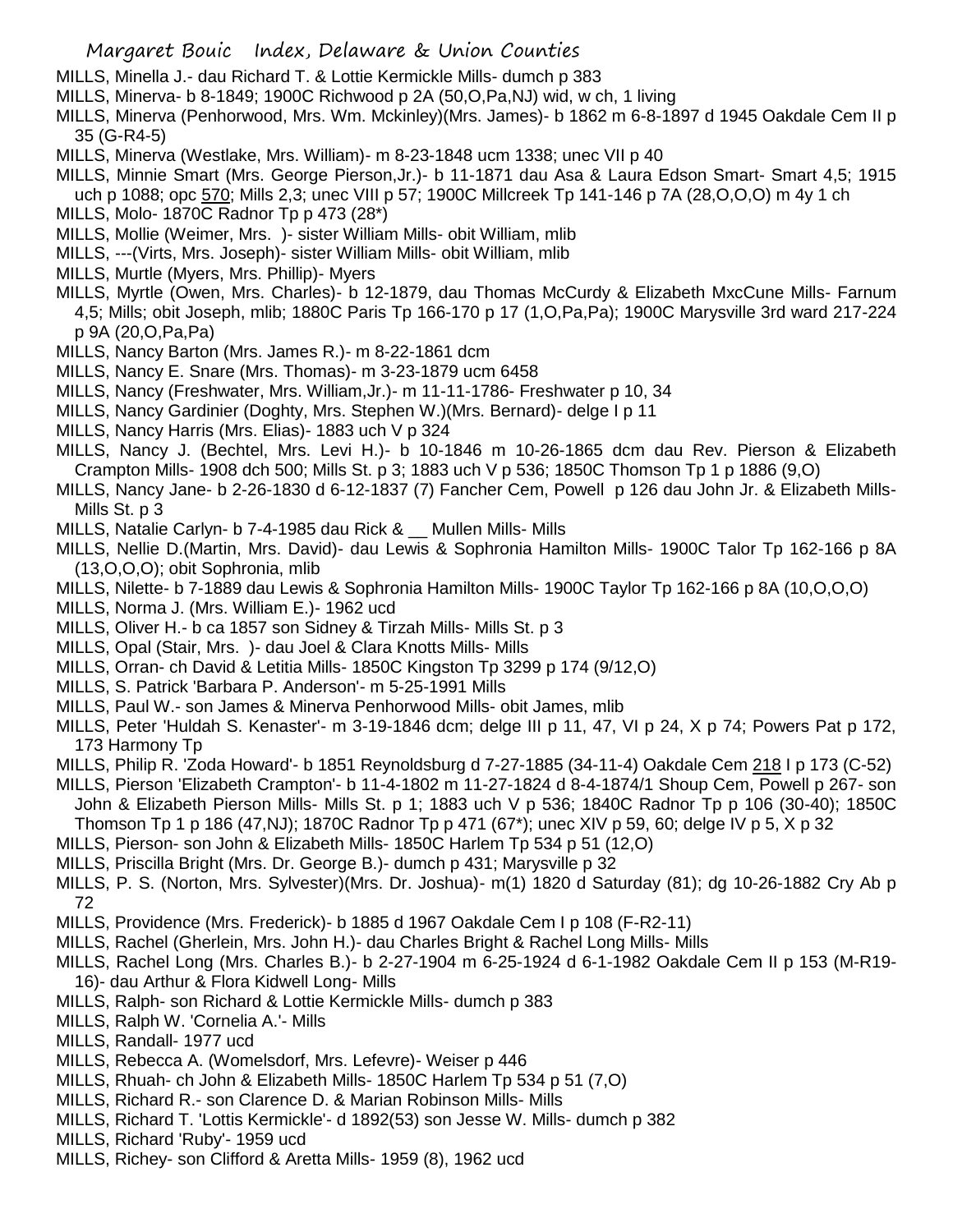- MILLS, Rick '\_\_ Mullen'- son Garold Mills- Mills
- MILLS, Rita J.- b 1929 Oakdale Cem II p 131 (M-RG-4)
- MILLS, Rita J. (Mrs. James L.)- 1969, 1971 dcd
- MILLS, Rita Lynn Stratton (Mrs. Theodore Frances)- b 5-13-1953 m 7-8-1972- Genther p 89
- MILLS, Robert- d 6-26-1918 (1y6m) Oakdale Cem I p 108 (F-R2-11)- son Frederick & Providence Mills
- MILLS, Robert L. 'Laura E.'- 1964, 1969, 1971, 1980 dcd
- MILLS, Robert- b 1966 son Robert L. & Laura E. Mills- 1969, 1971 dcd
- MILLS, Robert- son William E. & Norma Mills- 1962 ucd(4)
- MILLS, Roberta L. Payne (Mrs. John E.)- m 6-26-1992- Mills
- MILLS, Roberta Neill (Mrs. Kenneth C.)- 1967, 1971, 1973 ucd
- MILLS, Roger- b 3-24-1909 d 10-22-1936 New Millcreek Cem p 44- son George P.Jr. & Minnie Smart Mills-Mills 3; opc 651; Smart 5; unec VIII p 57
- MILLS, Rolland M."Elzie"'Thelma McKitrick' b 3-24-1905 m 11-5-1943 d (84) Oakdale Cem II p 145 (M-R11-3) son Ellsworth & Lottie Sharp Mills- Mills; 1959, 1962, 1967, 1971, 1973, 1975, 1977, 1979, 1981, 1983 ucd
- MILLS, Rosanna (Stevens, Mrs. Hugh)- dau Pierson & Elizabeth Crampton Mills- 1908 dch 500; Mills; 1850C Thomson  $Tp 1 p 186 (2,0)$
- MILLS, Ross- b 12-1896 d 2-23-1978 (81) NM Cem son George P. Jr. & Minnie Smart Mills- Mills 3; Smart 5; delge X p 6; 1900C Millcreek Tp 141-146 p 78 (3,O,O,O)
- MILLS, R. R. 'Zoda Howard'- b 8-23-1850 m 1874 son Nelson T. & Eleanor Rhoads Mills- 1883 uch V p 601, 644
- MILLS, Ruby (Mrs. Richard)- 1959 ucd
- MILLS, Ruth- 1961, 1964, 1969, 1971, 1980 dcd Orange Tp teacher
- MILLS, Ruth Ellen (Ball, Mrs. Jerry)- dau Howard K. & Maxine Mann Mills- obit Howard K., mlib(brown); Mills; 1980 dcd
- MILLS, Rev. S.- dg 2-17-1881 Cry Ab p 51
- MILLS, Sally Lou Eastman (Mrs. John E.)- m 9-11-1971 dau Mitchell L. Eastman- Mills; 1973, 1975, 1977, 1979, 1981, 1983 ucd
- MILLS, Samuel 'Elizabeth Foughty'- Mills; obit Clarence E., mlib(brown)
- MILLS, Sarah- 1969 dcd, Brown Tp
- MILLS, Sarah Ann (Covell, Mrs. Edgar C.)- m 10-25-1860 d 10-1863 dau Pierson & Elizabeth Crampton Mills-Mills St. p 2; 1908 dch 500; 1850C Thomson Tp 1 p 186 (4,O)
- MILLS, Sarah Clear (Mrs. William)- 1880 dch p 819
- MILLS, Sarah Ellen Schmidt (Mrs. Frank W.)- Mills
- MILLS, Sarah, Miss- d 7-7-1970 (87) Oak Grove Cem- sister George Mills- Mills
- MILLS, Sarah J.- b 1932 Oakdale Cem II p 131 (M-RG-4)
- MILLS, Sarah J. (Mather, Mrs. Nathaniel) m 5-1820 dau Zecheriah Mills- dcga p 11 Franklin Chronicle
- MILLS, Sarah M.- b 9-1882 dau William & Elizabeth Mills- 1900C Paris Tp 217-223 p 12A (17,O,Va,Ky)
- MILLS, Sarah M/B.Nettleton(Mrs. William S.)-m 5-10-1853 dcm;Pabst 3 p 287, 6 p 8
- MILLS, Sarah (Tuller, Mrs. Samuel)- b 11-5-1696 m 1-6-1714 d 11-8-1797 dcc Marjorie Brookens Humes 289
- MILLS, Sarah (Pike, Mrs. Dorus)- m 11-23-1828 Madison Co, unec V p 39
- MILLS, Scott- son Jerry B. & Karen L. Mills- 1964 dcd
- MILLS, Scott- b 1972 son John E. & Sally L. Eastman Mills- Mills; 1975, 1977, 1979, 1981, 1983 ucd
- MILLS, Shary Lee (Viery, Mrs. John)- b 8-5-1947 dau Leland Hiram & Geraldine Alice Taylor Mills- Genther p 89
- MILLS, Shea- b 1979 ch Kenneth A. & Denise Mills- Mills; 1979, 1981, 1983 ucd
- MILLS, Sherman Alfred- b 2-14-1901 d 10-26-1918 Oakdale Cem II p 35 (G-R4-4)- son James & Minerva Penhorwood Mills- obit James, mlib
- MILLS, Sherrie- b 1967 dau James R. & Jan E. Mills- 1975 ucd
- MILLS, Sherrie Stacey(Mrs. Gregory Taylor)-b 7-14-1958 m 10-10-1981- Genther p 89
- MILLS, Sidney 'Tirzah' son John Jr. & Elizabeth Mills- Mills St. p 3; 1850C Harlem Tp 534 p 51 (16,O)
- MILLS, Somelia (Geissler, Mrs. ) div- dau Lewis & Sophronia Hamilton Mills- 1883 uch V p 124; 1880C Taylor Tp 221-223 p 22 (3,O,O,O); 1900C Taylor Tp 162-166 p 8A (23,O,O,O) div
- MILLS, Sophia Dines (Mrs. Thomas)- b 2-28-1811 d 9-5-1864 Oakdale Cem I p 50- 1883 uch V p 124; 1850C Paris Tp 707-723 p 106 (39,O); 1860C Paris Tp 1243-1234 p 164 (48,O)
- MILLS, Sophia (Judy, Mrs. )- dau James & Lydia Ann Turner Mills- obit James, mlib; 1880C Taylor Tp 193- 195 p 19 (6,O,O,O)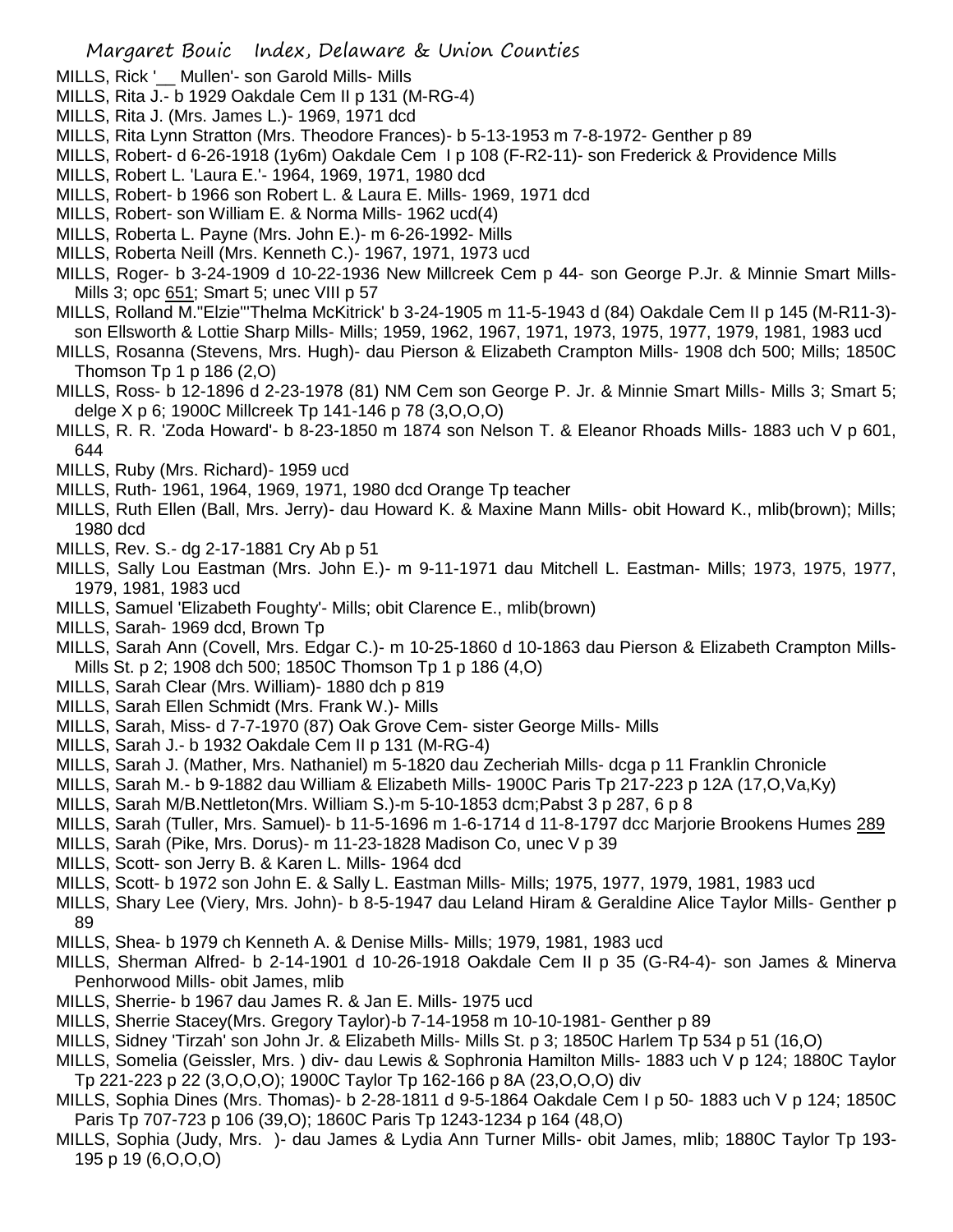- MILLS, Sophronia 'Frona" Hamilton (Mrs. Lewis)- b 10-1848- m 11-17-1870 ucm 4825 d 6-27-1917 dau John & Lucy Griffin Hamilton- obit, mlib; 1883 uch V p 124; 1880C Taylor Tp 221-223 p 21 (31,O,O,O); 1900C Taylor Tp 162-166 p 8A 951,O,O,O) m 19y 6 ch
- MILLS, Stanley- son Clifford & Aretta Mills- 1959 (5), 1962 ucd
- MILLS, Steven Douglas 'Jackie D.'- b 2-8-1979 son John & Sally Lou Eastman Mills- Mills; 1975, 1977, 1979, 1981, 1983 ucd
- MILLS, Steven- son S. Patrick Mills- Mills
- MILLS, Steven W. 'Deborah L.'- 1980 dcd
- MILLS, Susan (Boals, Mrs. George M.)- m 3-25-1846 Madison Co, unec X p 27
- MILLS, Susan- b 1964 dau Robert L. & Laura E. Mills- 1971 dcd
- MILLS, Tacy M. R. Nicholson (Mrs. John C.)- dau Rev. William & Lydia T. Romans Nicholson- dumch p 304
- MILLS, Tandy- ch William E. & Noram Mills- 1962 ucd (3)
- MILLS, Terry- b 1966 ch Kenneth C. & Roberta Neill Mills- 1967, 1971, 1973, 1983 ucd; lived with Marlin D. & Roberta Neill Fields
- MILLS, T. G.- hadc p 66
- MILLS, Thelma L. McKitrick (Miller, Mrs. Max)(Mrs. Rolland)- b 7-22-1910 m (2) 11-5-1943 d 10-15-1979 Oakdale Cem II p 145 (M-R11-3)- dau Beech & Emilie Clark McKitrick -Mills; obit, mlib(brown); McKitrick p 301; 1959, 1962, 1971, 1973, 1975, 1977, 1979, 1981, 1983 ucd
- MILLS, Theodore Francis 'Rita Lynn Stratton'- b 9-30-1948 m 7-8-1972 son Leland Hiram & Geraldine Alice Taylor Mills- Mills
- MILLS, Thomas- hmp p 110
- MILLS, Thomas 'Nancy E. Snare'- m 3-23-1879 ucm 6458
- MILLS, Thomas 'Sophia Dines'- b 5-7-1807 d 8-21-1872 Oakdale Cem I p 53- 1883 uch V p 124; 1850C Paris Tp 707-723 p 106 (43,O); 1860C Paris Tp 1243-1234 p 164 (51,O); 1870C Paris Tp 114-115 p 17 (63,O)
- MILLS, Thomas W.- unclaimed letter 1842, unec X p 53, XII p 40
- MILLS, Thomas- son William E. & Norma Mills- 1962 ucd (3)
- MILLS, Tim- b 1967 son Kenneth C. & Roberta Neill Mills- 1967, 1971, 1973, 1983 ucd; lived with Marlin C. & Roberta Neill Fields
- MILLS, Tirzah (Mrs. Sidney)- Mills St. p 3
- MILLS, Tracy Allen 'Christine Marie Faulk'- m 10-7-1984- 1985 uch p 48
- MILLS, Tracy- son Kenneth C. & Roberta A. Neill Mills- 1967, 1971, 1973, 1983 ucd
- MILLS, Vernon B.- b 1909 d 4-7-1970 (61) Fairview Cem p 16- son Edward & Eva Mills- Mills 3; 1949 ucd
- MILLS, Viola- 1870C Radnor Tp p 471 (8)
- MILLS, Virginia Ernestine Devericks (Mrs. William Owen)- b 11-30-1926 m 4-26-1943 d 1-3-1995 (68) bur Green Camp Cem- dau Virgil Warder & Opal Clevenger Devericks- Mills
- MILLS, V. W.- 1908 dch 400
- MILLS, W,- son Isaac Mills- dg 3-29-1907 Cry Ab p 31
- MILLS, Walter A.- b 6-1887 son James & Lydia Ann Turner Mills- obit James, mlib; 1900C Taylor Tp 57-59 p 3B (12,O,O,O)
- MILLS, Walter Ray 'Carlotta'- b 9-26-1867 d 1936/7 son William Crampton & Harriet Emeline Otis Mills- Mills St. p 2
- MILLS, Wayne- son William Owen & Ernestine Devericks Mills- Mills
- MILLS, Wellington 'Edna A. Ginn;- 1908 dch 693
- MILLS, Wendy Hoover (Mrs. Butch)- dau Wendell & Nancy Hoover- Mills
- MILLS, Willard- d 11-11-1866 (82-2-26) Claibourne Cem p 10
- MILLS, William C.- b 1876 d 1877 Shoup Cem, Powell p 267; son George P. & Isadore E. Hammond Mills; Mills St. 2
- MILLS, William Crampton 'Harriet Emeline'- b 11-21-1829 m 4-25-1861 d 2-8-1880 son Pierson & Elizabeth Crampton Mills- 1880 dch p 511; 1908 dch 500; Mills St. p 1; 1850C Thomson Tp 1 p 186 (20,NJ)
- MILLS, William- father of Eleanor Mills Blackledge- Powell p 197
- MILLS, William 'Elizabeth Stapleton'- b 1-1860 d 4-10-1914 (53y2m) Oakdale Cem 2650 (F91) I p 123 (F-R6- 15); obit mlib; 1900C Paris Tp 217-223 p 12A (40,Va,Va,Va) m 21y
- MILLS, William E. 'Norma J.'- 1962 ucd
- MILLS, Capt. William-b 11-1877 son George B. & Elizabeth J. Mills- Mills St p 3
- MILLS, William J. 'Hazel Wrights'- Maugans Anc p 65
- MILLS, William J. 'Lois E.'- Mills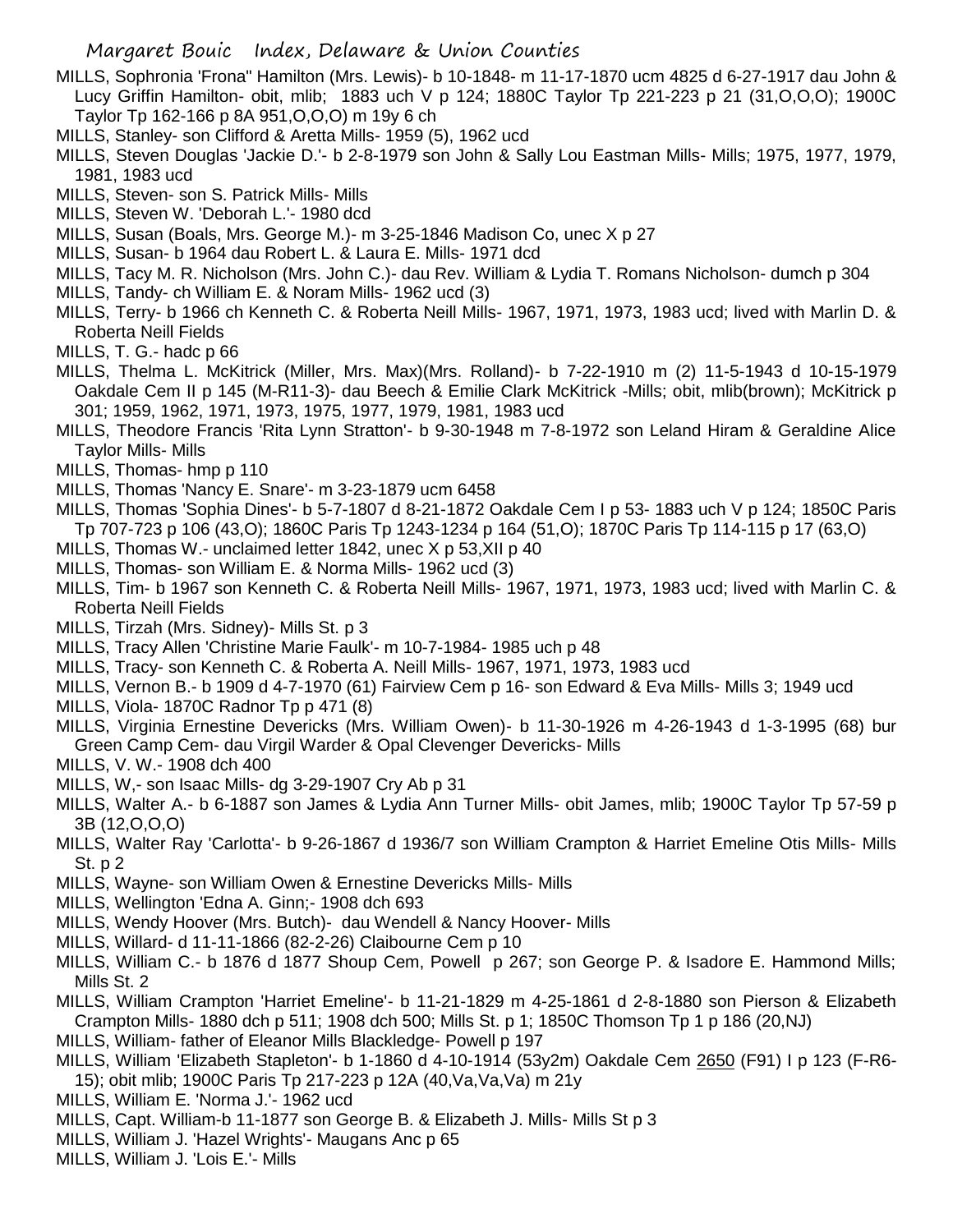- MILLS, William- b Marion Co d 2-11-1892 (25-2-230 son James Mills- dcdeaths
- MILLS, William Owen 'Virginia Ernestine Devericks'- m 4-26-1943 d 1-3-1994 Mills
- MILLS, William- b 1963 son Robert L. & Laura E. Mills- 1964, 1969, 1971 dcd
- MILLS, William 'Sarah Clear'- 1880 dch p 819; 1908 dch 400; dumch p 302
- MILLS, William T.- son Rev. Dr. James R. & --Thorburn Mills- dg 4-18-1908 Cry Ab p 128
- MILLS, W. S. 'Belle Russell'- Pabst 1 p 28; dumch p 407
- MILLS, William S. 'Sarah M/B. Nettleton'- m 5-10-1853; Pabst 3 p 28, 6 p 8
- MILLS, William- son William Owen & Ernestine Devericks Mills- Mills
- MILLS, Winifred(Smith, Mrs. David)- dau Clarence D. & Marian Robinson Mills- Mills
- MILLS, W. T.- pallbearer for James Wilson- dg 6-23-1905 Cry Ab p 140
- MILLS, Zachariah- delge VII p 27
- MILLS, Zecheriah- dcga p 11, 12; Franklin Chronicle 6-19-1820
- MILLS, Zoda Howard (Mrs. P. R.)- b 1855 m 1874 d 4-28-1918 Oakdale Cem (C-52) I p 173 dau William & Mary J. Reynolds Howard- 1883 uch V p 644; 1900C Marysville 47-50 p 1B (45,O,NY,Pa) wid, 2 ch
- MILLSAP, Gertrude (Walker, Mes. John William)- b 11-24-1908 m 1-25-1926- Weiser p 66
- MILLS, MILLSAPS, Florence (Jenkins, Mrs. William Kennedy)- m 10-29-1952- Weiser p 283
- MILLSPANG, Martha S. (Van Deman, Mrs. Joseph)- m 9-13-1852, Wight II p 78 ((-24-1852)
- MILLSPAUGH, Barbara- dau Robert G. & Doris Millspaugh- 1961(14), 1964 dcd
- MILLSPAUGH, Doris (Mrs. Robert .)- 1961, 1964, 1969, 1971 dcd
- MILLSPAUGH, Flora F.- 1964 dcd
- MILLSPAUGH, Pamala- dau Robert G. & Doris Millspaugh- 1961(13), 1964 dcd
- MILLSPAUGH, Ricky- ch Robert G. & Doris Millspaugh- 1961(9), 1964, 1969, 1971 dcd
- MILLSPAUGh, Robert G. 'Doris'- 1961, 1964, 1969, 1971, 1980 dcd
- MILLSPAUGH, Tom- Millspaugh
- MILLSPAUGH, Vivkie- dau Robert G. & Doris Millspaugh- 1961(11), 1964 dcd
- MILLWOOD, Mrs. John- d Tuesday Nov. 11, 1973 obit mlib; sister Mrs. Edward B. Griffith
- MILNE, Dr. W. Arthur 'Ruth'- d 7-5-1976 (76) Milne
- MILNE, ---(Steele, Mrs. Gilbert)- sister Dr. W. Arthur Milne- Milne
- MILNE, Estella- sister Dr. W. Arthur Milne- Milne
- MILNE, Marilyn (LaRue, Mrs. )- dau Dr. W. Arthur & Ruth Milne- Milne
- MILNE, Ruth (Mrs. Dr. W. Arthur)- Milne
- MILNE, Watson- brother Dr. W. Arthur Milne- Milne
- MILNE, William A. Jr.- son Dr. W. Arthur & Ruth Milne- Milne
- MILNER, Anita Jean (Bailey, Mrs. Richard E.)- m 8-31-1962- da William Frank & Eula Mae Nelms Milner-Milner; Rausch (16923)
- MILNER, Anne (McKittrick, Mrs. William Robert)- McKitrick p 123
- MILNER, Betty "Jackie" (Mulholland, Mrs. )- dau Eldridge L. & Ethel E. Lawrence Milner- Milner
- MILNER, Eldridge L. 'Ethel E. Lawrence'- d 1-12-1980- Milner
- MILNER, Ethel E. Lawrence (Mrs. Eldridge L.)- b 7-16-1905 d 7-16-1988 (83) bur Cambridge- Milner
- MILNER, Eula Mae Nelms(Mrs. William Frank)- b 1-25-1913 m 4-4-1942 d 4-3-1997 (84)
- MILNER, Gary- son Robert L. & Patricia Milner- Milner; 1961 dcd (4)
- MILNER, Harold J.- son Robert L. & Ethel E. Lawrence Milner- Milner
- MILNER, Joan (Hutchison, Mrs. Terry)- dau William Frank & Eula Mae Nelms Milner- Milner
- MILNER, John- 1870C Leesburg Tp 235-243 p 30 (15,ILL)
- MILNER, John J. 'Olivia Pope'- Milner
- MILNER, Margaret (Warren, Mrs. Thomas)- d 1814(53) Radnor Cem, Powell p 220;; dcq Mary Rodman Swickheimer 29
- MILNER, Olivia Pope (Mrs. John J.)- Milner
- MILNER, Patricia (Mrs. Robert L.)- 1961 dcd
- MILNER, Robert L.'Patricia'- b 12-26-1929 d 5-3-1991 (61) Oak Grove Cem- son Eldridge L. & Ethel E. Lawrence Milner- Milner; 1961 dcd
- MILNER, Ronald E.- son Eldridge L. & Ethel E. Lawrence Milner- Milner
- MILNER, Ryland- son John J. & Olivia Pope Milner- Milner
- MILNER, Sandra (Boni, Mrs. )- dau Robert L. & Patricia Milner- Milner
- MILNER, Timothy- son Robert L. & Patricia Milner- Milner; 1961 dcd (6)
- MILNER, William Frank 'Eula Mae Nelms'- b 1-25-1913 m 4-4-1942 d 4-3-1997 (84) son John J. & Olivia Pope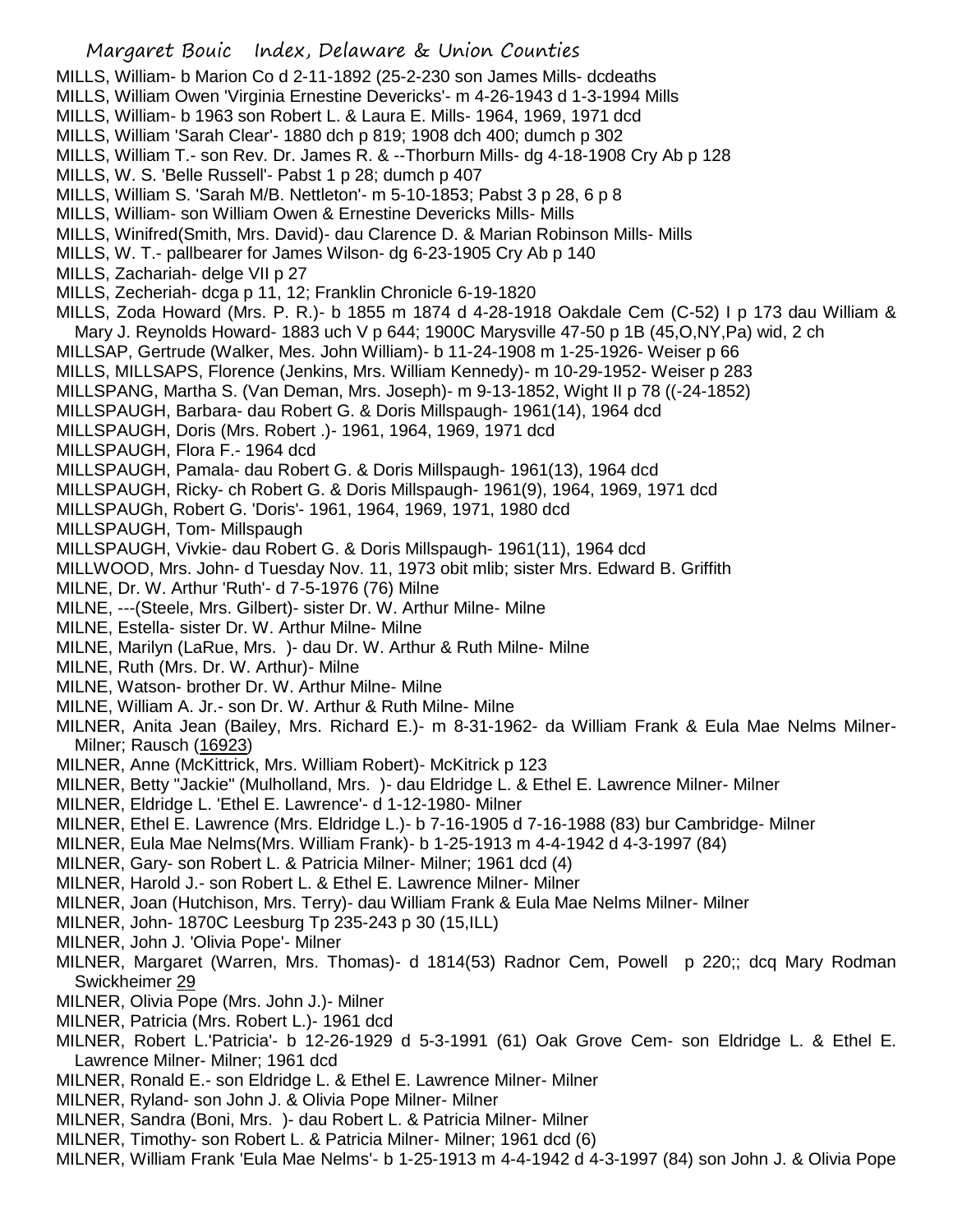Milner- Milner

- MILNES,--performed marriage, unec VII p 25
- MILROY, Anne (Shroyer, Mrs. Larry)- dau Herbert J. & Ruth E. Van Orsdall Milroy- Milroy
- MILROY, Eleanor- dau Herbert J. & Ruth Van Orsdall Milroy- Milroy
- MILROY, Gen.- 1883 uch IV p 447
- MILROY, Grace (Mrs. Lester)- Milroy
- MILROY, Herbert J. 'Ruth Van Orsdall'- m 10-9-1943 d 7-10-1984 Huntsville Cem- son John W. & Lulu Milroy-Milroy
- MILROY, James- son Lester & Grace Milroy- Milroy
- MILROY, Jane (Bennett, Mrs. Charles)- dau Herbert J. & Ruth Van Orsdall Milroy- Milroy
- MILTON, John- d age 40; dg 7-30-1907 Cry Ab p 59, son-in-law of Mrs. Rev. Miller
- MILROY, John W.'Lulu'- d 11-27-1967 (84) bur Huntsville- Milroy
- MILROY, Kathryn- dau Lester & Grace Milroy- Milroy
- MILROY, Lester 'Grace'- Milroy
- MILROY, Louise (Kay, Mrs. Julian)- dau John W. & Lulu Milroy- Milroy
- MILROY, Mabel (Dunaway, Mrs. Rev. Robert)- sister John, Lester Milroy- Milroy
- MILROY, Margery (Shawn, Mrs. Jacob)- dau John W. & Lulu Milroy- Milroy
- MILROY, Robert J.- son Herbert J. & Ruth E. Van Orsdall Milroy Milroy
- MILROY, Ruth Van Orsdall (Mrs. Herbert J.)- b 11-14-1918 m 10-9-1943 d 9-26-1988 (69) Huntsville Cem- dau Arthur & Mary Thatcher Van Orsdall- Milroy
- MILS, Edward- Powers Pat p 6
- MILSTEAD, Clarence 'Ruth Hux'- b 11-24-1922 d 11-30-1995(73) bur Sedalia- Elmer & Katherine M. Sauer Milstead- Milstead; 1961, 1964, 1969, 1971 dcd
- MILSTEAD, Donald- son Elmer & Katherine M. Milstead- Milstead
- MILSTEAD, Donna (Mrs. C. Richard)- Milstead
- MILSTEAD, Elmer 'Katherine M.'- d 1937- Milstead
- MILSTEAD, James P.- son Clarence & Ruth E. Hux Milstead- Milsteead
- MILSTEAD, Janice E. (Walker, Mrs. Jeffrey)- dau Clarence R. & Ruth E. Hux Milstead- Milstead; 1961, 1964, 1969, 1971 dcd
- MILSTEAD, Katherine M. (Mrs. Elmer)- d 1-26-1874 976) Rushtown Cem- Milstead
- MILSTEAD, C. Richard 'Donna'- son Clarence & Ruth Hux Milstead- Milstead
- MILSTEAD, Ruth Hux (Mrs. Clarence R.)- 1961, 1964, 1969, 1971 dcd
- MILSTEAD, Ruth (Justice, Mrs. )- dau Elmer & Katherine M. Milstead- Milstead
- MILTEN, Clara (Johnson, Mrs. A. C.)- dauLouisa Milten- dg 1-25-1907 Cry Ab p 9
- MILTEN, Louisa- death dg 1-25-1907 Cry Ab p 9, bur Marion
- MILTEN, Mary (Lesley, Mrs. )- dau Louisa Milten- dg 1-25-1907 Cry Ab p 9
- MILTEN, Mona (Cape, Mrs. )- dau Louisa Milten- dg 1-25-1907 Cry Ab p 9
- MILTON, --- undertaker, dg 12-22-1893 Cry Ab p 145
- MILTON, Algesson Sidney- son John & Hannah Milton- dcw Bk 2 p 171
- MILTON, Amy A. Lucas (Mrs. John M.)- dau Thomas & Lucy Ann Witter Lucas- 1883 uch V p 211
- MILTON, Anna Maria- dau John & Hannah Milton- dcw Bk 2 p 171
- MILTON, Betsey (Donally, Mrs. John)- m 7-11-1822 ucm 31; 1883 uch III p 283; unec II p 13
- MILTON, Betty (Mrs Miles)- 1959 ucd
- MILTON, Caroline- dau Miles & Betty Milton- 1959 ucd (9m)
- MILTON, Charlie M.- son John M. & Amy A. Lucas Milton- 1883 uch V p 211
- MILTON, Hannah Elizabeth (Mrs. John)- dcw Bk 2 p 171
- MILTON, Homer Virgil- son John & Hannah Milton- dcw Bk 2 p 171
- MILTON, John- grandson John & Hannah Milton- dcw Bk 2 p 171
- MILTON, John 'Hannah Elizabeth'- dcw Bk 2 p 171; 1826 Harmony Tp, delge VI p 24
- MILTON, John M. 'Amy A. Lucas'- 1883 uch V p 211
- MILTON, Mary Ann Armstrong- dau John & Hannah Milton- dcw Bk 2 p 171
- MILTON, Miles 'Betty'- 1959 ucd
- MILTON, Nearie (Waugh, Mrs. Baylous)- m 8-19-1938- Milton
- MILTON, N. P.- 1908 dch 400
- MILTON, Perry 'Sarah'- 1870C Orange Tp p 424 (35\*)
- MILTON, Samuel Lee- b 1929 d 5-25-1963 York Cem E p 92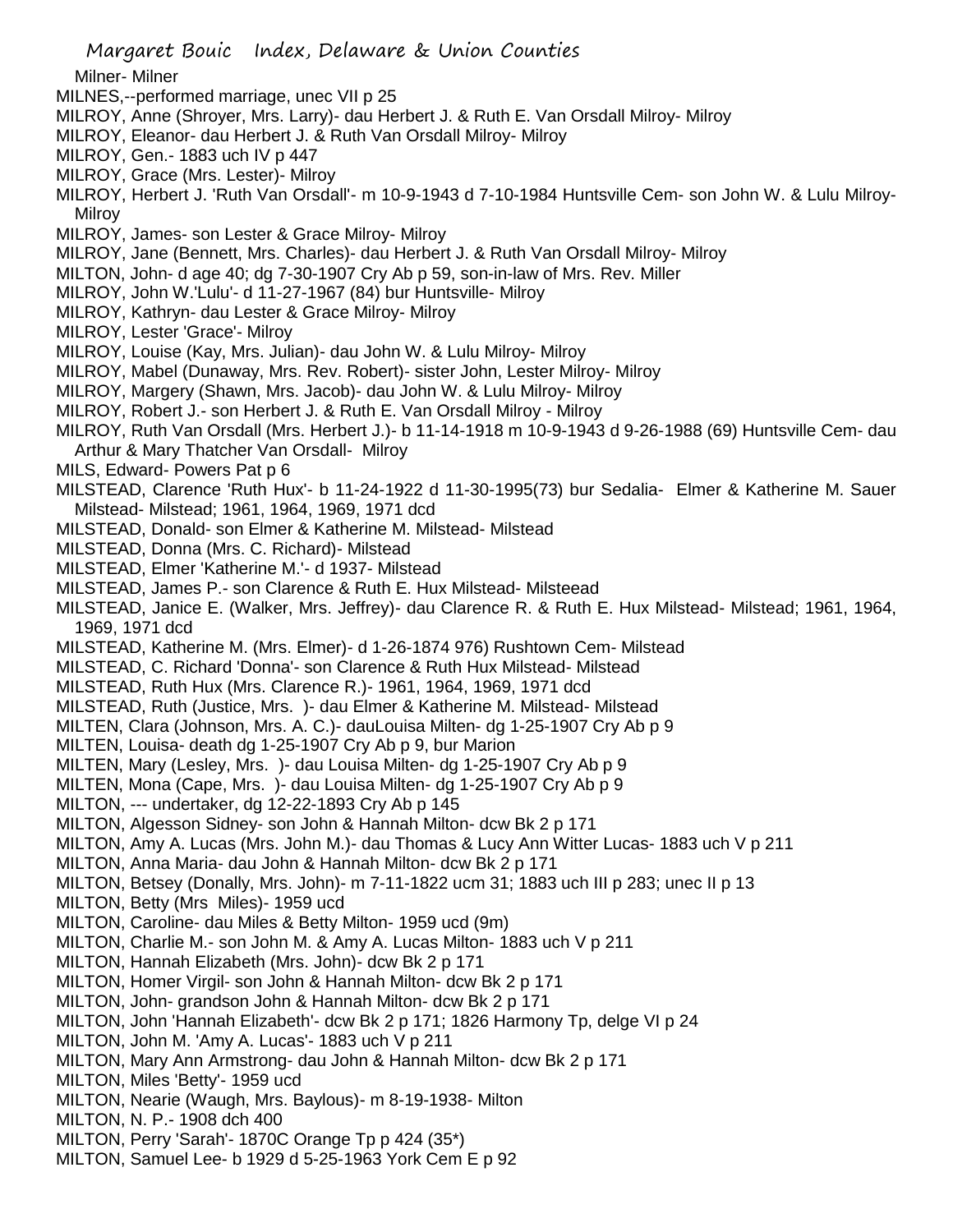Margaret Bouic Index, Delaware & Union Counties MILTON, Sarah (Mrs. Perry)- 1870C Orange Tp p 424 (32) MILTON, Shirly- dau Miles & Betty Milton- 1959 ucd (3) MILTON, Vira- d 7-10-1891 (8-6-21) Orange Tp dau Wm. Milton- dcdeaths MILTON, Wm- 1870C Orange Tp p 424 (10) MILTONBERGER,-- (Mrs. )(Calhoun, Mrs. William)- Powers p 112 MILUM, Angela Tersa- dau Thomas & Helen Grace Milum- 1985 uch p p 41 MILUM, Barbara- b 1956 dau Cecil S. & Joyce E. Milum- 1964, 1969, 1971 dcd MILUM, Bertha M. (Ball, Mrs. )(Smith, Mrs. )- dau Scott,Sr. & Sadie Milum- Milum MILUM, Blanch M.- 1961 dcd MILUM, Cecil S. 'Joyce E.'- son Scott,Sr. & Sadie Milum- Milum; 1964, 1969, 1971, 1980 dcd MILUM, Charles Thomas III- son Thomas & Helen Grace Milum- 1985 uch p 41 MILUM, Elsie (Morgan, Mrs. )- dau Scott,Sr. & Sadie Milum- Milum MILUM, Flo- Milum MILUM, Helen Grace Taylor (Mrs. Thomas)- m 4-20-1974 dau Mr. & Mrs. Robert Dennis- Milum; 1985 uch p 41 MILUM, Joyce E. (Mrs. Cecil S.)- 1964 1969, 1971, 1980 dcd MILUM, Judy Lynn (Trefz, Mrs. Terry Lee)- m 6-3-1978 dau Cecil S. & Joyce E. Milum- Milum; 1964, 1969, 1971 dcd MILUM, Michael- son Cecil S. & Joyce E. Milum- Milum; 1964, 1969, 1971 dcd MILUM, Murl(Ullman, Mrs. )- dau Scott,Sr. & Sadie Milum- Milum MILUM, Robert- son Scott,Sr. & Sadie Milum- Milum MILUM, Sadie Jackson (Mrs. Scott,Sr.)- d 12-6-1977 Green Mound Cem- sister Henry Jackson- Milum MILUM, Sandra- b 1959 dau Cecil S. & Joyce E. Milum- 1964, 1969, 1971 dcd MILUM, Scott,Sr 'Sadie'- d 7-13-1965 (75) Green Mound, Kilb.- Milum MILUM, Scott, Jr.- son Scott & Sadie Milum- Milum MILUM, Thomas 'Helen Grace Taylor'- m 4-20-1974 son Mrs. Charles Clark- Milum; 1985 uch p 41 MILUM, Vada (Williams, Mrs. )- dau Scott,Sr. & Sadie Milum- Milum MILUM, Valerie June (Seemueller, Mrs. Michael S.)- b 1954 m 3-24-1976 dau Cecil S. & Joyce E. Milum-Milum; 1964, 1969, 1971 dcd MILUM, Violet- dau Scott, Sr. & Sadie Milum- Milum MILUM, William E.- son Scott, Sr. & Sadie Milum- Milum MILVAIN, Hannah (Grace, Mrs. J. W.)- m 6-8-1851 ucm 1678 MILZ, Christiana (Mrs. )- b Wertembert 7-10-1839 d 5-7-1893 (53-9-27) dg 5-12-1893 Cry Ab p 121 MIMIER, Kay Benedict- #678, researching Benedict Doty- delge XI p 59 MIMS, Clarence- d 11-25-1964 971) Oak Grove Cem, - Mims MIMS, Magnolia (Isom, Mrs. )- dau Clarence Mims- Mims MIN, Hong Ki 'Yong Ye'- 1977, 1979, 1981 ucd MIN, Kyong-a b 1972 ch Hong Ki & Yong Min- 1977, 1979, 1981 ucd MIN, Kyong II- b 1973 ch Hong Ki & Yong Min- 1977, 1979, 1981 ucd MIN, Matthew- b 1976 son Hong Ki & Yong Min- 1977, 1979, 1981 ucd MIN, Yong Ye (Mrs. Hong Ki)- 1977, 1979, 1981 ucd MINAHAM, John- 1870C Delaware Town p 337 (29\*) MINAHAM, Mary- 1870C Delaware Town p 337 (39) MINAHAN, James- 1870C Delaware Town p 349 (28\*) MINAHAN, Jeremiah- 1870C Delaware Town p 349 (1) MINAHAN, Mary- 1870C Delaware Town p 349 (23) MINARCHEK, Ann Pashuta (Mrs. Michael J.)- d 2-27-1983 (61) St. Mary Cem- Minarchek; 1980 dcd MINARCHEK, Anna- dau John & Susanna Lackney Minarchek- Minachek MINARCHEK, Carol Ann Aucker (Mrs. Michael John)- m 9-21-1974 dau Joseph E. Aucker- Minarchek- 1961, 1964, 1969, 1971 dcd MINARCHEK, Carol (McGlone, Mrs. Peter)- dau Michael J. & Ann Pashuta Minarchek- Minarchek; 1961(14), 1964, 1971 dcd MINARCHEK, Elvin- son John & Susanna Lackney Minarchek- Minarchek MINARCHEK, Helen (Elgin, Mrs. )- dau John & Susanna Lackney Minarchek- Minarchek MINARCHEK, Jacqueline Dominy (Mrs. James)- m 7-25-1991 dau Richard & Linda Dominy- Minarchek MINARCHEK, James 'Jacqueline Dominy'- b 1960 m 7-25-1991 son Michael J. & Ann Pashuta Minarchek-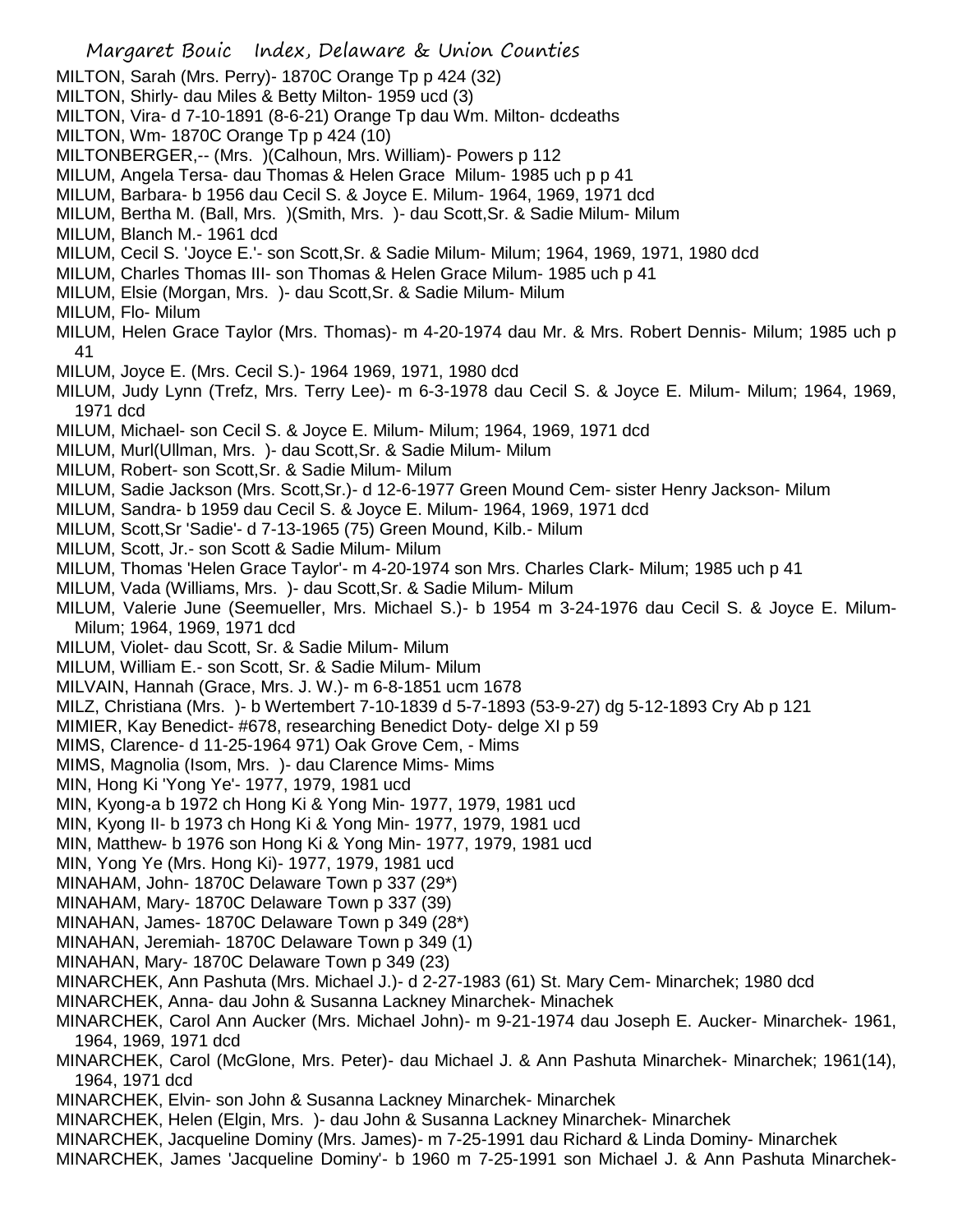Minarchek; 1961, 1964, 1969, 1971 dcd MINARCHEK, John- son John & Susanna Lackney Minarchek- Minarchek MINARCHEK, John 'Susanna Lackney'- Minarchek MINARCHEK, Dr. Joseph "Joey" (17-1976) b 1958 son Michael J. & Ann Pashuta Minarchek- Minarchek; 1961, 1964, 1969, 1971, 1980 dcd MINARCHEK, Julia Marie (Wills, Mrs. David Allen)- b 1962 m 7-20-1985 dau Michael J. & Ann Pashuta Minarchek- Minarchek; 1961, 1964, 1969, 1971, 1980 dcd MINARCHEK, Mary (Elchin, Mrs. )- dau John & Susanna Lackney Minarchek- Minarchek MINARCHEK, Mary (Krueger, Mrs. Robert)- b 1955 dau Michael J. & Ann Pashuta Minarchek- Minarchek; 1961, 1964, 1969, 1971 dcd MINARCHEK, Michael J. 'Ann Pashuta'- b 4-9-1921 d 9-21-1993 (72) St. Mary Cem- son John & Susanna Lackney Minarchek- Minarchek MINARCHEK, Dr. Michael John 'Carol Ann Aucker'- b 1952 m 9-21-1974- son Michael J. & Ann Pashuta Minarchek; Minarchek; 1961, 1964, 1969, 1971 dcd MINARCHEK, Nellie (Komaranski, Mrs. )- dau John & Susanna Lackney Minarchek- Minarchek MINARCHEK, Pauline (Janowskik Mrs. )- dau John & Susanna Lackney Minarchek- Minarchek MINARCHEK, Rose Mary (Fry, Mrs. William)- dau Mikael J. & Ann Pashuta Minarchek, Minarchek; 1961, 1964, 1969 dcd MINARCHEK, Susanna Lackney (Mrs. John)- Minarchek MINARD, Hazel (Caty, Mrs. Ralph)- Maugans Anc p 206 MINARIK, ---'Carol Straw'- div Cowgill p 12 MINARIK, Carol Straw (Mrs. )- dau Donald T. & Grace Kistler Straw- Cowgill p 12 MINCHAUS, Elizabeth (Weiser, Mrs. Peter)- b 7-15-1763 d 8-17-1892 Weiser p 627, 628 MINCHELL, Frederick- son Thomas & Mary Ann Minchell- 1850C Trenton Tp 865 p 71 (16,NY) MINCHELL, Helen- dau Thomas & Mary Ann Minchell- 1850C Trenton Tp 865 p 71 (12,O) MINCHELL, Helena- 1850C Trenton Tp 865 p 71 (12,O) MINCHELL, Malvina- ch Thomas & Mary Ann Minchell- 1850C Trenton Tp 865 p 71 (2,O) MINCHELL, Mary Ann (Mrs. Thomas)- 1850C Trenton Tp 865 p 71 (38,NY) MINCHELL, Thomas 'Mary Ann'- 1850C Trenton Tp 865 p 71 (54,NY) MINCHER, Elma (Orahood, Mrs. Fred)- m 6-6-1941 d 10-28-1978- Mincher MINCK, Bertha Harper (Mrs. Dale)- b 10-11-1891 m 6-2-1932 dau Clem & Lottie Romich Harper- Genther p 216 MINCK, Dale 'Bertha Harper'- m 6-2-1932- Genther p 216 MINCK, Joanne- b 11-8-1936 dau Dale & Bertha Harper Minck- Genther p 216 MINDLING, Rev. P. H.- 1908 dch 273 MINEAR, Adam- 1883 uch V p 478 MINEAR, Sarah (Marsh, Mrs. Benjamin)- 1883 uch V p 478 MINEAR, Rev. Solomon- dcga p 48, Del Pat & Fr Chron MINECH, Mary (Haldeman, Mrs.Jacob)- 1880 morch p 837 MINEHART, Denman D. 'Vesta'- d 7-13-1961 (68) Union Cem- Minehard; 1961 dcd MINEHART, Vesta (Mrs. Denman D.)- 1961, 1964, 1969 dcd MINELLA, Angeline (Mrs. Michael J.,Sr.)- Minella MINELLA, Michael J.- son Michael J.Sr. & Angeline Minella- Minella MINELLA, Michael J.,Sr.'Angeline'- d 1982 Minella MINELLA, Patsy J.- son Michael J,Sr. & Angeline Minella- Minella MINELLA, Richard E.- son Michael J.,Sr. & Angeline Minella- Minella MINELLA, Vincent R. - son Michael J.,Sr. & Angeline Minella- b 5-7-1937 d 1-18-1990 (52) bur Steubenville-Minella MINELLI, Andrea- dau Frank P. & Carol Minelli- Minelli MINELLI, Carol (Mrs. Frank P.)- Minelli MINELLI, Frank P.- d 9-20-1967 (53) Oak Grove Cem MINELLI, Frank P. 'Carol'- son Vince & Nina Pickett Minelli- 1976 dch p 81, 142; 1870C Delaware Town p 306 (2m)

- MINELLI, Frank P.Jr.- son Frank P. & Carol Minelli- Minelli
- MINELLI, Jeff- son Frank P. & Carol Minelli- Minelli
- MINELLI, Judy Garland (Mrs. Vincente Lester)- 1976 dch p 82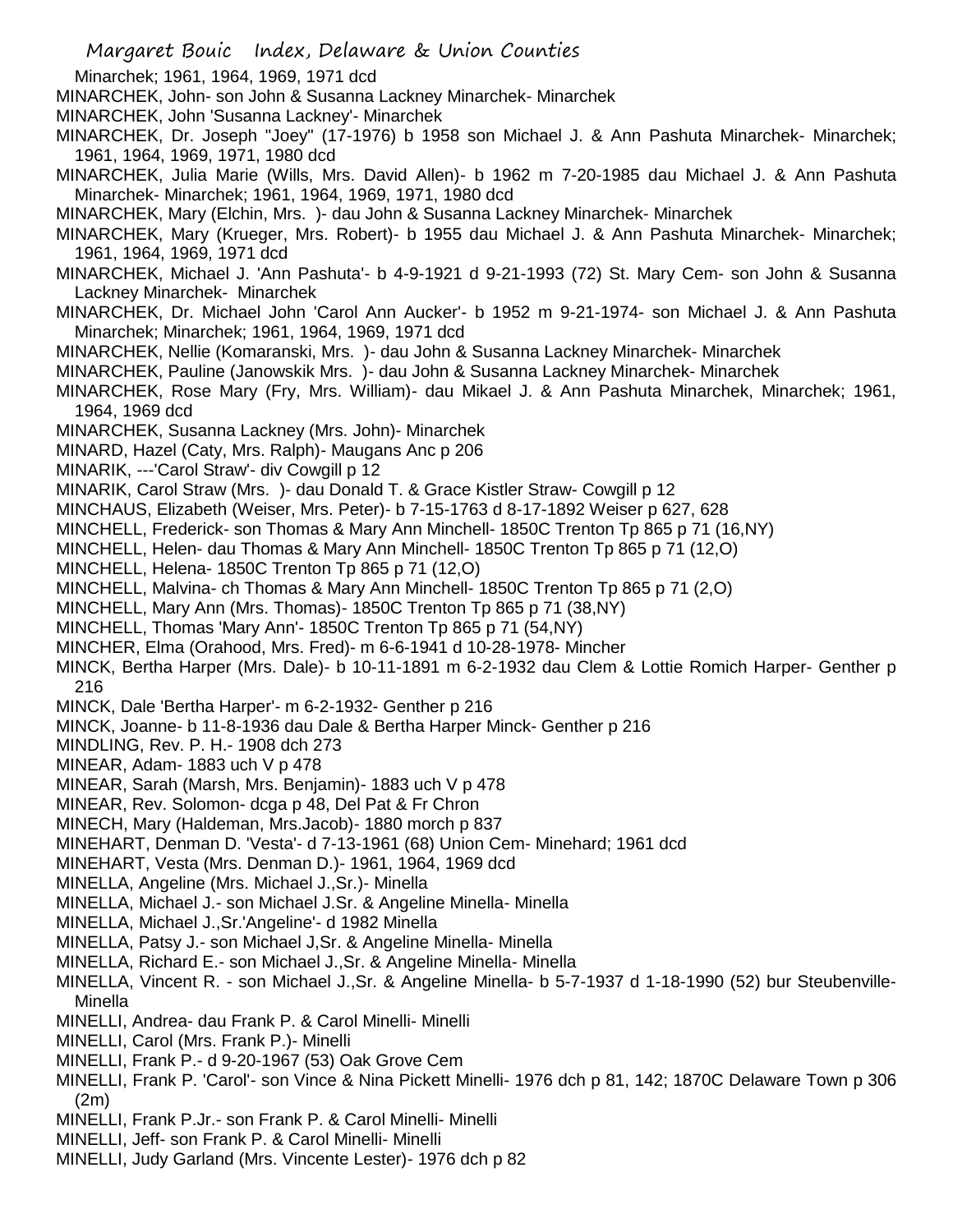- MINELLI, Lester- son Vincente & Nina (Cennell) Pickett Minelli- 1976 dch p 48
- MINELLI, Liza- dau Vincent Lester & Judy Garland Minelli- Minelli; delge IV p 21, 39
- MINELLI, Nina Pickett (Mrs. Vince)- 1976 dch p 48; delge IV p 21, 39; 1870C Delaware Town p 306 (29)
- MINELLI, Paul- son Vincent C. & Nina pickett Minelli- Minelli
- MINELLI, Vince 'Nina Pickett'- 1976 dch p 48; 1870C Delaware Town p 306 (43\*)
- MINELLI, Vincent- dpc p 25; 1976 dch p 81; delge IV p 39
- MINELLI, Vincent Lester 'Judy Garland''Lee Anderson'- m(2) 4-2-1980 d 7-25-1986 dg 3-8-1977 Cry Ab p 18 son Vincent & Nina Pickett Minelli- Minelli; 1976 dch p 81, 142; delge VIII p 27; 1870C Delaware Town p 306 (8)
- MINENE, Lizun- 1835 men p 34 #27 p 59 Kingston Tp
- MINER, Albert D.- b 6-23-1867 son Isaac D. & Susan Kennie Maine Miner- Asp 2317
- MINER, Alden F. 'Josephine Louise Maine'- b 5-25-1852 m 4-9-1873 Asp (2004)
- MINER, Anna (Maine, Mrs. Prentice)- Asp (347)
- MINER, April M. (Mrs. Tom)- 1981 ucd
- MINER, Betty Jane Richard (Mrs. Frank D.)- b 12-12-1921 m 10-26-1941 d 6-13-1981 959) bur Marion- obit, mlib
- MINER, Beverly- dau Jeremiah & Trecy Kim Miner- Miner
- MINER, B. J.- 1980 dcd, Scioto Tp
- MINER, Bridget Wheeler Maine (Mrs. Leland Daniel)- b 7-23-1807 m 4-15-1829 d 10-19-1836 dau Amos Chamlain & Susannah Wheeler Maine- Asp 500
- MINER, Bridget Wheeler- b 7-18-1836 d 9-6-1848 dau Leland Daniel & Bridget Wheeler Maine Miner- Asp 1272
- MINER, Challis A. 'Isabelle'- d 1-5-1996 (83) bur Galloway- brother Maureen Clifton
- MINER, Charles A. 'Sheri'- son Challis A. & Isabelle Miner- Miner; 1975, 1977, 1979, 1981, 1983 ucd
- MINER, Charliene E. (Mrs. Harold E.))Gray, Mrs. )- Miner
- MINER, Charlotte (Mrs. )- Miner
- MINER, Chester- son Jeremiah & Trecy Kim Miner- Miner
- MINER, Content York (Mrs. Saxton)- b 10-28-1781 m 1-17-1799 -dau Allen & Zerviah Wheeler York- Asp p 80
- MINER, David son John & Eliza Miner- 1860C Darby Tp 321-322 p 46 (8,O)
- MINER, Deb (Mrs. Jerry)- Miner
- MINER, Desire Brown (Mrs. Henry)- m 2-20-1755- Asp p 80
- MINER, Edmund S.- 1908 dch 103
- MINER, Elias 'Phebe Brown'- Asp 132a
- MINER, Eliza (Mrs. John)- 1860C Darby Tp 321-322 p 46 (45,O)
- MINER, Elizabeth (Hewitt, Mrs. Elkanah)- see Asp 159
- MINER, Elizabeth Malissa (Thomas, Mrs. Kendall)- m 7-12/10-1850 ucm 1552; unec VII p 60, XIV p 18; mt 7- 12-1850 (ucm McMiner)
- MINER, Ephraim 'Hannah Avery'- b 1642 m 6-20-1666 son Thomas & Grace Palmer Miner- Asp p 79, 80; Powers Pat p 8
- MINER, Ephraim 'Mary Stevens'- b 6-22-1668 m 5-24-1694 son Ephraim & Hannah Avery Miner- Asp p 38, 80
- MINER, Ethel- b 6-8-1866 dau Alden F. & Josephine Louise Maine Miner- Asp 2418
- MINER, Eunice (Thurston, Mrs. Adam)- m 9-29-1789 d 8-27-1829 (59) Asp 183
- MINER, Floyd- son Jeremiah & Trecy Kim Miner- Miner
- MINER, Frank A. 'Betty Jane Richards'- m 10-26-1941 obit Betty, mlib
- MINER, Frank- son Jeremiah & Trecy Kim Miner- Miner
- MINER, Geneva (Wicker, Mrs. )- dau Jeremiah & Trecy Kim Miner- Miner
- MINER, George Herman- b 9-15-1834 son Leland Daniel & Bridget Wheeler Maine Miner- Asp 1271
- MINER, Grace Palmer (Mrs. Thomas)- m 4-23-1634- Asp p 79
- MINER, Grace Wheeler Billings (Mrs.Horace D.)- b 12-28-1882 m 9-16-1903 dau Sanford Nelson & Lucy Emeline Maine Billings- Asp 2365
- MINER, H.- Big Four passenger conductor- dg 8-24-1906 Cry Ab p 117
- MINER, Hannah Avery (Mrs. Ephraim)- b 10-11/12-1644 dau James & Joanna Greenslade Avery- Asp p 80; Powers Pat p 8
- MINER, Hannah Page (Mrs. Stephen)- b 12-24-1713 m 12-29-1731 dau Joseph & Mary Saxton Page- Asp p 80
- MINER, Harold E. 'Charliene E.'- Miner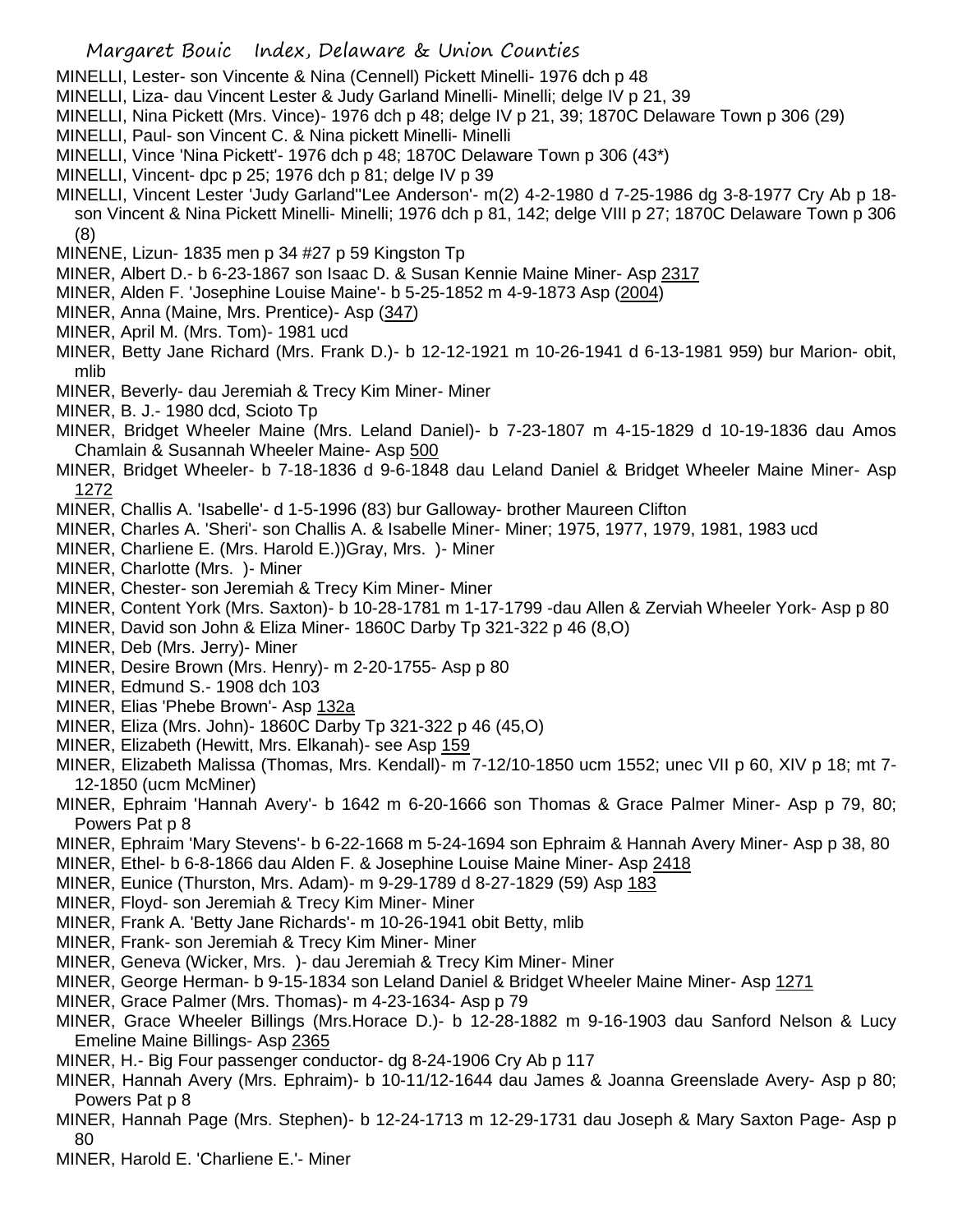- MINER, Helen- d 10-30-1931 (38) Oakdale Cem 4377 (H-103)
- MINER, Henry C.- son Asp 459b
- MINER, Henry 'Desire Brown'- b 12-9-1732 m 2-20-1755 son Stephen & Hannah Page Miner- Asp p 80
- MINER, Henry Leland 'Mary Jane Bentley'- b 9-24-1832 m 1-5-1858- Asp 1270
- MINER, Horace D. 'Grace Wheeler Billings'- b 9-17-1855 m 9-16-1903- Asp (2365)
- MINER, Huldah Maine (Mrs. Zebulon Brown)- b 10-11-1806 dau Simeon & Martha York Maine- Asp 347d
- MINER, Isaac- 1915 uch p 131; 1883 uch III p 371, V p 303
- MINER, Isaac D. 'Susan Kennie Maine'- m 9-5-1864 Asp (1684)
- MINER, Isaac 'Keturah Brown'- Asp (132b)
- MINER, Isabelle (Mrs. Challis A.)- Miner
- MINER, Jack- son Frank A. & Betty Jane Richards Miner- obit Betty, mlib
- MINER, Jada- dau James L. & Jean Fisher Miner- Miner
- MINER, James,Jr.- son James L. & Jean Fisher Miner- Miner
- MINER, James L. 'Jean Fisher'- b 11-11-1936 d 10-28-1994 (57) bur Mt. Gilead- son Jeremiah & Trecy Kim Miner- Miner
- MINER, Jean Fisher (Ms. James L.)- Miner
- MINER, Jennifer Lea- b 1960 dau William F. & June I. Miner- 1961, 1964, 1969, 1971 dcd- engaged to Terry G. Huff
- MINER, Jeremiah 'Trecy Kim'- Miner
- MINER, Jerry 'Deb'- son James L. & Jean Fisher Miner- Miner
- MINER, Jewel- dau James L. & Jean Fisher Miner- Miner
- MINER, Jill- dau James L. & Jean Fisher Miner- Miner
- MINER, Jodelle (Cremeans, Mrs. Dave)- Miner
- MINER, Jodi (Spencer, Mrs. David)- dau James L. & Jean Fisher Miner- Miner
- MINER, John Durward- b 12-21-1869 son Isaac D. & Susan Kennie maine Miner- Asp 2318
- MINER, John 'Eliza'- 1860C Darby Tp 321-322 p 46 (44,Pa)
- MINER, John Irish 'Martha Peabody'- Asp (394-2a)
- MINER, John M.- d 3-20-1847 (16-9-4) son Dr. Reuben L. & L.- Westfield Baptits Cem, Powell p 551
- MINER, Joseph 'Mary Avery'- Asp p 87
- MINER, Josephine Louise Maine (Mrs. Alden F.)- b 5-18-1856 m 4-9-1873 dau Cary Edward & Mary McNeil Minae- Asp 2004
- MINER, Joy (Kyser, Mrs. Glen)- dau James L. & Jean Fisher Miner- Miner
- MINER, June I. (Mrs. William F.)- 1961, 1964, 1969, 1971, 1980 dcd
- MINER, June Thomas (Mrs. William)- dau Kenneth P. & Lillian Thomas- Thomas 1536
- MINER, Kari- b 1975 ch Tom & April M. Miner- 1981 ucd
- MINER, Kathryn (Barber, Mrs. )- dau Jeremiah & Trecy Kim Miner- Miner
- MINER, Keturah Brown(Mrs. Isaac)- b 1775- dau Zebulon & ANne Maine Brown- Asp 132b
- MINER, L- hadc p 58 (Westfield)
- MINER, L. (Mrs. Dr. Reuben L.)- Powell p 351
- MINER, Leland Daniel 'Bridget Wheeler Maine'- b 1806 m 4-15-1829 d 4-1-1885 son Saxton & Content York Miner- Asp (500), p 80
- MINER, Linda (Atha, Mrs. Greg)- dau Challis A. & Isabelle Miner- Miner
- MINER, Lucy Ann (Maine, Mrs. Rufus W.)- m 4-22-1827 Asp (826)
- MINER, Lula (Mrs. Thomas E.)- 1975 ucd
- MINER, Lydia (Maine, Mrs. Christopher)- Asp (347h)
- MINER, Lydia (Maine, Mrs. Paul B.)- b 1-27-1787 m 5-27-1804 d 7-4-1874- Asp (143)
- MINER, Lydia N.- dau John & Eliza Miner- 1860C Darby Tp 321-322 p 46 (10,O)
- MINER, Mabel Rudy (Mrs. )- dau George & Mary Kiplinger Rudy- Weiser p 623
- MINER, Margaret- dau John & Eliza Miner- 1860c Darby Tp 321-322 p 46 (18,O)
- MINER, Mark- b 1976 son Charles A. & Sheri Miner- 1977, 1979, 1981, 1983 ucd
- MINER, Martha Peabody (Mrs. John Irish)- b 4-24-1819 dau Benjamin & Martha Peckham Peabody- Asp 394- 2a
- MINER, Mary Avery (Mrs. Joseph)- Asp p 87
- MINER, Mary (Cheesebrough, Mrs. Elisha)- b 10-6-1671 m 1-27-1692 d 11-29-1704 dau Joseph & Mary Avery Miner- Asp p 87
- MINER, Mary Jane Bentley (Mrs. Henry Leland)- Asp (1270)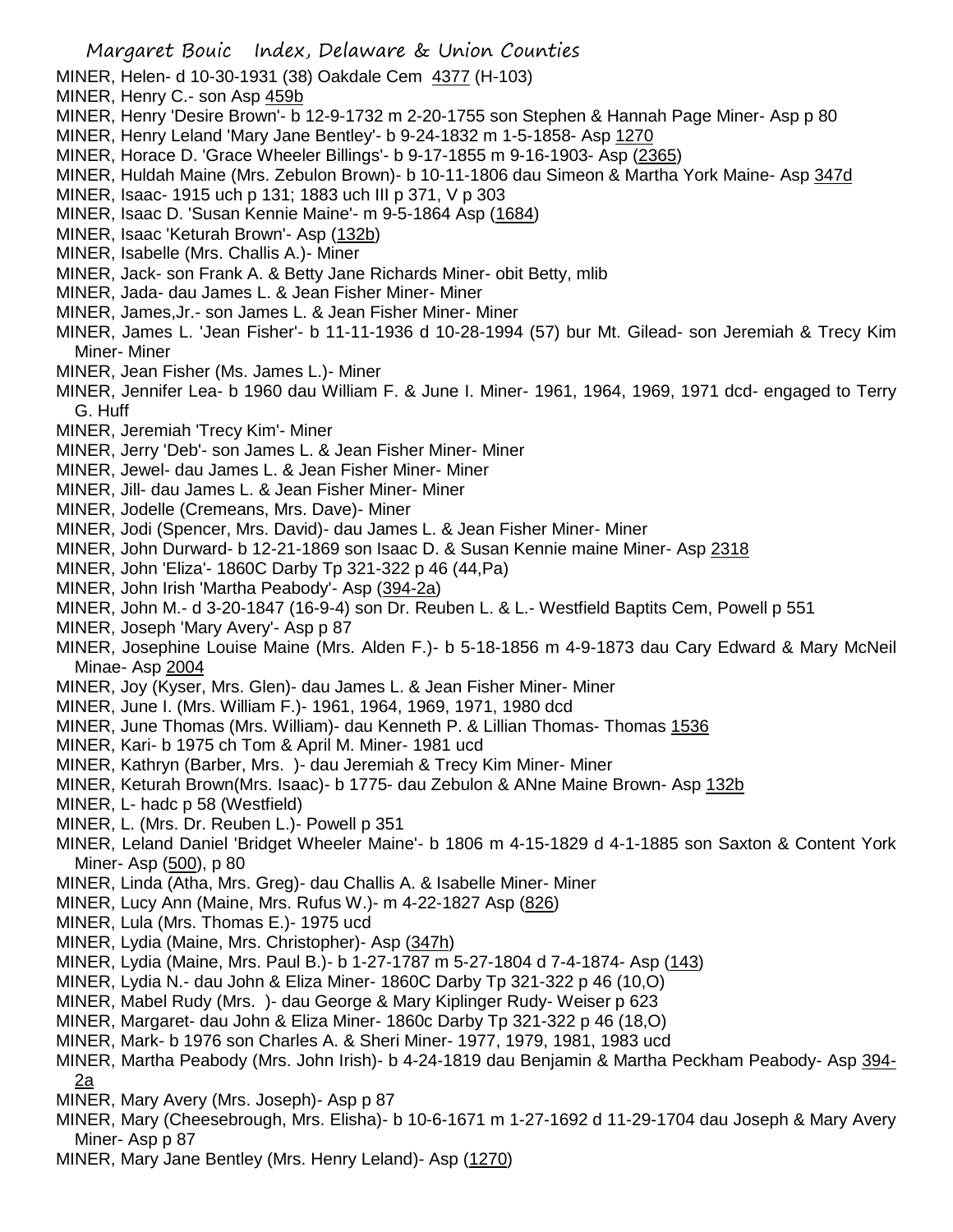- MINER, Mary- dau John & Eliza Miner- 1860C Darby Tp 321-322 p 46 (18,O)
- MINER, Mary Stevens (Mrs. Ephraim)- m 5-24-1694 dau Richard Stevens- Asp p 80
- MINER, Mary (Wheeler, Mrs. Thomas)- b 8-4-1699 m 11-25-1718 d 7-28-1750 dau Ephraim & Mary Stevens Miner- Asp p 38
- MINER, Maureen (Clifton, Mrs. )- sister Challis A. Miner- Miner
- MINER, Michael- son Frank A. & Betty Jane Richards Miner- obit Betty, mlib
- MINER, Patrick J.- son Harold E. & Charliene E. Miner- Miner- engaged to Martha Ellen Wheeler
- MINER, Phebe Brown (Mrs. Elias)- b 1770 dau Zebulon & Anne Maine Brown- Asp 132a
- MINER, Phillip H.- son John & Eliza Miner- 1860C Darby Tp 321-322 p 46 (15,O)
- MINER, Dr. Reuben L.- d 7-17-1850 (45y10m) Westfield Baptist Cem, Powell p 351
- MINER, Sarah (Avery, Mrs. James)- Powers Pat p 14
- MINER, Sarah- 1860C Darby Tp 321-322 p 46 (79,Md)
- MINER, Sarah Crandall(Mrs. John B.)(Coats, Mrs. Ralph)- m(2) 5-18-1856- Asp (1267)
- MINER, Sarah E.- dau John & Eliza Miner- 1860C Darby Tp 321-322 p 46 (5,O)
- MINER, Saxton 'Content York'- b 6-2-1769 m 1-17-1799 son Henry & Desire Brown Miner- Asp p 80
- MINER, Shanna- b 1971 du Tom & April M. Miner- 1981 ucd
- MINER, Sher(r)i (Mrs. Charles A.)- Miner, 1975, 1977, 1979, 1981, 1983 ucd
- MINER, Sophia- d 9-5-1864 Oakdale Cem 1746 (4-1R)
- MINER, Stephen- son Frank A. & Betty Jane Richards Miner- obit Betty, mlib
- MINER, Stephen 'Hannah Page'- b 12-3-1719 m 12-29-1731 son Ephraim & Mary Stephens Miner- Asp p 38, 80
- MINER, Steven S.- son John & Eliza Miner- 1860C Darby Tp 321-322 p 46 (9,O)
- MINER, Susan Kennie Maine (Mrs. Isaac D.)- b 6-14-1846 m 9-5-1864 dau Stephen & Lydia York Maine- Asp 1684
- MINER, Susan (Morrow, Mrs. Larry)- dau Frank A. & Betty Jane Richards Miner- obit Betty, mlib
- MINER, Timothy- son Charlotte Miner- Miner
- MINER, Tom 'April M.'- 1981 ucd
- MINER, Thomas- d 8-21-1872 Oakdale Cem 1745 (3-1R)
- MINER, Thomas E. 'Lula'- 1975 ucd
- MINER, Thomas 'Grace Palmer'- b 4-23-1608 m 4-23-1634 d 1690 son Clement & Sarah Pope Miner- Asp p 79
- MINER, Tillie (McKitrick, Mrs. Archie Alexander)- McKitrick p 311
- MINER, Timothy H.- son Harold E. & Charliene Miner- Miner
- MINER, Trecy Kim (Mrs. Jeremiah)- Miner
- MINER, Walter- b 9-2-1877 son Alden F. & Josephine Louise Maine Miner- Asp 2417
- MINER, William F. 'June I. Thomas'- 1961, 1964, 1969, 1971, 1980 dcd
- MINER, William- son Jeremiah & Trecyt Kim Miner- Miner
- MINER, William- son John & Eliza Miner- 1860C Darby Tp 321-322 p 46 (17,O)
- MINER, William Thomas- b 1955 son William F. & June I. Miner- 1961, 1964, 1969, 1971 dcd
- MINER, Wilma- dau William F. & June Miner- 1961, 1964(3), 1969, 1971 dcd
- MINER, Winifred (Partello, Mrs. George)- b 12-1874 dau Alden F. & Josephine Louise Maine Miner- Asp 2416 MINER, Zebulon Brown 'Huldah Maine'- Asp (347d)
- MINNELLI, Frank Pickett- b 1869 d 1921 delge IV p 21, 39; see Minelli
- MINNELLI, Lydia Estelle- b 1891 d 1948- delge IV p 21, 39
- MINERT, Anna B. Wise (Mrs. Frank H.)- b 10-6-1876 d 9-30-1937 Oakdale Cem II p 55 (G-R11-18)
- MINERT, Frank H. 'Anna B. Wise'- b 8-18-1874 d 11-15-1948 Oakdale Cem II p 55 (G-R11-18)
- MINERT, Laura L. (Crist, Mrs. Dalton L.)- b 7-1-1906 m 19557 d 1-22-1986 (79) Oakdale Cem dau Frank & Anna Wise Minert- Minert
- MINERT, Laura (Nicol, Mrs. Emanuel)- b 7-1-1905 m 7-27-1928- Rausch (1191)
- MINERT, Luella (Streng, Mrs. Leroy)- b 8-1-1908 d 1966 Oakdale Cem II p 55 (G-R11-19)
- MINES, Colleen (Frost, Mrs. Robert Anthony)- McKitrick p 165
- MINETTI, Eugene- Minetti
- MINETTI, JoAnna Perkins (Mrs. John Joseph)- m 9-1-1979 dau Russell Perkins- Minetti
- MINETTI, John Joseph 'JoAnna Perkins'- m 9-1-1979 son Eugene Minetti- Minetti
- MINFIELD, George W. 'Hannah Baker'- m 9-26-1839 ucm 578
- MINFIELD, Hannah Baker (Mrs. George W.)- m 9-26-1839 ucm 578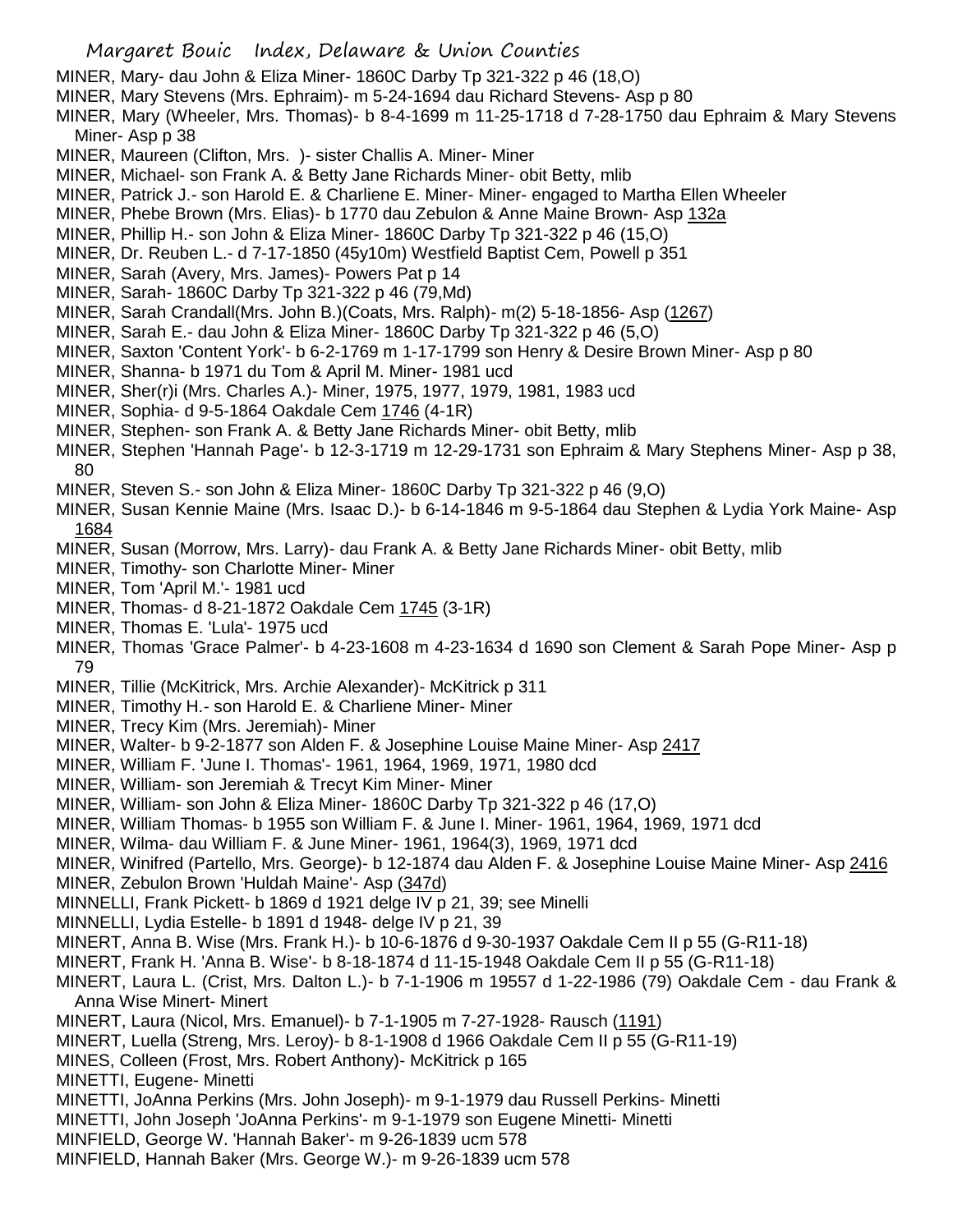- MING, Annie L. (Leach, Mrs. Walter)- dau Robert E. & Mary E. Corpier Ming- Ming
- MING, Barbara (Mrs. William H.)- Ming
- MING, Celia (Warbrough, Mrs, )- dau Robert E. & Mary E. Corpier Ming- Ming
- MING, Ellen Thompson (Mrs. Marcus A. S.)- b 2-1-1894 dau John Henry & Carrie Louise Walden Nash- Nash p 366, 368
- MING, Helen (Helms, Mrs. )- dau Robert E. & Mary E. Corpier Ming- Ming
- MING, Jane Ellen (Hutton, Mrs Harold Smith)- b 10-19-1912 dau Marcus A. S. & Ellean Thompson Ming- Nash p 367
- MING, J. M.- 1983 ucd
- MING, Joyce (Mrs. Thomas C.)- Ming
- MINER, Judy M.- dau Robert E. & Mary E. Corpier Ming- Ming
- MING, June (Helms, Mrs. Clark)- dau Robert E. & Mary E. Corpier Ming- Ming
- MING, Major Marcus A. S. 'Ellen Thompson'- Nash p 366, 368
- MING, Margaret (Jennings, Mrs. )- dau Robert E. & Mary E. Corpier Ming- Ming
- MING Martha Ann (Fisher, Mrs. )- dau Robert E. & Mary E. Corpier Ming- Ming
- MING, Mary E. Corpier (Mrs. Robert E.)- b 9-20-1910 d 5-4-1995 (84) Woodstock Cem- dau David B. & Ethel Bennett Corpier - Ming; 1975, 1977, 1979, 1971 ucd, Milford
- MING, Mary Louise (Holmes, Mrs. William R.)- 12-16-1913 dau Marcus A. S. & Ellen Thompson Ming- Nash p 367, 368
- MING, Polly A. (Marmon, Mrs. Red)- dau Robert E. & Mary E. Corpier Ming- Ming
- MING, Robert E. 'Mary E. Corpier'- d 1955- Ming
- MING, Shirley (Miller, Mrs. Marvin)- dau Robert E. & Mary E. Corpier Ming- Ming
- MING, Thomas C. 'Joyce'- son Robert E. & Mary E. Corpier Ming- Ming
- MING, William H. 'Barbara'- son Robert E. & Mary E. Corpier Ming- Ming
- MINGER, Sheryl Louis Bush (Mrs. )(Basinger, Mrs. Darrell Edward)- b 2-16-1954 div 12-12-1980- Cowgill p 46
- MINGES, Flora (Marriott, Mrs. Frank M.)- m 12-31-1874 dau John E. & Lydia Minges- dumch p 40
- MINGES, John E. 'Lydia'- dumch p 40
- MINGES, Lydia (Mrs. John E.)- dumch p 40
- MINGLONG, Rev.- dg 10-11-1910 Cry Ab p 163
- MINGO, John 'Sarah'- unec II p 24
- MINGO, Sarah (Mrs. John)- unec II p 24
- MINGUS, Deborah Ann (McKitrick, Mrs. Robert J.)- m 8-17-1848- McKitrick p 100
- MINGUS, Mable (Mrs. Sanford)- b 1890 d 1971 Milford Cem, Un Al p 56
- MINGUS, Sanford 'Mable'- b 1890 d 1973 Milford Cem, Un Al p 56
- MINICH, Bessie M. (Mrs. )- d Monday, Troy NY 10-1950- obit Del Mus Lib
- MINICH, Mrs. C. A.- sister of Harry D. Martin- dg 4-17-1908 Cry Ab p 127
- MINICH, Henry D.- son Bessie M. Minich- obit Bessie, Del Mus Lib 10-1950
- MINICHAN, Della Marie Burd (Anderson, Mrs. LeRoy)(Mrs. Harry)(Strickler, Mrs. Lester)- b 12-6-1911 m(1) 6- 20-1927 (2) 11-10-1943 dau Jeremiah & Maude Emma Weiser Burd- Weiser p 100
- MINICHAN, Harry 'Della Marie Burd'- b 8-19-1904 m 11-10-1943 d 6-11-1954- Weiser p 100
- MINICK, Dorothy Ann Lyter (Mrs. James Albert)- b 5-29-1915 m 2-12-1938- Weiser p 362
- MINICK, George Ritter 'Ruth Catharine Lawver'- b 5-30-1893 d 5-1945- Weiser p 362
- MINICK, James Albert 'Dorothy Ann Lyter'- b 5-27-1914 m 2-12-1938 son George Ritter & Ruth Catharine Lawver Minick- Weiser p 362
- MINICK, James Richard- b 12-9-1946 son James Albert & Dorothy Ann Lyter Minick- Weiser p 362
- MINICK, Patricia Louise- b 7-8-1940 dau James Albert & Dorothy Ann Lyter Minick- Weiser p 362
- MINICK, Ruth Catharine Lawver (Mrs. George Ritter)- b 7-26-1895 dau Francis & Elizabeth Lawver- Weiser p 362
- MINIER, Charity (Mrs. Ebenezer)- Powell 200
- MINIER, Ebenezer 'Charity'- Powell p 200
- MINIER, Elizur 'Millicent Lindenberger'- m 9-25-1840 dcm
- MINIER, Elizur Pierce 'Eunice Sherman'- m 7-5-1835 dcm
- MINIER, Eunice Sherman (Mrs. Elizur Pierce)- m 7-5-1835 dcm
- MINIER, Melicent (Lindenberger, Mrs. Ebenezer)- d 10-18-1877 (58) dau Ebenezer & Charity Minier- Stark Cem, Genther p 108 p 200
- MINIER, Millicent Lindenberger (Mrs. Elizur)- m 9-25-1840 dcm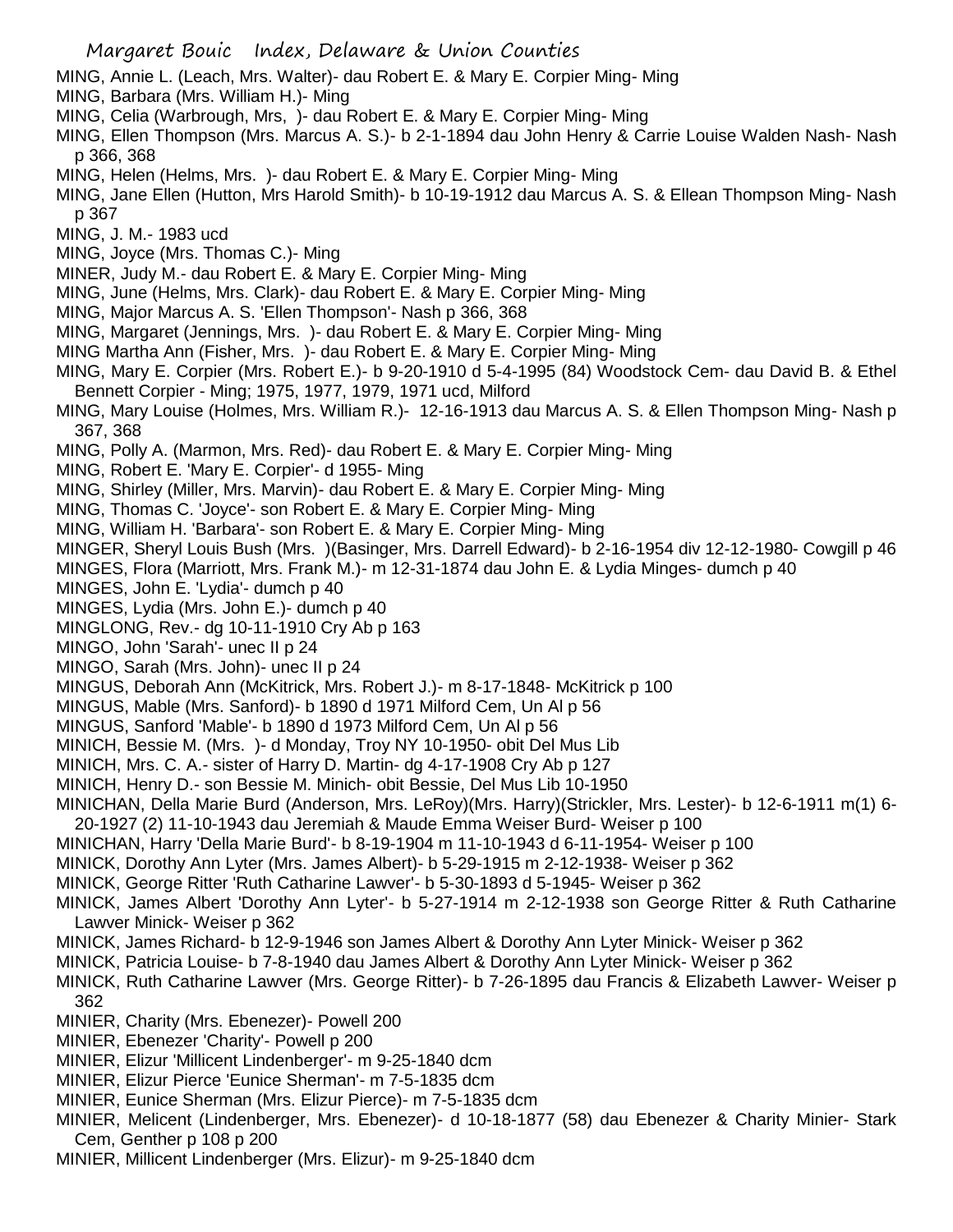- Margaret Bouic Index, Delaware & Union Counties MINIHIEN, Bridget (Carroll, Mrs. Daniel)- m 11-18-1865 dcm MINISTERI, Aimee Frances- dau Vincent & Francie Ministeri- Ministeri- engaged to Michael Andrew Smith MINISTERI, Francie (Mrs. Vincent)- Ministeri MINISTERI, Stefanie Kaye Stoner (Mrs. Vincent James)- m 6-20-1992 dau Steve & Karen Stoner- Minister9 MINISTERI, Vincent 'Francie'- Ministeri MINISTERI, Vincent James 'Stefanie Kaye Stoner'- m 6-20-1992 son Vincent & Fran Ministeri- Ministeri MINK, David- b 1-16-1963 son James & Roxanna Schreck Mink- Genther p 108 MINK, Gola 'Maryesther Beyer'- Mink MINK, James 'Roxanna Schreck'- b 11-29-1939 m 6-17-1960 -Genther p 108 MINK, Jeffrey- b 12-30-1961 son James & Rosanna Schreck Mink- Genther p 108 MINK, Linda (Myers, Mrs. David)- b 12-20-1960 m 11-10-1979 dau James & Roxanna Schreck Mink- Genther p 108 MINK, Luther- b 12-1878- 1900C Union Tp 181-188 p 9B (21,O,O,O) MINK, Maryesther Beyer (Mrs. Gola)- d 12-15-1987 (85) - Mink MINK, Mary Janice McKirgan (Mrs. Wendell E.)(Jones, Mrs. William Paul)- b 1-7-1920 m(1) 10-14-1938 (2) 8- 17-1955 dau James Leo & Marjorie Ann Minshall McKirgan- Genther p 221 MINK, Mildred Irene b 1905 d 1947 Claibourne Cem p 59 MINK, Nila- b 3-17-1972 dau James & Roxanna Schreck Mink- Genther p 108 MINK, Roxanna Schreck (Mrs. James)- b 2-20-1941 m 6-17-1960 dau Robert & Maxine Lombard Screck-Genther p 108 MINK, Wendell E. 'Mary Janice McKirgan'- b 5-22-1916 m 10-14-1938- Genther p 221 MINK, Wendell- son Gola Mink- Mink MINKLES, Althea Maine (Mrs. Henry C.)- dau Lewis & Phebe Albray/Albro Maine- Asp 797c MINKLES, Henry C. 'Althea Maine'- Asp (797c) MINKO, Callahan- ch Nancy Minko- 1980 dcd MINKO, Nancy- 1980 dcd MINKS, Adam- b 1979 son Eric R. & Sherry A. Minks- 1980 dcd MINKS, Eric R. 'Sherry A.'- 1980 dcd MINKS, Sherry A. (Mrs. Eric R.)- 1980 dcd MINNELL, Bessie M.- b 7-1886 dau Frank & Elizabeth S. Minnell- 1900C Marysville 4th ward 365-375 p 15A (13,O,O,O) MINNELL, Earl- b 4-1892- son Frank & Elizabeth S. Minnell- 1900C Marysville 4th ward 365-375 p 15A (8,O,O,O) MINNELL, Elizabeth S. (Mrs. Frank)- b 7-1860 1900C Marysville 4th ward 365-375 p 15A (39,O,O,O) m 15y, 4 ch MINNELL, Frank 'Elizabeth S.'- b 2-1850 1900C Marysville 4th ward 376-375 p 15A (50,O,O,O) m 15y MINNELL, Glennie J.- b 10-1889 dau Frank & Elizabeth S. Minnell- 1900C Marysville 4th ward 365-375 p 15A (10,O,O,O) MINNELL, Ruth M.- b 7-1897 dau Frank & Elizabeth S. Minnell- 1900C Marysville 4th ward 365-375 p 15A  $(2,0,0,0)$ MINNER, Amanda (Stalin, Mrs. Christopher Columbus)- m 2-28-1875 dau Samuel & Margaret Arnett Minner-Freshwater p 214, 215, 217 MINNER, John Michael- son Thomas E. Minner- Minner- engaged to Laura Lynn Puckett MINNER, Josiah Jacob- b 9-1-1990 son Marc Minner- Minner MINNER, Margaret Arnett (Mrs. Samuel)- Freshwater p 214 MINNER, Mark- son Thomas MinnerMinner
- MINNER, Samuel 'Margaret Arnett'- Freshwater p 214
- MINNICH, Adam'Mary Ann Shade'-b 1810 d 1882 ped Max Lynn Mohler 24; unec XIV p 9
- MINNICH, Charles C. 'Mary Elizabeth King'- b 4-8-1881 m 8-30-1902 d 4-12-1954 son Reubin & Nancy Frances Boggs Minnich- ped Max Lynn Mohler 6; unec XVI p 9
- MINNICH, Helen Kathrine (Mohler, Mrs. Roy Lester)- b 7-21-1906 dau Charles C. & Mary Elizabeth King minnich- ped Max Lynn Mohler 3; unec XVI p 9
- MINNICH, Henrietta (Shettel, Mrs. William G.)- m 5-1-1859 d 5-10-1894 Weiser p 449
- MINNICH, Mary Ann Shade (Mrs. Adam)- m 1819 d 1881 ped Max Lynn Mohler 25; unec XIV p 9
- MINNICH, Mary Elizabeth King (Mrs. Charles C.)- b 12-12-1881 m 8-30-1902 d 12-23-1952 dau Lewis & Nancy Miller King- ped Max Lynn Mohler 7; unec XIV p 9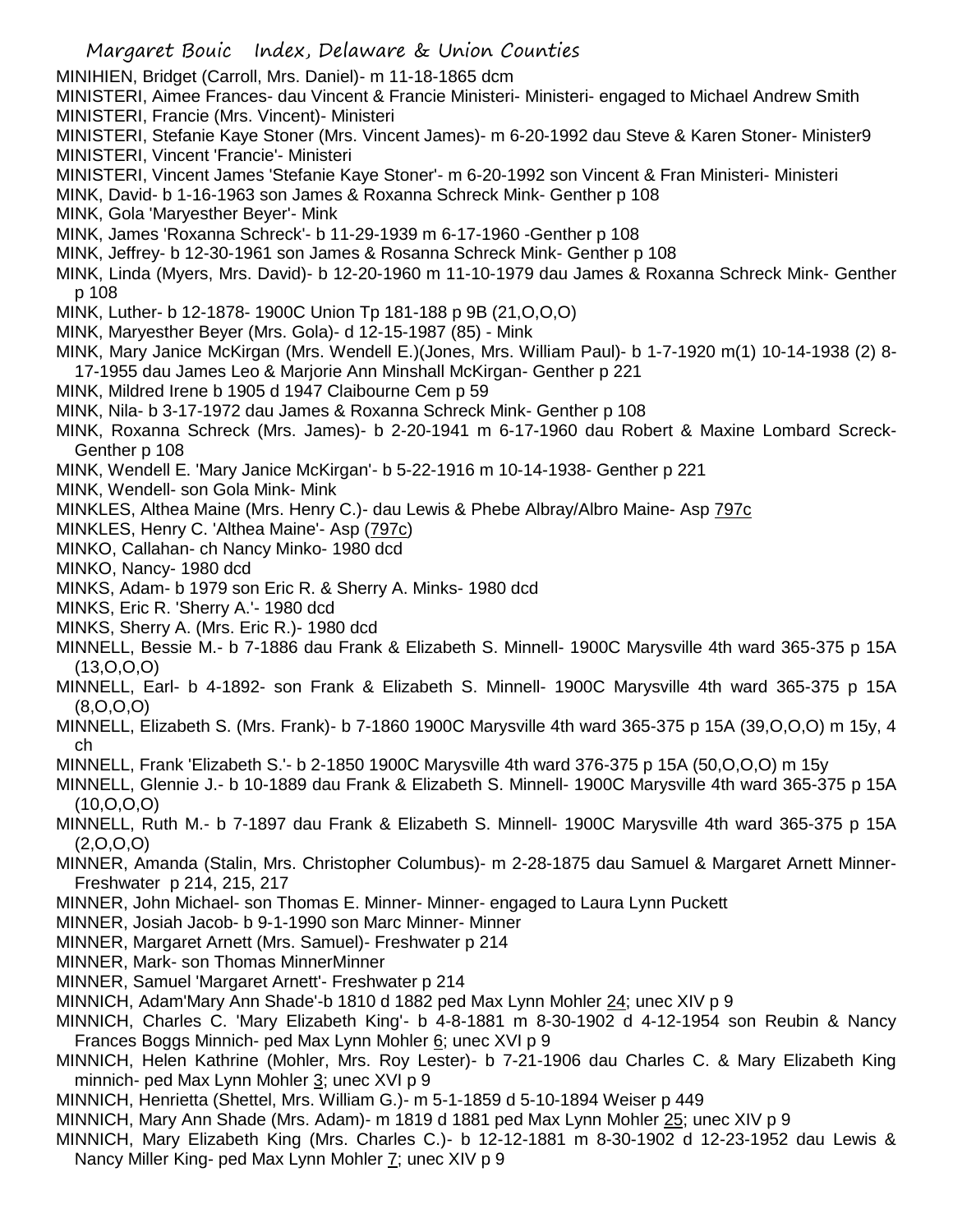- MINNICH, Nancy Frances Boggs (Mrs. Reubin)- b 5-2-1850 m 7-20-1870 d 6-16-1887 dau Aaron & Melvina Hitt Boggs- ped Max Lunn Mohler 13; unec XIV p 9
- MINNICH, Reubin 'Nancy Frances Boggs'-b 1-29-1850 m 7-20-1870 d 1905 son Adam & Mary Ann Shade Minnich- ped Max Lnn Mohler 12; unec XIV p 9
- MINNICK, Benjamin 'Martha Ryder'- Weiser p 834
- MINNICK, C. J.- Sandusky p 6
- MINNICK, Corinne- dau Benjamin & Martha Ryder Minnick- Weiser p 834
- MINNICK, David 'Hannah'- 1850C Marlborough Tp 27 p 183 (34,O)
- MINNICK, Florence- dau Benjamin & Martha Ryder Minnick- Weiser p 834
- MINNICK, George 'Mary Elnora Snyder'- 1915 uch p 723
- MINNICK, Glenn 'Patricia Linton'- Cowgill p 76
- MINNICK, Glenn- b 1986 son Glenn & Patricia Linton Minnick- Cowgill p 76
- MINNICK, Hannah (Mrs. David)- 18509C Marlborough Tp 27 p 183 (19,O)
- MINNICK, Laura- dau Benjamin & Martha Ryder Minnick- Weiser p 834
- MINNICK, Marion J.- 1971 ucd
- MINNICK, Martha Ryder (Mrs. Benjamin)- dau George & Martha Weiser Ryder- Weiser p 834
- MINNICK, Mary Elnora Snyder (Mrs. George)(Sanderson, Mrs. Daniel J.)- dau James & Catherine Flora Snyder- 1915 uch p 723
- MINNICK, Patricia Linton (Mrs. Glenn)- dau Glen W. & Ruth Alice Bower Linton- Cowgill p 76
- MINNIE & MINA- double ch d 7-18-1871 dg 7-28-1871 Cry Ab p 89
- MINNING, Sallie (Bierly, Mrs. Frank)- Weiser p 529
- MINNINS, Samuel- letter, unec V p 22
- MINOGUE, Charles 'Helen'- d 1972- Minogue; 1959, 1962 ucd
- MINOGUE, Helen Smith (Robb, Mrs. Roy)(Mrs. Charles)- b 4-18-1904 d 7-29-1993 (89) Raymond Cem- dau William B. & Grace Warneer Smith- Minogue; 1959, 1962 ucd
- MINOGUE, Mary (Navin, Mrs. James Augustus)- 1985 uch p 103
- MINOR, Adelbert- son Joshua & Elizabeth Maine Minor- Asp 1343
- MINOR, Alton M.- son Joshua & Elizabeth Maine Minor- Asp 1346b
- MINOR, Agusta Werrbach (Mrs. John)- Freshwater p 223
- MINOR, Alexander D. 'Abby E. Skinner'- m 5-1848 unec VII p 39
- MINOR, Beverly- foster dau Clyde & Lola Herriott Lansdowne- Herriott 5; 1964, 1969, 1971 dcd
- MINOR, Charlene (Mrs. James D.)- 1973, 1975, 1977, 1979, 1981, 1983 ucd
- MINOR, C. M. (Mrs. W. J.)- Powell p 165
- MINOR, -- b d 1915 dau W. J. & C M.- Powell Cem, Powell p 165
- MINOR, Connie Lee Huddleston (Mrs. Lawrence)- dau Donald B. & Grace L. Huddleston- 1976 dch p 378; researching Randolph, Harbottle, Hite, Pickerell- delge XII p 34, 75
- MINOR, Cordelia E. (Parrett, Mrs. Isaac)- m 3-23-1848 dcm
- MINOR, David- b 1964/5 son James D. & Charlene Minor- 1973, 1975, 1977, 1979, 1981, 1983 ucd
- MINOR, Derotha P.- uccp p 33, Journal Book 3 p 437
- MINOR, Edith- dauMrs. John D. Minor- dg 5-18-1897
- MINOR, ---(Veley, Mrs. )- dau Mrs. John D. Minor- dg 5-18-1897
- MINOR, Elizabeth (Eupton, Mrs. Levi)- dumch p 234
- MINOR, Elizabeth Maine (Mrs. Joshua)- b 8-13-1827 dau Ephraim & Sophia Parks Maine- Asp 584
- MINOR, Ella (Peckham, Mrs. Leroy)- dau Joshua & Elizabeth Maine Minor- Asp 1345
- MINOR, Emma (Kirby, Mrs. Col. M. H.)- dau Isaac Minor- dcga p 58 Ohio St. Gaz.; Olen Gaz 6-28-1832, Wight  $lp8$
- MINOR, Emma Louis (Thomas, Mrs. Thurman Cleveland)- b 11-27-1893 m 9-21-1925 dau John & Agusta Werrbach Minor- Freshwater p 222, 223
- MINOR, Floyd- son Joshua & Elizabeth Maine Minor- Asp 1342
- MINOR, Gertrude C. (Mrs. William J.)- 1964, 1969, 1971 dcd
- MINOR, Helen- b 1893 d 9-30-1931 SR Oakdale Cem II p 75 (H-R10-3)
- MINOR, Isaac- d 112-27-1831 Pres. Canal Commissioners; dcga p 56, 58; O. St. Gaz, Olen Gaz 6-28-1832; Wight I p 8
- MINOR, James D. 'Charlene'- 1973, 1975, 1977, 1979, 1981, 1983 ucd
- MINOR, James E.- (33-1901) uninf p 11
- MINOR, John- Powers p 144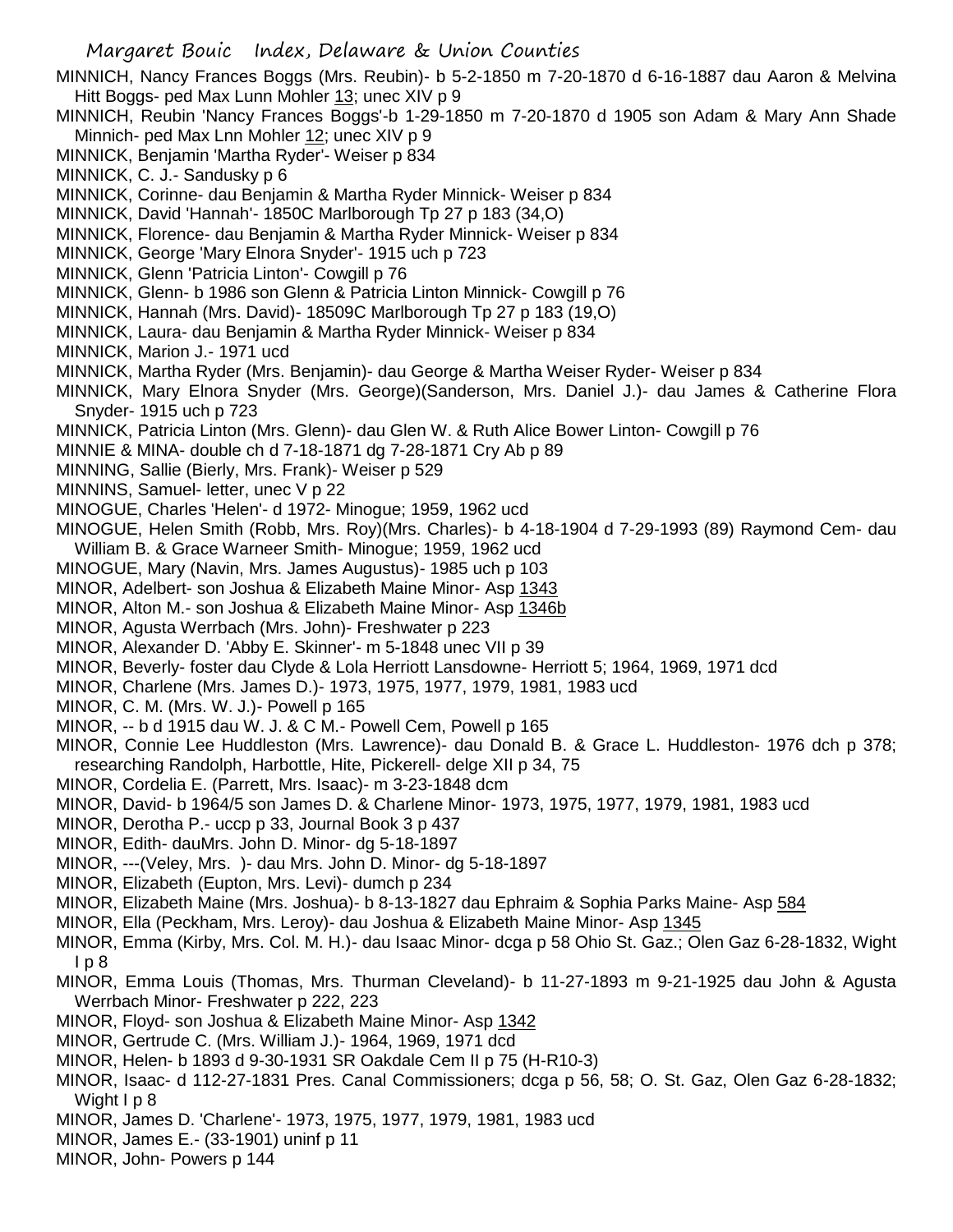- MINOR, John 'Agusta Werrback'- Freshwater p 223
- MINOR, John D.- d 11-30-1895 dg 12-6-1895 Cry Ab p 48
- MINOR, Mrs. John D.- d 5-11-1897, Illinois, bur Cincinnati- sister Mrs. Edward S. Dunham- dg 5-18-1897, Cry Ab
- MINOR, Joshua 'Elizabeth Maine'- Asp (584)
- MINOR, Judith M. Taylor (Mrs. )- sister Thomas M. & Harvey I. Taylor- dg 1-13-1899, Cry Ab p 180
- MINOR, Laverne- ch Joshua & Elizabeth Maine Minor- Asp 1344
- MINOR, Major- hjt p 80. 81, 84
- MINOR, Matilda- dau Joshua & Elizabeth Maine Minor- Asp 1346
- MINOR, M. I. (Stockton, Mrs.J. R.)- m 8-28-1848 Madison co, unec XI p 8
- MINOR, Nancy C.- 1870C Liberty Tp Del Co p 391 (50\*)
- MINOR, Ralph- pallbearer for Bernice Curtis- dg 8-16-1910 Cry Ab p 146
- MINOR, Regan Michelle- b 7-29-1977 dau Lawrence & Connie Huddleston Minor- Minor
- MINOR, Sadie (Herriott, Mrs.Lee)- Herriott 3,4
- MINOR, Thomas- Powers Pat p 8, 132; uccp p 33 Journal Bk 3 p 347
- MINOR, Vaner- 1870C Liberty Tp Del Co p 391 (7) lived with Nancy C.
- MINOR, Van Ness- son Joshua & Elizabeth Maine Minor- Asp 1346a
- MINOR, Vicky (Blevins, Mrs. Mark)- b 1961 m 6-26-1982 dau James & Charlene Minor- 1973, 1975, 1977, 1979, 1981 ucd
- MINOR, W. J. 'C. M.'- Powell p 165
- MINOR, Wilma Jean- dau William F. Minor- Minor- engaged to Mark Douglas Frost
- MINOR, William F.- Minor
- MINOR, William J. 'Gertrude C.'- 1964, 1969 dcd
- MINOT, Elizabeth Marie- b 7-30-1986 dau John Thomas"Jack" & Sharon B. Stackhouse Minot- Minot
- MINOT, John Thomas 'Sharon B. Stackhouse'- m -6-1980 son Paul & Kathryn Minot-
- Minot
- MINOT, Kathryn (Mrs. Paul)- Minot
- MINOT, Paul Richard- Minot
- MINOT, Shannon Marie B. d 2-1976 Oak Grove Cem- dau Paul Richard Minot- Minot
- MINOT, Sharon B. Stackhouse (Mrs.John Thomas)- m 9-8-1980 dau John M. Stackhouse- Minot
- MINOT, William Jr.- dcw Bk 4 p 255(28) witness
- MINOTTE, Mrs. John)- 1980 dcd, Ornge Tp
- MINROE, Isaac- 1835 men p 44 #25 p 79 Oxford Tp (Munroe?)
- MINROE, Samuel- 1835 men p 65 #118 p 122 Westfield Tp
- MINSHALL, Amanda C.- mother- b 1861 d 1908 York Cem p 70
- MINSHALL, Amos A. 'Catharine Kelson'- m 4-15-1828 Madison Co, unec V p 28
- MINSHALL, Arby William 'Peggy'- son John Wesley & Myrtle Minshall- Minshall; obit John Wesely, obit mlib(brown);1979, 1981, 1983 ucd
- MINSHALL, Barbara (Schmidt, Mrs. Louis)- dau Richard C. & Frieda O'Day Minshall- Minshall
- MINSHALL, Catherine Chrisman (Mrs. James W.)- Minshall
- MINSHALL, Catharine Kelson (Mrs. Amos A.)- m 4-15-1828 Madison Co, unec V p 28
- MINSHALL, Catharine (Powell, Mrs. Phillip)- m 10-11-1842 Madison Co, unec IX p 65
- MINSHALL, Doris Jean (Baldwin, Mrs. John William)- b 4-14-1926 dau Walter & Madge Lucille Eversole Minshall- ped Lynn Baldwin 344 3, unec XII p 7; Genther p 221
- MINSHALL, Ellen (Graves, Mrs. William)- m 5-29-1844 Madison Co, unec X p 8
- MINSHALL, Ellis- 1883 uch IV p 518
- MINSHALL, Ellis- b 1855 son Richard & Sarah Schertzer Minshall- unec XI p 50
- MINSHALL, Emanuel- b 1856 son Richard & Sarah Schertzer Minshall- unec XI p 50
- MINSHALL, Emerson 'Phyllis Meeker'- b 12-21/20-1914/5 m 10-8-1939- son Oate & Lelia Beard Minshall-Minshall; Weiser p 257; Genther p 221
- MINSHALL, Florence (Adams, Mrs. )(Mrs. John Wesely)- Minshall; obit John Wesley, mlib(brown)
- MINSHALL, Frieda O'Day (Mrs. Richard C.)- m 1-1-1949 d 4-6-1982 Minshall
- MINSHALL, Gideon 'Mary Jane Bettes'- ped Lynn Baldwin #344 24; unec XII p 7
- MINSHALL, Hannah M. Watson (Mrs. James Z.)- m 1-13-1839 Madison Co, unec IX p 17
- MINSHALL, Isaac 'Margaret Jewell'- m 6-24-1849 Madison Co, unec XI p 44
- MINSHALL, James L. II 'Lisa Renee Kuhns'- m 7-31-1981 son James L. & Janis Minshall- Minshall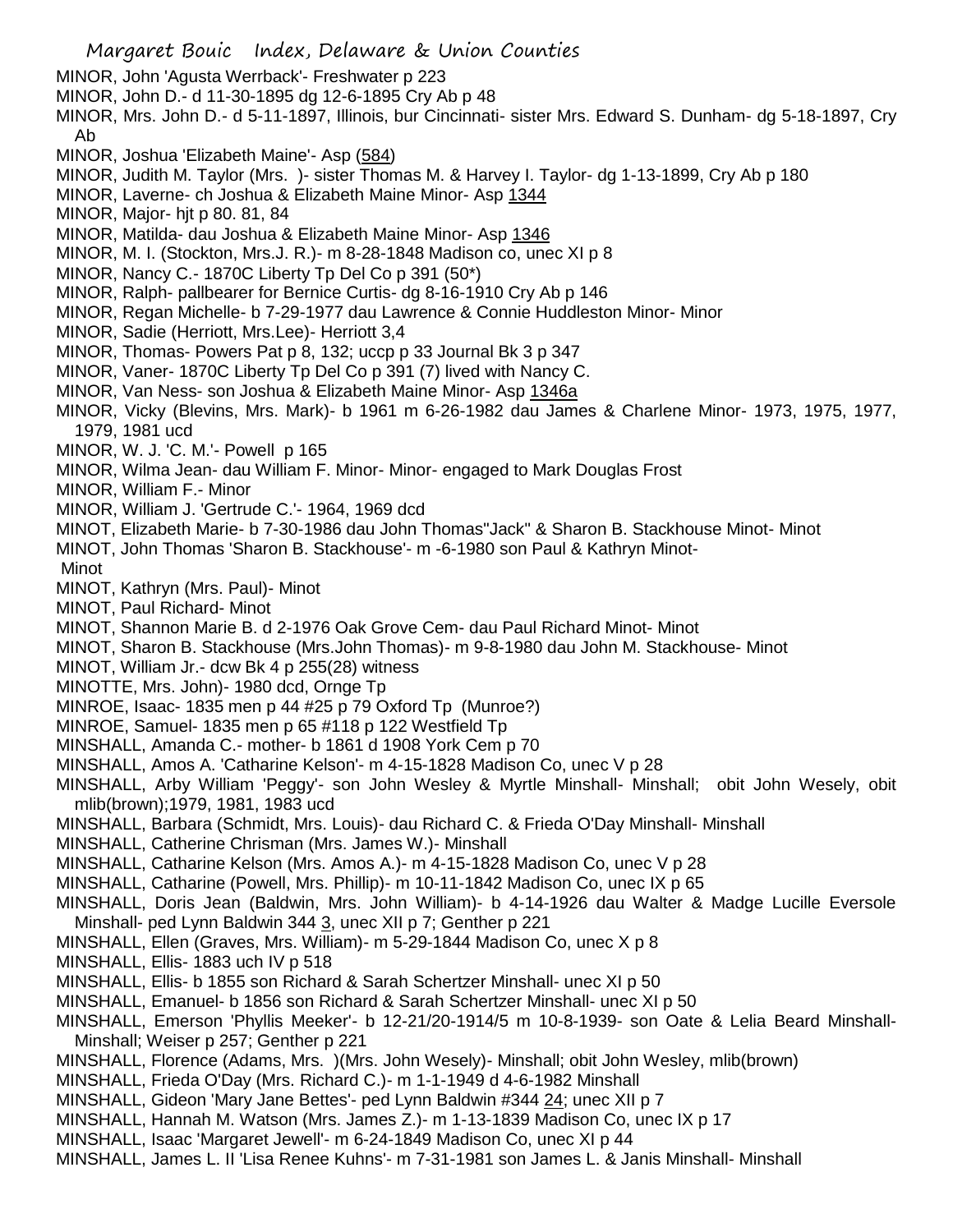MINSHALL, James Lee'Janis'- b 12-29-1935 m 9-21-1957 son Walter & Madge Lucille Eversole Minshall-Minshall; Genther p 221; 1979, 1981, 1983 ucd

- MINSHALL, James- son Richard C. & Frieda O'Day Minshall- Minshall
- MINSHALL, James W. 'Catherine Chrisman'- Minshall
- MINSHALL, James Z. 'Hannah M. Watson'- m 1-13-1839 Madison Co, unec IX p 17
- MINSHALL, Jane Ellen- b 9-21-1949 dau Emerson & Phyllis Meeker Minshall- Weiser p 257
- MINSHALL, Janis (Mrs. James L.)- m 9-21-1957 Minshall; 1979, 1981, 1983 ucd
- MINSHALL, Jennifer- dau Emerson Minshall- Minshall- engaged to Gary Thomas
- MINSHALL, J. Q.- d 9-15-1878 unec XII p 33
- MINSHALL, John Wesley "Myrtle''Florence Adams'- b 5-14-1893 d 7-6-1975 Forest Grove Cem- son William & Julia Shipley Minshall- Minshall
- MINSHALL, John William- son John Wesley & Myrtle or Florence Adams Minshall- obit John Wesley, mlib(brown)
- MINSHALL, Judith Ellen (Smith, Mrs. Ronald William)- m 11-18-1978 dau Emerson Minshall- Minshall
- MINSHALL, Judith (Smith, Mrs. Russell)- dau Richard C. & Frieda O'Day Minshall- Minshall
- MINSHALL, Judy- b12-2-1940 dau Emerson & Phyllis Meeker Minshall- Weiser p 257
- MINSHALL, Julia Shipley (Mrs. William)- obit John Wesley, mlib(brown)
- MINSHALL, L.- 1979 ucd, Darby Tp
- MINSHALL, LaDonna (Mrs. Robert L.)- Minshall
- MINSHALL, Leah Bradford (Mrs. Jonahan)- m 7-31-1823 Madison Co, unec IV p 64
- MINSHALL, LeAnys Jayne (Cutright, Mrs. Jeff)- dau James L. & Janis Minshall- Minshall
- MINSHALL, Leula/Lelia Beard (Mrs. Oate)(Lynch, Mrs. D. R.)- b 4-18-1883 m(1) 11-6-1889 dau Clarence & Melissa Wooley Beard- ped Lynn Baldwin #344 13; unec XII p 7; Genther p 219, 221
- MINSHALL, Lisa Renee Kuhns (Mrs. James Lee II)- m 7-31-1981 dau Joe M. Kuhns- Minshall
- MINSHALL, Lori Ann (Waite, Mrs. John William)- b 1963 m 10-24-1987 dau Arby & Peggy Minshall- Minshall; 1979, 1981, 1983 ucd
- MINSHALL, Lydia Ann (Schertze, Mrs. Cyrus)- unec VIII p 20
- MINSHALL, Lydia (Helphenstine, Mrs. James)- m 10-21-1840 Madison Co, unec IX p 31
- MINSHALL, Lydia (Suben, Mrs. Martin)- m 5-8-1821 Madison Co, unec IV p 52
- MINSHALL, Madge L. Eversole (Mrs. Walter)- b 4-11-1901 m 1925 d 8-12-1992 (91)- Forest Grove Cem- dau Charles & Emma Durban Eversole- ped Lynn Baldwin #344 7; unec XII p 7; Minshall; Genther p 221
- MINSHALL, Malinda (Vance, Mrs. William)- b 1861 d 1921 unec XI p 50
- MINSHALL, Margart Jewell (Mrs. Isaac)- m 6-24-1849 Madison Co, unec XI p 44
- MINSHALL, Marjorie Ann (McKirgan, Mrs. James Leo)(George, Mrs. Frank H.)(Welker, Mrs. R. A.)- dau Oate & Lelia Beard Minshall- Genther p 221
- MINSHALL, Mary C. Lewis (Mrs. Michael E.)- m 8-9-1969 dau Richard H. Lewis- Minshall
- MINSHALL, Mary E. (23-5-20 dau Richard & Sarah Schertzer Minshall- unec XI p 50
- MINSHALL, Mary Jane Bettis (Mrs. Gideon)- ped Lynn Baldwin 344 25; unec XII p 7
- MINSHALL, Mary (Mrs.Michael E.)- 1981, 1983 ucd
- MINSHALL, Michael E.'Mary C. Lewis'- b 6-28-1943 m 8-9-1969 son Emerson & Phyllis Meeker Minshall-Minshall; Weiser p 257; 1979, 1981, 1983 ucd
- MINSHALL, Myrtle I. (Mrs. John Wesley)- d 3-12-1967 (72) Minshall
- MINSHALL, Oate 'Lucia Lelia Beard'- b 10-29-1873 m 11-6-1899 d 4-27-1953 son Gideon & Mary Jane Bettes Minshall- ped Lynn Baldwin #344 12; unec XII p 7; Genther p 219, 221
- MINSHALL, Paula Ellen- b 11-21-1957 dau Arby William Minshall- Minshall; mt- engaged to Charles R. Manahan,Jr.
- MINSHALL, Peggy (Mrs. Arby W.)- 1979, 1981, 1983 ucd
- MINSHALL, Perrcelia (Helphenstine, Mrs. James)- m 2-19-1824 Madison Co, unec IV p 24
- MINSHALL, Phyllis Meeker (Mrs. Emerson)- b 9-2-1919 m 10-8-1939 dau Edwin LeRoy & Emma Ellen Colflesh Meeker- Weiser p 257
- MINSHALL, Rees- b c 1859 son Richard & Sarah Schertzer Minshall- unec XI p 50
- MINSHALL, Richard C. 'Frieda O'Day'- b 9-27-1907 m 1-1-1949 d 12-7-1987 (80) bur Mt. Sterling- son James W. & Catherine Chrisman Minshall- Minshall
- MINSHALL, Richard L.- son William & Julia Shipley Minshall- Minshall; obit John Wesley mlib(brown)
- MINSHALL, Richard 'Sarah Schertzer'- b ca 1832-34 d 7-10-1864 Andersonville, unec XI p 50
- MINSHALL, Robert Lee 'LaDonna'- b 2-23-1929 son Walter & Madge L. Eversole Minshall- Minshall; Genther p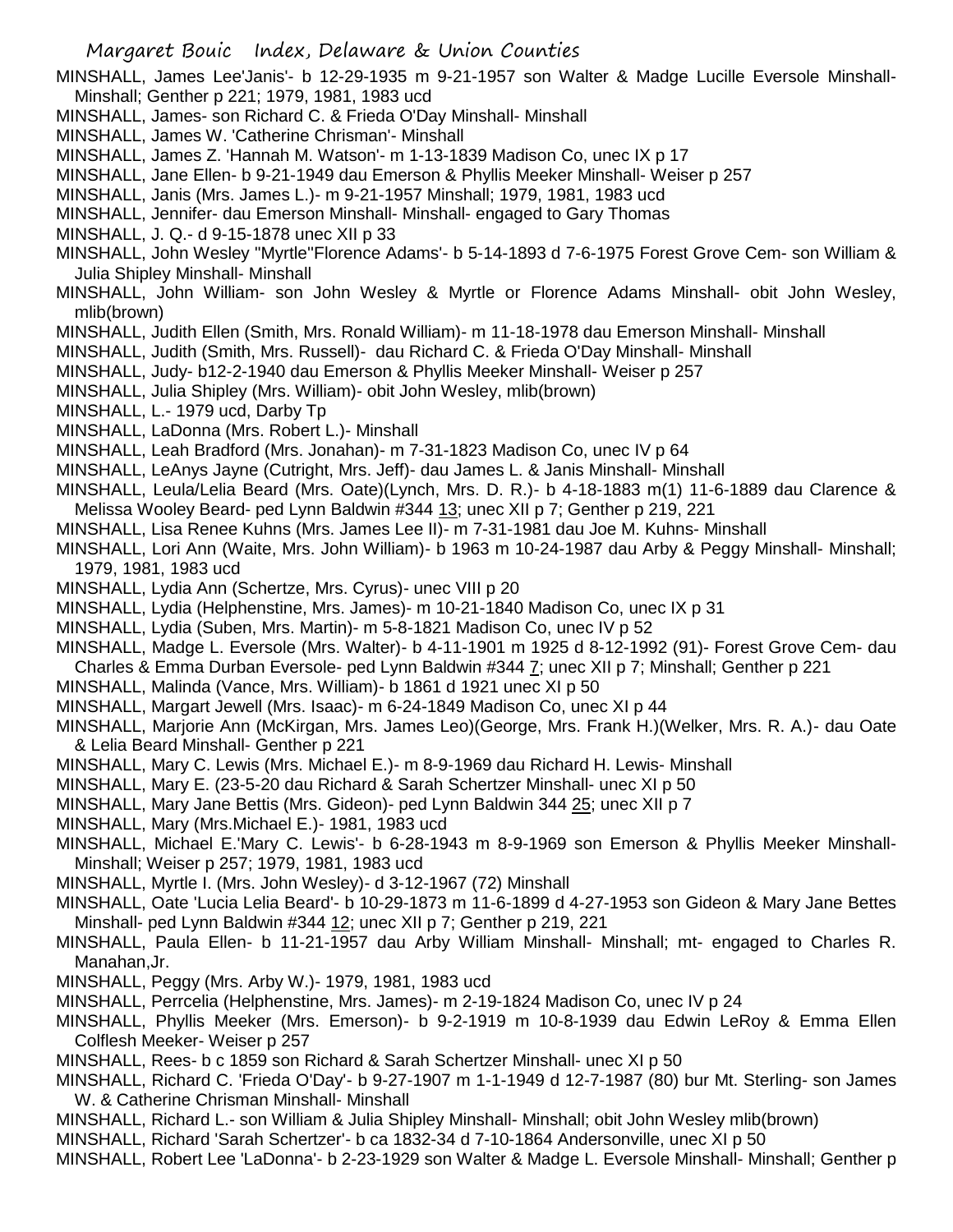221

- MINSHALL, Sarah Schertzer (Mrs. Richard)- m 3-16-1854 Hardin Co, unec XI p 50
- MINSHALL, Stephanie Ellen- b 1972 dau Michael E. & Mary C. Lewis Minshall- Minshall; 1981, 1983 ucd
- MINSHALL, Symanthia (Baker, Mrs. Curtis)- 1915 uch p 790
- MINSHALL, Virgie E. (Leonard, Mrs. Cecil)- b 11-22-1901 d 1-31-1988 (86) bur Plain City- dau William & Julia Shipley Minshall- Minshall; obit John Wesley, mlib(brown)
- MINSHALL, Walter 'Madge Lucille Eversole'- b 8-5-1903 m 1925 d 1983 son Oate & Leuia/Lelia Beard Minshall- ped Lynn Baldwin #344 6; unec XII p 7; Genther p 221
- MINSHALL, William 'Julia Shipley'- Minshall; obit John Wesley, mlib(brown)
- MINSHALL, Wyatt, Mrs. unec XII p 8
- MINTER, Amy (Mrs. )- Minter
- MINTER, Andrea (Parrott, Mrs. Frank Kay)- 1985 uch p 109
- MINTER, Ann M. (Rogers, Mrs. Vansford)- m 2-3-1848 Madison Co, unec X p 64; Genther p 91, 150
- MINTER, Audrey J. (Mrs. William D.)- 1967, 1971 ucd
- MINTER, Bradley- b 1968 son John W. & Phyllis McCrary Minter- Minter; 1971, 1973, 1975, 1977, 1979, 1981, 1983 ucd
- MINTER, Bryan W. b 7-2-1966 d 12-2-1984 (18) Claibourne Cem- son John W. & Phyllis McCrary Minter-Minter; 1967, 1971, 1973, 1975, 1977, 1979, 1981, 1983 ucd
- MINTER, Captain- 1976 dch p 19
- MINTER, Celia- d 2-16-1848 (2-2-8) dau Wm. & S. Blockhouse Cem, Powell p 50
- MINTER, Charles R. 'Chong Hui'- son C. Dwight & Ruth Minter- 1949, 1959(17), 1962, 1967, 1983 ucd
- MINTER, Chong Hui (Mrs. Charles R.)- 1967, 1983 ucd
- MINTER, Dickie- on Dwight & Ruth Minter- 1949 ucd
- MINTER, Douglas- son Amy Minter-Minter
- MINTER, C. Dwight 'Ruth A.'- b 1920 Claibourne Cem p 106; 1949, 1959, 1962, 1967 1971, 1973, 1975, 1977, 1979, 1981, 1983 ucd
- MINTER, Effie (Dildine, Mrs. Ralph)- b 1794 d 7-12-1859 dau John & Elizabeth Crawford Minter- 1880 dch p 751; dcw Bk 2 p 9; Powers p 193, 194, 318
- MINTER, Effie (Watson, Mrs. Stanley)- m 4-28-1831 Madison Co, unec V p 47
- MINTER, Effy- d 10-11-1843 (3-2-1) dau John & Martha- Radnor Cem, Powell p 222
- MINTER, Elizabeth (the younger)- 1880 dch p 391; dcw Bk 3 p 257; will, delge III p 41
- MINTER, Elizabeth Crawford (Mrs. John,Sr.)- b 10-6-1757 d 10-27-1829 Powers p 129
- MINTER, Elizabeth Evans (Mrs. Ralph)- m 12-4-1851 dcm; 1870C WashingtonTp 82-78 p 12 (41,O)
- MINTER, Elizabeth- dau John Minter,Sr.- dcw Bk 2 p 9; 1850C Radnor Tp 13 p 179 (15,O)
- MINTER, Elizabeth- b 1789 d 9-28-1855(66) Radnor Cem, Powell p 222- dau John & Elizabeth Crawford Minter- Powers p 194, 318
- MINTER, Elizabeth Stephenson (Mrs. John,Jr)- b 1757 d 10-27-1829 Radnor Cem- dau Richard & Honora Grimes Crawford Stephenson- dcq Eugene David 47; 1880 dch p 391; Powers p 193; Powell p 222; delge III p 41
- MINTER, Filia- dau Ralph & Elizabeth Evans Minter- 1870C Washington Tp 82-78 p 12 (2,O)
- MINTER, Frank- 1870C Troy Tp p 520 (30)
- MINTER, Gregory- b 1968 son John W. & Phyllis McCrary Minter- Minter; 1971, 1973, 1975, 1977, 1979, 1981, 1983 ucd
- MINTER, Henry- 1870C Troy Tp p 520 (32\*)
- MINTER, Jacob B. 'Sarah R. Johnson'- m 8-12-1852 Wight II p 77 8-20-1852; delge III p 17
- MINTER, Jacob 'Nancy Boyd'- m 1-5/3-1849 dcm; Powers p 194, 318; Wight II p 59; 1-5-1849; 1850C Radnor Tp 132 p 179 (27,O)
- MINTER, Jacob- son Ralph & Elizabeth Evans Minter- 1870C Washington Tp 82-78 p 12 (11,O)
- MINTER, James "Jimmy"- son Dwight & Ruth Minter- 1949, 1959(14), 1962, 1967 ucd
- MINTER, Johanna Sue- b 1952 dau Dwight & Ruth Minter- 1959, 1962, 1967 ucd
- MINTER, John- d 2-3-1828 Radnor Cem, Powell p 222
- MINTER, Capt. John- b 1755 d 5-1835 Powers p 97, 129; delge VIII p 33
- MINTER, John- d 10-10-1855 (24-4-11) Radnor Cem, Powell p 220; 1850C Radnor Tp 103 p 178 (19,O)
- MINTER, John- son Dwight & Ruth Minter- 1949, 1959(12), 1967 ucd
- MINTER, John Sr. 'Elizabeth Crawford'- dcw Bk 2 p 9; Powers p 193; dcq Eugene David 92; 1830C Radnor Tp ; delge III p 71, IV p 4, VII p 48, 63, VIII p 16, 56

Margaret Bouic Index, Delaware & Union Counties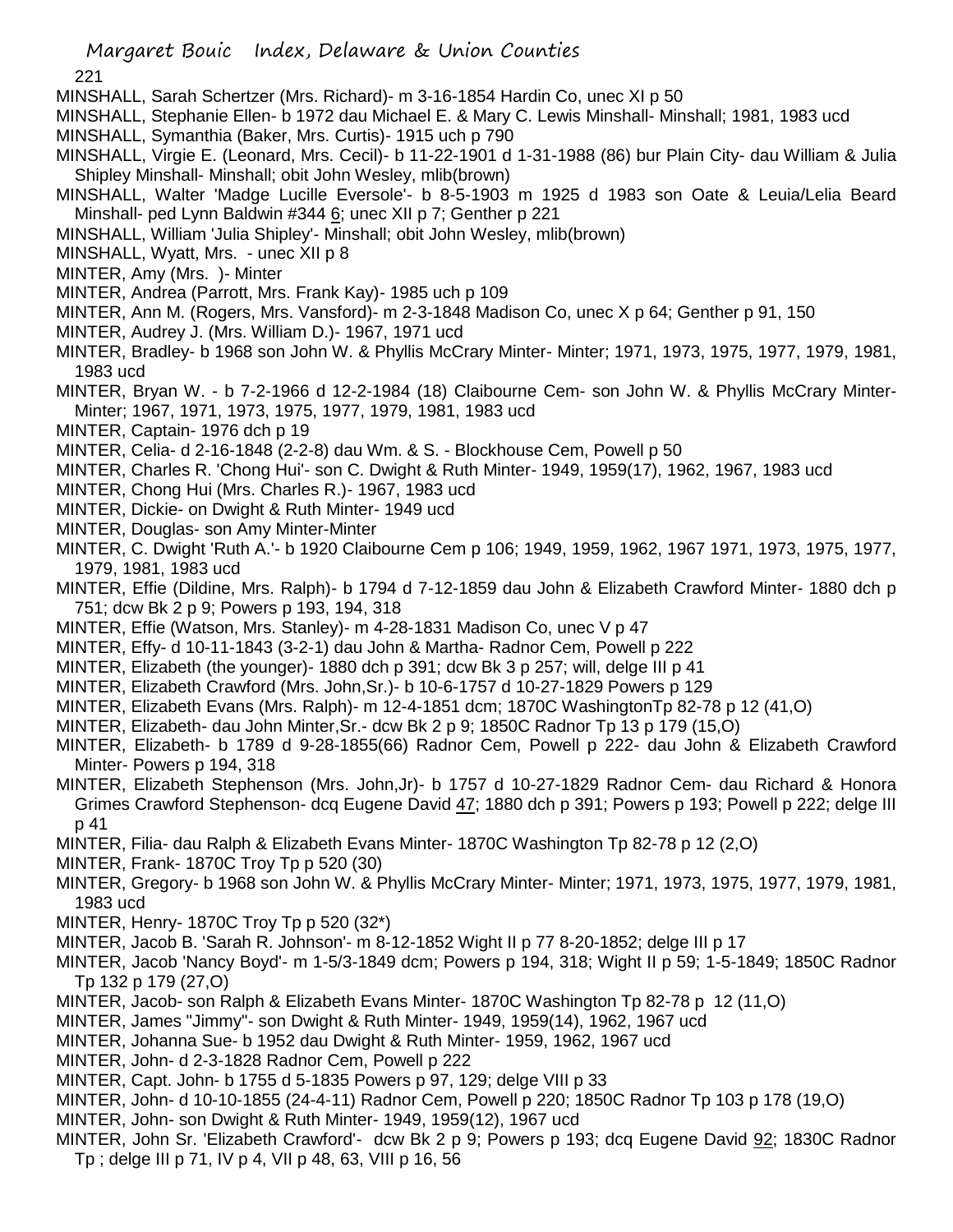- MINTER, John,Jr. 'Elizabeth Stephenson'- d 6-1-1835 (79) Radnor Cem, Powell p 222 son John,Sr. & Elizabeth Crawford Minter- 1880 dch p 391, 392, 403; 1908 dch 483; dcw Bk 2 p 9; Powers p 193, 194, 318; dcq Eugene David 46; delge III p 41, VII p 19, 48
- MINTER, John- 1840C Radnor Tp 103 (50-60); 1850C Radnor Tp 131 p 179 (70,Pa); hadc p 48; Powers p 102; 1835 men p 53 #115 p 98 Radnor Tp
- MINTER, John H.- researching Minter- delge VIII p 16, X p 40
- MINTER, John 'Maria Curren'- m 1-11-1855 dcm
- MINTER, John, Jr. 'Martha Dildine'- delge X p 40
- MINTER, John- son Ralph & Elizabeth Evans Minter- 1870C Washington Tp 82-78 p 12 (17,O)
- MINTER, John W. 'Phyllis McCrary'- son Douglas Minter- Minter; 1967, 1971, 1973, 1975, 1977, 1979, 1981, 1983 ucd
- MINTER, Kyong- b 1972 ch Charles R. & CHong Hui Minter- 1983 ucd
- MINTER, Lou Anne- b 1961 dau dwight & Ruth Minter- 1962 1967, 1971, 1973, 1975, 1977, 1979 ucd
- MINTER, Lucy- dau John Miner,Sr.- dcw Bk 2 p 9
- MINTER, Lucy (Wasson, Mrs. William McClelland)- b 9-3-1799 m 4-3-1828 d 8-30-1864 Radnor Cem- dau John Jr. & Elizabeth Stephenson Minter- dcq Eugene David 23; Powers p 193, 194, 316, 317, 320; 1880 dch p 756; 1908 dch 714; wsc Grah p 35
- MINTER, Margaret Foos (Mrs. Valentine)- d 1-18-1819 Radnor Cem, Powell p 222; Powers p 194, 318
- MINTER, Margaret (Nicholson, Mrs. )(Hamilton, Mrs. )- dau John & Elizabeth Crawford Minter- Powers p 193, 194, 318
- MINTER, Maria Curren (Mrs. John)- m 1-11-1855 dcm
- MINTER, Mariah (Cushman, Mrs. Stephen)- m 1-7-1860 dcm
- MINTER, Martha- 1850C Radnor Tp 131 p 179 (48,Pa)
- MINTER, Martha Dildine (Mrs. John,Jr.)- dau Ralph Dildine- Powers p 193, 218; dcw Bk 3 p 258; delge X p 40
- MINTER, Martha- dau Ralph & Elizabeth Evans Minter- 1870C Washington Tp 82-78 p 12 (15,O)
- MINTER, Mary (Armstrong, Mrs. Jeremiah)- dau John & Elizabeth Crawford Minter- Powers p 193, 194, 318; dcw Bk 2 p 9
- MINTER, Mary Ewing (Mrs. William)- m 11-13-1836 Madison Co, unec VIII p 68
- MINTER, Mary Judith (McKittrick, Mrs. James Corwin)- m 2-17-1856- McKitrick p 374
- MINTER, Mary S. (Mrs. )- mother of Ann M. Rogers- Genther p 91
- MINTER, Mary Stephenson (Mrs. William)- b 7-13-1781 d 2-13-1868 Powers p 193, 194, 318
- MINTER, May- dau Ralph & Elizabeth Evans Minter- 1870C Washington Tp 82-78 p 12 (4,O)
- MINTER, Nancy- 1880 dch p 391
- MINTER, Nancy Boyd (Mrs. Jacob)- m 1-5-1849 dcm; 1850C Radnor Tp 132 p 179 (35,O)
- MINTER, Nancy- dau John Minter,Sr.- dcw Bk 2 p 9
- MINTER, Nancy- dau John & Elizaabeth Crawford Minter- Powers p 193, 194, 318; 1850C Radnor Tp 133 p 179 (35,O)
- MINTER, Peggy- dau John Minter- dcw Bk 2 p 9; 1880 dch p 391; delge III p 41
- MINTER, Phoebe (Fleming, Mrs. John,Sr.)- b 5-2-1817 d 7-28-1865 dau John & ELizabeth Crawford Minter-Powers p 128, 130, 131, 299; unec XI p 14
- MINTER, Phyllis McCrary (Mrs. John W.)- dau Paul McCrary- Minter; 1967, 1971, 1973, 1975, 1977, 1979, 1981, 1983 ucd
- MINTER, Polly (Armstrong, Mrs. Jeremiah)- m 4-12-1807 dau John & Elizabeth Crawford Minter- onwq I
- MINTER, R. A. (Fleming, Mrs. Washington) m 1849- Powell p 332
- MINTER, Ralph 'Elizabeth Evans'- m 12-4-1851- 1880 dch p 511; 1908 dch 400; 1850C Radnor Tp 131 p 179 (25,O);1870C Washington Tp 82-78 p 12 (46,O);delge VII p 39
- MINTER, Ralph- son Ralph & Elizabeth Evans Minter- 1870C Washington Tp 82-78 p 12 (7,O)
- MINTER, Rebecca (Fleming, Mrs. Washington)- m 11-3-1849 dcm; dumch p 396
- MINTER, Richard- son Dwight & Ruth Minter- 1959(11), 1962, 1967 ucd
- MINTER, Ruth- Powers p 131
- MINTER, Ruth A. (Mrs. C. Dwight)- b 1920 m 3-1-1941 Claibourne Ce, p 106; 1949, 1959, 1962, 1967, 1971, 1973, 1975, 1977, 1979, 1981, 1983 ucd
- MINTER, S. (Mrs. Wm)- Powell p 50
- MINTER, Sarah Andrea (Parrott, Mrs. Frank K.)- Minter
- MINTER, Sarah- d 8-9-1840 (9d) dau J. & M. Radnor Cem, Powell p 222
- MINTER, Sarah (Helphenstine, Mrs. Robert)- m 1-7-1844 Madison Co, unec X p 7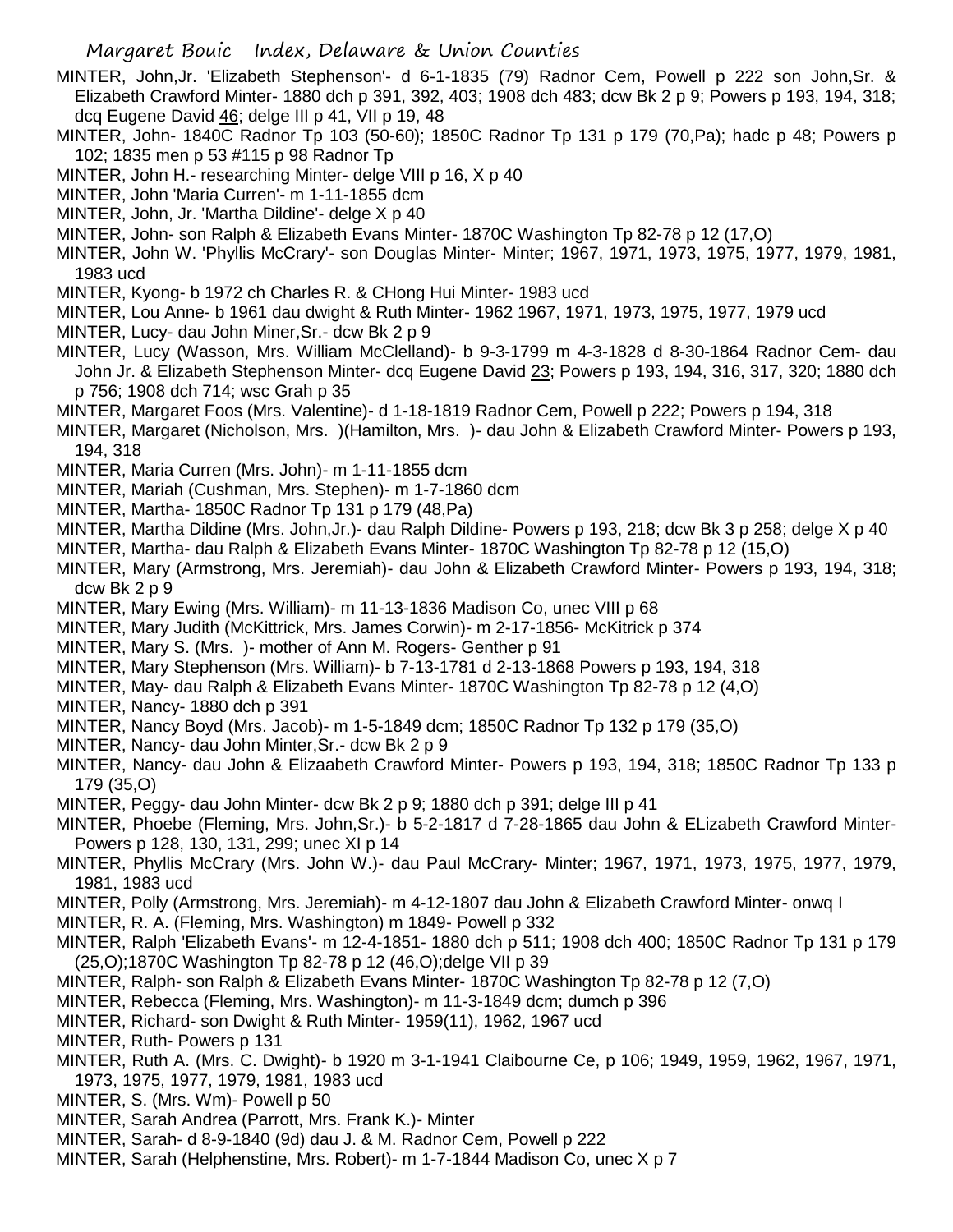- MINTER, Sarah (McCollum, Mrs. Thomas)- dau Capt. John & Elizabeth Crawford Minter- Powers p 193, 318
- MINTER, Sarah- dau Ralph & Elizabeth Evans Minter- 1870C Washington Tp 82-78 p 12 (13,O)
- MINTER, Sarah R. Johnson (Mrs. Jacob B.)- m 8-12-1852 Wight II, 8-20-1852
- MINTER, Sophia C. Morgan (Mrs. Valentine)- m 3-29-1855 dcm
- MINTER, Little Stelly- d 9-7-1861 (3-7-11) dau R. & E.- Radnor Cem, Powell p 220
- MINTER, Steven- b 1950 son Dwight & Ruth Minter- 1959, 1962, 1967, 1971, 1975 ucd
- MINTER, Sue- 1971 ucd, cs
- MINTER, Timothy- b 1966 son William D. & Audrey J. Minter- 1967 ucd
- MINTER, Valentine 'Margart Foos'-d 1-26-1821 son John Sr. & Elizabeth Crawford Minter- dcw Bk 2 p 9; Powers p 129, 193, 194, 318; Powell p 222; delge VII p 19, VIII p 56
- MINTER, Valentine 'Sophia C. Morgan'- m 3-29-1855 dcm; 1850C Radnor Tp 131 p 179 (23,O)
- MINTER, William- 1850C Radnor Tp 131 p 179 (16,O)
- MINTER, William D. 'Audrey J.'- 1967, 1971 ucd
- MINTER, William- son Dwight & Ruth Minter- 1949, 1959(16), 1962 ucd
- MINTER, William George- son John Minter- Powsers p 87
- MINTER, William 'Mary Ewing'- m 11-13-1836 Madison Co, unec VIII p 68
- MINTER, William 'Mary Stephenson'- b 1-12-1779 d 8-12-1859 son Capt. John & Elizabeth Crawford Minter-Powers p 193, 318; dcw Bk 2 p 9; dlege VIII p 33;
- MINTER, Wm 'S.'- Powell p 50
- MINTERN, Jacob B.- 1870C Delaware Town p 345 (42\*)
- MINTERN, Jonathan- 1870C Delaware Town p 345 (17)
- MINTERN, Luanda- 1870C Delaware Town p 345 (5)
- MINTERN, Nathan E.- 1870C Delaware Town p 345 (12)
- MINTERN, Sarah R.- 1870C Delaware Town p 345 (38)
- MINTERN, William- 1870C Delaware Town p 345 (14)
- MINTHORN, A. K.- 1915 uch p 411
- MINTHORN, Albert/Alfred K. 'Sarah H.'- b 5-1835 d 1906 Unionville Cem, Dj p 34, 52; 1880C Darby Tp 151 p 16 (45,O,NY,O); 1900C Millcreek Tp 30 p 2A (65,O,NY,Pa)
- MINTHORN, Blair 'Robin Baldwin'- son Virgil,Jr. & Mary Minthorn- Minthorn; obit Virgil,Jr.- mlib(brown)
- MINTHORN, Carrie Croy (Mrs. )- dau Charles Croy- unec 12-19-1905, Cry Ab p 68
- MINTHORN, Charles- son Alfred & Sarah Minthorn- 1880C Darby Tp 151 p 16 (16,O,O,O)
- MINTHORN, Daisy D.(Hatton, Mrs. Edward Henry)- b 1866 d 1942 Oakdale Cem II p 88 (H-RO-9)- dau Alfred & Sarah Minthorn- 1880C Darby Tp 151 p 16 (13,O,O,O)
- MINTHORN, Deborah Dodd (Mrs. Wm)- m 1771 dau Stephen & Deborah Brown Dodd- McKitrick p 189
- MINTHORN, Dianna (Breckinridge, Mrs. Richard)- dau Virgil,Jr. & Mary Minthorn- Minthorn; obit Virgil, Jrlmlib(brown)
- MINTHORN, Frieda Fleck (Mrs. Virgil,Sr.)- b 4-11-1901 m 12-24-1923 d 7-19-1976 Forest Grove Cem- dau Perry & Carrie Woodburn Fleck- Minthorn; obit mlib(brown)
- MINTHORN, Gay Lynn (Corbin, Mrs. John)- b 3-25-1954 dau Virgil,Jr. & Mary Minthorn- Minthorn; obit Virgil,Jr.- mlib(brown)
- MINTHORN, Highland- son Alfred & Sarah Minthorn- 1880C Darby Tp 151 p 16 (20,O,O,O)
- MINTHORN, Ida A.- dau Alfred & Sarah Minthorn- 1880C Darby Tp 151 p 16 (9,O,O,O)
- MINTHORN, Joan (Boerger, Mrs. Charles)- m 2-22-1947- Rausch (16336) III p 297
- MINTHORN, Joshua Tate- d 12-1980 (2m27d) Forest Grove Cem- son Blair & Robin Minthorn- Minthorn
- MINTHORN, Kelly E.-d 10-24-1874 (11-1-4)son L. K. & S. H.- Unionville Cem DJ p 34
- MINTHORN, L. K. 'S. H.'- DJ p 34
- MINTHORN, Martha (Zwick, Mrs. Lavern)- b 2-28-1925 m 5-28-1947 dau Virgil,Sr. & Frieda Fleck Minthorn-Minthorn; obit Freida, obit Virgil,Jr., mlib(brown); Rausch (19321), II p 280; St. Paul p 55
- MINTHORN, Mary (Mrs. Virgil,Jr.)- obit Virgil,Jr. mlib(brown)
- MINTHORN, Okey- b 2-1876- 1880C Darby Tp 151 p 16 (4,O,O,O); 1900C Millcreek Tp 30 p 2A (24,O,O,O)
- MINTHORN, Retta M.(Thompson, Mrs. Nelson)- d 4-21-1921 Oakdale Cem II p 37 9G-R4-16)- dau Alfred & Sarah Minthorn- 1880C Darby Tp 151 p 16 (9/12,O,O,O)
- MINTHORN, Robin Baldwin (Mrs. Blair)- dau Russell Baldwin- Minthorn
- MINTHORN, Ronald- b 1905 d 2-20-1933 Oakdale Cem I p 5 (E-R3-5)
- MINTHORN, Rosa- dau Alfred & Sarah Minthorn- 1880C Darby Tp 151 p 16 (11,O,O,O)
- MINTHORN, Sarah H. (Mrs. Albert/Alfred K.)- b 8-1836 d 1918 Unionville Cem, Dj p 34, 46, interment 10-27-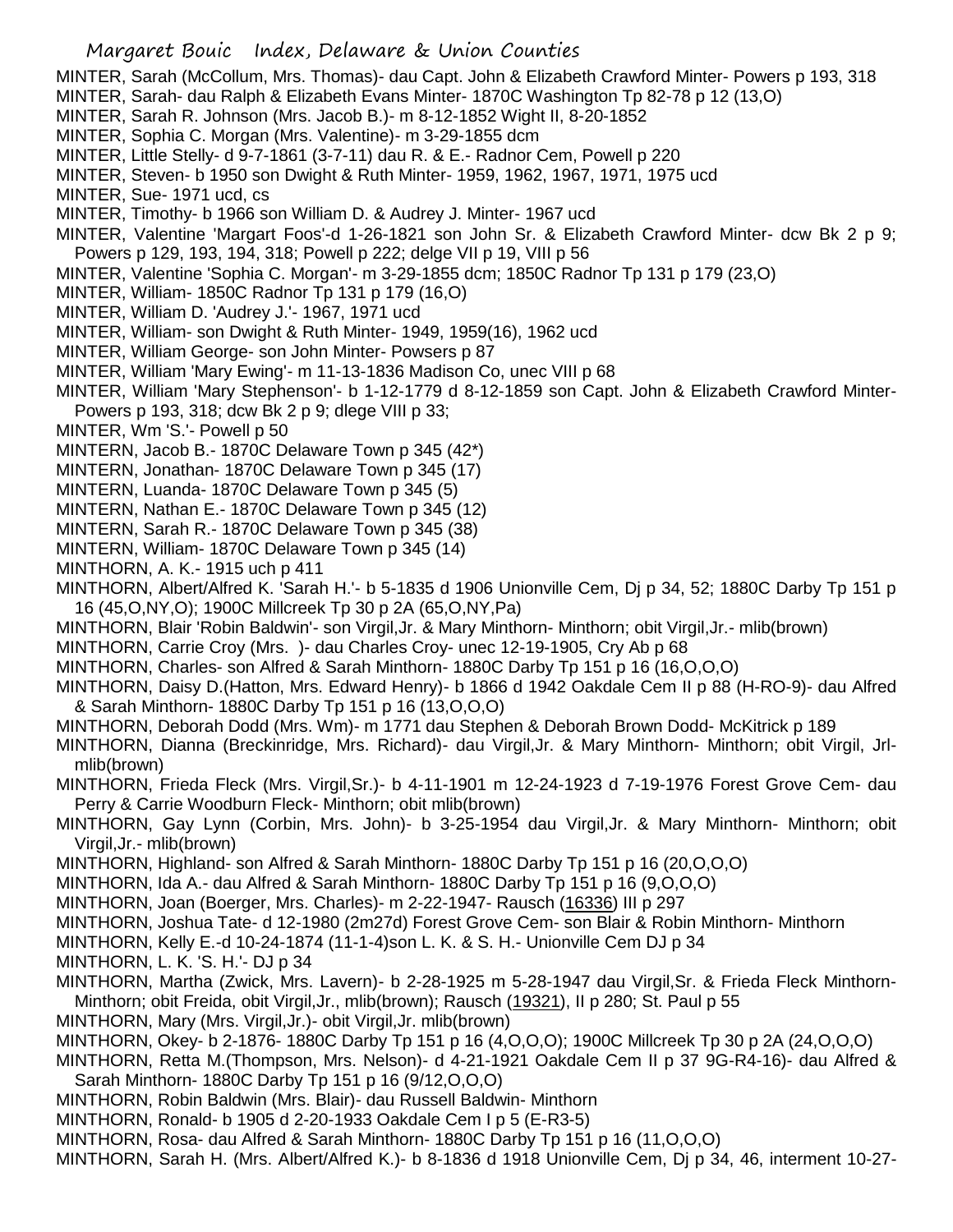1918; 1880C Darby Tp 151 p 16 (43,O,O,O); 1900C Millcreek Tp 30 p 2A (63,O,O,O) m 41y

MINTHORN, Virgio,Sr. 'Frieda Fleck'- m 12-24-1923 d 1963 obit Frieda, mlib(brown)

MINTHORN, Virgil, Jr. 'Mary'- b 3-12-1924 d 10-13-1974 son Virgil,Sr. & Frieda Fleck Minthorn- Minthorn; obit Frieda, obit, mlib(brown) - Minthorn

MINTHORN, Wm 'Deborah Dodd'- m 1771 d Rev. War- McKitrick p 189

MINTHORNE, Edith L. (Mrs. Harry A.)- b 1906 d 1973 Unionville Cem, DJ p 45, 48; interment 4-9-1973

MINTHORNE, Harry A. 'Edith L.'- b 1892 d 1976 Unionville Cem, Dj p 45, 48; interment 1-11-1976

MINTHORNE, H. H.- DJ p 51

MINTIER, Norma (Mrs. Robert L.)- Mintier

MINTIER, Robert L. 'Norma'- Mintier

MINTIER, Robert W.- son Robert L. & Norma Mintier- Mintier

MINTIER, Sean Michael- b 12-17-1982 son Robert W. Mintier- Mintier

MINTO, Margaret (Freshwater, Mrs. David Robert)- b 11-3-1938 m 6-24-1956- Freshwater p 133

MINTON, Angeline (Aldridge, Mrs. Washington)- , 10-20-1857 dcm- dau James & Ede Minton- 1850C Thomson Tp 98 p 189 (11,O) colored

MINTON, Ben Carlton- b 11-27-1883 son Benjamin W. & Ida Whitehead Minton- dcb late

MINTON, Benjamin W. 'Ida Whitehead'- (23-1883) dcb late (Ben Carlton)

MINTON, Charles 'Mary Fuller'- b c 1867 d 6-16-1897 Genther p 114

MINTON/MINTOR, Cyrus, colored- 1830C Thompson Tp, delge III p 71

MINTON, Ede/Edith (Mrs. James)- 1850C Thomson Tp 98 p 189 (40,Va) colored; 1870C Delaware Town p 328 (60\*)

MINTON, Eli- son James & Ede Minton- 1850C Thomson Tp 98 p 189 (17,O)

MINTON, Eliza J.- dau James & Ede Minton- 1850C Thomson Tp 98 p 189 (14,O)

- MINTON, Elizabeth, Miss- d Monday, Dayton (85) Oak Grove Cem, dg 3-18-1910 Cry Ab p 106
- MINTON, Elizabeth (Alston, Mrs. David)- m 10-18-1866 dcm, delge XI p 74
- MINTON, Elizabeth- dau James & Ede Minton- 1850C Thomson Tp 98 p 189 (19,O); 1870C Delaware town p 326 (28)
- MINTON, Free colored- 1840C Thompson Tp p 110 (55-100)

MINTON, Frederick- son James & Ede Minton- 1850C Thomson Tp 98 p 189 (15,O)

MINTON, Ida Whitehead (Mrs. Benjamin W.) (21-1883)- dcb late (Ben Carlton)

MINTON, Irene (Clevenger, Mrs. Raymond0- b 10-8-1895 m 11-10-1924 dau Charles & Mary Fuller Minton-Genther p 114

MINTON, James- d 8-7-1861- dbg p 18

MINTON, James 'Ede'- 1840C Thompson Tp, delge IV p 31; 1850C Thomson Tp 98 p 189 (46,Va)

MINTON, James- son James & Ede Minton- 1850C Thomson Tp 98 p 189 (12,O); 1870C Delaware Town p 328 (32)

MINTON, James 'Mary Jane Lewis'- m 3-26-1863 dcm

MINTON, Jesse- ch James & Ede Minton- 1850C Thomson Tp 98 p 189 (7,O); 1870C Delaware Town p 326 (26\*)

MINTON, John- 1980 dcd, Concord Tp

MINTON, John W.- son James & Ede Minton- 1850C Thomson Tp 98 p 189 (9,O)

MINTON, L.- 1840C Liberty Tp Un Co 353 (30-40)

MINTON, Mary Fuller (Mrs. Charles)(Weber, Mrs. J. E.)- b 2-13-1868 dau Andrew J. & Irene Ford Fuller-Genther p 114

- MINTON, Mary Jane Lewis (Mrs. James)- m 3-26-1863 dcm
- MINTON, Randall- 1850C Thomson Tp 98 p 189 (44,Va)

MINTON, Sarah Dodd (Mrs. )- dau Stephen & Deborah Brown Dodd- McKitrick p 189

MINTON, T. S.- 1908 dch 32

MINTONGE, Adolphus 'Elizabeth Mager'- m 9-18-1853 dcm

MINTONGE, Elizabeth Mager (Mrs. Adolphus)- m 9-18-1853 dcm

MINTONY?, Albert A.- son Elijah & Nancy Mintony- 1850C Trenton Tp 893 p 73 (14,O) MINTONY?, Almiradau Elijah & Nancy Mintony- 1850C Trenton Tp 893 p 73 (9,O)

MINTONYE, Elijah - d 9-15-1851 (18) Sunbury Cem, Powell p 43

MINTONY?, Elijah 'Nancy'- 1850C Trenton Tp 893 p 73 (47,NY)

MINTONY?, George- son Elijah & Nancy Mintony- 1850C Trenton Tp 893 p 73 (22,O)

MINTONYE, George T.- d 7-26-1853 (25y4m) Sunbury Cem, Powell p 43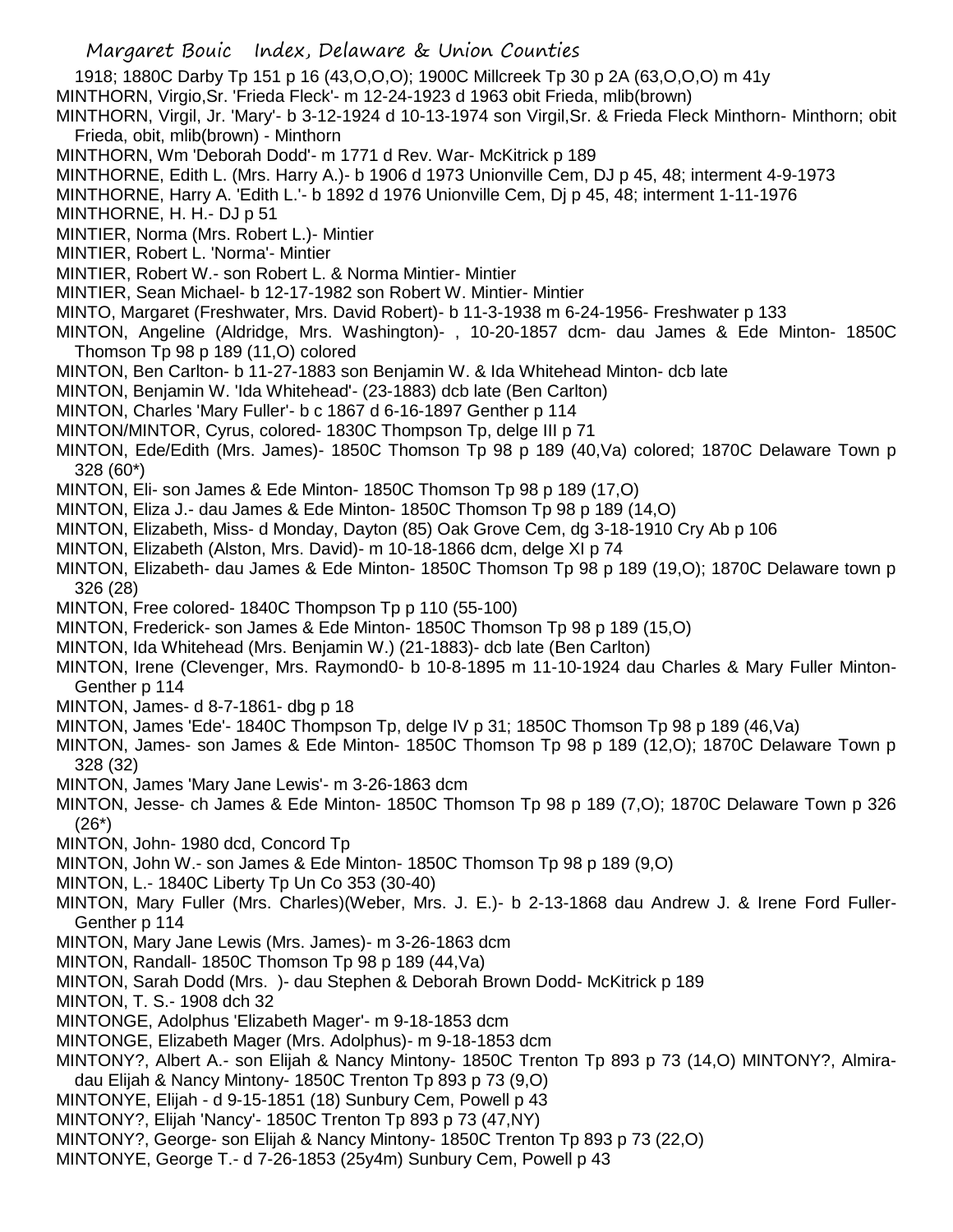Margaret Bouic Index, Delaware & Union Counties MINTONY?, Horace- son Elijah & Nancy Mintony- 1850C Trenton Tp 893 p 73 (16,O) MINTONYE, John H.- d 2-7-1850(5) son F. & D. Sunbury Cem, Powell p 43 MINTONY?, Lucinda- dau Elijah & Nancy Mintony- 1850C Trenton Tp 893 p 73 (24,NY) MINTONYE, Lyman A.- son F. & D. Sunbury Cem, Powell p 43 MINTONY?, Lyman A.- son Elijah & Nancy Mintony- 1850C Trenton Tp 893 p 73 (18,O) MINTONY?, Mary- dau Elijah & Nancy Mintony- 1850c Trenton Tp 893 p 73 (11,O) MINTONY?, Nancy (Mrs. Elijah)- 1850C Trenton Tp 893 p 73 (44,NY) MINTONY?, Peter A.- son Elijah & Nancy Mintony- 1850C Trenton Tp 893 p 73 (20,O) MINTONYE, Sophia E.- b 1855 d 1930 Marlborough Cem p 178 MINTURN, A. Hall (Paul)- d 4-10-1973 (84) Union Cem- Minturn MINTURN, B.- 1908 dch 430 MINTURN, Rev. George- 1915 uch p 216, 522; 1883 uch V p 8, 34; Marysville p 5; unec XIII p 45, XV p 68 MINTURN, Jacob B. 'Sarah R. Johnson'- m 8-12-1852 dcm MINTURN, James B. 'Martha S. Frisbie'- m 11-23-1865 dcm MINTURN, Jennie E. Sexton- dau John A. & Caroline Durfy Sexton- dg 8-4-1905 Cry Ab p 42 MINTURN, Jennie (Mrs. Nathan E.)- (21) 1880 dch p 299 MINTURN, Child of J. B. (twice) Oak Grove Cem, Powell p 437 MINTURN, Martha S. Frisbie (Mrs. James B.)- m 11-23-1865 dcm MINTURN, Nathan E. 'Jennie'- (21,O); 1880 dch p 299 MINTURN, Robert E. 'Virginia Lee Tuggle'- Weiser p 282 MINTURN, Sarah R. Johnson (Mrs. Jacob B.)- m 8-12-1852 dcm MINTURN, Stanley K. 'Stella'- 1964 dcd MINTURN, Stella (Mrs. Stanley K.)- 1964 dcd MINTURN, Virginia Lee Tuggle (Mrs. Robert E.)- b 12-8-1925 dau Floyd Smith & Helen Weiser Tuggle- Weiser p 282 MINTURN, Wilburnette- Oak Grove Cem Powell p 437 MINTY, ---1850C Delaware Town 999 p 79 (20,O) MINUGH?, Charles A.- b 9-1869 son Henry W. & Sarah J. Minugh- 1870C Washington Tp 127-122 (9/12,O) MINUGH?, Edward- son Henry W. & Sarah J. Minugh-1870C Washington Tp 127-122 (2,O) MINUGH?, Henry W.- son Osie Minugh- 1870C Washington Tp 131-126 p 18 (12,NY) MINUGH?, Henry A. 'Sarah J.'- 1870C Washington T 127-122 p 18 (69,NY) MINUGH?, Ida F.- dau Osie Minugh- 1870C Washington Tp 131-126 p 18 (15,NY) MINUGH?, John O.- son Osie Minugh- 1870C Washington Tp 131-126 p 18 (10,NY) MINUGH?, Osie- 1870C Washington Tp 131-1126 p 18 (49,NJ) MINUGH?, Sarah J. (Mrs. Henry W.)- 1870C Washington Tp 131-126 p 18 (27,O) MINUGH?, Thomas J.- son Henry W. & Sarah J. Minugh- 1870C Washington Tp 127-122 (4,O) MINUGH, U. W.- d 6-23-1878 (76-11-27) Burnside Cem, lptw p 105 MINUGH?, Willer S.- son Henry J. & Sarah J. Minugh- 1870C Tp 127-122 (5,O) MINUNBERGER, Carroll- 1835 men p 24 #179 p 39 Delaware Tp MINUTE, Alice (Freshwater, Mrs. Edmon Stephen)- m 8-26-1948- Freshwater p 228 MINX, A. F. 'May Bellus'- dg 9-20-1887 Cry Ab p 163 MINX, Arthur W.- b 5-1888 son Franklin A. & May Minx- 1900C Marysville 4th ward (11,O,O,O) MINX, Edward F.- b 5-1895 son Franklin A. & May Minx- 1900C Marysville 4th ward (5,O,O,O) MINX, Franklin A. 'May'- b 4-1854, 1900C Marysville 4th ward (46,O,O,O) m 14y MINX, Gracie- b 6-26-1887 dau A. F. & May/Mary Bellus Minx- dg 9-13-1887 Cry Ab p 163 MINX, Mary/May Bellus (Mrs. A. F.)- dg 9-20-1887 Cry Ab p 163 MINX, May (Mrs. Franklin A.)- b 6-1869, 1900C Marysville 4th ward (30,O,O,O) m 14y 6 ch, 3 living MINX, Neomi Ferguson (Mrs. )(McCurdy, Mrs. Frank)- m 3-6-1920- Freshwater p 218 MINX, Thomas L.- b 5-1892 son Franklin A. & May Minx- 1900C Marysville 4th ward (8,O,O,O) MION, Evelyn L. (Mrs. George)- b 12-24-1906 d 1-5-1963 Raymond Cem, lptw p 36; 1962 ucd MION, George 'Evelyn L.'- 1962 ucd MIRACLE, Florence Asher (Mrs. )- dau Glen & Mary Cowgill Asher- Asher MIRANDA, Delores (Mrs. John D.)- 1980 dcd MIRANDA, H.- Sunbury Cem, Powell p 56 MIRANDA, John D. 'Delores'- 1980 dcd MIRANDA, Marjorie- b 1963 dau John D. & Delores Miranda- 1980 dcd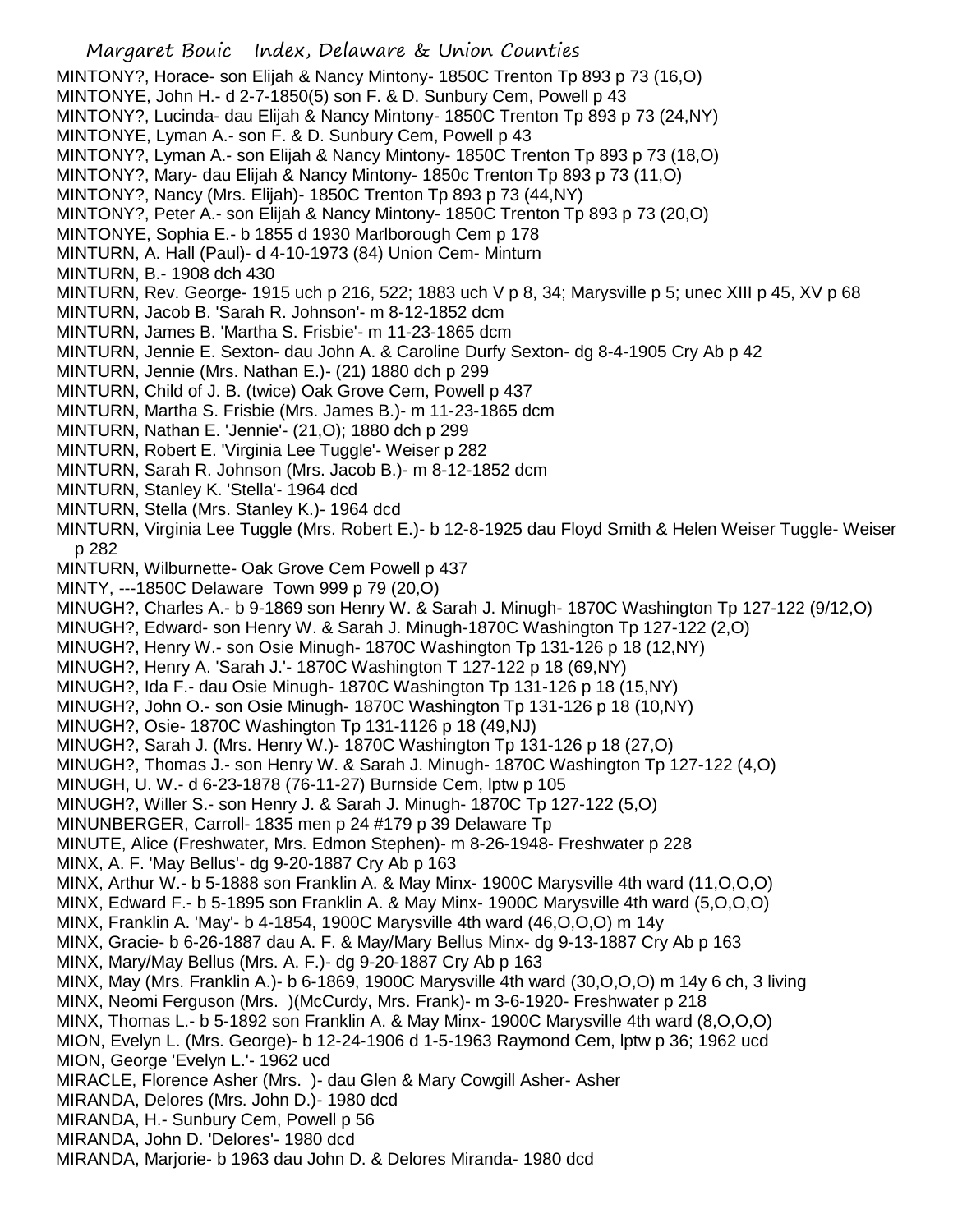MIRECK, Margaret- d 6-3-1903 uninf p 12 (76-1902)

- MIRES, Anna- dau Jacob & Elisabeth Mires- 1880C Jerome Tp 81-82 p 9 (8,O,O,O)
- MIRES, Benjamin- son Jacob & Elisabeth Mires- 1880C Jerome Tp 81-82 p 9 (12,O,O,O)
- MIRES, Charlotte- 1860C Liberty Tp Un Co 1070-1080 p 146 (7,O) lived with Josiah & Caroline Night
- MIRES, Daniel L.-son Jacob & Elisabeth Mires-1880C Jerome Tp 81-82 p 9 (10,O,O,O)
- MIRES, Elbridge- 1860C Liberty Tp Un Co 1070-1080 p 146 (17,O) lived with Josiah & Caroline Night
- MIRES, Elisabeth (Mrs. Jacob) 1880C Jerome Tp 81-82 p 9 (30,O,O,O)
- MIRES, Eudocia- dau Jacob & Elisabeth Mires- 1880C Jerome Tp 81-82 p 9 (4,O,O,O)
- MIRES, Jacob 'Elisabeth'- 1880C Jerome Tp 81-82 p 9 (39,O,O,O)
- MIRES, Judson- 1860C Liberty Tp Un Co 1070-1080 p 146 (21,O) lived with Josiah & Caroline Night
- MIRES, Lewis- son Jacob & Elisabeth Mires- 1880C Jerome Tp 81-82 p 9 (14,O,O,O)
- MIRES, Mary A.- 1860C Liberty Tp Un Co 1070-1080 p 146 (19,O) lived with Josiah & Caroline Night
- MIRES, Molly- dau Jacob & Elisabeth Mires- 1880C Jerome Tp 81-82 p 9 (10/12,O,O,O)
- MIRES, Walter- 1860C Liberty Tp Un Co 1070-1080 p 146 (12,O)
- MIRFORD, Abraham 'Margaret'- 1850C Jerome Tp 1727-1747 p 255 (35,Del)
- MIRFORD, David- son Abraham & Margaret Mirford- 1850C Jerome Tp 1727-1747 p 255 (7,O)
- MIRFORD, Isaac N.- son Abraham & Margaret Mirford- 1850C Jerome Tp 1727-1747 p 255 (3,O)
- MIRFORD, John W.- son Abraham & Margaret Mirford- 1850C Jerome Tp 1727-1747 p 255 (10,O)
- MIRFORD, Margaret (Mrs. Abraham)- 1850C Jerome Tp 1727-1747 p 255 (35,O)
- MIRFORD, Margaret J.- dau Abraham & Margaret Mirford- 1850C Jerome Tp 1727-1747 p 255 (9,O)
- MIRFORD, Martha E.- dau Abraham & Margaret Mirford- 1850C Jerome Tp 1727-1747 p 255 (5,O)
- MIRFORD, Thomas Mc- son Abraham & Margaret Mirford- 1850C Jerome Tp 1727-1747 p 255 (9/12,O)
- MIRFORD, Wm. H. H.- son Abraham & Margaret Mirford- 1850C Jerome Tp 1727-1747 p 255 (13,O)
- MIRISE, Arlene A. (Watson, Mrs. Stanley,Jr.- dau Lee & Edna Mae Myers Mirise- Mirise; 1976 dch p 390
- MIRISE, Barbara Ann Bauder (Mrs. David Elwood)- b 8-2-1937 m 6-9-1957 dau Joseph Augustus & Marjorie Schmehl Bauder- Weiser p 238; 1969, 1971 dcd
- MIRISE, Brooke Elizabeth- b 7-27-1983 dau Michael & Kymberle Kay Carpenter Mirise- Mirise
- MIRISE, Dale- b 1953 son Richard G. & Donna M. Mirise- 1964, 1969 dcd
- MIRISE, Daniel- b 1960 son Richard G. & Donna M. Mirise- 1964, 1969, 1980 dcd
- MIRISE, David Elwood 'Barbara Ann Bauder'- b 3-17-1937 m 6-9-1957 son LeRoy R. & Edna Myers Mirise-Mirise; Weiser p 238; 1969, 1971, 1980 dcd Liberty Tp
- MIRISE, Denise- b 1956 dau Richard G. & Donna M. Mirise- 1964, 1969 dcd
- MIRISE, Donna M. (Mrs. Richard G.)- 1964, 1969, 1980 dcd
- MIRISE, Edna Mae Myers (Mrs. Leroy R.)- b 4-27-1908 m 10-22-1926 d 11-26-1990 (82) Forest Grove Cemdau William & Ethel Mae Armentrout Myers- Mirise; 1961, 1964, 1969, 1971, 1980 dcd
- MIRISE, Herbert Gale- son LeRoy R. & Edna Mae Myers Mirise- Mirise
- MIRISE, James '--- Baldwin'- dg 7-8-1892 Cry Ab p 97
- MIRISE, ---Baldwin (Mrs. James)- b 3-19-1828 m 10-1848 d 1-6-1892 (64-2-18) dg 7-8-1892 Cry Ab p 97 dau William Baldwin
- MIRISE, ---(Gregg, Mrs. A. E.)- dau James & ---Baldwin Mirise- dg 7-8-1892 Cry Ab p 97
- MIRISE, ---(Crickard, Mrs. James)- dg 7-8-1892 Cry Ab p 97
- MIRISE, Kymberle Kay Carpenter (Mrs. Michael D.)- dau Robert Carpenter- Mirise
- MIRISE, Lee 'Edna Mae Myers'- m 10-11-1926 Mirise
- MIRISE, Lee Jr.- d 1952 son Lee & Edna Mae Myers Mirise- Mirise
- MIRISE, Leroy R."Lee" 'Edna Mae Myers'- m 10-11-1926 d 12-30-1978 (74) Forest Grove Cem- Mirise; 1961, 1964, 1969, 1971 dcd
- MIRISE, L. M.- son James & ---Baldwin Mirise- dg 7-8-1892 Cry Ab p 97
- MIRISE, Michael D.'Kymberle Kay Carpenter'- b 1962 son David E. & Barbara Mirise- 1969, 1971 dcd; Mirise
- MIRISE, Richard G. 'Donna M.'- son LeRoy R. & Edna Mae Myers Mirise- Mirise; 1964, 1969, 1980 dcd
- MIRISE, Sandra Lee (Ishler, Mrs. Clifford Eugene)- b 8-23-1964 m 5-14-1983 dau David Elwood & Barbara Ann Bauder Mirise- Mirise; 1969, 1971 dcd
- MIRNS, Benjamin- 1870C Thomson Tp p 503 (14)
- MIRNS, Bill- 1870C Troy Tp 521 (10)
- MIRNS, Catherine- 1870C Thomson Tp p 503 (45)
- MIRNS, Clara- 1870C Troy Tp p 521 (14)
- MIRNS, Eliza- 1870C Troy Tp p 521 (19)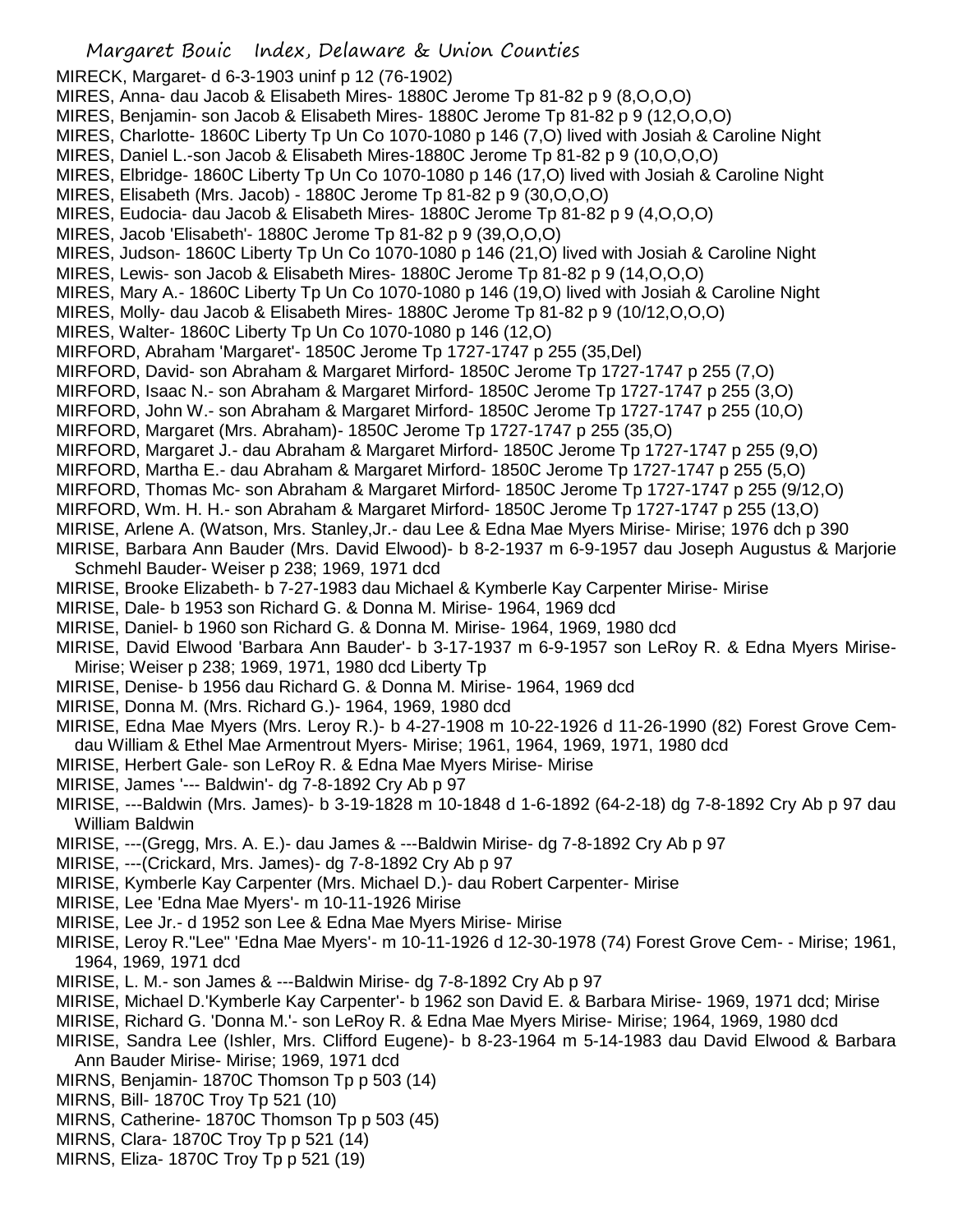Margaret Bouic Index, Delaware & Union Counties MIRNS, Lewis- 1870C Thomson Tp p 503 (16) MIRNS, Richard- 1870C Thomson Tp p 503 (18) MIRNS, Samuel- 1870C Thomson Tp p 503 (10) MIRNS, William- 1870C Thomson Tp p 503 (45\*) MIRTURN, Bennie- b 1973 ch Doug A. & No Mirturn- 1979, 1971, 1983 ucd MIRTURN, Doug A. 'Jo'- 1979, 1981, 1983 ucd MIRTURN, Jo (Mrs. Doug A.)- 1979, 1981, 1983 ucd MIRTURN, Lisa- b 1969 dau Doug A. & Jo Mirturn- 1979, 1981, 1983 ucd MIRTURN, Paul A.- 1964, 1969, 1971 dcd MIRTZ, Emma Klatt (Mrs. Howard0- dau Gustav & Eva Genther Klatt- Genther p 236 MIRTZ, Howard 'Emma Klatt'- Genther p 236 MISAK, Dolores Jaqueline (Rausch, Mrs. Eldred Albert)- b 2-2-1924/5 m 8-17-1946 Rausch (11712) III p 263; St. Paul p 72 MISCHKA, Carl- son Zaner Harold & Helen Louise Burrill Mischka- Mischka MISCHKA, Helen Louise Burrill (Mrs. Zaner Harold)- Mischka MISCHKA, Helen (Mrs. Stuart Berry)- d 5-15-1994 (45) dau Zaner Harold &Helen Louise Burrill Mischka-Mischka MISCHKA, John- son Zaner Harold & Helen Louise Burrill Mischka- Mischka MISCHKA, Robert- son Zaner Harold & Helen Louise Burrill Mischka- Mischka MISCHKA, Zaner Harold 'Helen Louise Burrill'- Mischka MISCOVICH, Albert Lewis 'Helen'- d 8-9-1979 (65) bur Uniontown, Pa- Miscovich MISCOVICH, Alberta (Gasher, Mrs. )- dau Albert Lewis & Helen Miscovich- Miscovich MISCOVICH, Connie (Quarrick, Mrs. )- dau Albert Lewis & Helen Miscovich- Miscovich MISCOVICH, Helen (Mrs. Albert Lewis)- Miscovich MISCOVICH, James Albert- b 6-8-1976 son Norbert & Mary Ellen Daley Miscovich- Miscovich MISCOVICH, Mark Adam (3-1976) son Norbert & Mary Ellen Daley Miscovich- Miscovich MISCOVICH, Mary Ellen Daley (Mrs. Norbert)- dau James & Kate Daley- Miscovich MISCOVICH, Norbert ' Daley'- son Albert Lewis & Helen Miscovich- Miscovich MISCOVICH, Timothy- son Albert Lewis & Helen Miscovich- Miscovich MISCOVICH, Vince- son Albert Lewis & Helen Miscovich- Miscovich MISENER, Edith (Rollman, Mrs. Henry)- Cowgill p 67 MISENER, John- Pabst 6 p 31 MISER, Adessa Alice (Pounds, Mrs. Harry Budd)- Pounds 3,4 MISER, Grace Lydia (Ross, Mrs. Roy Alexander)- Weiser p 388 MISHEY, Barbara- dau Patricia Mishey- Mishey MISHEY, Patricia- Mishey; 1980 dcd, Liberty Tp MISHKIN, Dr. Abraham R. 'Naomie'- Marysville p 55; 1959, 1962, 1967 ucd MISHKIN, Martin- b 1956- son Dr. Abraham R. & Naomie Mishkin- Mishkin; 1959, 1962, 1967 ucd MISHKIN, Marvin- b 1956- son Dr. Abraham R. & Naomie Mishkin- Mishkin; 1959, 1962, 1967 ucd MISHKIN, Naomie (Mrs. Dr. Abraham R.)- Mishkin; 1959, 1962, 1967 ucd MISHKIN, Renee (Chewning, Mrs. Lee)- b 1954 dau Dr. Abraham R. & Naomie Mishkin- Mishkin; 1959, 1962, 1967 ucd MISHKIN, Sandra- b 1957 dau Dr. Abraham R. & Naomie Mishkin- Mishkin; 1959, 1962, 1967 ucd MISIER, Sarah- d 8-1877 (77) dau John More- dcdeaths MISKELL, Ruby Belle (Cofman, Mrs. Glenn Courtright)- b 11-15-1894 m 5-14-1925- Weiser p 643 MISKEY, Barbara- b 1960 dau P. S. Miskey- 1971 dcd MISKEY, Dean- b 1956 ch P. S. Miskey- 1971 dcd MISKEY, P. S.- 1971 dcd MISKEY, Quaid- b 1955 ch P. S. Miskey- 1971 dcd MISKIMINS, Jennie (McJunkin, Mrs. James)- d 1-7-1920- Powers p 238 MISKONIC, Alice Angelin Shettel (Mrs. David Brunis)- b 12-26-1939 m 6-9-1956 dau George Edward & Eva Turkett Shettel- Weiser p 452 MISKONIC, David Burnis'Alice Angelin Shettel'- b 3-9-1936 m 6-9-1956- Weiser p 452 MISKONIC, David Michael- b 3-23-1957 son David Brunis & Alice Angelin Shettel Miskonic- Weiser p 452 MISKONIC, Pamela Jean- b 12-20-1958 dau David Brunis & Alice Angelin Shettel Miskonic- Weiser p 452 MISNER, George 'Lydia'- 1850C Kingston Tp 3300 p 174 (72,Pa)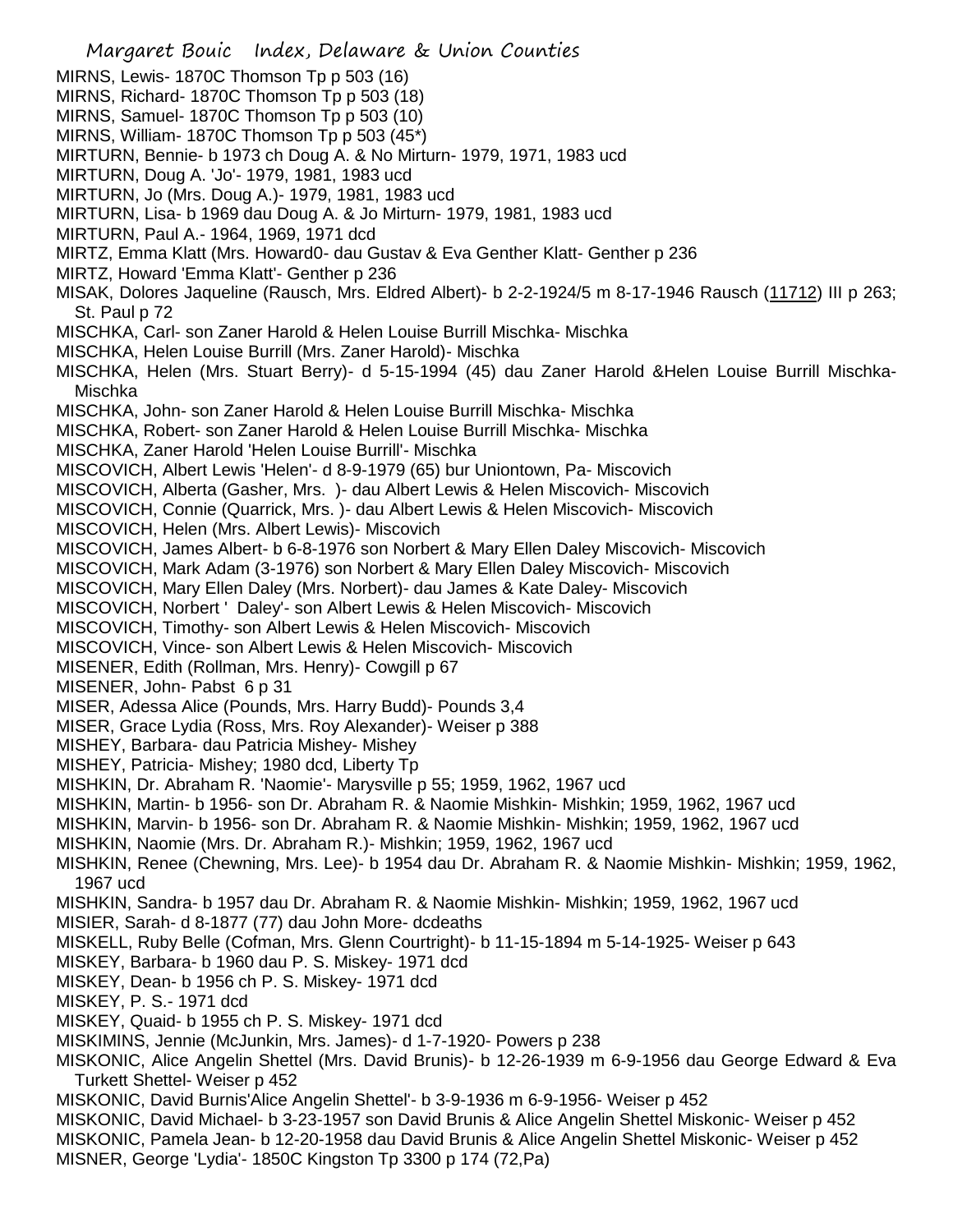Margaret Bouic Index, Delaware & Union Counties MISNER, John- d 5-1-1859 (80) dg 5-6-1859 Cry Ab p 6; 1840C Genoa Tp p 173, delge IV p 67 MISNER, Lydia (Mrs. George)- 1850C Kingston Tp 3300 p 174 (68, Pa) MISSAL, Cathy- Delaware District Library- delge X p 3 MISSENABEIGH, J. & Mains- unec XI p 69, Jerome Tp MISSLER, Franklin- 1870C Liberty Tp Un Co 270 p 33 (12,O) MISSLER, Richard- 1980 dcd, Troy Tp MITCHEL, Rev.- Pabst 6 p 51 MITCHEL, Anthony- unclaimed letter, unec VIII p 44 MITCHEL, Carroll Eugene- son Margaret Mitchel- 1949 ucd MITCHEL, Celia- 1870C Berkshire Tp p 216 (7m) MITCHEL, David- 1835 men p 65 #105 p 122 Westfield Tp MITCHEL, Dianne- dau Robert A. & Patricia Mitchel- 1964 dcd (1) MITCHEL, Eliza- 1870C Oxford Tp p 433 (51\*) MITCHEL, Elizabeth (Bell, Mrs. George)- m 5-10-1832 Madison Co, unec V p 48 MITCHEL, Ellen- 1870C Berkshire Tp p 216 (24) MITCHEL, Emerson- d 11-20-1894 (3m4d) Concord Tp- dcdeaths MITCHEL, George- 1973 ucd Washington Tp MITCHEL, Harvey- d 2-2-1885 (2y) Delaware -dcdeaths MITCHEL, Ida M. (Smith, Mrs. )(Freshwater, Mrs. Henry Oller)- m(2) 2-17-1904 Freshwater p 220 MITCHEL, J. (minister)- delge XII p 10, 30 MITCHEL, John- unec XV p 22 MITCHEL, Linda Kay- dau Margaret Mitchel- 1949 ucd MITCHEL, Loretta Lee- dau Margaret Mitchel- 1949 ucd MITCHEL, Margaret- 1949 ucd MITCHEL, Mary (Baker, Mrs. Lewis)- b 1834 d 1894 ped Dennis Baker #308 17, unec XI p 47 MITCHEL, Matthew- Powers Pat p 301 MITCHEL, Nancy (Watson, Mrs. William)- dumch p 114 MITCHEL, Patricia (Mrs. Robert A.)- 1964 dcd MITCHEL, Paul K.- 1964 dcd, Galena MITCHEL, Richard Grant- son Margaret Mitchel- 1949 ucd MITCHEL, Robert 'Patricia'- 1964 dcd MITCHEL, Robert- son Robert A. & Patricia Mitchel- 1964 dcd (7) MITCHEL, Rose Mary- dau Margaret Mitchel- 1949 ucd MITCHEL, Terry- ch Robert A. & Patricia Mitchel- 1964 dcd (5) MITCHEL, W. F.- delge X p 48 MITCHEL, William- 1870C Berkshire Tp p 216 (26\*) MITCHELL, ---hjt p 10,20, 31, 34, 38, 175, 176; 1915 uch p 242, 414; Marysville p 10 delge IX p 63 MITCHELL, ---McKitrick p 338; unec XIV p 27, 29 MITCHELL, ---performed marriages- unec VII p 59 MITCHELL, --- 1850C Delaware Town 999 p 79 (16,O) MITCHELL, ---families in Centerville, Ohio, delge XII p 14 MITCHELL, ---family of Keith Collumber #235 unec IX p 1, X p 2, XI p 2, XII p 2 MITCHELL, baby- d 9-30-1981 Oakdale Cem I p 61 (0) MITCHELL, Rev. 1976 dch p 161; dg 4-16-1889 Cry Ab p 226; dg 6-26-1889 Cry Ab p 23, dg 5-3-1895 Cry Ab p 20, 21; dg 11-15-1889 Cry Ab p 46; dg 12-22-1899 Cry Ab p 229; dg 9-22-1908, Cry Ab p 158 MITCHELL, -- (Mrs. )- motherin-law- of A. B. Clark- dg 3-29-1907 Cry Ab p 32 MITCHELL, Aaron Benjamin 'Emma E. Harris'- b 7-7-1843 d 3-18-1887 Milford Cem, Sec 2 R3, Un Al p 30 son Dixon & Mary Chapman Mitchell- Genther p 140; 1860C Allen Tp 713-720 p 98 (20,O) MITCHELL, Aaron H.- b 9-7-1869 d 11-16-1894- Mitchell Cem, DJ p 17 son James Robinson & Olive Ann Gill Mitchell- Mitchell 112845; 1883 uch V p 322; 1870C Jerome Tp 63 p 9 (8/12,O); 1880C Jer. Tp 84-85 p 10 (10,O,O,O); Genther p 139 MITCHELL, Aaron- d 5-16-1834 (4m29d) Mitchell Cem, DJ p 13, son Moses & Jemima Mitchell; Genther p 139 (did they have 2 Aarons ?) MITCHELL, Aaron 'Phyllis Staley'- b 7-22-1892 d 1-20-1967 Milford Cem, Un Al p 53 R9 Sec S MITCHELL, Aaron 'Sarah Chapman'- m 12-31-1863 ucm 3512- son Moses & Jemima Cartwright Mitchell-

1883 uch V p 212; Mitchell Bible- unec II p 43; Mitchell 1121(12); dumch p 392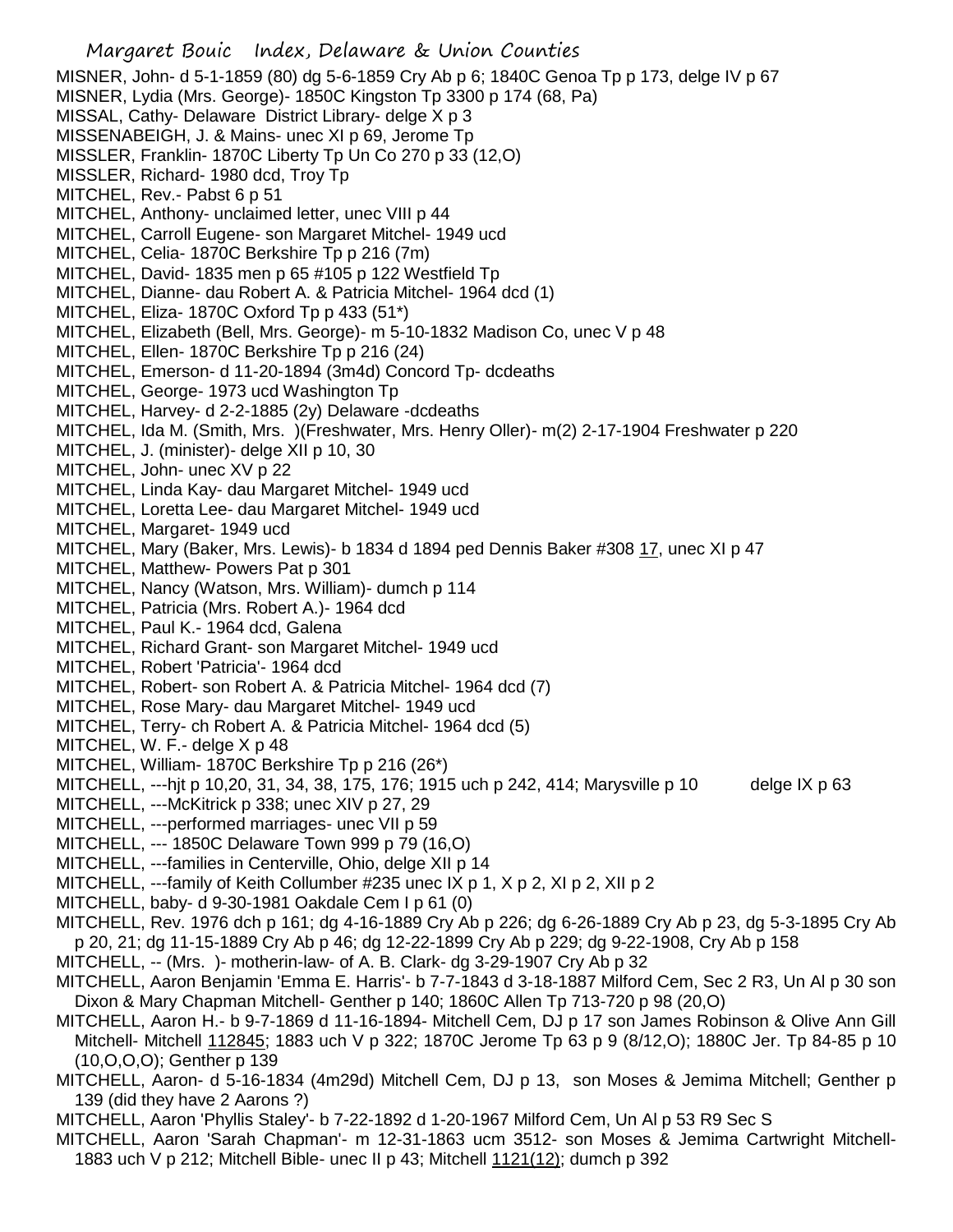MITCHELL, Aaron - b c 1810 son Judge David & Martha Black Mitchell- Genther p 138; 1830C Darby Tp 63 p 282(20-30); unec XV p 70

- MITCHELL, Abbie Potts (Mrs. Thomas)-dau James & Ruth Moore Potts- 1915 uch p 1028
- MITCHELL, Abby E. (Maine, Mrs. Clark B.)- m 4-10-1854 sister Sarah Ann Mitchell Maine- Asp (809)
- MITCHELL, Abby (Kennedy, Mrs. John)- d 2-14-1879 Madison Co, Democrat, unec XII p 31- dau Newman Mitchell
- MITCHELL, Dr. Abraham- son David I. & Jean Mitchell- Mitchell 15; Genther p 134, 135; unec VII p 47, DJ p 11
- MITCHELL, Abraham- d 3-9-1851 (22-9-220 Mitchell Cem DJ p 131
- MITCHELL, Abraham 'Hester Frenner'- m 3-25-1852 son Moses & Jemima Cartright Mitchell- 1883 uch V p 212; Mitchell 11216; Genther p 139; unec VI p 29, ZVII p 58, XV p 7; 1840C Darby Tp 1075 (5-10); 1850C Darby Tp 1664-1684 p 247 (19,O)
- MITCHELL, Ada E. Siders (Mrs. Pearl G.)- d 12-2-1979 (78) Oak Grove Cem- Mitchell; 1964 dcd
- MITCHELL, Ada I. (Duhl, Mrs. Oscar H.)(Agler, Mrs. Kenneth M.)- b 8-21-1900 d 8-19-1986 Jerome Cem- dau William & Mary Ann Barnhouse Mitchell- Mitchell
- MITCHELL, Ada (Mrs. Pearl G.)- Mitchell
- MITCHELL, Adah Reed (Mrs. Alex)- d 2-1961 (85) Plain City, DJ p 17; Mitchell (112148); Genther p 107 109; 1900C Darby Tp 143-149 p 7A (24,O,O,WVa) m 2y, 1 ch; 1910C Darby Tp 95 p 5A (29,O,O,WVa) m 12y, 1 ch
- MITCHELL, David Add (Achbor)- son David IV & Nancy Hunter Mitchell- Mitchell 11261; Genther p 139
- MITCHELL, Agnes (23-1911) Dover Tp, uninf p 15
- MITCHELL, Albert d 7-14-1852 (22-0-7) Mitchell Cem, DJ p 11
- MITCHELL, Albert- son Allen Mitchell- d 3-14-1887, colored, dg 3-15-1887, Cry Ab p 153
- MITCHELL, Albert 'Angeline Wood'- m 10-28-1851 ucm 1732 d 12-4-1864; 1883 uch IV p 518; 1850C Allen Tp 1397-1416 p 209 (20,Vt)
- MITCHELL, Albert 'Mary Ann Woods'- son Dixon & Mary Chapman Mitchell- Genther p 140
- MITCHELL, Albert M.- son Samuel & Mary S. Bishop Mitchell- Genther p 143; unec VI p 29; 1850C Darby Tp 1586-1606 p 235 (17,O)
- MITCHELL, Albert M.- son W. D. W. & Sarah J. Maynard Mitchell- 1850C York Tp 360-361 p 55 (1,O); 1860C York Tp 1270-178 p 171 (11,O)
- MITCHELL, Alexander R.- b c 1829 d Cal. not m. son Judge David & Hannah Caldwell Mitchell- 1883 uch V p 223; Genther p 139; 1830C Darby Tp 63 p 282 (-5); 1850C Darby Tp 1610-1630 p 239 (22,O); unec VI p 29; unec II CP81 p 46, VII p 48; uccp p 18 JB2 p 138
- MITCHELL, Alexander Scott 'Adah Reed'- b 6-21-1869 DJ p 17, 24 son David & Elizabeth Wingfield Mitchell-Genther p 107, 109; Mitchell Bible, unec II p 13; Mitchell 112148; dumch p 228; 1870C Darby Tp 137-125 p 19 (1/12,O); 1900C Darby Tp 143-149 p 7A (30,O,O,O) m 2y; 1910C Darby Tp 95 p 5A (40,O,O,O) m 12y MITCHELL, Alfred 'Algelana Wood'- 1883 uch V p 455
- MITCHELL, Alfretta Segner (Mrs. Samuel M.)- m 3-27-1895 dau Isaac & Levina Parker Segner- Genther p 140, 141
- MITCHELL, Algelana (Robinson, Mrs. James D.)- unec VIII p 35
- MITCHELL, Algelana Wood (Mrs. Alfred/Albert)(Robinson, Mrs. James D.)- m 10-28-1851 ucm 1732, (2) 1-33- 1855 ucm 2233; 1915 uch p 827; unec XIII p 33, XIV p 66- dau Luther & Rosanna Cochran Wood- 1883 uch V p 454
- MITCHELL, Alice V. (Andrews, Mrs. Frank A.)- b 5-8-1858 m 12-24-1879 ucm 6631 dau David & Elizabeth Wingfield Mitchell- dumch p 228; 1915 uch p 771; 1883 uch V p 253; Mitchell Bible, unec II p 43; Genther p 107; 1860C Darby Tp 464-466 p 66 (2,Ind); 1870C Darby Tp 137-125 p 19 (12,Iowa)
- MITCHELL, Alice (Crego, Mrs. J. Monroe)- dau Allen & Margaret Hawkins Mitchell- 1908 dch 699
- MITCHELL, Alice Lou Patingale (Mrs. William T.)- Mitchell; 1961, 1964, 1969, 1971, 1980 dcd
- MITCHELL, Alice- d 9-1867 (2-3-11) dau P. J. & H.- Mitchell Cem, DJ p 13
- MITCHELL, Alice J. (Mrs. Ralph I.)- 1961, 1964, 1969, 1971 dcd
- MITCHELL, Alice Marie (Rader, Mrs. Brehtford Gordon)(Winters, Mrs. Donald L.)- b 4-27-1951 dau Walter & Lois McCarty Mitchell- Mitchell 1284; Warren 1394(10)84; 1961, 1964, 1969 dcd
- MITCHELL, Mary Alice Warren (Mrs. Verne T)- b 11-6-1883 m 2-4-1903 d 4-17-1956 Bokescreek Cem p 62 dau William M. & Sarah Matilda Wottring Warren- Mitchell (12); Warren 1394(10)
- MITCHELL, Alicia A. Cilo (Mrs. Robert M.)- m 7-13-1974 dau Alex G. Cilo- Mitchell; 1980 dcd
- MITCHELL, Allen- b Va d at infirmary (80) Thursday- dg 12-4-1908 Cry Ab p 171, Slave in Civil War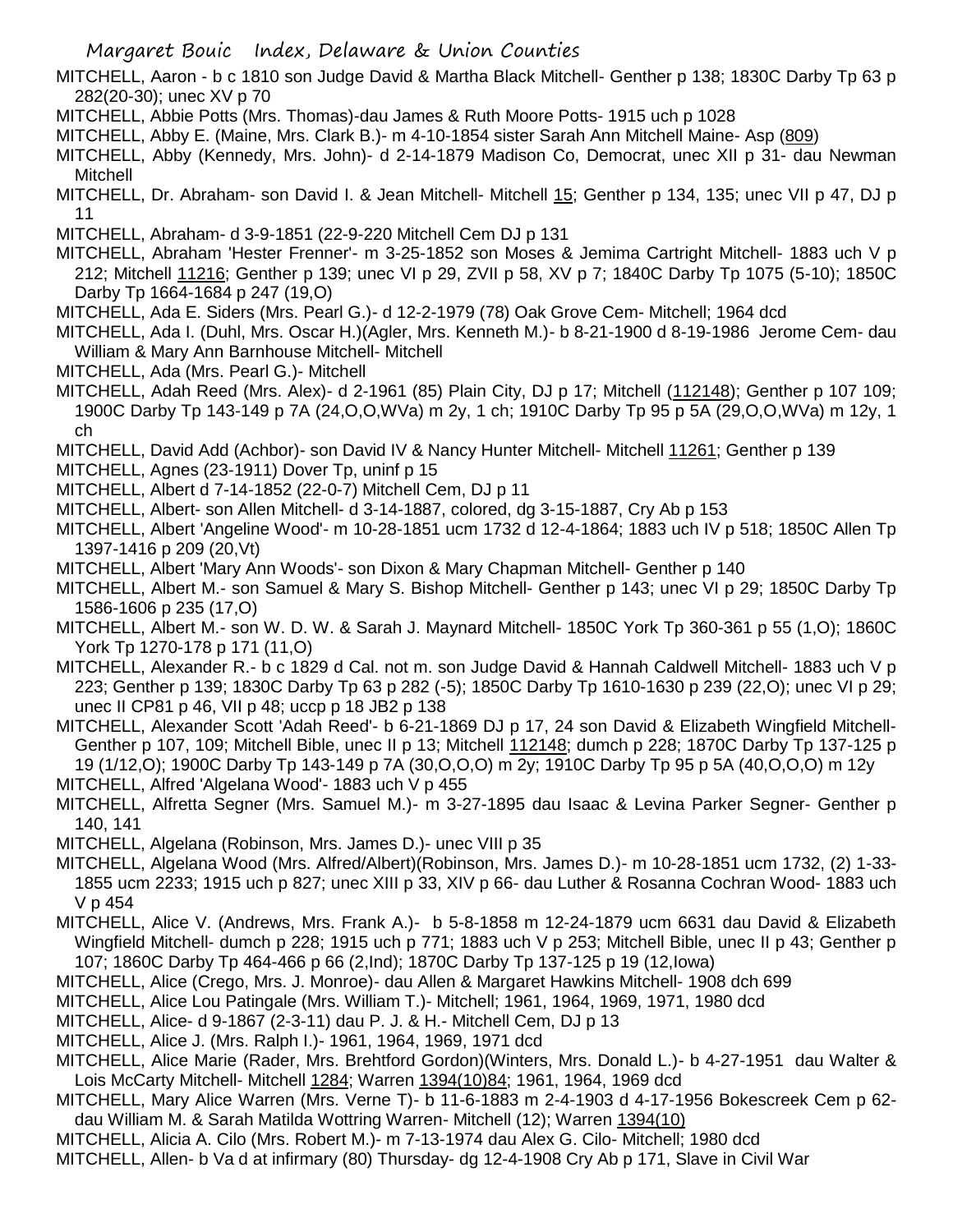MITCHELL, Allen- dg 3-15-1887 Cry Ab p 153

MITCHELL, Allen,Jr.- b 1860 Fayetteville,W. Va. d 3-11-1887 (26-4-20) Oak Grove Cem, Powell p 437 son Allen & Sarah Bradley Mitchell; dcdeaths; 1870C Delaware Town p 297 (9)

MITCHELL, Allen- b 1964 son Charles F. & Wilma Jean Price Mitchell- 1969, 1971 dcd

MITCHELL, Allen J. 'Georgia M.'- b 1-11-1911 d 3-28-1991 (80) Fancher Cem- son Paul K. & Emma Mitchell-Mitchell; 1964, 1969, 1971 dcd

MITCHELL, Allen 'Margaret Hawkins'- 1908 dch 699

MITCHELL, Allen 'Sarah Ann Bradley'- 1880 dch p 411, 635; 1870C Delaware Twon p 297 (42\*)

MITCHELL, Allen- father of William Mitchell- dg 7-21-1908, Cry Ab p 144

MITCHELL, Allison Leigh- b 3-13-1982 dau James R. & --Adams Mitchell- Mitchell

MITCHELL, Almon- delge XI p 46, 1890 tax

MITCHELL, Alpha- b 9-19-1873 d 3-15-1927 Mitchell Cem, DJ p 15

MITCHELL, Amanda (Haynes, Mrs. Jefferson)- m 5-14-1854 ucm 2128, also ucm 2142- dau Jesse & Elizabeth Robinson Mitchell- 1883 uch V p 274, 275; unec VIII p 19, XVI p 3; 1850C Jerome Tp 1744-1764 p 257 (17,O); Mitchell 11285; mt 7-12-1854

MITCHELL, Amanda- b 1825 d 3-24-1857 (21-11-16) Mitchell Cem, DJ p 13; dau Moses & Jemima Cartwright Mitchell- Mitchell Bible, unec II p 13; Mitchell 1121(10); 1883 uch V p 212; Genther p 139; unec VI p 29; 1840C Darby Tp 1075 (5-10); 1850C Darby Tp 1664 (14,O)

MITCHELL, A. Mary- 1980 dcd; Sc Tp school bus driver

MITCHELL, Amber Nicole- b 3-13-1993 dau Jeffrey Duane & Karla Lynn Burns Mitchell- St. Paul p 18, 86

MITCHELL, Amer E.- son Rev. Walter & Mary Mitchell- 1860C Paris Tp 1330-1319 p 176 (5,Ind)

- MITCHELL, Amy E. Lehman (Mrs. Arna E)- b 10-13-1872 m 1890 d 12-25-1952 (80) Milford Cem, Un Al p 12 dau Christian & Mary Ellen Lehman- obit, mlib; unvmec p 29, 37; Mitchell (112151); 1900C Darby Tp 142- 148 p 7A (27,Pa,Pa,Pa) m 10y, 2 ch; 1910C Darby Tp 92 p 5A (37,Pa,Pa,Pa)m 19y, 3 ch
- MITCHELL, Amy Marie (Young, Mrs. Ryan Franklin)- b b 10-4-1963 m 12-16-1988 dau Charles Edward & Marilou Jones Mitchell- Mitchell 12111' Newhouse 13251411; Warren 1394(10)111; 1964, 1969, 1971, 1980 dcd

MITCHELL, Anabel (Smith, Mrs. )- dau Clyde & Etta Mitchell- obit Herbert J. mlib

MITCHELL, Andrew- unec III p 40 (gd)

MITCHELL, Andrew- b 1964 son Donald L. & Thelma L. Mitchell- 1971, 1980 dcd

MITCHELL, Andrew Thomas - b 10-9-1979 son Greg & Chris Mitchell- Mitchell

MITCHELL, Ann (Davis, Mrs. Thomas)- m 9-5-1850 ucm 1567- unec VIII p 3, XIV p 18; 1850C York Tp 356- 361 p 55 (22,O)

MITCHELL, Ann Deland (Mrs. Ross)- 1883 uch V p 124; 1860C Union Tp 549-552 p 77 (31,Vt)

MITCHELL, Ann Gamble (Mrs. George)- b 11-9-1828 m 2-4-1847/6 ucm 1197 d 10-15-1902 Milford Cem, Un Al p 59- Mitchell (11213); Genther p 106, 107; unec VI p 27, 69; 1883 uch V p 212, 364; 1850C Darby Tp 1663-1683 p 246 (2,O); 1870C Dover Tp 160-162 p 20 (32,O); 1880C Darby Tp 129 (51,O,O,O)

MITCHELL, Ann (Mrs. George)- Genther p 135 (George is son of David & Jean

MITCHELL, Ann Jane (Hill, Mrs. Samuel)- b 1822 d 1900 ped David Alvin Rishe 31; delge V p 70

MITCHELL, Ann (Mrs. Rev. John) - Morrow Co, Wight I p 78, 10-22-1852

MITCHELL, Ann M. (Scott, Mrs. Milton)- dau Dixon Mitchell- Genther p 140; 1850C Allen Tp 1397-1416 p 209  $(12, 0)$ 

MITCHELL, Anna Adams (Mrs. James R.)- dau Drew T. Adams- Mitchell

- MITCHELL, Anna Brown (Mrs. Frank P.)- m 10-15-1879 ucm 6563
- MITCHELL, Anna C. (Henry, Mrs. )- dau George R. & Etta May McClimans Mitchell- Mitchell; obit Cecil R., mlib
- MITCHELL, Anna(Ferguson, Mrs. Chana/Canna A.)-m 9-30-1873 ucm 5337; unec III p 25

MITCHELL, Anna- dau George & Belina Mitchell- 1880C Jerome Tp 112-114 p 13 (7,O,O,O); 1900C Jerome Tp 163-172 p 7B (27,O,O,O)

MITCHELL, Anna (Mrs. Grover) b 11-1828; 1900C Union Tp 230-238 p 12A (71, O,Irel,PA) m 3y, 4 ch

MITCHELL, Anna Lou Meade (Mrs. Howard R.)- m 9-1977- Mitchell

MITCHELL, Anna Marie Pfarr (Fogle, Mrs. William)(Mrs. William)- b 4-5-1882 d 3-18-1965 dau Conrad & Dorothy Holdgue Pfarr- Mitchell

MITCHELL, Anna May (Dominy, Mrs.Newton J.)- b 6-23-1875 m 12-15-1896 d 9-4-1953 dau Charles W. J. & Susan Melvina McCauley Dominy- p 241

MITCHELL, Anna- dau Moses & Polly Marshall Mitchell- Mitchell 112111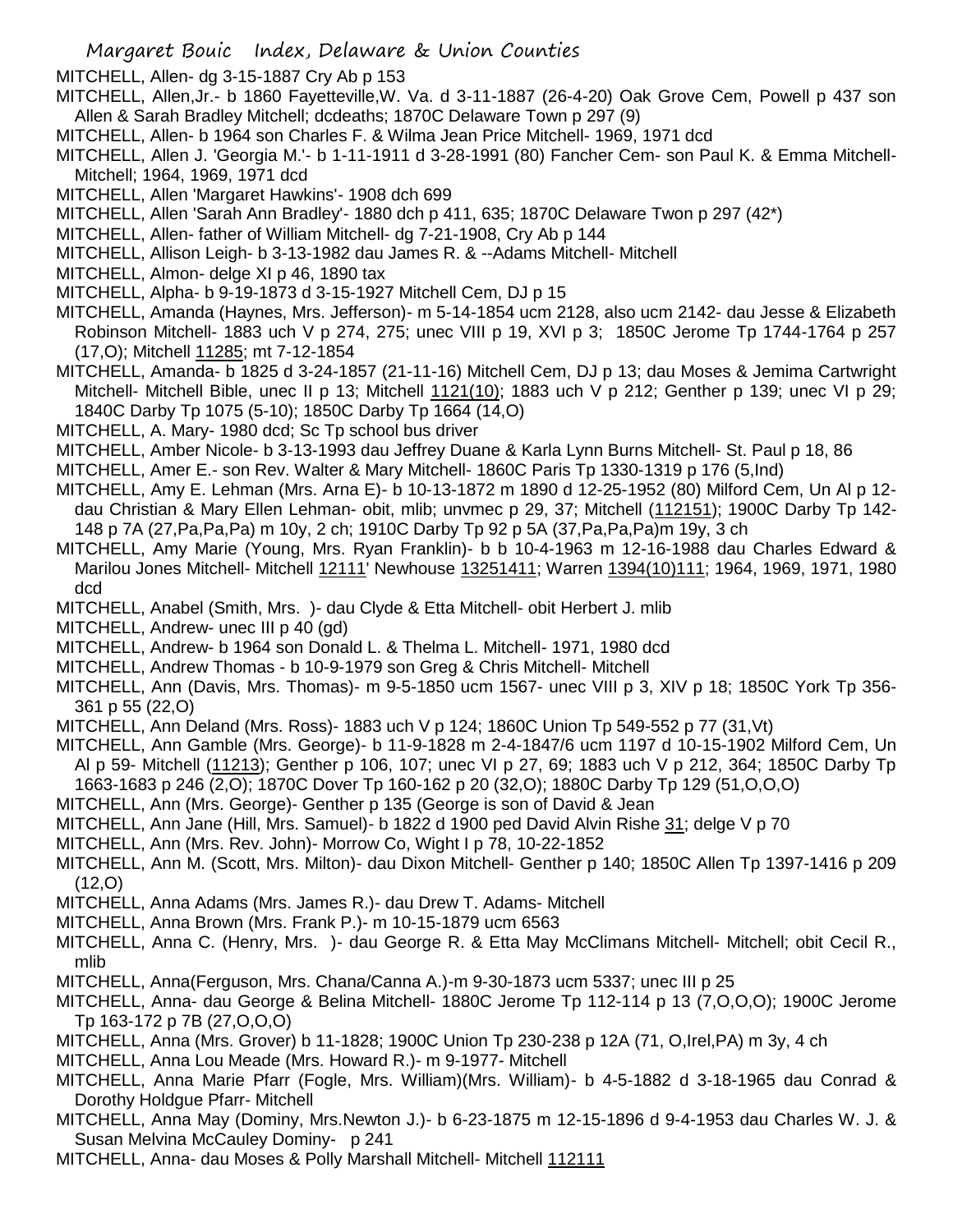MITCHELL, Anna M. (Mrs. William H.)- 1949, 1959, 1962 ucd

- MITCHELL, Annetta (Markley, Mrs. William M.)- m 1-12-1874 ucm 5434 dau John C. & Nancy McCullough Mitchell; 1860C Darby Tp 385-387 p 55 (7,O)
- MITCHELL, Annie- dau Mary Mitchell- 1870C Darby Tp 231-219 (14,O)
- MITCHELL, Ansel D.'Barbara J.'- son Golden R. & Gladys Metzger Mitchell- Mitchell; 1964, 1980 dcd
- MITCHELL, April- b 1975 dau John W. & Sherrie Mitchell- 1980 dcd
- MITCHELL, Arna E.'Amy E. Lehman'- b 7-1868 m 1890 d 1936 Mitchell Cem DJ p 18, 26, interment 7-18- 1936; Un Al p 12; Mitchell 112151; 1880C Darby Tp 130 (10,O,O,O); 1900C Darby Tp 142-148 p 7A (31,Pa,Pa,Pa) m 10y
- MITCHELL, Arvilla A. (Morse, Mrs. Jason P.)-b1-7-1854 m 12-10-1872 ucm 5287-Mitchell Bible- dau David & Elizabeth Wingfield Mitchell- dumch p 228; 1883 uch V p 253; unec II p 43; Genther p 107; 1860C Darby Tp 464-466 p 66 (7,O); 1870C Darby Tp 127-125 p 9 (16,O)
- MITCHELL, Auburn 'Louisa Speers'- m 1-15-1829 Madison Co, unec V p 39
- MITCHELL, Audrey A.- dau Clay Stevenson & Hazel M. Stockwell Mitchell- Mitchell
- MITCHELL, Audria- dau Teri J. Arnold Mitchell- Mitchell
- MITCHELL, B.-d 2-18-1865 1883 uch IV p 496
- MITCHELL, Barbara J. (Mrs. Ansel D.)- 1964, 1980 dcd
- MITCHELL, Barren Robert- b 2-28-1992 son Leo Paul & Janice Nowlin Mitchell, Jr.- Mitchell
- MITCHELL, Belinda (Cushman, Mrs. )- dau David Jr. & Nancy Hunter Mitchell- Mitchell 1121(10); Genther p 139; 1883 uch V p 274; 1850C Darby Tp 1664-1684 p 247 (14,O)
- MITCHELL, Belinda Marie (Stratton, Mrs. )- dau George M. & Elizaeeth May Rutter Mitchell- Mitchell
- MITCHELL, Belinda Reed (Mrs. George)- b 8-1836 m 9-29-1868 ucm 4441; Genther 140; 1870C Allen Tp 186- 179 (34,O); 1880C Jerome Tp 112-114 p 13 (48,O,O,O); 1900C Jerome Tp 163-172 p 70 (63,O,O,O) m 30y
- 3 ch MITCHELL, Bell- d 8-31-1908 (62y3m) Oakdale Cem 2137 (27C)
- MITCHELL, Belle, Miss- b 1837 d 1908 (71) sister G. D. Mitchell, Mrs. W. H. Goff, obit mlib
- MITCHELL, Benjamine- son James & Olive Gill Mitchell- 1870C Jerome Tp 63 p 9 (2,O)
- MITCHELL, Bernice Herriott (Mrs. Leo Paul)- b 12-2-1925 m 7-28-1940 d 11-17-1986 (60) dau Cora J. & Dorothy Fogle Herriott- Mitchell; Herriott 5,6; 1959, 1962 ucd
- MITCHELL, Bessie (Lane, Mrs. )- dau Mack R. & Zenna Elliott Mitchell- Mitchell
- MITCHELL, Bessie M. (Cole, Mrs. Allen Garvin)- b 10-10-1889 m 6-16-1920 dau George E. & Minnie Richards Mitchell- Maugans Anc p 45
- MITCHELL, Betsey Hough (Mrs. Marcus)- Powers Pat p 75
- MITCHELL, Betsey (Robinson, Mrs. John)- m 8-28-1823 ucm 57- dau Samuel,Jr. & Elizabeth Robinson Mitchell- 1883 uch V p 223; unec II p 14, VII p 48, XV p 70; 1820C Union Tp 165 (-10); 1830C Darby Tp 64 p 282 (15-20)
- MITCHELL, Bettie Marie- dau Leo Paul & Bernice Harriott Mitchell- Mitchell
- MITCHELL, Betty J. (Mrs. John J.)- m 6-6-1980 Oakdale Cem II p 149 (M-R15-10)
- MITCHELL, Betty J. (Mrs. Robert Carl)- 1967, 1971, 1973, 1975, 1977, 1979, 1981, 1983 ucd
- MITCHELL, Billy- b 1963 son Larry Robert & Shirley J. Mitchell- 1964, 1980 dcd
- MITCHELL, Bob- b 1959 son James V. & Deana M. Mitchell- 1975, 1977 ucd
- MITCHELL, Bobbie Jo (10-1982) dau James R. & Anna R. Mitchell- Mitchell- engaged to Robert D. Hooper
- MITCHELL, Bonita M.(Gray, Mrs. James)- dau William M. & Nellie Anna Gray Mitchell- Mitchell
- MITCHELL, Bonnie Beth- b 12-19-1944 dau Glenn & Darlene Rhodes Mitchell- Mitchell 12(10)(10)1; Warren 139(10)(10)1; 1964, 1971 dcd
- MITCHELL, Bonnie Carol- b 1963- dau Carl R. & Betty Mitchell- Mitchell; 1967, 1971, 1975, 1983 ucdengaged to Robert Scot Cantrell
- MITCHELL, Bonnie Mae Slayton (Mrs. Clyde)- b 10-3-1924 d 10-15-1992 (68) Berkshire Cem- dau George & Rosie Denny Slayton- Mitchell; 1961 dcd
- MITCHELL, Bonnie- b 1963 -dau Robert c. & Betty J. Mitchell- 1973, 1977, 1979, 1981 ucd
- MITCHELL, Bradley Scott 'Janet Louise Stepanovsky'- b 8-12-1968 m 8-13-1988 son Donald Lee & Ruth Ann Ebright Mitchell- Mitchell 1291; Warren 1394(10)811' 1969, 1980 dcd; dcc Virginia Harsh Mitchell- 1
- MITCHELL, Bradley Leigh- son Dr. Paul & Thelma Chambers Mitchell- Mitchell
- MITCHELL, Brenda L. (Manns, Mrs. Rodney)- b 1959 dau Robert Glenn,Jr. & Judy Kay Bauman Mitchell-Mitchell; 1961, 1964, 1971 dcd; 1977 ucd; Warren
- MITCHELL, Brian- son Robert Glenn, Jr. & Judy Kay Bauman Mitchell-Mitchell; 1964 dcd(1); 1981 ucd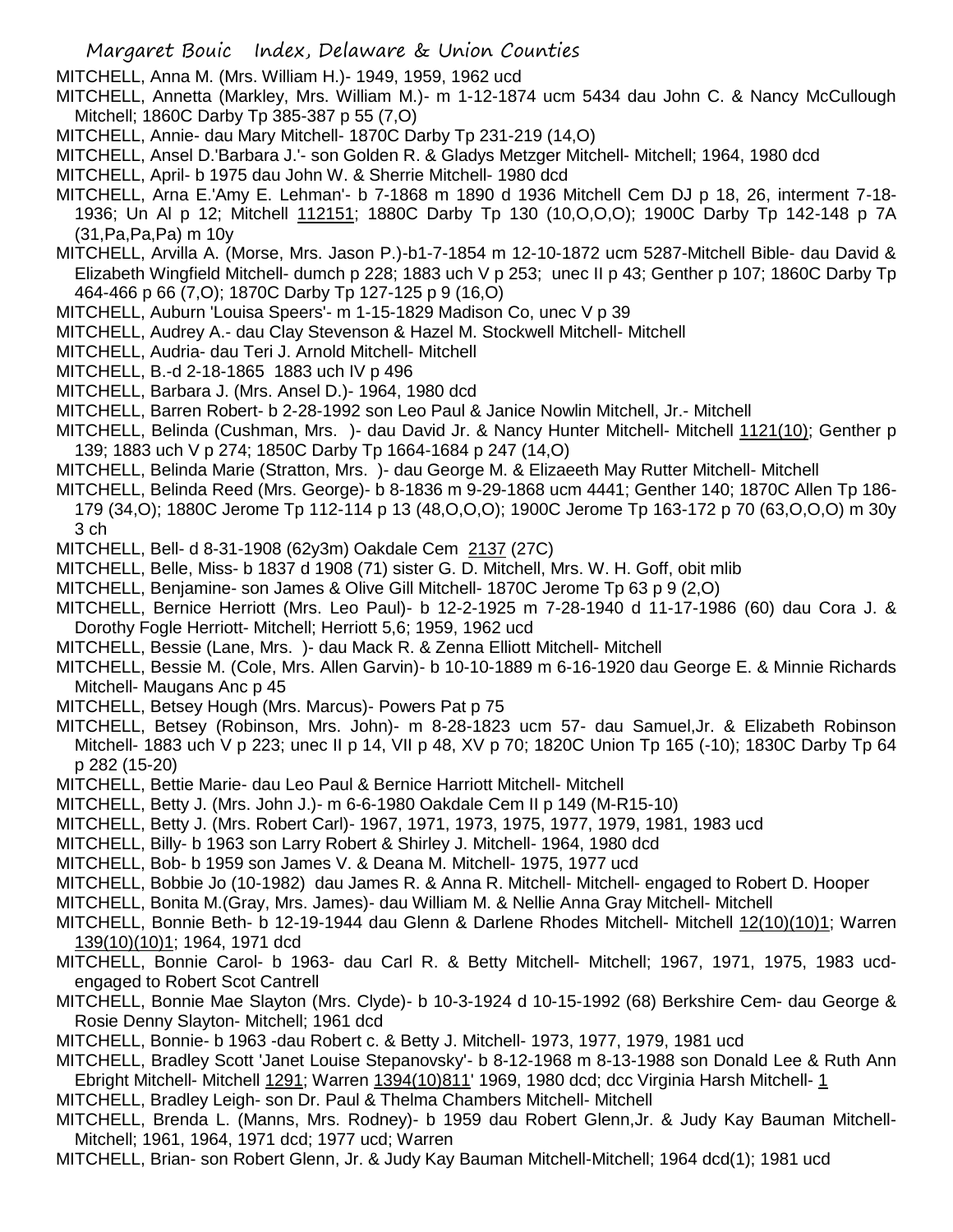MITCHELL, Brooke- dau Robert A. Mitchell- Mitchell

- MITCHELL, Bruce- b 1961 son Robert Glenn,Jr. & Judy Kay Bauman Mitchell- Mitchell; 1961, 1964, 1969, 1971 dcd; 1977 ucd
- MITCHELL, Bryan- b 1963 son Robert Glenn,Jr. & Judy K. Mauman Mitchell- Mitchell; Warren; 1969, 1971 dcd; 1977, 1979 ucd
- MITCHELL, Buddy Lee- b 7-30-1928 son William & Grace Sparkes Mitchell- Genther p 212
- MITCHELL, Burton Black.-d Civil War unm- son Dixon & Mary Chapman Mitchell- 1850C Allen Tp 1397-1416 p 209 (7,O); 1860C Allen Tp 713-720 p 98 (17,O); Genther p 140
- MITCHELL, Calvin 'Sophia Ashbaugh'- 1915 uch p 613, 786
- MITCHELL, Carl M. 'Wilma E.'- 1964, 1971 dcd
- MITCHELL, Carl Robert 'Betty' son William Marlow & Edna Phillips Mitchell- Mitchell; father of Bonnie Carol Mitchell- Mitchell; 1959(14), 1962, 1967, 1971, 1973 ucd
- MITCHELL, Carlos 'Kim'- son Ivan H. & Joan S. Nininger Mitchell- Mitchell; 1961(2), 1964 dcd
- MITCHELL, Carolan/Carolyn (Crowall, Mrs. )- dau Leo Paul & Bernice M. Herriott Mitchell- Mitchell; Herriott 6; 1959(8), 1962 ucd
- MITCHELL, Carolyn (Mrs. James Cornelius)- DJ p 24; 1967, 1971, 1973, 1975, 1981, 1983 ucd
- MITCHELL, Carolyn Marie- b 2-20-1982 dau Jack W. & Sharon Herd Mitchell- Mitchell
- MITCHELL, Carolyn (Morlan, Mrs. Steven)- dau Ivan H. & Joan Nininger Mitchell- Mitchell; 1961(5m), 1964 dcd
- MITCHELL, Carrie M.-dau John,Jr. & Harriet Stansfield Mitchell- 1883 uch V p 124; 1870C Union Tp 131-130 p 18 (7,O)
- MITCHELL, Catherine- 1860C Jerome Tp 145 p 21 (55,Md)
- MITCHELL, Catherine (Shirk, Mrs. George B.)- 1915 uch p 592
- MITCHELL, Cathy (Adams, Mrs. Dale)- dau Ivan & Joan Nininger Mitchell- Mitchell
- MITCHELL, Cecil L. 'Edith Hilbert'- b 3-31-1899 m 6-4-1921 d 6-26-1985 (86) Mitchell Cem DJ p 24- son Arna E. & Amy E. Lehman Mitchell- Mitchell 1121512;; 1985 uch p 138; 1900C Darby Tp 142-144 p 7A (-,O,O,O); 1910C Darby Tp 92 p 5A (11,O,O,Pa); obit Amy, mlib; 1949, 1959, 1962, 1967, 1971, 1973, 1975, 1977, 1979, 1981, 1983 ucd
- MITCHELL, Cecil (Rhodes, Mrs. )- dau Clay Stevenson & Hazel M. Stockwell Mitchell- Mitchell
- MITCHELL, Cecile- dau Fred A. & Minnie Vance Mitchell-Mitchell
- MITCHELL, Celesta Mae Haggard (Mrs. Dennis Adelle)- b 12-1-1887 m 1-7-1904 d 1969- Milford Cem, Un Al p 41- dau Albert J. & Zadie Nancy Webb Haggard; obit Dennis, obit, mlib(brown);1985 uch p 38, 50; ped Jon Francis Davis #89 7; unec VI p 63; Mitchell
- MITCHELL, Charles- dumch p 395
- MITCHELL, Charles- father of Edtih Pearl- Mitchell
- MITCHELL, Charles- son Allen & Sarah Bradley Mitchell- 1870C Delaware Town p 297 (7)
- MITCHELL, Charles- brother D. C (Curt) obit E. C., Del Mus Library
- MITCHELL, Charles E.- 1908 dch 412
- MITCHELL, Charles 'Elizabeth- b 1860 d 1932 Milford Cem, Sec 5 R9 Un Al p 53
- MITCHELL, Charles Edward 'Marilou Jones'- b 1-1-1928 m 6-15-1958 son Herbert Clinton & Edith Florence Smart Mitchell- Mitchell 1211; Newhouse 1325141; Warren 1394(10)11; 1964, 1969, 1971 dcd
- MITCHELL, Charles F. 'Chloe'- 1961, 1971, 1980 dcd
- MITCHELL, Charles- b 1963 son Charles F. & Chloe J. Mitchell- 1971, 1980 dcd
- MITCHELL, Charles F. 'Wilma Jean Price'- m 4-5-1963 son Densel Mitchell- Mitchell; 1971 dcd
- MITCHELL, --- b 1-1964 son Charles F. & Wilma Jean Price Mitchell- Mitchell 1964, 1969 dcd
- MITCHELL, Charles 'Rosella Larcom'- b 3-31-1862 m 10-16-1881 d 4-17-1926 Bokescreek Cem p 61- son
- Samuel Charles & Mary Jane Mitchell- dg 10-26-1906, Cry Ab p 127; Mitchell 1; 1880C Scioto Tp (19,O,O,O)
- MITCHELL, Charles W.,Jr. 'Susan Melvina "Vina" McCawley'- m 7-26-1871 ucm 4949; Dominy p 241; mlib
- MITCHELL, Charlotte- 1870C Delaware Town p 351 (37)
- MITCHELL, Charlotte Philbrook (Mrs. Mitchell S.)- m 8-13-1842 dcm
- MITCHELL, Chester- son George & Belinda Mitchell- 1880C Jerome Tp 112-114 p 13 (4,O,O,O)
- MITCHELL, Charles G. 'Irene N.'- d 1-28-1983 (80) bur Bucyrus- Mitchell
- MITCHELL, Charles 'Jean'- son Densel & Ruth D. Heft Mitchell- Mitchell
- MITCHELL, Chester- 1980 dcd; Kingston Tp
- MITCHELL, Chester Floyd 'Marie Y'- b 11-1898 d 2-13-1987 (88) Mitchell Cem- son Alexander Scott & Adah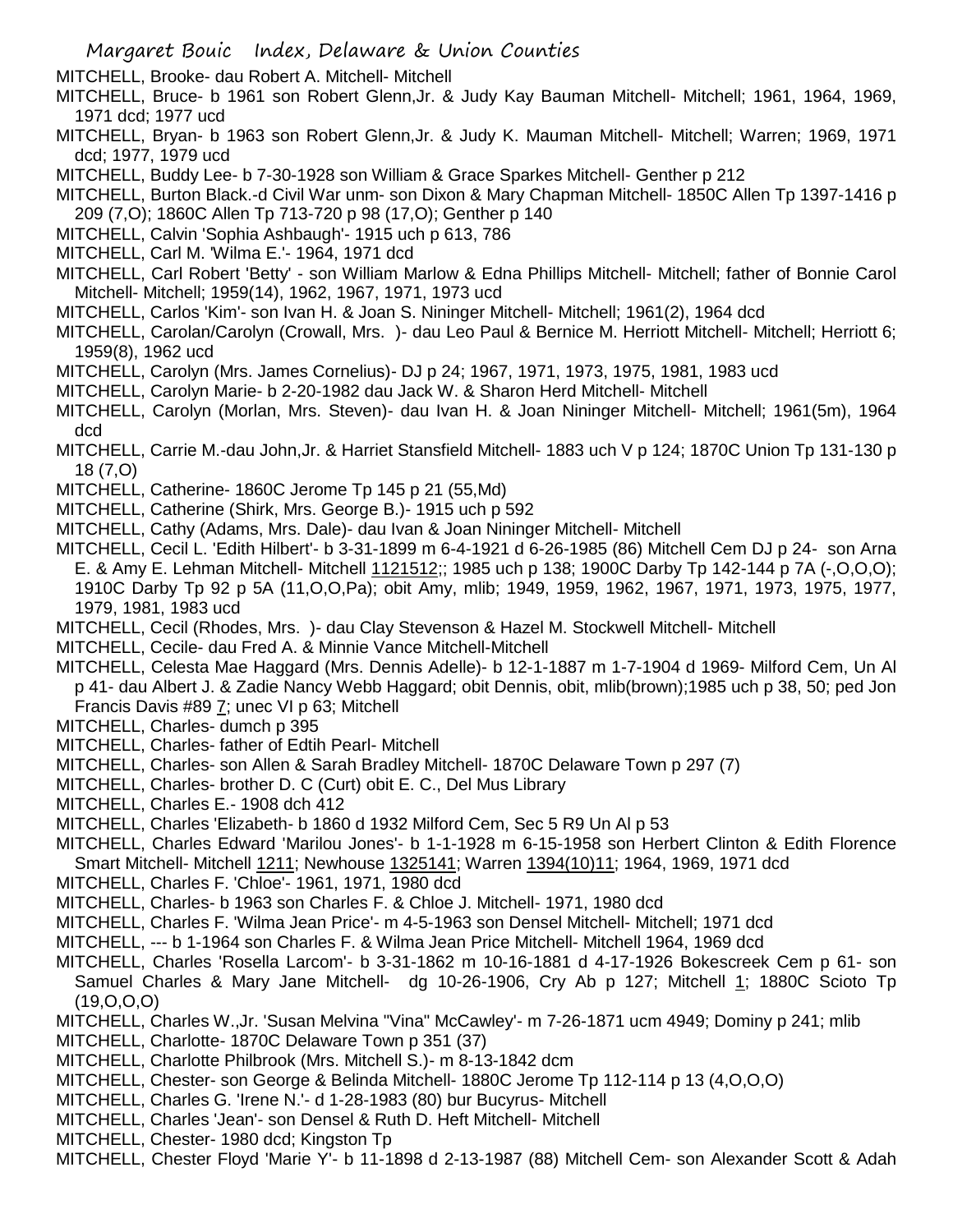Reed Mitchell; Genther p 109; 1900C Darby tp 142-149 p 7A (1,O,O,O)

- MITCHELL, Chloe J. (Mrs. Charles F.)- 1971, 1980 dcd
- MITCHELL, Chris (Mrs. Greg)- Mitchell
- MITCHELL, Chris- son Marian Mitchell- Mitchell
- MITCHELL, Christina (Denton, Mrs. George R.)- dumch p p 224, first husband d 1873

MITCHELL, Christine (McKirgan, Mrs. Herbert)- dau William Mitchell- Samrt 5; Mitchell

MITCHELL, Christopher Joy- b 11-12-1970 son John Edward & Edra Partin Mitchell- dcc Virginia Harsh Mitchell 1

- MITCHELL, Christopher Paul- son Rebecca J. Jividen Mitchell- Mitchell
- MITCHELL, Cindy- b 1959 dau Charles F. & Chloe J. Mitchell- 1971 dcd
- MITCHELL, Cindy Lynn Burwell (Mrs. Steven Wayne)- m 10-1-1988 dau Don & Peggy A. Huffman Burwell-Mitchell
- MITCHELL, Clara- b 1871 Champaign Co d 1-19-1889 (19y) Oakdale Cem 447 I p 9 (E-R11-2)
- MITCHELL, Clara Olive (Lee, Mrs. Andrew)- Mitchell
- MITCHELL, Clara (Mrs. Thomas)- Mitchell

MITCHELL, Clay Stevenson 'Hazel M. Stockwell''Edith Hunsicker'- d 11-26-1980 (82) Berkshire Cem- Mitchell; obit Hazel May- Del Mus Lib

- MITCHELL, Clement- son Daniel G. & Martha Sabine Mitchell- 1883 uch V p 134
- MITCHELL, Cleo/Clio Carson (Mrs. William G.)- b 9-1872 dau Samuel H. & Jane A. Taylor Carson- 1915 uch p 701; obit Wm. Marlow, mlib(brown); Mitchell (112843); Genther p 139; 1900C Jerome Tp 320-339 p 14B (27,O,O,O)
- MITCHELL, Cleobelle (Slocum, Mrs. Sherman,Jr.)(Adkins, Mrs.David M.)- b 12-10-1910 m(1) 12-4-1934 (2) 3- 1-1941 dau Verne & Mary Alice Warren Mitchell- Mitchell 124; Warren 1394(10)4
- MITCHELL, Cleva (Duncan, Mrs. )- dau Clay Stevenson & Hazel M. Stockwell Mitchell- Mitchell
- MITCHELL, Clifford J. 'Esther'- d (60)- Mitchell
- MITCHELL, Clyde W.'Bonnie Mae Slayton'- b 12-25-1927 d 12-23-1992 (64) Berkshire Cem- son Clay Stevenson Hazel M. Stockwell Mitchell- Mitchell; 1961 dcd; obit Hazel May- Del Mus Lib
- MITCHELL, Cody,Junior- b2-9-1995 son Daniel & Lori Hughes Mitchell- Mitchell
- MITCHELL, Commodore P. 'Myrtle Grace Pennington'- Weiser p 233
- MITCHELL, Cora Woodland (Mrs. Wesley)- Mitchell
- MITCHELL, Courtney (Sampson, Mrs. )- dau Robert A. Mitchell- Mitchell
- MITCHELL, Craig 'Terri Lynn Yarhouse'- m 10-21-1989 son Jerry & Sue Mitchell- Mitchell
- MITCHELL, Creota (Frost, Mrs. )- dau Anna Belle Mitchell- Mitchell
- MITCHELL, Curry 'Margaret Horn'- d 1982- Mitchell
- MITCHELL, Cynthia L.- d 11-27-1980 (8) bur Trenton cem- dau Donald L. & May Lou Mitchell- Mitchell
- MITCHELL, Cynthia (Nick, Mrs. Christian)(Wolford, Mrs. Marvin)- m 11-2-1858 dau Daniel & Sarah Marquis Mitchell- 1883 uch V p 253; Mitchell 112122; Genther p 107; unec IV p 54, VI p 27, XII p 30; 1850C Darby Tp 1611-1631 p 239 (7,O)
- MITCHELL, Cyrus R.- d 10-31-1854 (10-7-15) Mitchell Cem, DJ p 7 -son Samuel & Mary Mitchell- 1850C Darby Tp 1586-1606 p 235 (8,O); unec VI p 29; Genther p 143
- MITCHELL, Mrs. D.- unec III p 61 (1852)
- MITCHELL, D. A.- 1915 uch p 149
- MITCHELL, Dale J.- son Joseph Fletcher & Phyllis Irene Clary Mitchell- Mitchell
- MITCHELL, Dana 'Diane'- son David R. & Emily Morgan Mitchell- Mitchell
- MITCHELL, Dana 'Viola Mae Easterday'- b 7-29-1918 m 2-5-1946 d 1-18-1989 (70) son Frederick A. & Grace L. Fuller Mitchell- Mitchell; 1979, 1981, 1983 ucd
- MITCHELL, Daniel A.- son Samuel & Nancy McCullough Mitchell-1880C Darby Tp 110 242D (13,O,O,O)
- MITCHELL, Daniel C.- 1908 dch 400
- MITCHELL, Daniel Dean 'Donna Lou Westbrook'- son Dr. Paul & Thelma Chambers Mitchell- Mitchell
- MITCHELL, Daniel G. 'Martha Sabine'- m 6-6-1860 ucm 3037
- MITCHELL, Daniel H. 'Clara Alligre'- son Edward D. Mitchell- Mitchell 1121211
- MITCHELL, Daniel 'Lori Hughes'- son Donna Mitchell- Mitchell- engaged to Carrie Marie Evans
- MITCHELL, Capt. Daniel 'Lucy Avery' m 10-10-1802 Powers Pat p 14
- MITCHELL, Daniel 'Sarah'- 1880C Darby Tp 60 p 239B (62,O,Pa,Ky)
- MITCHELL, Daniel 'Sarah Marquis'- b 12-15-1817 m 3-19-1942 ucm 784 d 5-23-1900/1- son Moses,Sr. & Jane Taylor Mitchell- Mitchell Bible, unec II p 43, IV p 71- Mitchell 11212; 1883 uch V p 212, 253; Genther p 138;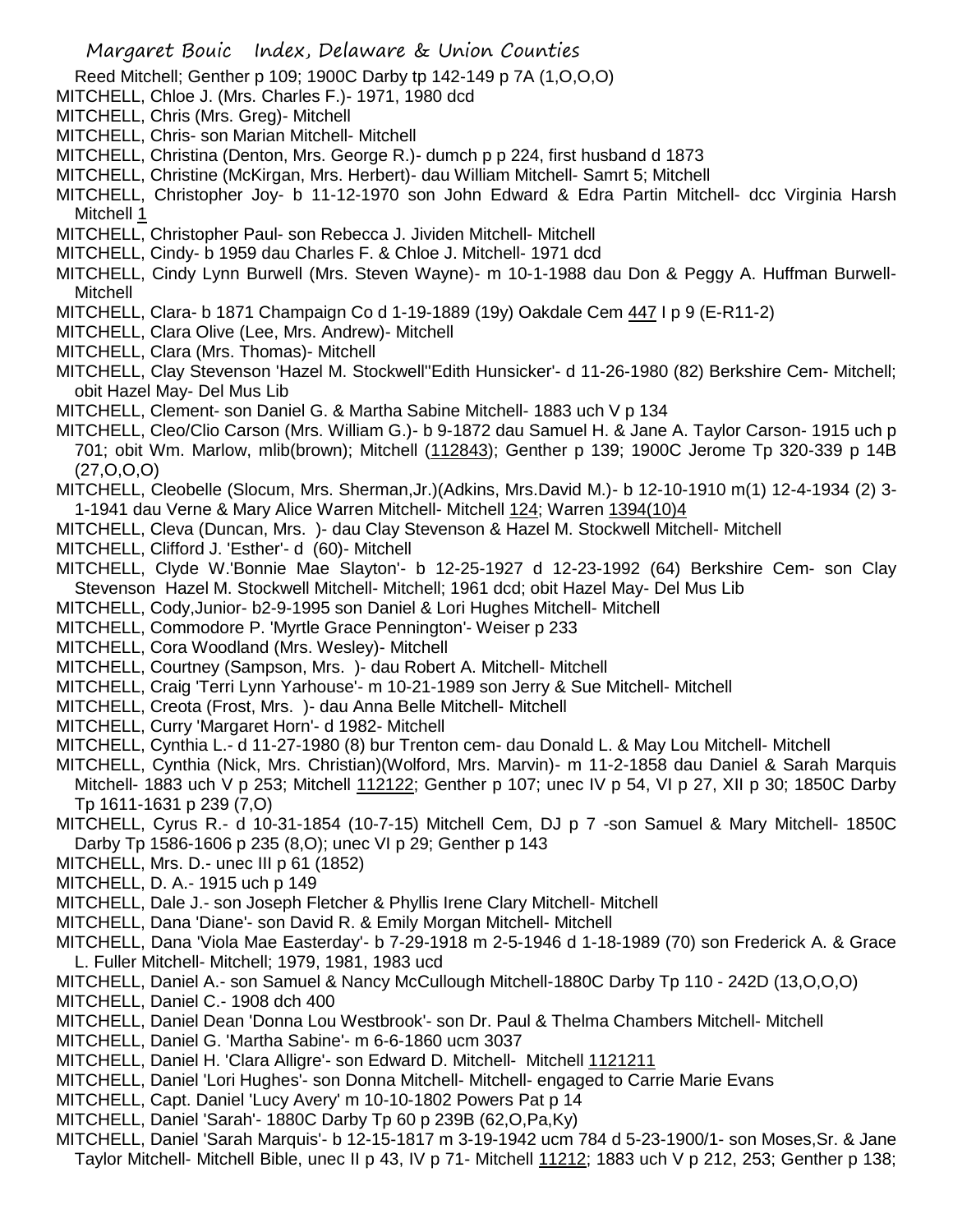1830C Darby Tp 73 p 282 (10-15); 1850C Darby Tp 1611-1631 p 239 (32,O); 1870C Darby Tp 127-115 p 17 (52,O); 1900C Darb Tp 165-172 p 8B (82,O,Pa,O) wid

- MITCHELL, Darlene Rhoades (Mrs. Glen)- b 6-16-1922 m 3-18-1939 d 1-4-1971- Mitchell (12(10)(10); Warren (1394(10)(10)); Rhoades; 1969 dcd
- MITCHELL, Darrell- b 9-27-1928 son Commodore P. & Myrtle Grace Pennington Mitchell- Weiser p 233
- MITCHELL, Darren- b 1967 son James K. & Dixie L. Mitchell- 1980 dcd
- MITCHELL, Rev. David- 1883 uch V p 397
- MITCHELL, David- hadc 36 (1849 Lincoln Tp)
- MITCHELL, David Mitchell 1148; uccp p 2, appr, will book p 74
- MITCHELL, David A.- son David Mitchell,Jr.- 1883 uch V p 274
- MITCHELL, David A.- d 9-3-1931 (64) Oakdale Cem 4369 (48E 1/2)
- MITCHELL, David Addison 'Mattie Ruehlen'- b c 1867 son John Caldwell & Nancy Jane McCullough Mitchell-1883 uch V p 253; obit lib; obit Madison, mlib; Genther p 139, 140; 1870C Darby Tp 16-19 p 2 (3,O)
- MITCHELL, ---(Stoddard, Mrs. Walter)- dau David A. Mitchell- obit David A, mlib
- MITCHELL, ---(Corbett, Mrs. Pearl)- dau David A. Mitchell- obit David A., mlib
- MITCHELL, ---(Galloway, Mrs. J. B.)- dau J. C. & Nancy McCullough Mitchell- obit David A., Mlib
- MITCHELL, David Brian- b 12-14-1974 son Steven Scott & Juanita Kay Hedding Mitchell- dcc Virginia Harsh Mitchell- 1
- MITCHELL, David Charles- b 7-6-1967 son Charles Edward & Marilou Jones Mitchell- Newhouse 13251414; Warren 1394(10)114; Mitchell 12114; 1971 dcd
- MITCHELL, David 'Elizabeth Brundige'- m 10-1825 dcga p 31 Del Pat & Fr Chron; dumch p 102
- MITCHELL, David VI'Elizabeth Wingfield'- b 12-15-1820 d 1899 Mitchell Cem, DJ p 17-son Moses & Jane Taylor Mitchell- 1915 uch p 771; 1883 uch V p 212, 253; Mitchell Bible; unec II p 29, 43, VI p 27; Mitchell 11214; ped Maxine Lombard White #2; 1830C Darby T 73 p 282 (5-10); 1850C Darby Tp 1664-1684 p 247 (28,O); 1860C Darby Tp 464-466 p 65 (39,O); 1870C Darby Tp 137-125 p 18 (48,O); 1880C Darby Tp 117 p 243A (59,O,Ky,O)
- MITCHELL, David- son Frank & Helen Raymond Mitchell- Weiser p 44
- MITCHELL, David I 'Jean'- b 1681 d 1757- Mitchell 1
- MITCHELL, David II 'Sarah'- son David I & Jane Mitchell Mitchell 14, DJ p 11
- MITCHELL, David- son David II & Sarah Mitchell- Mitchell 143
- MITCHELL, David V.- uccp p 1, will book p 3, 56; will book p 42, appr; uccp p 3, sec will bk p 20; dp p 1 uccp p 18
- MITCHELL, David- b 5-12-1838 (2-4-4) Mitchell Cem, DJ p 11- son Jesse & Elizabeth Robinson Mitchell-Genther p 139; 1883 uch V p 274; unec XVI p 3
- MITCHELL, David L. 'Madelon E.'- 1977, 1979, 1981, 1983 ucd
- MITCHELL, Judge David Sr. 'Martha Black''Rebecca Nelson''Hannah Caldwell'- b 4-30-1760/1 m(2) 2-26-1824 ucm 98 (3) 10-6-1825; d 1-28-1836 DJ p 11; son Samuel, Sr. & Margaret Alexander Mitchell- Mitchell 112; unec II p 10, 12, 15, 23, 26, III p 7, 8, 45, V p 41, 49, VII p 47; 1915 uch p 99, 182, 185, 186, 213, 274, 404, 405, 428, 621; 1883 uch III p 284, 289. 202, 311, 341, V p 212, 222, 234, 245, 238, 274, 303, 322, 364, 367, 368, 374, 389, 408, 468; MR-DAR p 13; Marysville p 57; 1985 uch p 13, 85; Genther p 137, 142; will 1836, JB 1 p 269; 1820C Darby Tp 265 (45+); 1830C Darby Tp 63 p 282 (60-70); uccp p 4, cp p 2, 5; JB 1 p 34
- MITCHELL, David 'Kez Lee Ward'- m 11-3-1900 son Charles & Marilou Mitchell- Mitchell
- MITCHELL, David L.- son Joseph Fletcher & Phyllis Irene Clary Mitchell- Mitchell
- MITCHELL, David L.- son Robert L. & Mary Andrews Mitchell- Mitchell
- MITCHELL, David M. 'Rhoda Dulin'- m 2-10-1853 dcm
- MITCHELL, David 'Nancy Graham'- Mitchell 11241 Genther p 139; 1830C Jerome Tp 280 (15-20); 1850C Jerome Tp 1750-1770 p 257 (35,O); uccp p 6, JB 1 p 56 "Little Davy"
- MITCHELL, David,Jr. 'Nancy Hunter'- son Judge David,Sr. & Martha Black Mitchell- Mitchell Cem; 1883 uch III p 367, 408, 409, 410, IV p 430, 433, 434, V p 222, 274, 281, 283; 1915 uch p 182, 204, 246, 272, 273, 274, 275, 276; unec V p 41, VII p 48, XIV p 69, XV p 70, XVI p 3; hjt p 52, 76; 1820C Union Tp 295 (26-45); 1830C Jerome Tp 3 (30-40); Genther p 138; uccp p 32, JB 3 p 334
- MITCHELL, David R. 'Emily Morgan'- b 4-8-1910 d 5-17-1986 (76) bur Vinton,O.- son Thomas & Elizabeth Light Mitchell- Mitchell
- MITCHELL, David- b 9-2-1950 son Robert L. & Mary Elizabeh Andrews Mitchell- Mitchell; 1959, 1962 ucd
- MITCHELL, David V.- son Samuel Jr. & Elizabeth Robinson Mitchell- 1883 uch V p 223; Mitchell 1148;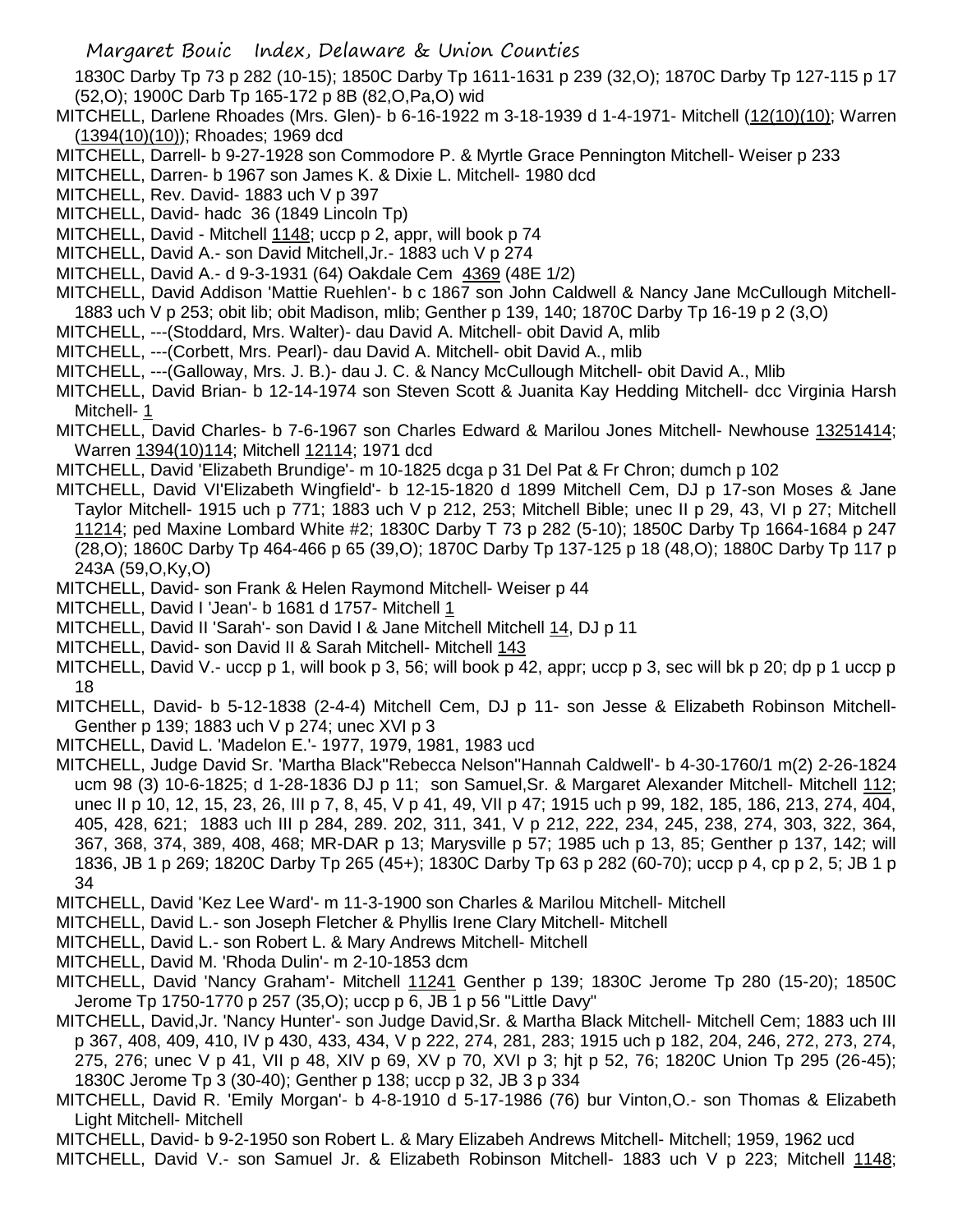Genther p 143; unec VII p 48, V p 70; 1883 uch V p 223; 1820C Union Tp 165 (-10); 1830C Darby Tp p 64 (10-15)

- MITCHELL, David W.- son George M. & Elizabeth May Rutter Mitchell- Mitchell
- MITCHELL, Dean M.'Frances M.'- 1971 dcd
- MITCHELL, Deana M. (Mrs. Verne James)- 1973, 1975, 1977, 1979, 1981 ucd
- MITCHELL, Deanna Lee- b 1959 dau Wesley E. Shirley Frances Wilson Mitchell- Mitchell; obit Shirley, mlib(brown); 1959, 1967, 1979 ucd
- MITCHELL, Debby- dau Donald & May L. Mitchell- 1964 dcd
- MITCHELL, Deborah- dau Shirley Francis Wilson Mitchell- Mitchell
- MITCHELL, Deborah S. (Erpenbach, Mrs. )- dau Donald L. & Mary Lou Mitchell- Mitchell
- MITCHELL, Deborah- b 1956 dau Wesley E. & Shirley Mitchell- obit Shirley, mlib(brown); 1959, 1967, 1971 ucd
- MITCHELL, Debra- b 1959 dau Carl M. & Wilma E. Mitchell- 1964, 1971 dcd
- MITCHELL, Debra-b 1954 dau Donald L. & Thelma L. Mitchell-Mitchell; 1969, 1971 dcd
- MITCHELL, Debra Sue- dau George M. & Elizabeth May Rutter Mitchell- Mitchell
- MITCHELL, Delma (Mrs. Lee I.)(Orahood, Mrs. )- b 10-23-1919 Oakdale Cem II p 150 (M-R16-14); Mitchell; obit Lee I. mlib(brown); 1959, 1962, 1967, 1971, 1973, 1975, 1977 ucd
- MITCHELL, Delmore- son David,Jr. & Nancy Hunter Mitchell- 1915 uch p 274; 1830C Jerome Tp 3 (-5)
- MITCHELL, Delores (Hite, Mrs. Bob)- dau Densel & Ruth D. Heft Mitchell- Mitchell
- MITCHELL, Delores I. (Resinger, Mrs. )- dau George M. & Elizabeth May Rutter Mitchell- Mitchell
- MITCHELL, Delores (Mrs. Wm. J.)- 1980 dcd; Berlin Tp
- MITCHELL, Dema A.- b 2-1883 son Frank D. & Ida Harper Mitchell- 1900C Darby Tp Unionville 58-62 p 3A (7,O,O,O)
- MITCHELL, Dennis Adelle 'Celesta Mae Haggard'- b 2-17-1883 m 1-7-1904 d 4-28-1973 Milford Cem, Un Al p 41- son Frank Daniel & Ida D. Harper Mitchell- Mitchell; ped Jon Francis Davis #89 6; unec VI p 63; obit mlib(brown); obit Frank Daniel, mlib; obit Lutrelle, mlib; 1985 uch p 38, 50
- MITCHELL, Dennis- b 1957 son Carl M. & Wilma E. Mitchell- 1964, 1969, 1971 dcd
- MITCHELL, Dennis- b 1957 son Donald Lee & Thelma L. Mitchell- 1971 dcd
- MITCHELL, Dennis- b 1962- son James K. & Dixie L. Mitchell- 1980 dcd
- MITCHELL, Densel 'Ruth D. Heft'- Mitchell; 1961, 1969, 1971, 1980 dcd
- MITCHELL, Densel,Jr.'Linda Sue Henry'- b 1951 m 10-3-1970 son Densel & Ruth D. Heft Mitchell- Mitchell; 1964, 1969 dcd
- MITCHELL, Dessie/Odessa H. Bigelow (Mrs. Guy D.)- b 8-11-1882 d 7-19-1965 Milford Cem, Un Al p 57- dau A. Russell & Harriett Parthemore Bigelow; obit Guy D., mlib
- 11910C Dover Tp 59-62 p A (28,Cal,O.O.)
- MITCHELL, Diana (Mrs. Dana)- Mitchell
- MITCHELL, Diana (Little, Mrs. )- dau Thomas & Eudora Cole Mitchell- Mitchell
- MITCHELL, Dianna Lynne (Houston, Mrs. Izear,Jr)- m 6-13-1976 dau Thomas A. & Eudora Mitchell- Mitchell' 1961(9), 1964, 1971 dcd
- MITCHELL, Dixie L. (Mrs. James K.)- 1980 dcd
- MITCHELL, Dixon 'Mary Chapman''(S)Electa Currier'- b 1806 d 5-6-1869 (63) Mitchell Cem, DJ p 12- son Judge David & Martha Black Mitchell- Mitchell 112(10); 1883 uch V p 187, 198, 222, 461, 468. 471; dumch p 392; hmp p 55; 1915 uch p 463; Genther p 138, 140; unec VII p 48, XIV p 18, XV p 70; mt 5-19-1869; dg 5- 14-1869, Cry Ab p 74; 1850C Allen Tp 1397-1416 p 208 (44,O); 1860C Allen Tp 713-720 p 98 (53,O); uccp p 20, JB 2 p 196
- MITCHELL, Dixon- son David Jr. & Nancy Hunter Mitchell- 1883 uch V p 274; 1830C Jerome Tp 3
- MITCHELL, Donald- b 1969 son Don G. & Maxine Mitchell- Mitchell; 1977, 1979, 1981, 1983 ucd- engaged to Melissa Esposito
- MITCHELL, Don- son James & Florence Lemon Mitchell- Mitchell
- MITCHELL, Don G.'Maxine'- Mitchell; 1977, 1979, 1981, 1983 ucd
- MITCHELL, Donald Lee 'Ruth Ann Ebright'- b 7-2-1941 m 7-6-1963 son Joy & Virginia Ellen Harsh Mitchell-Mitchell 1291; Warren 1394(10)91; dcc Virginia Harsh Mitchell- 1; 1961, 1964, 1969, 1971, 1980 dcd
- MITCHELL, Donald L. 'Mary Lou'- Mitchell; 1964 dcd
- MITCHELL, Donald L.,Jr.- son Donald L. & Mary Lou Mitchell- Mitchell; 1964 dcd
- MITCHELL, Donald 'Marcia'- son Joy & Virginia Harsh Mitchell- Mitchell
- MITCHELL, Donald L. 'Thelma L.'- 1971, 1980 dcd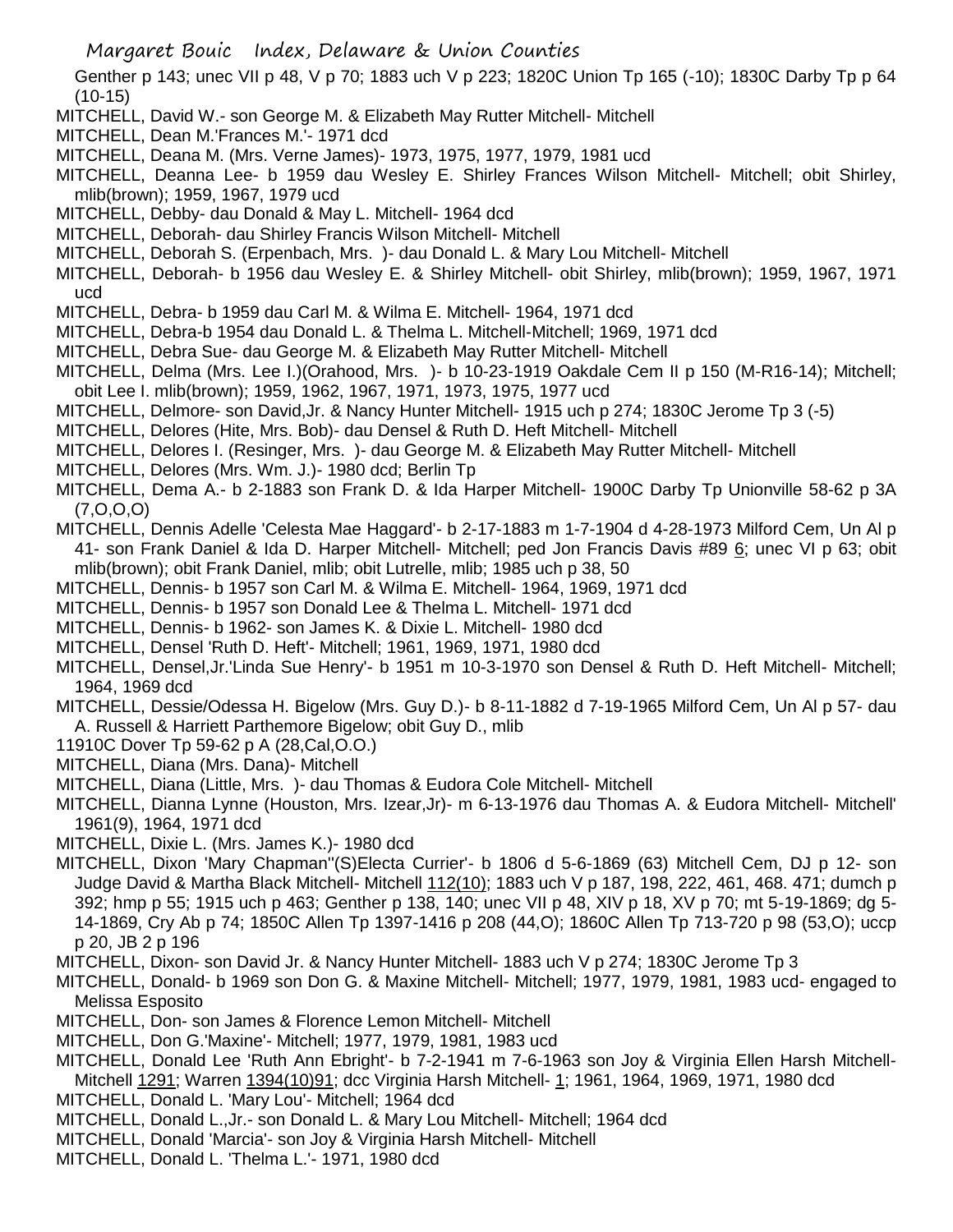MITCHELL, Donald- son Thomas L. & Mildred M. Mitchell- Mitchell

- MITCHELL, Don- son William Marlow & Edna Phillips Mitchell- Mitchell; obit Wm. Marlow, mlib(brown); 1959 ucd (13)
- MITCHELL, Donna (Mrs. )- mother Daniel Mitchell- Mitchell
- MITCHELL, Donna Lou Westbrook (Mrs. Daniel Dean)- m 7-3-1960 dau Donald Westbrook- Mitchell
- MITCHELL, Donna Pace (Mrs. Preston Ralph)- McKitrick p 158
- MITCHELL, Donna- b 1968 dau Wesley A. & Dorothy J. Mitchell- 1971, 1981, 1983 ucd
- MITCHELL, Doris (Fowler, Mrs. ) dau Thomas L & Mildred M. Mitchell- Mitchell
- MITCHELL, Doris (France, Mrs. Tom)- dau Curry & Margaret Horn Mitchell- Mitchell
- MITCHELL, Dorothy (Davis, Mrs. Francis Robert)- b 9-30-1905 d 8-5-1992 (86) Milford Cem- dau Dennis Adelle & Celesta Mae Haggard Mitchell- Mitchell; ped Jon Francis Davis #89 3, unec V p 63; obit Dennis, mlib(brown); 1985 uch p 38; obit Celesta, mlib(brown)
- MITCHELL, Dorothy (Hull, Mrs. )- dau Fred A. & Minnie Vance Mitchell- Mitchell
- MITCHELL, Dorothy J. (Mrs. Wesley A.)- 1967, 1971, 1981, 1983 ucd
- MITCHELL, Dorothy (Nebel, Mrs. Evan)- dau Golden R. & Gladys Metzger Mitchell- Mitchell
- MITCHELL, Dorothy P. Dennis (Mrs. Ralph)- d 6-2-1962 (64) Berkshire Cem- Mitchell; 1961 dcd
- MITCHELL, Douglas- son Carl Mitchell- Mitchell
- MITCHELL, Douglas- b 1963 son James K. & Dixie L. Mitchell- 1980 dcd
- MITCHELL, Dudley 'Phebe Main'- Asp 347c
- MITCHELL, E. C (Curt)'Zella M.'- obit Del Mus Lib; Trenton Cem
- MITCHELL, E. D.- 1883 uch IV p 513
- MITCHELL, Edna (Dawson, Mrs. Lyman)- dau Golden R. & Gladys Metzger Mitchell- Mitchell
- MITCHELL, Edith (Amick, Mrs. )- dau Clyde & Etta Mitchell- obit Herbert J.,mlib
- MITCHELL, Edith Florence Smart (Mrs. Herbert Clinton)- b 2-23-1903 m 6-4-1927 dau William Perry & Amy Hart Tuller Smart- dcc Edith Smart Mitchell- Newhouse 132514 p 62; Mitchell (121); Warren (1394(10)1); I. Smart 1314; 1961, 1964, 1969, 1971, 1980 dcd
- MITCHELL, Edith Hilbert (Mrs. Cecil L.)-, 6-4-1921 d 6-2-1984- Mitchell (1121512); 1949, 1959, 1962, 1967, 1971, 1973, 1975, 1977, 1979, 1981, 1983 ucd
- MITCHELL, Edith Hunsicker (Mrs. Clay Stevenson)- Mitchell
- MITCHELL, Edith Jones (Jones, Mrs. Lawrence Weiser)- b 11-26-1933 m 2-15-1957- Weiser p 805
- MITCHELL, Edith L. Nolting (Mrs. Uel)-d 3-20-1988 (88) BokesCreek Cem- sister Cordell Nolting- Mitchell
- MITCHELL, Edith (Pearl, Mrs. Ernest W. J.)- b 8-18-1885 m 2-10-1901 d 10-31-1906 (21-2-5) Bokescreek Cem, dg 10-16-1906 Cry Ab p 125, 127 dau Charles Mitchell
- MITCHELL, Edith (Pinney, Mrs. burton Field)- d 8-21-1960 Bokescreek Cem- dau Charles & Rosella Larcom Mitchell- Mitchell 14; 1976 dch p 384
- MITCHELL, Edith (Mrs. Uel F.)- Mitchell; 1961, 1964, 1969, 1971. 1980 dcd
- MITCHELL, Edna (Dawson, Mrs. )- dau Golden R. & Gladys Mitchell- Mitchell; 1961 (10), 1964 dcd
- MITCHELL, Edna Mae Phillips (Mitchell, Mrs. William Marlow)(Reiselt, Mrs. )- Mitchell; Mitchell Cem, DJ p 17, 24
- MITCHELL, Edna (Mrs. Pat)- 1949 ucd
- MITCHELL, Edna Phillips (Mrs. William Marlow)- m 1944- Mitchell; obit William Marlow, mlib(brown); 1959, 1962, 1967, 1971, 1973 ucd
- MITCHELL, Edra Partin (Mrs. John Edward)- b 8-18-1942 m 2-8-1964- dcc Virginia Harsh Mitchell 1; Mitchell (1292); Warren (1394(10)92)
- MITCHELL, Edward-b c 1845 son Daniel & Sarah Marquis Mitchell- 1883 uch V p 253; Genther p 107; unec VI p 27; 1850C Darby Tp 1611-1631 p 239 (5,O); 1860C Dar. Tp 315-317 p 45 (15,O); 1870C Dar. Tp 137-115 p 17 (25,O)
- MITCHELL, Edward E. 'Retha'- 1969, 1971, 1980 dcd
- MITCHELL, Edward M.- hmp p 307
- MITCHELL, Edwin F. 'Nancy McCumsey'- m 7-13-1856 dcm
- MITCHELL, Effie (Mrs. John)- b 1-1874 1900C Jerome Tp 383-395 p 7A (26,O,O,O) m 5y, 3 ch
- MITCHELL, Effie (Crabbe, Mrs. Frank Elsworth)- 1985 uch p 36
- MITCHELL, Elaine Montgomery (Mrs. Verne James)(Moore, Mrs. Dr. ) b 6-2-1934 m(1) 6-19-1954 div 12- 1967; Mitchell (1281); Warren (1394(10)81); Montgomery; Morre; 1961 dcd
- MITCHELL, Eldora (Monahan, Mrs. )- dau Clyde & Etta Mitchell- obit Herbert J., mlib
- MITCHELL, Eleanor (Mann, Mrs. Francis)- dau William M. & Nellie Anna Gray Mitchell- Mitchell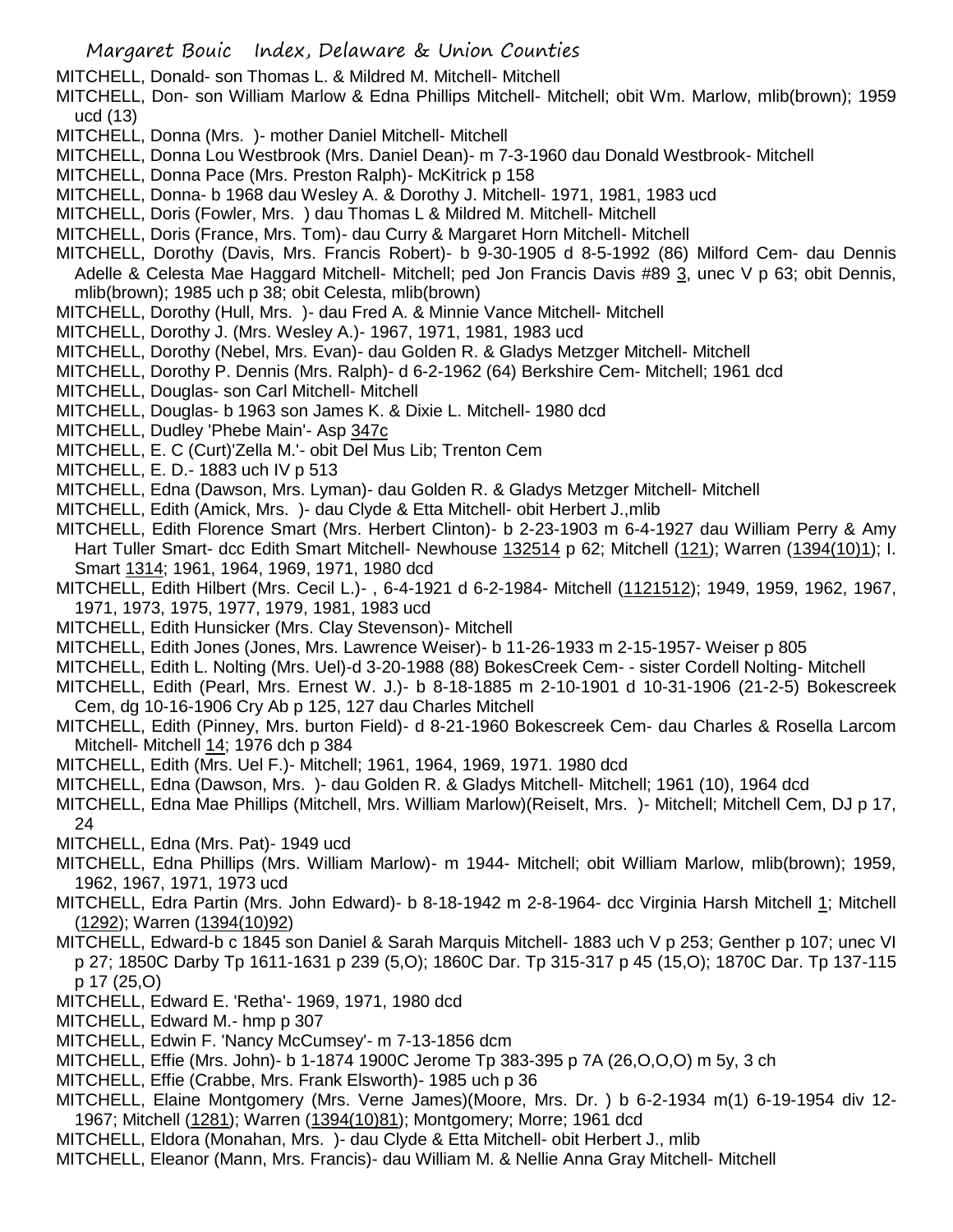MITCHELL, Eleanor- dau Samuel,Jr. & Elizabeth Robinson Mitchell- Mitchell 1145' unec VII p 48, XV p 7; Genther p 143; 1883 uch V p 223; uccp p 1, will book p 3, 36; 1830C Darby Tp 64 (5-10)

MITCHELL, Electa- d 8-28-1843 (1y2m) DJ p 11- dau Jesse & Elizabeth Robinson Mitchell- 1883 uch V p 275; unec XVI p 3; Genther p 137

MITCHELL, (S)Electa Currier (Mrs. Dixon)- Genther p 138, 140; 1850C Allen Tp 1397-1416 (32,Vt); 1860C Allen Tp 713-720 p 98 (42,Vt)

- MITCHELL, Eli 'Jean'- Mitchell
- MITCHELL, Elias- b 8-1875 son W. M. & Malissa Mitchell-1880C Dover Tp 155-161 p 35 (6,O,O,O); 1900C Dover Tp 204-206 p 9B (26,O,O,O); 1910C Dover Tp 25 (33,O,O,O)
- MITCHELL, Elias W.- b 1873 d 12-17-1935 Oakdale Cem I p 69 (D-R1-8)
- MITCHELL, Elijah 'Virginia Richard'- b 11-23-1840 interment 4-6-1911 DJ p 20, 21, 24 son Moses & Jemima Cartwright Mitchell- Mitchell 11215; Genther p 139; 1883 uch III p 219, IV p 513, V p 212; Mitchell Bible unec II p 43, VI p 29; 1850C Darby Tp 1667-1684 p 247 (9,O); 1860C Darby Tp 464-466 p 66 (19,O); 1880C Darby Tp 130 (38,O,Pa,O)
- MITCHELL, Elina (Mrs. John H.)- Powell p 306
- MITCHELL, -d 10-16-1838(1m4d) inf son of John H & Elina Wyatt Cem, Powell p 306
- MITCHELL, Eliza A. Southwick (Mrs. William H.)- b 1879 d 1921 Oakdale Cem II p 46 (G-R8-6)
- MITCHELL, Eliza A. (Mrs. William H.)- 1910C Allen Tp 162-164 p 6B (30,O,O,O) m 9y, 1 ch
- MITCHELL, Eliza Ewing- dau Joshua & Margaret Ewing- uccp p 1, will book 1 p 39
- MITCHELL, Eliza Fulton (Mrs. James P.) m 3-4-1855 dcm

MITCHELL, Eliza Jane- dau George D. & Sarah C. Converse Mitchell- 1860C Union Tp 547-550 p 77 (1,O)

- MITCHELL, Eliza J. (Baker, Mrs. Bernard)- m 6-20-1853 dcm
- MITCHELL, Eliza Virginia- 1870C Darby Tp 138-126 p 19 (26,O)
- MITCHELL, Elizabeth- 1980 dcd; Kingston Tp
- MITCHELL, Elizabeth- unec XV p 70, Darby Tp
- MITCHELL, Elizabeth- internment Mitchell Cem 11-5-1914 DJ p 21
- MITCHELL, Elizabeth A. (Bidwell, Mrs. John)- m 10-7-1869 ucm 4611
- MITCHELL, Elizabeth A.- dau John Jr. & Harriet Stansfield Mitchell- 1883 uch V p 124; 1860C Union Tp 550- 553 p 78 (10,O)
- MITCHELL, Elizabeth Brundige (Mrs. David)- m 10-1825- dau Nathaniel Brundige- dumch p 102; dcga p 31, Del Pat & Fr Chron
- MITCHELL, Elizabeth Brundige dau William Brundige- dcw Bk 2 p 281
- MITCHELL, Elizabeth (Mrs. Charles)- b 1866 d 1959 Milford Cem, Un Al p 53, Sec SR9
- MITCHELL, Elizabeth- dau Judge David & Martha Black Mitchell- 1883 uch V p 222
- MITCHELL, Elizabeth- dau David L. & Madelon Mitchell- 1983 ucd
- MITCHELL, Elizabeth D.- dau John & Harriet Stansfield Mitchell- 1850C Union Tp 1333-1360 (5/12,O)
- MITCHELL, Elizabeth (Gabriel, Mrs. Josiah)- m 11-29-1855 ucm 2359
- MITCHELL, Elizabeth (Graves, Mrs. George)- dau Matthew Mitchell- dcc Maxson Greene 811
- MITCHELL, Elizabeth (Hathaway, Mrs. Dr. Nicholas)- unec VII p 16
- MITCHELL, Elisabeth J.- b ca 1844 dau Samuel & Mary S. Mitchell- Genther p 143; 1850C Darby Tp 1586- 1606 p 235 (6,O); unec VI p 29
- MITCHELL, Elizabeth Light (Mrs. Thomas)- Mitchell
- MITCHELL, Elizabeth (McCullough, Mrs. Samuel)(Taylor, Mrs. John)- b 4-7-1765 m(2) 7-25-1805 d 10-20- 1846 dau Samuel I. & Margart Alexander Mitchell- Mitchell 113; 1883 uch V p 271; Genther p 136, 137, 141; unec VII p 47l 1985 uch p 56
- MITCHELL, Elizabeth May Rutter (Mrs. George M.)- d 5-20-1988 (50) dau Lina Rutter- Mitchell
- MITCHELL, Elizabeth (Morton/Martin, Mrs. )(Hathaway, Mrs. Dr. Nicholas)- b 5-2-1787 d 2-15-1863 (77); dumch p 395; 1915 uch p 658; 1883 uch V p 206
- MITCHELL, Elizabeth- dau Moses Mitchell- Mitchell Bible, unec II p 43
- MITCHELL, Elizabeth Robinson (Mrs. Jesse)- b 3-16-1805 m 12-26-1823 ucm 60 d 10-31-1881 Mitchell Cem, DJ p 12- dau Rev. James Robinson- Genther p 138, 139; unec II p 14. XVI p 3; 1915 uch p 428; hmp p 179; unec VII p 48, XV p 70; 1830C Jerome Tp 6 p 280 (20-30); 1850C Jer Tp 1744-1764 p 257 (45,P); 1860C Jer Tp 203-205 p 30 (54,Pa); 1870C Jer Tp 47 p 13 (65,Pa); 1880C Jer Tp 854-86 p 10 (75,Pa,Pa,Pa)
- MITCHELL, Elizabeth (Robinson, Mrs.John W.)- d 9-18-1872 dau Judge David & Martha Black Mitchell- dumch p 19, 97; 1915 uch p 621; 1883 uch III p 222, 255, 284, V p 134, 288;ped Robert Otte Hamilton #45 21; Genther p 138, 140; unec VII p 48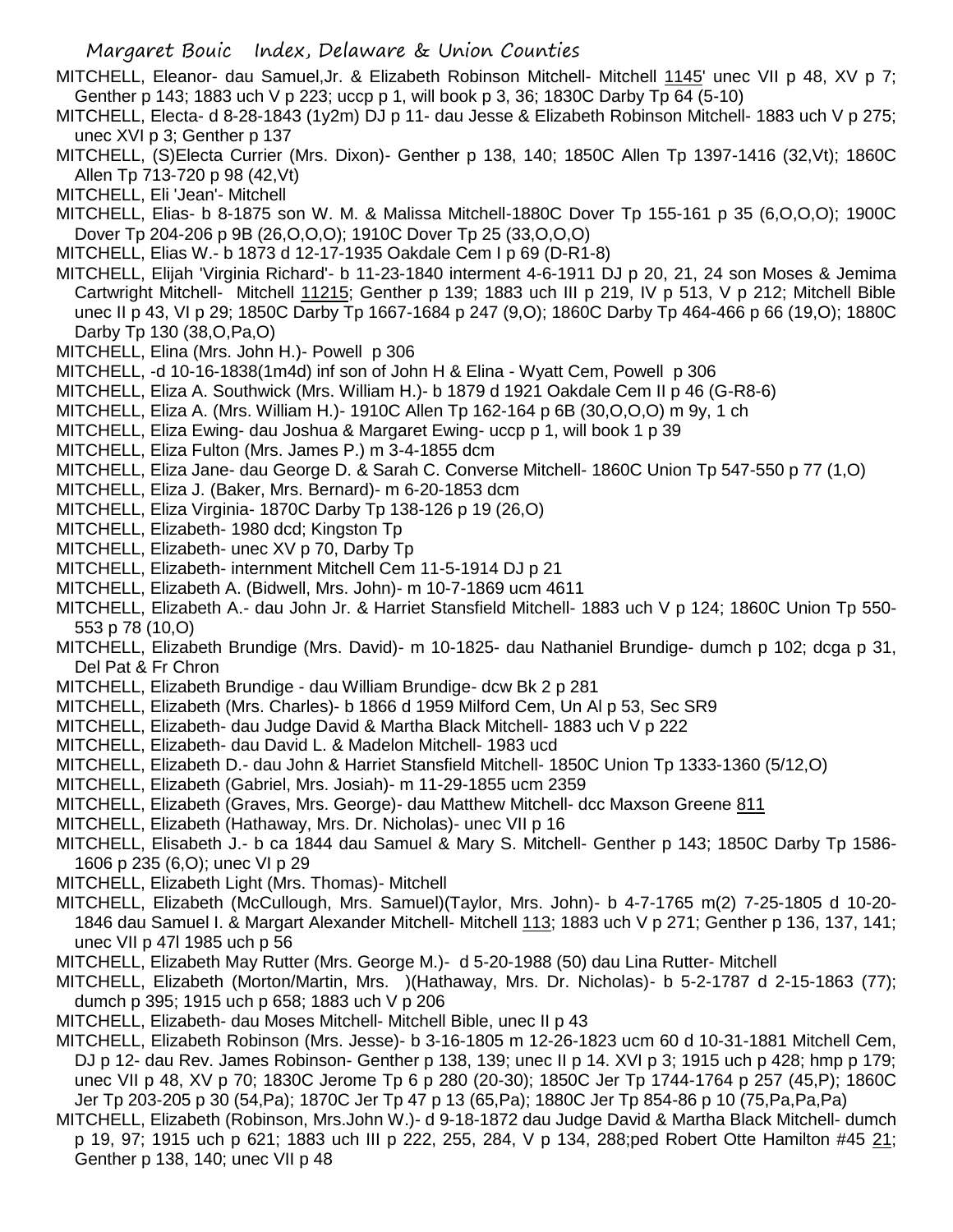- MITCHELL, Elizabeth Robinson (Mrs. Samuel, Jr)- b 1779 d 5-1-1845 (66) Mitchell Cem, DJ p 11; unec V p 49, 62; Mitchell (114); 1883 uch V p 223; Genther p 137, 142, 143; 1830C Darby Tp 64 p 282 (50-60); 1840C Darby Tp 1079 (60-70)
- MITCHELL, Elizabeth (Ross, Mrs. Hiram)- m 12-3-1855 ucm 2361; unec VIII p 35
- MITCHELL, Elizabeth- dau Samuel II & Elizabeth Robinson Mitchell- Mitchell 1144; uccp p 1, will book p 3, 36
- MITCHELL, Elizabeth (Taylor, Mrs. Andrew)- b 2-22-1829 m 10-28-1847 ucm 1265; dau Moses & Jemima Cartwright Mitchell- 1883 uch V p 212, 378; Mitchell 11218; unec II p 45, VII p 26, XVI p 34; dcq Margaret Main Bouic 15; Taylor 1,2; 1985 uch p 94; Genther p 39; 1830C Darby Tp 73 p 282 (-5); 1850C Darby Tp 1665-1685 p 247 (20,O)
- MITCHELL, Elizabeth (Ufford, Mrs. Rev. John)- m 6-5-1865 dcm
- MITCHELL, Elizabeth Wingfield (Mrs. David)- b 2-6-1833 m 1851 d 11-3-1914 Mitchell Cem, DJ p 17; unec II p 29, 43; Mitchell (11214); ped Maxine Lombard White #2 15; Genther p 106, 107, 138; 1860C Darby Tp 464- 466 p 65 (26,O); 1870C Darby Tp 137-125 p 18 (37,O); 1880C Darby Tp 117 p 243A (47,O,Va,O)
- MITCHELL, Ella (Curry, Mrs. J. Earl)- dau Calvin & Sophia Ashbaugh Mitchell- 1915 uch p 613
- MITCHELL, Ella Erwin (Mrs. John M.)- m 1-25-1876 ucm 5831; mt 3 p 21, 22
- MITCHELL, Ella Predmore (Mrs. James W.)- b 9-1870; dumch p 216; 1900C Liberty Tp Un Co 65-66 p 313 (29,O,O,O) m 9 y, 2 ch, 1 living
- MITCHELL, Ellal (Mrs. James W.)- b 1870 d 1940 Broadway Cem, lptw p 71
- MITCHELL, Ellen Erwin (Mrs. M elvin)- unec XIV p 6
- MITCHELL, Ellen Sue (Smith, Mrs. )- dau Morris & Shirley A. Brooks Mitchell- Mitchell
- MITCHELL, Ellis- 1870C Delaware Town p 351 (15)
- MITCHELL, Elsie J. (Boyd, Mrs. Simon D.)- m 10-30-1876 ucm 5963 dau George D. & Sarah C. Converse Mitchell- dumch p 216; Cowgill p 52; obit Sarah, mlib; 1870C Union Tp 130-129 p 184 (10)
- MITCHELL, Elsie Shriver (Mrs. )- dau Mrs. A. J. Shriver- unec VII p 27
- MITCHELL, Emeline (Mrs. James E.)- d 11-30-1995 (79) bur Cadiz- Mitchell
- MITCHELL, Emily- dau John & Harriet Stansfield Mitchell- 1883 uch V p 124; 1850C Union Tp 1333-1360 (2,O); 1860C Union Tp 550-553 p 78 (12.O)
- MITCHELL, Emily L.(McDowell, Mrs. Thomas C.)-m 10-5-1869 ucm 4610; unec XIV p 6
- MITCHELL, Emily Morgan (Mrs. David R.)- Mitchell
- MITCHELL, Emma- hmp p 165
- MITCHELL, Emma- 1870C Delaware Town p 283 (44\*)
- MITCHELL, Emma E.- b 1858 d 1888 Powell p 437; 1870C Delaware Town p 283 (12)
- MITCHELL, Emma E. Foster (Mrs. Paul K.)- Mitchell
- MITCHELL, Emma Eliza Harris (Mrs. Aaron Benjamin)- b 12-15-1842 m 12-31-1863 ucm 3512 d 10-5-1915 Milford Cem, Un Al p 30; Genther p 140
- MITCHELL, Emma- dau George & Belina Mitchell- 1880C Jerome Tp 112-114 p 13 (9,O,O,O)
- MITCHELL, Emma Jane (Galloway, Mrs. James Byron)- b 7-1855 m 10-5-1876 ucm 5950 d 12-18-1926 Oakdale Cem II p 30 (G-R1-13)- dau John C. & Nancy J. McCullough Mitchell- 1883 uch V p 253; MR-DAR p 4; Genther p 140; obit Madison, mlib; 1860C Darby Tp 35-387 p 55 (4,O); 1870C Darby Tp 16-14 p 3
- (15,O); 1900C Marysville 3rd ward 76-80 p 3B (44,O,O,O) m 24y, 4 ch
- MITCHELL, Emma J. (Strickland, Mrs. )- dau Allen J. & Georgia M. Mitchell- Mitchell
- MITCHELL, Emma- sister Dr. L. Mitchell- death, dg 4-27-1888, Cry Ab p 191
- MITCHELL, Emma (Maine, Mrs. Albert Dewey)- Asp (1142)
- MITCHELL, Emma (Mrs. Ralph I.)- 1980 dcd
- MITCHELL, Erica- dau Timothy Daniel & Susan Gailey Mitchell- Mitchell
- MITCHELL, Erma P. Sewell (Current, Mrs. Roy)(Earich, Mrs. Richard)(Mrs. Tom)- b 9-25-1935 m(1) 1951, (2)
- 1960, 3) 1970 d 12-3-1978 bur Colorado- dau Jack & Nor Fancey Sewell- Mitchell; obit mlib(brown)
- MITCHELL, Esther (Mrs. Clifford)- Mitchell
- MITCHELL, Esther E.- 1964 dcd, Berkshire Tp
- MITCHELL, Esther (Garee, Mrs. Shelby)- dau Paul K. & Emma E. Foster Mitchell- Mitchell
- MITCHELL, Ethel (Pearl, Mrs. E. W. J.)- b 8-18-1885 m 2-10-1901 d 10-1908 Bokescreek Cem p 61- dau Charles & Rosella Larcom Mitchell- Mitchell 13
- MITCHELL, Ethel (Van Dyke, Mrs. )- sister Clay Stevenson Mitchell- Mitchell
- MITCHELL, Etta (Mrs. Clyde)- obit Herbert J. Mitchell, mlib
- MITCHELL, Etta May McClimans (Mrs. George R.)- m 12-28-1893 d 4-12-1965 (91) Union Cem- Mitchell; obit George R., mlib; dumch p 216; obit Cecil R., mlib; 1964 dcd; 1900C Union Tp 5 p 1A (26,O,O,Va); 1910C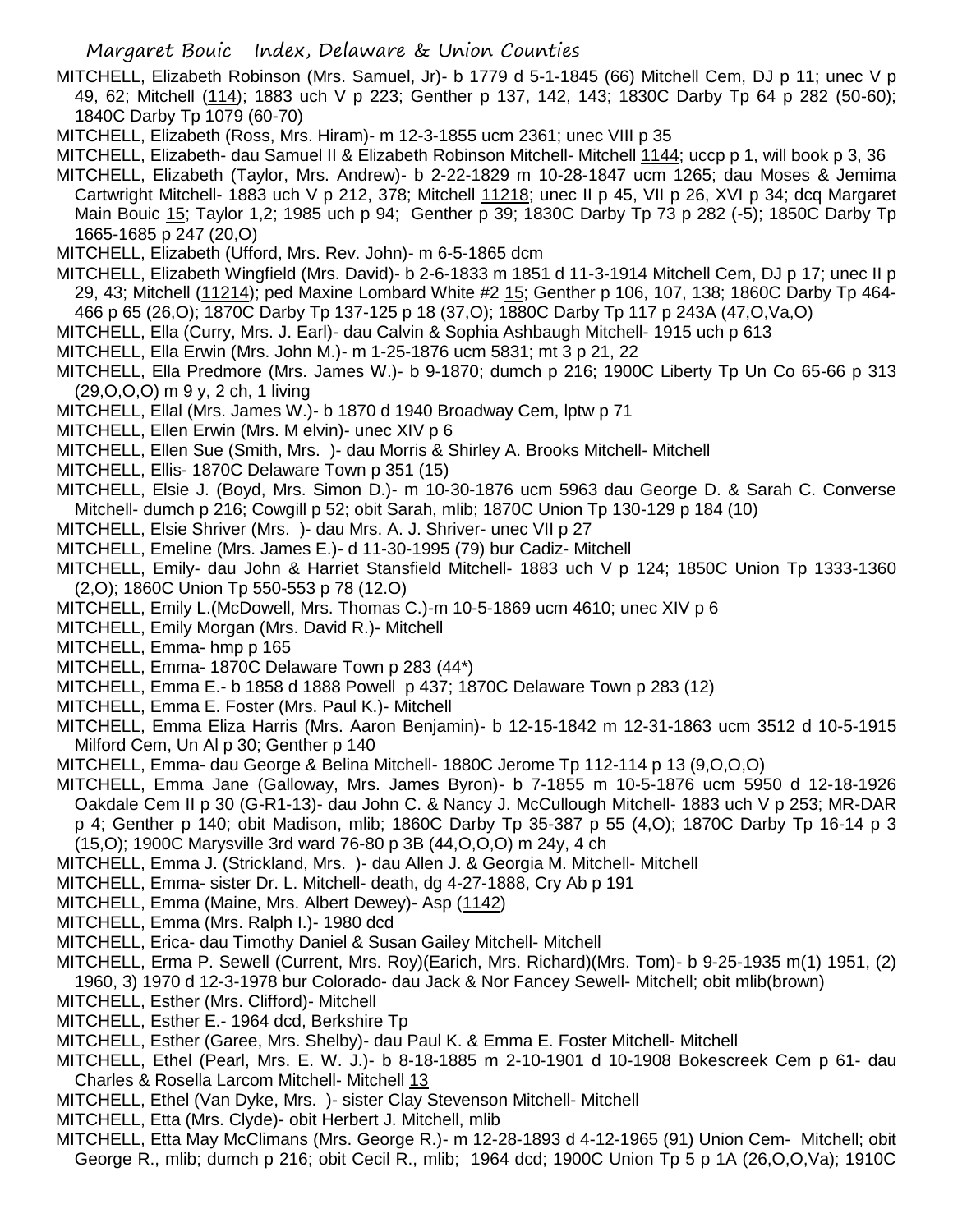- Dover Tp 140-144 p 6A (36,O,O,O) m 16y
- MITCHELL, Etta M. (Wilson, Mrs. J. C.)- dau Samuel M. & Eva Paris Mitchell- Genther p 141
- MITCHELL, Eudora (Clarke, Mrs. )- dau Thomas & Eudora Cole Mitchell- Mitchell
- MITCHELL, Eudora Cole (Mrs. Thomas A.)- m 6-29-1949- Mitchell; 1961, 1964, 1971, 1980 dcd
- MITCHELL, Eudora- b 1954 dau Thomas A. & Eudora Mitchell- 1961, 1964, 1971 dcd
- MITCHELL, Eula Cleve "Dutch" (Willey, Mrs. Dale E.)- b 3-29-1913 dau Verne T. & Alice Warren Mitchell-Mitchell 124; Warren 1394(10)4; Weiser p 29
- MITCHELL, Eva Paris (Mrs.Samuel Madison)- b 3-26-164 d 1-25-1870 Mitchell Cem, DJ p 15; Genther p 140, 141
- MITCHELL, Eva (Mrs. Rev. Robert)- 1973 ucd, York Tp
- MITCHELL, Evaline (Mrs. J. M.)- 1860C Jerome Tp 145 p 21 (24,O)
- MITCHELL, Fanny (Peters, Mrs. Dalton)- b 12-20-1855/6 m 6-6-1882 ucm 7181- dau David & Elizabeth Wingfield Mitchell- Mitchell bible; unec II p 43;dumch p 228; 1883 uch V p 253; Genther p 107; 1880C Darby Tp 117 p 243 (23,O,Ky,O)
- MITCHELL, Father- delge XI p 4 (1901)
- MITCHELL, Fay Adelle- b 3-20-1912 d 9-23-1912 Milford Cem, Un A. p 41 dau Dennis A. & Frances C. Mitchell
- MITCHELL, Fern (West, Mrs. )- dau Fred A. & Minnie Vance Mitchell- Mitchell
- MITCHELL, Florance J.- dau Ross & Anna Deland Mitchell- 1860C Union Tp 549-552 p 77 (7,O)
- MITCHELL, Florence (Heuser, Mrs. )- dau Fred A. & Minnie Vance Mitchell- Mitchell
- MITCHELL, Florence Lemon (Mrs. James)- Mitchell
- MITCHELL, Florence (Stratton, Mrs. Harry)- Mitchell
- MITCHELL, Floyd 'Marie Beasley'- son Alex & Adah Mitchell- Mitchell 1121481; 1910C Darby Tp 95 p 5A (11,O,O,O)
- MITCHELL, Founty- son Wesley Mitchell- 1910C Dover Tp 162-166 (13,O,O,O)
- MITCHELL, Francelia- dau David & Elizabeth Wingfield Mitchell- 1860C Darby Tp 464-466 p 66 (5,Ind); 1870C Darby Tp 137-125 p 19 (14,Iowa)
- MITCHELL, Frances- 1870C Delaware Town p 351 (30)
- MITCHELL, Frances Iva (Gill, Mrs. John S.)- m 9-20-1871 ucm 4981 dau John & Harriet Stansfield Mitchell-1883 uch V p 124; 1908 dch 179, 327; 1860C Union Tp 550-553 p 78 (8,O); 1870C Union Tp 131-130 p 18 (18,O)
- MITCHELL, Frances (Liston, Mrs. William)- b 1-1897 dau William & Clio Carson Mitchell- Mitchell 1128433; obit Wm. Marlow, mlib(brown); 1900C Jerome Tp 320-339 p 14B (3,O,O,O)
- MITCHELL, Frances (McKitterick, Mrs. John Collins)- b 3-1896 m 10-12-1922- McKitrick p 426
- MITCHELL, Frances M. (Mrs. Dean M.)- 1971 dcd
- MITCHELL, Frances (Morrison, Mrs. )- dau Clay Stevenson & Hazel M. Stockwell- Mitchell; obit Hazel May, Del Mus Library
- MITCHELL, Francilia- dau David & Elizabeth Wingfield Mitchell- 1870C Darby Tp 137-125 p 18 (14,Iowa)
- MITCHELL, Francis Cloyd 'Nola Stidam''Mary Helen Timson Aldridge'- b 5-29-1913 m 1951 d 10-17-1964 Milford Cem, Un Al p 41- son Dennis Adelle & Celesta Mae Haggard Mitchell- Mitchell 11212412; 1985 uch p 50; 1962 ucd
- MITCHELL, Elder Frank- 1908 dch 259
- MITCHELL, Frank- 1870C Darby Tp 138-126 p 19 (17,O)
- MITCHELL, Frank- son Charles & Rosella Larcom Mitchell- Mitchell 11
- MITCHELL, Frank C. 'Minnie B.'- b 1883 d 3-24-1949 (65) dg 3-24-1949 Bethlehem Cem, obit Del Mus lib; Claibourne Cem p 71
- MITCHELL, Frank Daniel 'Ida D. Harper'- b 6-22-1857 m 4-13-1879 ucm 6469 d 1-3-1950 Mitchell Cem, DJ p 41, 47, 50 son Daniel III & Sarah Marquis Mitchell- Mitchell 112124; obit, mlib; obit Dennis, mlib(brown); obit Lutrelle, mlib; ped Jon Francis David #89 12, unec VI p 63; Genther p 107, 243; 1883 uch V p 253; 1860C Darby Tp 315-317 p 45 (3,O); 1870C Darby Tp 127-115 p 17 (14,O); 1900C Darby Unionville 58-62 p 3A (42,O,O,O) m 21y; 1910C Unionville 14 p 1A (53,O,O,O) m 31y
- MITCHELL, Frank 'Isa'- son Daniel & Sarah Mitchell- 1880C Darby Tp 60 p 239B (22,O,O,O)
- MITCHELL, Frank 'Helene Raymond'- Weiser p 43
- MITCHELL, Frank J.- son Dr. Paul & Thelma Chambers Mitchell- Mitchell
- MITCHELL, Frank- son Moses & Polly Marshall Mitchell- Mitchell 112112
- MITCHELL, Frank P. 'Anna Brown'- m 10-15-1879 ucm 6563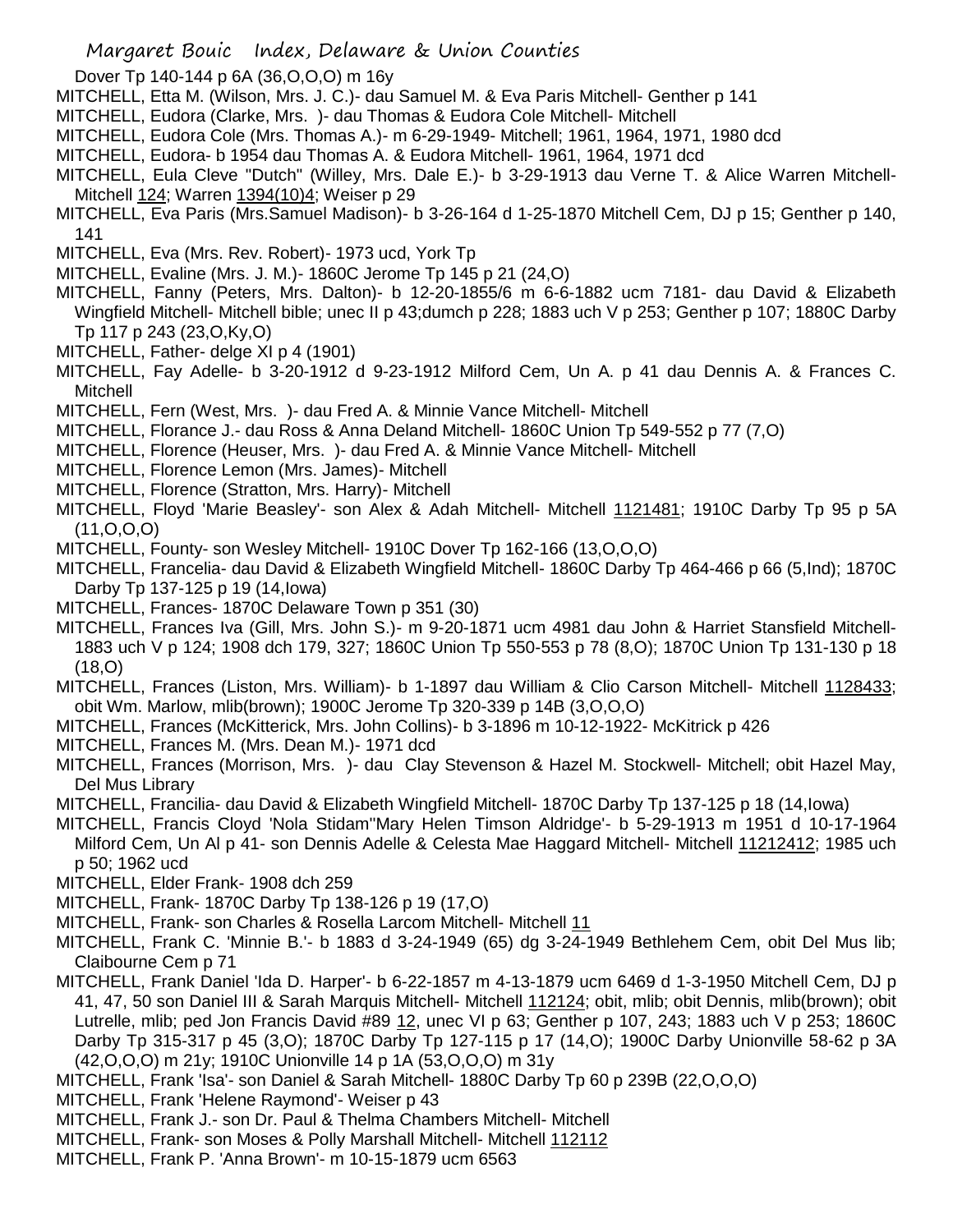- MITCHELL, J. Franklin- interment 6-28-1947 Mitchell Cem, DJ p 22
- MITCHELL, Franklin- son James Robinson & Olive Gill Mitchell- 1880C Jerome Tp 84-85 p 10 (12,O,O,O)
- MITCHELL, Fred A.- son Dr. Paul & Thelma Chambers Mitchell- Mitchell
- MITCHELL, Frederick A. 'Grace L. Fuller'- b 4-8-1883 d 6-16-1950 (67) son William & Malancy Columber Mitchell- obit, mlib; obit Grace, mlib; Mitchell
- MITCHELL, Fred 'Minnie Vance'- d 1958- Mitchell
- MITCHELL, Freda (Bonzo, Mrs. )- sister Clay Stevenson & Hazel Stockwell Mitchell- Mitchell
- MITCHELL, Frederick- b 4-1883 son William & Malone Mitchell- 1900C Dover Tp 120-122 p 6A (17,O,O,O); 1910C Dover Tp 142-146 p 6A (26,O,O,O)
- MITCHELL, G.- 1883 uch IV p 500
- MITCHELL, Gail- dau Donald L. & Thelma Mitchell- Mitchell; 1961 dcd
- MITCHELL, Gale (Mrs. Roy R.)- 1964, 1969, 1971, 1980 dcd
- MITCHELL, Gary- son Clay Stevenson & Hazel Stockwell Mitchell- Mitchell; obit Hazel May, Del Mus Lib
- MITCHELL, Gary Lee 'Sharon Louise Bougher'- m 5-12-1984 Mitchell
- MITCHELL, Gary- son Virginia J. Bronson Mitchell- Mitchell
- MITCHELL, Gayle Dee (Baker, Mrs. Gary Lynn)- b 1962 m 9-7-1985 dau Kenneth L. & Sharon E. Ridgeway Mitchell- Mitchell; 1967, 1971, 1973, 1975, 1977, 1979 ucd
- MITCHELL, Gayle (Mrs. Roger)- Mitchell
- MITCHELL, G. D.- brother Mrs. Belle & Mrs. W. H. Goff- obit Bell, mlib
- MITCHELL, ---(Goff, Mrs. W. H.)- obit Bell, mlib
- MITCHELL, Gene- son William Marlow & Edna Mitchell- 1962 ucd (15)
- MITCHELL, Gene- son Pat & Edna Mitchell- 1949 ucd
- MITCHELL, Geneva (Mrs. Cliff)- Mitchell
- MITCHELL, Genevieve (Mrs. Marvin)- Mitchell
- MITCHELL, Genny (Mrs. Marvin)- Mitchell
- MITCHELL, George- 1880 dch p 368
- MITCHELL, Dr. George- d Mansfield- dg 12-21-1909 Cry Ab p
- MITCHELL, George- unec III p 20, Grad Broadway HS 1921
- MITCHELL, George- (52-1875) unec VIII p 16
- MITCHELL, George- unec XVI p 3; settled c 1814
- MITCHELL, George- 1883 uch III p 334, 339, 368, IV p 541 bur Mitchell Cem, 494, V p 285, 364, 371; mt 3 p 19 (52-1875)
- MITCHELL, George I 'Ann'- d 1765 son David & Jean Mitchell- DJ p 11; Genther p 134, 135; Mitchell 13; unec VII p 47
- MITCHELL, George 'Ann Gamble'- b 12-30-1823/2 m 2-4-1847 ucm 1197 d 4-15-1910 Milford Cem, Un Al p 59 son Moses & Jane Taylor Mitchell- 1883 uch V p 212; Genther p 106, 107; Mitchell Bible, unec II p 43, VI p 27, 69; 1830C Darby Tp 73 p 282 (5-10); 1850C Darby Tp 1663-1683 p 246 (27,O); 1860C Dover Tp 210- 204 p 28 (35,O); 1880C Darby Tp 29 (67,O,Ky,O)
- MITCHELL, George 'Belinda Reed'- m 9-29-1868 ucm 4441; Genther p 140; son Dixon & Mary Chapman Mitchell- 1850C Allen Tp 1397-1416 p 209 (17,O); 1860C Allen Tp 713-720 p 98 (27,O) 1870C Allen Tp 186-179 (39,O); 1880C Jerome Tp 112-114 p 13 (47,O,O,Conn); 1900C Jer. Tp 163-172 p 7B (67,O,O,Conn)
- MITCHELL, George II- b 1787 d infancy- son David & Martha Black Mitchell- Genther p 138; Mitchell 1123
- MITCHELL, George- son David & Nancy Mitchell- 1850C Jerome Tp 1750-1770 p 258 (12,O)
- MITCHELL, George Duff'Sarah C. Converse'- b 10-15-1834 m 10-28-1857 ucm 2623 d 11-29-1911 (77-1-13) Oakdale Cem 2428 )19F) I p 109 (F-R2-14)- son John & Susan Kingery Mitchell- dumch p 215; 1915 uch p 264, 820; 1883 uch V p 124, 191, 245; unec IV p 17, XII p 15, XV p 70; obit, mlib, obit Sarah, mlib; obit Guy D. mlib; 1850C Union Tp 1332-1350 p 200 (15,O); 1860C Union Tp 547-550 p 77 (26,O); 1870C Union Tp 130-129 p 18 (34,O); 1900C Union Tp 4 p 1A (65,O,Pa,Va) m 42y
- MITCHELL, George E. 'Minnie Richards'- Maugans Anc p 45
- MITCHELL, George 'Ivy L. Shively'- m 7-1932 son James Mitchell- Mitchell
- MITCHELL, George- son James W. Mitchell; obit James W., mlib
- MITCHELL, George 'Margaret Boal/Boales'- b 1789 d 7-23-1820 (31) Mitchell Cem, DJ p 12- son Judge David & Martha Black Mitchell- Mitchell 1124; unec VII p 47, 48; Genther p 138, 139; 1915 uch p 115, 149, 184, 428, 827; 1883 uch V p 222, 274
- MITCHELL, George M.- son Golden R. & Gladys Metzger Mitchell- Mitchell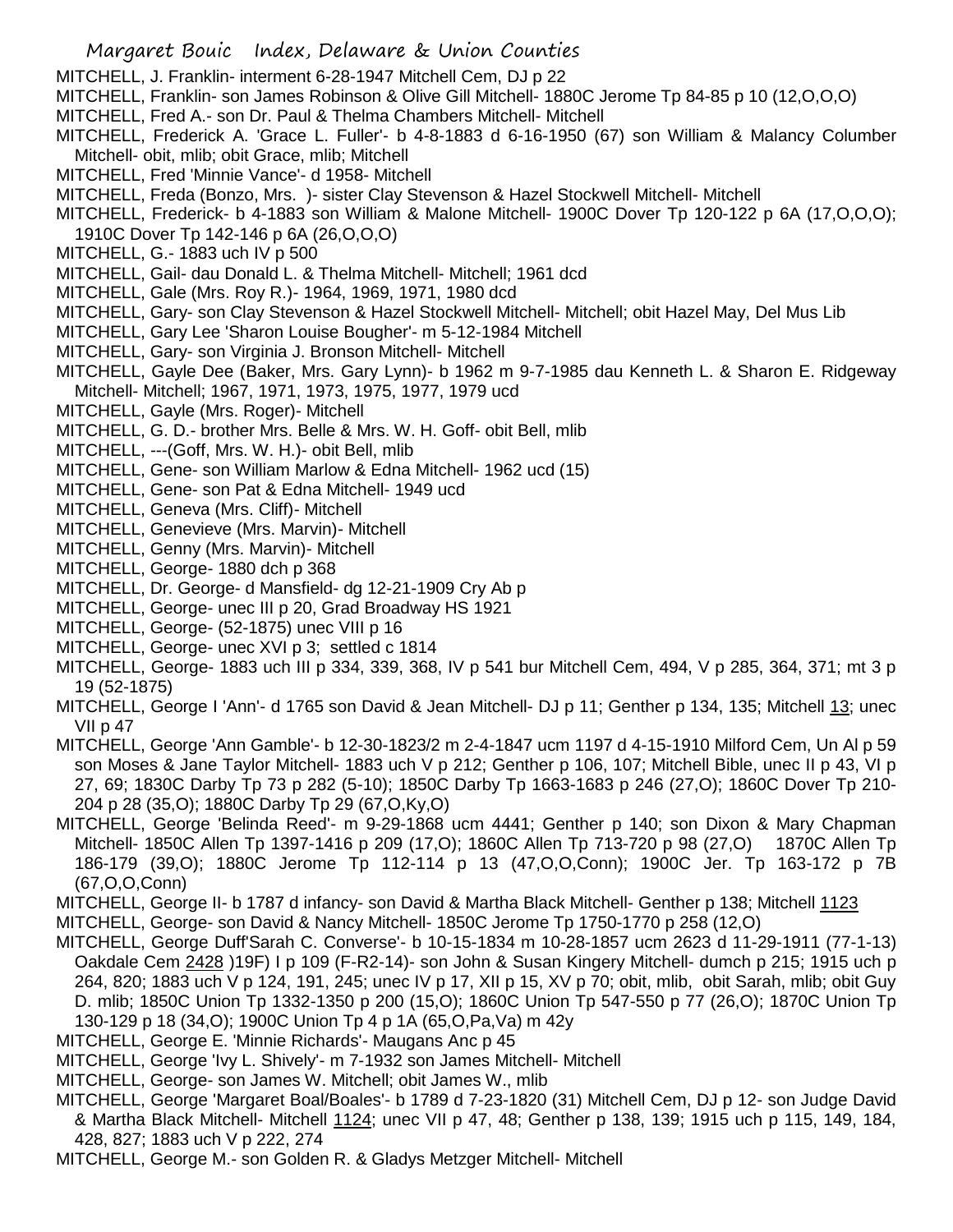- MITCHELL, George R. 'Etta May McClimans'- d 1-28-1963(91) Union Cem, Cols. -son George Duff & Sarah C. Converse Mitchell- dumch p 216; obit Geo. Duff, mlib, obit Guy D., mlib, obit James W., mlib; obit Sarah, mlib; obit William B., mlib; Mitchell; 1900C Union Tp 5 p 1A (28,O,O,O) m 6y; 1910C Dover Tp 140-143 p 6A (38,O,O,O) m 16y
- MITCHELL, ---- dau George R. & Etta May McClimans- 1910C Dover Tp 140-143 p 6A (10,O,O,O)
- MITCHELL, George W.- b c 1839 d 2-11-1863 Mitchell Cem, DJ p 12- son Jesse & Elizabeth Robinson Mitchell- unec XV p 21, XVI p 3, hjt picture 36, 76, 197, 205; 1883 uch IV p 501, V p 274, 275; 1860C Jerome Tp 203-205 p 30 (21,O); 1908 dch 400; Genther p 139 died Civil War, unmarried; 1850C Jerome Tp 1744-1764 p 257 (11,O)
- MITCHELL, Georgia (George, Mrs. Earl)- dau Thomas & Elizabeth Light Mitchell- Mitchell
- MITCHELL, Georgia (Hatten, Mrs. Robert)- dau Paul Mitchell,Sr.- Mitchell
- MITCHELL, Georgia M. (Mrs. Allen J.)- Mitchell; 1964, 1969, 1971 dcd
- MITCHELL, Georgiani/Georgana- b 7-1870 dau William & Malone Mitchell- Sbc p 40; 1900C Dover Tp 120- 122 p 6A (28,O,O,O)
- MITCHELL, Gladys Metzger (Mrs. Golden R.)- m 11-17-1929- Mitchell; 1964 dcd
- MITCHELL, Glen Eugene- son Shirley Frances Wilson Mitchell- Mitchell; obit Shirley, mlib(brown)
- MITCHELL, Robert Glenn 'Darlene Rhoades''Mary June'- b 7-7-1920 m(1) 3-18-1939 son Verne & Mary Alice Warren Mitchell- Mitchell 12(10); Warren 1394(10)(10); 1964, 1969, 1971, 1980 dcd
- MITCHELL, Glenn- b 1961 son Wesley & Dorothy Mitchell- 1967, 1971 ucd
- MITCHELL, Gloria (Moniz, Mrs. )- dau Golden R. & Gladys Metzger Mitchell- Mitchell
- MITCHELL, Golden R. 'Gladys Metzger'- m 11-17-1929 d 11-22-1980 (71) bur Marengo- brother Clay Mitchell-Mitchell; 1961, 1964 dcd
- MITCHELL, Goldie (Mrs. Fred)- 1910C Dover Tp 142-146 p 6B (21,O,O,O) 1 ch
- MITCHELL, Goldith Highley (Mrs. Lee)- Mitchell
- MITCHELL, Grace (Fenstermacer, Mrs. Ernest)- dau Paul Mitchell,Sr.- Mitchell
- MITCHELL, Grace H.- dau William H. & Eliza A. Mitchell- 1910C Allen Tp 162-164 (8,O,O,O)
- MITCHELL, Grace L. "Gracie" Filler/Fuller (Mrs. Frederick A.)- b 10-9-1887 d 5-19-1957 Mt. Herman Cem, djlm p 11- dau Louis & Mary Kelsey Filler; obit mlib; Mitchell; 1949 ucd
- MITCHELL, Grace Sparkes (Ewing, Mrs. Roscoe)(Mrs. William)- b 8-2-1889 m(1) 11-1909 (2) 1915 dau Joseph & Flora Hager Sparkes- Genther p 211, 212
- MITCHELL, Greg 'Chris'- Mitchell son Cliff & Geneva Mitchell- Mitchell
- MITCHELL, Grover 'Anna'- b 12-1822; 1900C Union Tp 230-238 p 12A (77,O,Ky,O) m 3y
- MITCHELL, Guy 'Winifred'- Oak Grove, death dg 6-30-1899 Cry Ab p 206
- MITCHELL, Guy D. 'Dessie Bigelow'- b 7-15-1880 d 10-24-1956 (76) Milford Cem Un Al p 37- son George & Sarah Converse Mitchell- dumch p 216; obit, mlib; obit George Duff, James W., Sarah, William B., mlib; 1949 ucd; 1900C Union Tp 4 p 1A (19,O,O,O); 1910C Dover Tp 59-62 p 3A m 7y
- MITCHELL, ---b 4-30-1905 d 5-2-1905 infant dau of Guy D. & Dessie Bigelow Mitchell d (2d) Milford Cem, Un Al p 37; obit, mlib
- MITCHELL, Guyshirt- 1860C Jerome Tp 145 p 21 (52,female, Md)
- MITCHELL, Hannah Caldwell (Mrs. David)- m 10-6-1825 ucm 98 -DJ p 11- dau John Caldwell; Mitchell (112); 1883 uch V p 223, 253; Genther p 137, 142; MR-DAR p 14; unec II p 15, III p 46, est, VII p 47, XV p 70; 1830C Darby Tp 63 (40-50); uccp p 13 JB 1 p 269
- MITCHELL, Hannah H.- dau Samuel & Mary S. Bishop Mitchell- Genther p 143; unec VI p 29; 1850C Darby Tp 1586-1606 p 235 (4,O)
- MITCHELL, Hannah Lovett Deland (Mrs. Ross)- m 10-12-1848 ucm 1351; unec VII p 40
- MITCHELL, Harold- son Lee I. & Delma Mitchell- Mitchell; obit Lee I, mlib(brown)
- MITCHELL, Harold R. 'Lois'- 1969, 1971, 1980 dcd
- MITCHELL, Harold R. 'Maxine M.'- 1961, 1964 dcd
- MITCHELL, Harriet C.- dau Samuel & Mary S. Bishop Mitchell- Genther p 143; unec VI p 29; 1850C Darby Tp 1586-1606 p 235 (14,O)
- MITCHELL, Harriett Ellen (Pyers, Mrs. Martin E.)- m 4-25-1867 ucm 4177 dau Daniel III & Sarah Marquist Mitchell- Mitchell 112123; Genther p 107; 1883 uch V p 253; unec VI p 27; 1850C Darby Tp 1611-1631 p 239 (4,O); 1860C Darby Tp 315-317 p 45 (19,O); 1900C Darby Tp 165-172 p 8B (43,O,O,O) div 1 ch
- MITCHELL, Harriett (Garee, Mrs. Keith)- dau Paul K. & Emma E. Foster Mitchell- Mitchell
- MITCHELL, Harriet "Hettie" (McCullough, Mrs. Oratio)- m 2-7-1867 ucm 4138
- MITCHELL, Harriett M. (Sedgwick, Mrs. Arthur "Ozzie")- b 4-14-1923 m 8-3-1942 d 2-11-1987 (63) Claibourne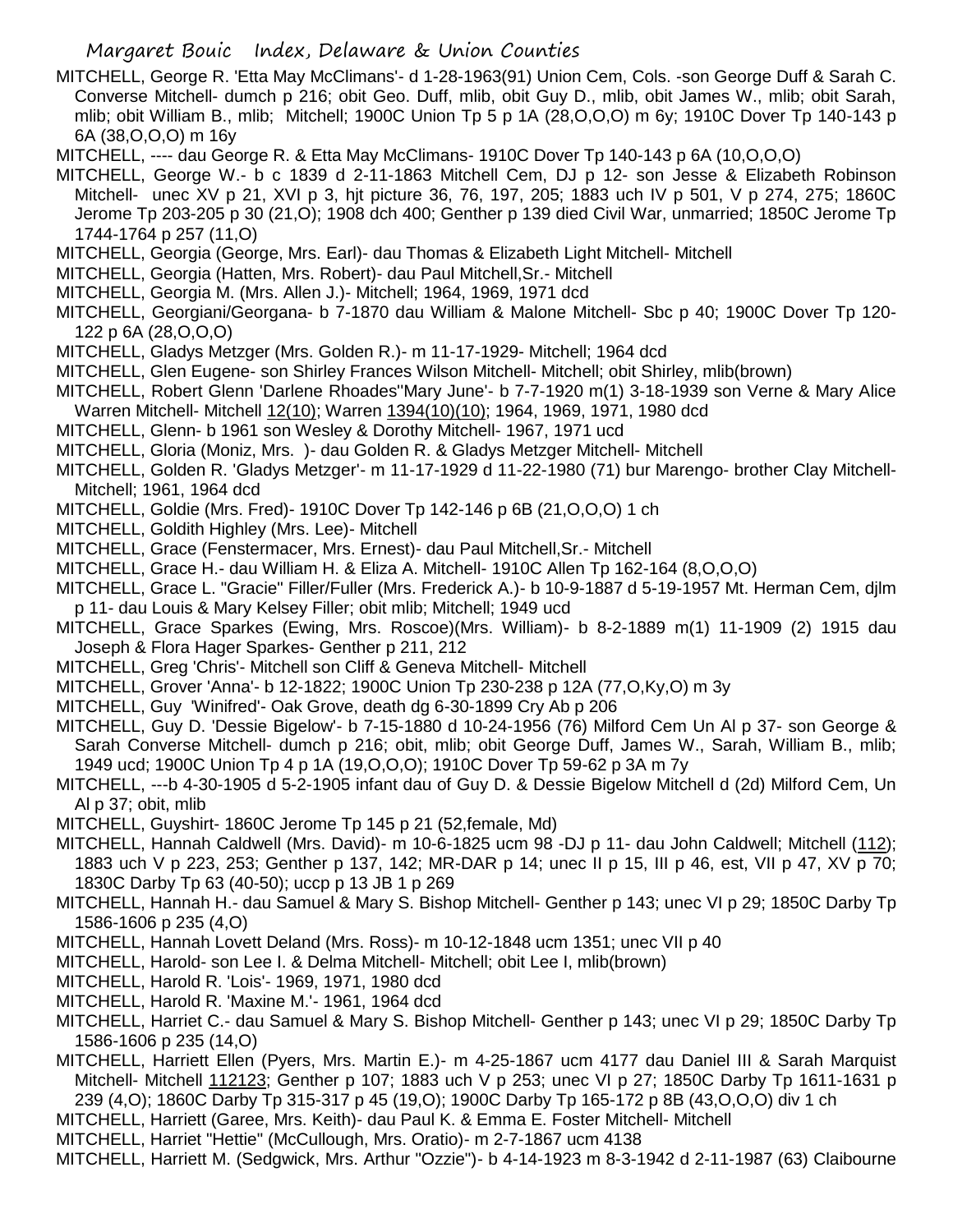Cem- dau Lee & Goldith Highley Mitchell- Mitchell

- MITCHELL, Harriet (Smith, Mrs. Hon. David)- m 6-1820 dcga p 12, Franklin Chron
- MITCHELL, Harriet Stansfield (Mrs. John)- , 8-29-1847 ucm 1241 1850C Union Tp 1353-1360 p 200 (23, Eng); 1860C Union Tp 550-553 p 78 (33,Eng)
- MITCHELL, Hattie E. Moore (Mrs. James F.)-b 1866 d 1943 interment 2-3-1943 Mitchell Cem, DJ p 17, 22; Mitchell (112844); Genther p 139
- MITCHELL, Hasson Shaw- ch David,Jr & Nancy Hunter Mitchell- 1883 uch V p 274;
- MITCHELL, Hattie-dau Daniel & Sarah Mitchell- 1880C Darby Tp 60 p 239B (33,O,O,O)
- MITCHELL, Hazel G.- b 8-1889 dau William B. & Ollie Blake Mitchell- 1900C Taylor Tp 96-99 p 5A (10 O,O,O); obit William B., mlib
- MITCHELL, Hazel May Stockwell (Mrs. Clay Stevenson)- d Sunday dg 2-10-1952 (45) Berkshire Cem- dau Blanche Stockwell- Del Mus Library- Mitchell
- MITCHELL, Heidi (Mrs. Ralph)- Mitchell
- MITCHELL, Helen- b 5-1900 dau John & Effie Mitchell- 1900C Jerome Tp 383-395 p 17B (0/12,O,O,O)
- MITCHELL, Helenauer/Eleanor (Marshall, Mrs. James)- dau David I & Jean McClellan Mitchell- unec VII p 47; DJ p 11; Genther p 134, 135; Mitchell 17
- MITCHELL, Helene Raymond (Mrs. Frank)- b 8-16-1911 dau Eugene,Jr. & Sarah Elizabeth Ulrich Raymons-Weiser p 43
- MITCHELL, Henry Chapman- son Dixon & Selecta Mitchell- Genther p 140; 1860C Allen Tp 713-720 p 98 (5,O)
- MITCHELL, Henry 'Margaret'- b 1852 d 12-26-1922 Oakdale Cem SR 3513 (E23) I p 8 (E-R9-2)
- MITCHELL, Herbert Clinton 'Edith Florence Smart'- b 8-8-1903 m 6-4-1927 d 6-25-1971 son Verne T. & Mary Alice Warren Mitchell- dcc Edith Smart Mitchell- 1; Newhouse (132514); Mitchell 121; Warren 1394(10)1; 1961, 1964, 1969, 1971 dcd
- MITCHELL, Herbert J.- b 4-12-1912 son Clyde & Etta Mitchell- obit, mlib
- MITCHELL, Herma R. (Mrs. Ralph W.)- Mitchell; 1969, 1971 dcd
- MITCHELL, Hermia (Brehm, Mrs. )- dau Mack & Zenna Elliott Mitchell- Mitchell
- MITCHELL, Hester- 1860C Jerome Tp 203-205 p 30 (15,O)
- MITCHELL, Hester Frenner (Mrs. Abraham)- m 3-25-1852 ucm 1784 Mitchell (11216); Genther p 139; unec VII p 58, XV p 7; hjt p 188
- MITCHELL, Hester (McCullough, Mrs. Zenes Horatio)- dau Jesse & Elizabeth Robinson Mitchell- Mitchell 11289, (11325); 1883 uch V p 275; unec XVI p 3; Genther p 139, 142; 1850C Jerome Tp 1744-1764 p 254 (6,O)
- MITCHELL, H. (Mrs. J.)- DJ p 5 H. (Mrs. P. J.)- DJ p 13
- MITCHELL, Homer H.- son Samuel M. & Eva Paris Mitchell- Genther p 141
- MITCHELL, Homer- son Madison Mitchell- obit Madison, mlib
- MITCHELL, Hope (Burd, Mrs. )- dau Paul K. & Emma E. Foster Mitchell- Mitchell
- MITCHELL, Horteses G.- b 8-1899 dau James A. & Meta Wetzel Mitchell- 1900C Unionville 30-31 p 2A (9/12,O,O,O); 1910C Unionville 46 p 2B (10,O,O,O)
- MITCHELL, Howard E. 'Sharon L.'- 1980 dcd
- MITCHELL, Howard R. 'Sandra S. Orahood''Anna Lou Meade'- b 7-23-1943 m 1962 (2) 9-1977 d 10-31-1983 (39) Oakdale Cem -son Lee & Delma Mitchell- Mitchell; 1959(15), 1962, 1973, 1975 ucd
- MITCHELL, Howard- son William M. & Melansa Mitchell- 1870C Dover Tp 163-165 p 20 (1,O)
- MITCHELL, Hunter- son David & Nancy Hunter Mitchell- Genther p 139
- MITCHELL, Ida D. Harper (Mrs. Frank Daniel)- b 1861 m 4-13-1879 ucm 6469 d 1919 Mitchell Cem p 41, 46 interment 2-19-1919; Mitchell (112124); obit Dennis, mlib(brown); obit Lutrelle, mlib; ped Jon Francis Davis #89 13, unec VI p 63; 1900C Unionville 58-62 p 3A (39,O,O,O) m 21y 2 ch; 1910 Unionville 14 p 1D (41,O,Pa,O) 2 ch
- MITCHELL, Ida (Mrs. Joe)- Mitchell
- MITCHELL, Ida M. (Smith, Mrs. Elmer J.)- b 9-2-1864 m 10-20-1881 dau Thomas J. & Mary A. Mitchell- 1870C Millcreek Tp 53 p 7 (6,O); Freshwater p 228; delge IV p 63
- MITCHELL, Ida (Minturn, Mrs. )- Sbc p 40
- MITCHELL, Ida Myrtle (Willey, Mrs. Charles Edward)- b 12-24-1873 m 12-25-1890 d 1-19-1952 Mitchell- 23
- MITCHELL, Ida- dau William & Melancy Columber Mitchell- 1880C Dover Tp 155-164 p 35 (2,O,O,O)
- MITCHELL, Imo Jane (Corbett, Mrs. Pearl Howard)- b 4-2-1895 d 3-16-1988 (92) Maple Grove Cem- dau Richard & Martha Rhulen Mitchell- Mitchell; obit Martha, mlib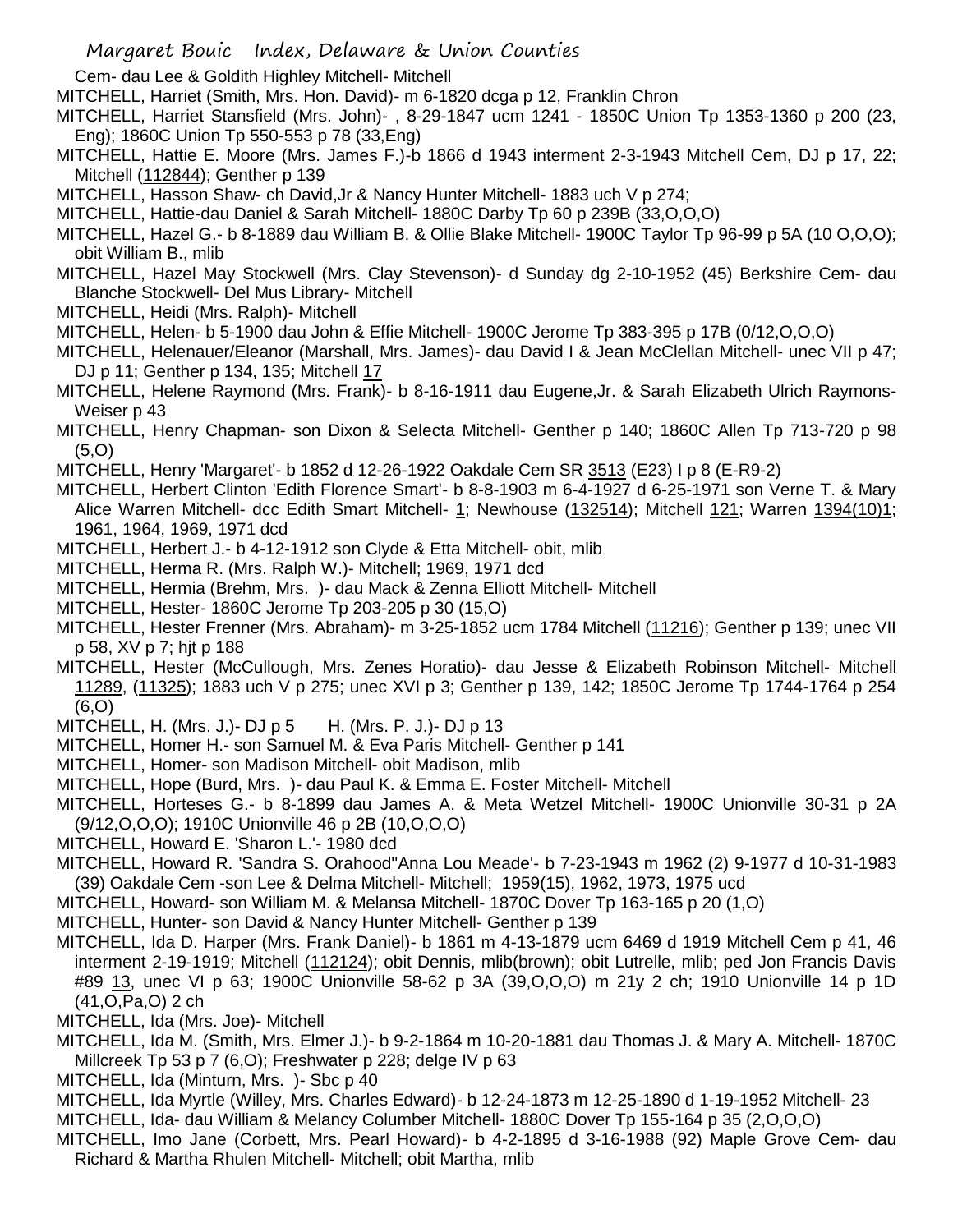MITCHELL, Ina- dau Richard & Martha Rhulen Mitchell- obit Martha, mlib; 1915 uch p 149

MITCHELL, Ira N.- b 5-1878 son William & Malane Mitchell- 1880C Dover Tp 152-164 p 35 (12,O,O,O); 1900C Dover Tp 120-122 p 6A (22,O,O,O)

MITCHELL, Irene Beatrice Rusk (Smith, Mrs. Paul James)(Mrs. John E.)- b 8-30-1893 m(1) 9-14-1911 div, m(2) 6-18-1938 dau Francis James & Lilian Catherine Kahle Rusk- Weiser p 693

MITCHELL, Irene Bigelow (Mrs.Joseph)- dau Russell Bigelow- 1883 uch V p 172; unec XV p 69

MITCHELL, Irene N. (Mrs. Charles G.)- d 12-1977- Mitchell

MITCHELL, Irene (Lamme, Mrs. Emerald Ford)(Pinney Mrs. Murton Field)- b 11-3-1905 m(1) 7-2-1927 (2) 1- 18-1961 dau Verne T. & Mary Alice Warren Mitchell- Mitchell 122; Warren 1394(10)2; 1976 dch p 384; Thompson 6,7

MITCHELL, Isa (Mrs. Frank)- 1880C Darby Tp 60 p 239B (19,O,O,O)

- MITCHELL, Isabelle- b 2-26-1837 d 9-1-1908 Oakdale Cem I p 147 (C-R3-2)- dau John,Sr & Susan(na) Kingery Mitchell- dumch p 216; 1850C Union Tp 1332-1350 p 200 (13,O); 1860C Union Tp 546-547 p 77 (23,O); 1870C Union Tp 133-132 p 18 (25,O)
- MITCHELL, Isabelle V.- bc 1838 dau Samuel & Mary Bishop Mitchell- Powell p 143; 1850C Darby Tp 1586- 1606 p 235 (12,O); unec VI p 29
- MITCHELL, Iva (Goff, Mrs. William)- m 3-20-1872 ucm 5058
- MITCHELL, Ivan H.'Joan Nininger'- b 1-15-1939 d 1-23-1994 (55) Marengo Cem- son Golden R. & Gladys R. Metzger Mitchell- Mitchell; 1961 dcd
- MITCHELL, Ivan H. 'Sylvia J.'- 1964, 1969 dcd
- MITCHELL, Ivy L. Shively (Mrs. George)- m 7-1932 dau George Shively- Mitchell
- MITCHELL, Rev. J.- delge XI p 75; dg 12-7-1888, 12-28-1888, dg 6-14-1889 Cry Ab p 210, 212, 234; dg 5-7- 1895, 12-10-1895 Cry Ab p 21, 48; dg 8-27-1897, dg 10-2-1898, dg 1-10-1899, dg 7-18-1899, dg 11-28- 1899 Cry Ab p 125, 170, 179, 207, 226
- MITCHELL, Jack W 'Sharon Herd'- Mitchell
- MITCHELL, Jackie- (10-1982) dau Jack W. & Sharon Herd Mitchell- Mitchell
- MITCHELL, James- moved to Booneville, Mo- unec VIII p 30

MITCHELL, Rev. James 'Mary Allen'- m 11-27-1849 Wight II p 50, 11-30-1849; delge V p 22, VI p 38, XI p 13, 56, 69, XII p 6, 30, 71, 72, 73; dg 7-3-1891, 2-13-1892, 8-5-1892, 11-15-1892, 3-24-1892, 1-26-1894 Cry Ab p 45, 62, 64, 98, 107, 116, 150; dg 2-22-1895 dg 6-21-1898, dg 8-5-1898 Cry Ab p 9, 158, 163; pc p 1

MITCHELL, James- 1971 dcd, Scioto Tp

- MITCHELL, James- 1850C Darby Tp 1587-1607 p 235 (46,-)
- MITCHELL, James- 1850C Darby Tp 53 (40,O)
- MITCHELL, James- unvmec p 28, 29
- MITCHELL, James- Powers p 230
- MITCHELL, James- 1908 dch 400; 1883 uch V p 196, 197
- MITCHELL, James- 1850C Marlborough Tp 61 p 184 (32,Pa)
- MITCHELL, Mrs. James- mother of Robin McElheny- dg 3-2-1906 Cry Ab p 85
- MITCHELL, James "Jim"- son Allen J. & George M. Mitchell- Mitchell

MITCHELL, James A. 'Meta Wetzel'- b 8-1876 son Elijah & Virginia Richard Mitchell- Mitchell 112152; 1880C Darby Tp 13 (3,O,O,O); 1900C Darby Tp 142-145 p 7A (23,O,O,O) m 2y

- MITCHELL, James B. F.- d 10-1-1823 (7y) Mitchell Cem, DJ p 12 son George & Margaret Boles Mitchell
- MITCHELL, James C.- d 3-24-1891 (27) dg 4-3-1891 Cry Ab p 50
- MITCHELL, James Cornelius 'Carolyn'- son Jesse C. & Josephine Sidle Mitchell- Mitchell 11284311; 1949, 1959, 1962, 1967, 1971, 1973, 1975, 1977, 1979, 1981, 1983 ucd; DJ p 24
- MITCHELL, James Carson- b 1967 son James Cornelius & Carolyn Mitchell Mitchell 112843112; 1967, 1971, 1973, 1977, 1979, 1983 ucd
- MITCHELL, James Chandler 'Ruth Ann'- Mitchell
- MITCHELL, James C. 'Weltha M.'- 1971, 1980 dcd
- MITCHELL, James Daniel 'Jo Ann Patrick'- son Sylvan & Thelma Mitchell- Mitchell
- MITCHELL, James E. 'Emeline'- d 8-24-1975 (69) bur Cadiz- Mitchell
- MITCHELL, James F.- b 1867 d 1947 Mitchell Cem, DJ p 17
- MITCHELL, James F. son George & Margaret Boles Mitchell- 1883 uch V p 274; Mitchell 11243; Genther p 139; 1820C Darby Tp 293 p 208A (-10)
- MITCHELL, James 'Florence Lemon'- Mitchell
- MITCHELL, James Forest- son Donald L. & Mary Lou Mitchell- Mitchell; 1964 dcd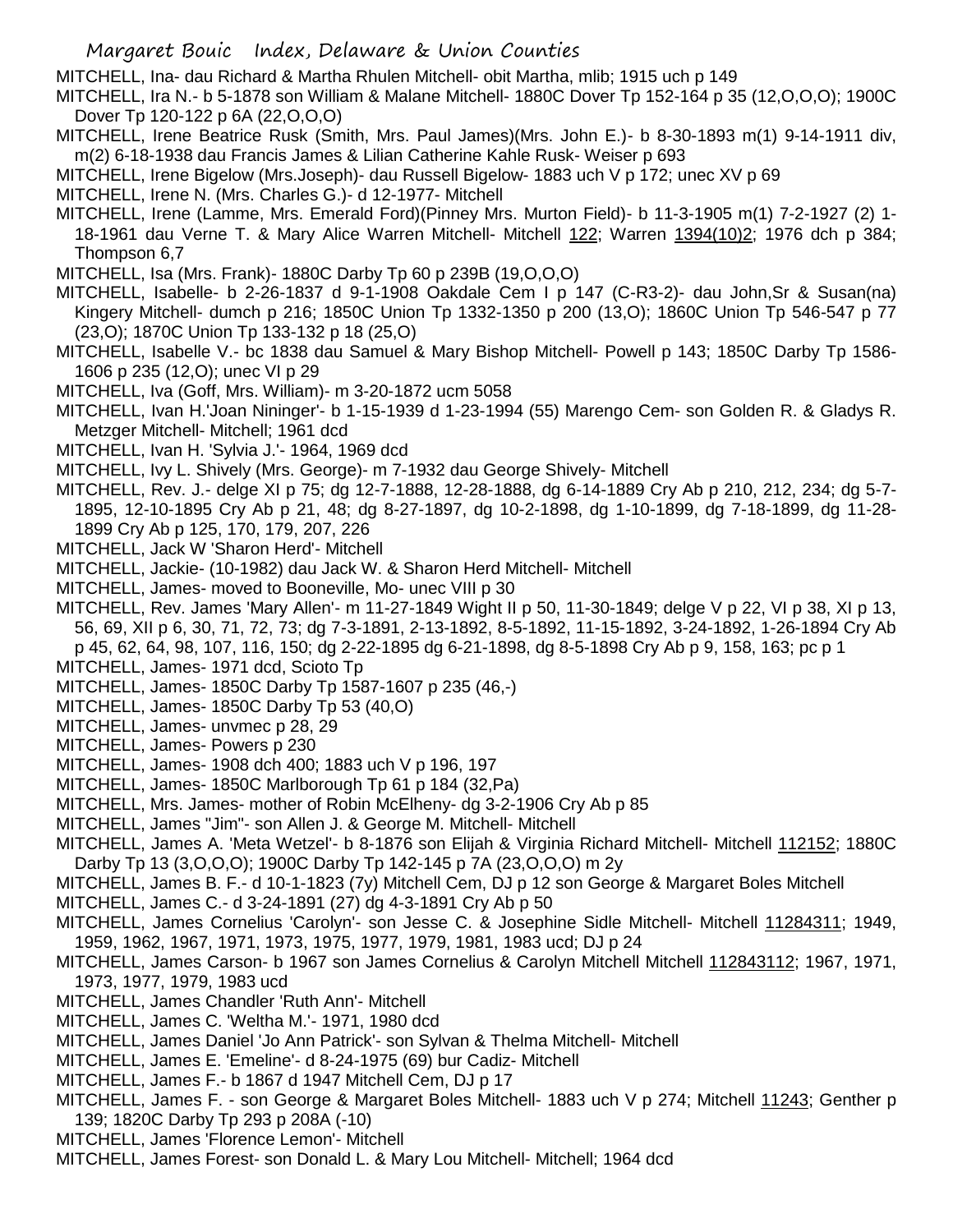MITCHELL, James Franklin 'Hattie E. Moore'-son James Robinson & Olive Gill Robinson Mitchell- 1883 uch V p 322; Genther p 139; unec XVI p 3; Mitchell 112844

- MITCHELL, James- father of George Mitchell- Mitchell
- MITCHELL, James- son Jesse & Elizabeth Robinson Mitchell- 1883 uch V p 274; 1850C Jerome Tp 1744- 1764 p 257 (19,O)

MITCHELL, James- b 12-8-1852 d 4-12-1897 Oakdale Cem I p 147 (C-R3-2) Soldier - son John,Sr. & Susan(nah) Kingery Mitchell- dumch p 216; 1883 uch V p 124; hjt p 77, 102, 179; 1850C Union Tp 1332- 1350 p 200 (17,O); 1860C Union Tp 546- 549 p 77 (28,O); 1870C Union Tp 133-132 p 18 (37,O)

MITCHELL, James K. 'Dixie L.'- 1980 dcd

MITCHELL, James Mc- son Samuel & Mary Bishop Mitchell - Genther p 143; 1850C Darby Tp 1586-1606 p 235 (2,O); unec VI p 29

- MITCHELL, James 'Margaret Spurlock'- Mitchell
- MITCHELL, James 'Mary Allen'- m 11-22-1849 dcm; delge IV p 58
- MITCHELL, James 'Mrs. Matilda Barker'- m 1-25-1842 Madison Co, unec IX p 55
- MITCHELL, James M. P.- CCC (1900 Berlin Tp); hadc p 92
- MITCHELL, James P. 'Eliza Fulton'- m 3-4-1855 dcm
- MITCHELL, James P.- son George M. & Elizabeth May Rutter Mitchell- Mitchell
- MITCHELL, James Robinson 'Olive Gill'- b 12-5-1830 m 4-1-1858/7 ucm 2713 d 3-30-1905 Mitchell Cem p 17 son Jesse & Elizabeth Robinson Mitchell- Mitchell 11284; Genther p 139; unec XII p 30, XV p 21, XVI p 3; 1883 uch IV p 473, V p 285, 311, 322; hjt p 76, 158; uccp p 21 sec. JB 2 p 251; 1850C Jerome Tp 1744- 1764 p 257 (19,O); 1860C Jer. Tp 174-175 p 26 (29,O); 1870C Jer. Tp 63 p 8 (39,O); 1880C Jer Tp 84-85 p 10 (49,O,O,O); 1900C Jer. Tp 319-331 p 14B (69,O,O,O)
- MITCHELL, James R. 'Pamela Adams'- son William T. & Alice Lou Patingale Mitchell- Mitchell
- MITCHELL, James- son Samuel,Jr. & Elizabeth Robinson Mitchell- 1883 uch V p 323; Mitchell 1147; Genther p 143; unec VII p 48; XV p 70; 1820C Union Tp 1656 (10-16); 1830C Darby Tp (20-30); uccp p 1 will book p 3, 36
- MITCHELL, James V. 'Deana M.'- 1975 ucd
- MITCHELL, James W.'Ellal'- b 1862 d 8-14-1924 (62) Broadway Cem, lptw p 71- obit, mlib; son George Duff & Sarah C. Converse Mitchell- obit Sarah, mlib; obit George D., 1870C Union Tp 130-129 p 18 (8,O)
- MITCHELL, --(Middleton, Mrs. Benjamin)- dau James W. Mitchell- obit James W.,mlib
- MITCHELL, James W. 'Ella Predmore'-b 1-1862 son George Duff & Sarah c. Converse Mitchell- dumch p 216; 1900C Liberty Tp Un Co 65-66 p 3B (38,O,O,O) m 9y
- MITCHELL, James 'Jimmy"- son Wade & Mary Mitchell- 1964 dcd (3)
- MITCHELL, James- b 1951 son Wm. T. & Alice Mitchell- 1964, 1969 dcd
- MITCHELL, Verne James 'Elaine Montgomery''Sally Ann Ballard'- b 6-6-1935 m(1) 6-19-1954 div 12-1967 m(2) 10-20-1968- son Walter Murton & Lois McCarty Mitchell- Mitchell 1281; Warren 1394(10)81; 1961, 1964, 1969 dcd
- MITCHELL, Jamise- dau W. D. & Sarah Maynard Mitchell- 1860C York Tp 1270-1278 p 171 (9,O)
- MITCHELL, Jan Vernett- b 12-27-1958 dau Verne James & Elaine Montgomery Mitchell- Mitchell 12811; Warren 1394(10)811; Montgomery; 1961 dcd
- MITCHELL, Jane- d 1820 Mitchell Cem DJ p 13
- MITCHELL, Jane- b 8-3-1849 Mitchell Bible; unec II p 43
- MITCHELL, Jane- 1840C Jerome Tp 1207 (40-50)
- MITCHELL, Jane (Mrs. )- b Ga d Tuesday (102) colored, mother of Nicholas Durfey- dg 11-6-1908 Cry Ab p 166
- MITCHELL, Jane (Bigger, Mrs. John)- Freshwater p 233
- MITCHELL, Jane (Curry, Mrs. Moses)- lic 4-24-1838 ucm 491; unec III p 30
- MITCHELL, Jane Elizabeth (Lowe, Mrs. Orville II)- b 11-7-1943 m 9-21-1963 dau Joy H. & Virginia Ellen Harsh Mitchell- Mitchell 1293; Warren 1394(10)93; dcc Virginia Harsh Mitchell 1; 1961 dcd
- MITCHELL, Jane Elizabeth- b 2-1960 dau Dr. Richard & Lu Ann DeVoss Mitchell- Mitchell
- MITCHELL, Jane Ellen (Hisey, Mrs. Daniel Alan)- m 3-12-1988 dau Roger & Gayle Mitchell- Mitchell
- MITCHELL, Jane (Kirkpatrick, Mrs. Samuel)- b 1758? d ca 1824 Mitchell Cem, DJ p 11- dau Samuel I. & Margaret Alexander Mitchell; Mitchell 111; Genther p 137; unec VII p 47, XV p 70
- MITCHELL, Jane (Knachel, Mrs. George)- m 2-26-1863 ucm 3409
- MITCHELL, Jane(Lake, Mrs.Lewis)- b 1829 m 2-27-1853 dcmd 1912 Claibourne Cem p 53
- MITCHELL, Jane (Meteer, Mrs. James)- m 2-1805- McKitrick p 336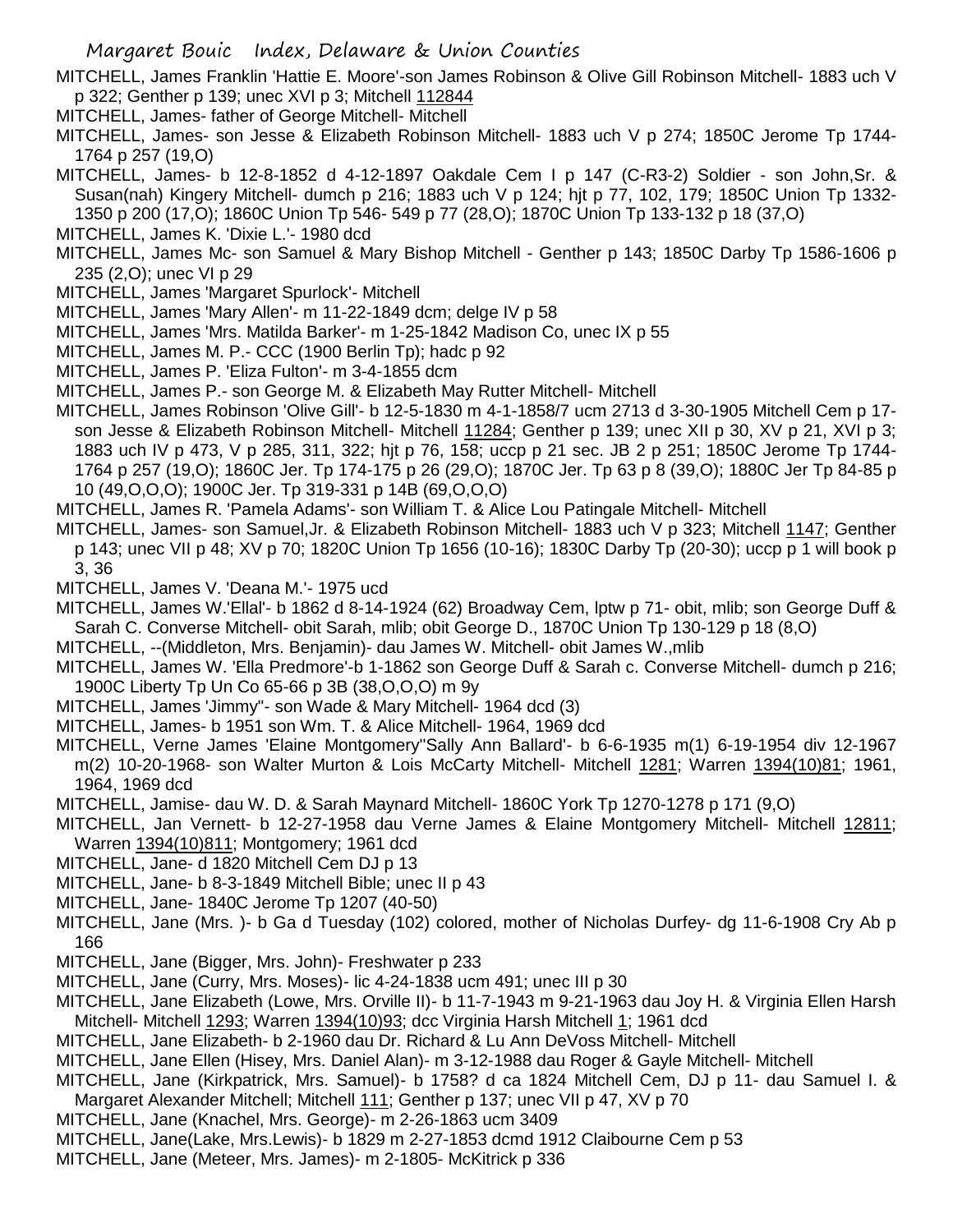MITCHELL, Jane (Rees, Mrs. Mike)- dau Jesse C. & Josephine Sidle Mitchell- Mitchell; 1949, 1959, 1962 ucd MITCHELL, Jane- b 1964 dau Roy R. & Gayle Mitchell- 1969, 1971, 1980 dcd

MITCHELL, Jane- dau Samuel,Jr. & Elizabeth Robinson Mitchell- unec VII p 48, XV p 70

MITCHELL, Jane "Jinney" Taylor (Mrs. Moses)- b 1792/9 m 2-24-1816 d 4-20-1823/5 (31) Mitchell Cem, DJp 13- dau Daniel & Mary Brown Mitchell- 1883 uch V p 212, 253, 271; Mitchell; Genther p 98, 106, 138, 139; onwq I; ped Maxine Lombard White 29; unec II p 29

MITCHELL, Janet (Firestone, Mrs. Owen Allan)- b 1937 m 6-17-1961 d 11-27-1984 (47) Vandalia Cem.- dau Francis Cloyd & Mary Helen Timson Mitchell- Mitchell; 1985 uch p 50

- MITCHELL, Janet Louise Stepanovsky (Mrs. Bradley Scott)- m 8-13-1988 dau Thomas & Kathleen Stepanovsky - Mitchell
- MITCHELL, Janice (Fort, Mrs. )- b 1953 dau Thomas & Eudora Cole Mitchell- Mitchell; 1961, 1964, 1971 dcd
- MITCHELL, Janice Lilian Nowlin(Mrs. Leo Paul,Jr.)- dau Charles Nowlin,Jr-Mitchell
- MITCHELL, Jay- Mitchell
- MITCHELL, Jean (Boddy, Mrs. Marshall b.)- dau James R. & Olive A. Gill Mitchell- Mitchell 112846
- MITCHELL, Jean (Mrs. Charles)- Mitchell
- MITCHELL, Jean (Mrs. David)- b 1706 d 8-2-1746 (40)- Mitchell; unec Vii p 47; DJ p 11
- MITCHELL, Jean (Duncan, Mrs. Robert)- dau David I & Jean Mitchell- Mitchell 12; DJ p 11; unec VII p 47
- MITCHELL, Jean (Mrs. Eli)- Mitchell
- MITCHELL, Jean (Mrs. John C.)- Mitchell

MITCHELL, Jean McClellan (Mrs. David I)- Mitchell (1); Genther p 134, 135

- MITCHELL, Jean/Jane- dau Samuel II & ELizabeth Robinson Mitchell- uccp p 11, will book p 3, 36; Genther p 143; Mitchell 1142
- MITCHELL, Jean- dau William & Grace Sparkes Mitchell- Genther p 212
- MITCHELL, Jeanette (Firestone, Mrs. )- dau Francis Cloyd & Nola Stidham Mitchell- Mitchell
- MITCHELL, Jeannene Lynne (Henault, Mrs. Jeffery Charles)- m 6-21-1986 dau Larry D. Mitchell- Mitchell
- MITCHELL, Jeanette- b 1963 dau Ansel d. & Barbara J. Mitchell- 1964, 1980 dcd
- MITCHELL, Jeff- b 1966 son Roy R. & Gayle L. Mitchell- 1980 dcd
- MITCHELL, Jeffrey Duane 'Karla Lynn Burns'- b 1-15-1966 m 2-11-1989 son Don G. & Maxine Mitchell-Mitchell; Rausch (1441213); St. Paul p 18. 86; 1977, 1979, 1981, 1983 ucd
- MITCHELL, Jeffrey- son Dr. Paul & Thelma Chambers Mitchell- Mitchell
- MITCHELL, Jeffrey- son Dr. Richard & Luan DeVoss Mitchell- Mitchell; 1959, 1961 ucd

MITCHELL, Jemima Cartwright (Mrs. Moses)- b 1801? d 9-2-1849 (48) Mitchell Cem, DJ p 12; Genther p 99, 137, 138; 1883 uch V p 253, 312, 378; unec II p 45, VII p 47; 1830C Darby Tp 73 (20-30); ped Margaret Main Bouic 31; 1840C Darby Tp 1078 (40-50); 1985 uch p 94

- MITCHELL, Jennie/Jania/Jane C.- dau James Robinson & Olive Gill Mitchell- 1883 uch V p 322; Genther p 139; 1880C Jerome Tp 84-85 p 10 (7,O,O,O)
- MITCHELL, Jerry 'Sue'- Mitchell
- MITCHELL, Jesse 'Elizabeth Robinson'- b 11-4-1799 m 12-26-1823 ucm 60 d 5-12-1881 (81-6-8) DJ p 12- son Judge David & Martha Black Mitchell- Mitchell 1128; Genther p 136, 138, 139; 1883 uch III p 222, 282, 284, 334, 337, V p 274, 322; hjt p 10, 52, 62; 1915 uch p 116,205, 246, 248; unec II p 43, VII p 48, VIII p 17, 44, XIV p 70, XV p 62, 70, XVI p 3; 1830C Jerome Tp 6 p 180 (30-40); uccp p 35, appr JB4 p 51; 1850C Jer. Tp 1744-1764 p 257 (50,O); 1860C Jer. Tp 203-205 p 30 (61,O); 1870C Jer. Tp 97 p 13 (70,O); 1880C Jer. Tp 85-86 p 10 (80,O,Pa,Pa)
- MITCHELL, Jesse C. 'Josephine Sidle'- b 1-24-1894 d 11-23-1971 Mitchell Cem, interment 11-26-1971, DG p 23, 24- son William G. & Clio Carson Mitchell- Mitchell 1128431; obit Wm. Marlow, mlib(brown); 1900C Jerome tp 320-329 [ 14B (6,O,O,O); 1949, 1959, 1962, 1967, 1971 ucd
- MITCHELL, Jesse C.- b 4-9-1897 son Samuel M. & Alfretta Segner Mitchell- Genther p 141; Mitchell
- MITCHELL, Jessie- parent of Mrs. D. L. Hall- unec XV p 28
- MITCHELL, Jessie- son Madison Mitchell- obit Madison, mlib
- MITCHELL, J. F. & W. G.- purchased lot, Mitchell Cem, DJ p 24; JF erected Mitchell monument- Genther p 134
- MITCHELL, J. 'H'- DJ p 5
- MITCHELL, Jill Allison- b 12-24-1978 dau John & --Ross Mitchell- Mitchell
- MITCHELL, Jimmy- b 1961 son Wade & Mary Mitchell- 1969, 1971, 1980 dcd
- MITCHELL, J. M. 'Evaline'- 1860C Jerome Tp 145 (-,Md)
- MITCHELL, JoAnn (Everett, Mrs. )- dau Lee & Goldith Highley Mitchell- Mitchell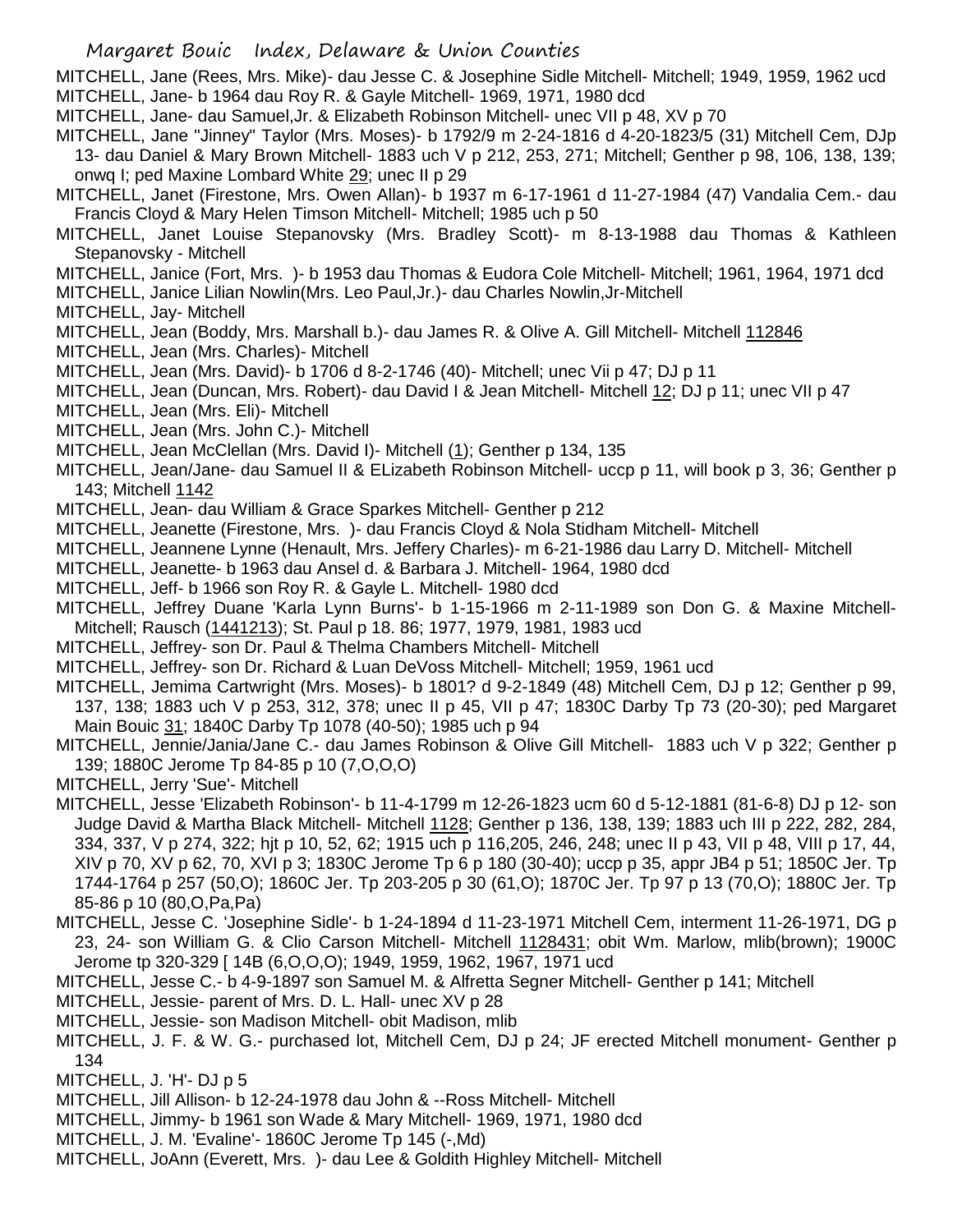MITCHELL, Joan (Hillman, Mrs. Robert Fay)- b 8-3-1929 m 6-10-1945 dau Herbert Clinton & Edith Florence Smart Mitchell- Newhouse 1325142; Warren 1394(10)12; Mitchell 1212

- MITCHELL, Joan Nininger (Mrs. Ivan)- Mitchell
- MITCHELL, Jo Ann Patrick (Mrs. James Daniel)- dau Mary Patrick- Mitchell
- MITCHELL, Joan S. (Mrs. Ivan H.)- 1961 dcd

MITCHELL, Jodi Ann (Beltram, Mrs. )- dau Morris & Shirley A. Brooks Mitchell- Mitchell

- MITCHELL, Joe 'Ida'- Mitchell
- MITCHELL, John- purchased lot Mitchell Cem, 3-4-1878 DJ p 23
- MITCHELL, John- uccp p 14 appr JBI p 331; uccp p 35 appr JB4 p 28; unec III p 46 GSCP 81
- MITCHELL, John- moved to Ill. unec VIII p 30
- MITCHELL, John- 1915 uch p 278; 1883 uch IV p 435
- MITCHELL, John- 1850C Oxford Tp 2709 p 153 (91,Pa)
- MITCHELL, John- 1908 dch 259, 327; 1883 uch V p 198
- MITCHELL, John- dumch p 215
- MITCHELL, John- d 5-9-1916 Claibourne Tp, uninf p 16
- MITCHELL, John- d 5-26-1853 (84-2-4) Winsor Corners Cem, Powell p 193
- MITCHELL, John- 1830C Milford 320 p 288 (20-30); 1840C Milford 545 (30-40)
- MITCHELL, John- 1860C Richwood 745-728 p 98 (12,O)
- MITCHELL, Capt. John A.- 1883 uch IV p 490
- MITCHELL, Rev John 'Ann'- Morrow co, Wight II p 76, 10-22-1852; 1908 dch 263, 292; 1880 dch p 409, 593
- MITCHELL, John Caldwell 'Nancy J. McCullough'- b 1826 m 8-26-1851/2 ucm 1698 d 1905 (79) Mitchell Cem, DJ p 18- son Judge David & Hannah Caldwell Mitchell- 1883 uch V p 222, 223, 253, 321; Genther p 138, 140, 142; obit Madison, mlib; unec XIV p 52, XV p 70; 1830C Darby Tp 63 p 282 (-5)
- MITCHELL, John C.-obit David A., mlib; uccp p 18 JB 2 p 138, JB 3 p 416; unec VII p 48; 1850C Darby Tp 1610-1630 p 239 (24,O); 1860C Darby Tp 385-387 p 55 (34,O); 1870C Darby Tp 16-14 p 2 (44,O); 1880C Darby Tp 110 p 242D (53,O,Pa,Pa); 1900C Marysville 3rd ward 76-80 p 3A (73,O,Pa,Pa)
- MITCHELL, John C. 'Jean'- son Curry & Margaret Horn Mitchell- Mitchell
- MITCHELL, John- son David II & Sarah Mitchell- Mitchell 141
- MITCHELL, John Edward 'Edra Partin'- b 11-7-1943 m 2-8-1964 son Joy H. & Virginia Ellen Harsh Mitchelldcc Virginia Harsh Mitchell 1' Warren 1394(10)92; Mitchell 1292; 1961 dcd (17)
- MITCHELL, John 'Effie'- b 11-1861 1900C Jerome Tp 383-395 p 17A (38,O,O,O) m 5y
- MITCHELL, John E. 'Irene Beatrice Rusk'- m 6-18-1938- Weiser p 693
- MITCHELL, John 'Elina'- Powell p 306
- MITCHELL, John Garrett- b 8-20-1965 son John Edward & Edra Partin Mitchell- dcc Virginia Harsh Mitchell 1; Mitchell 12921; Warren 1394(10)921
- MITCHELL, John H.- 1840C Marlborough Tp p 254 (20-30)
- MITCHELL, John Jr. 'Harriet Stansfield'- b 2-13-1826 m 8-29-1847 ucm 1241- son John & Susanna Kingery Mitchell- 1883 uch III p 331, V p 124, 181, 198; hjt p 102; dumch p 215; unec VI p 29, VII p 25; 1850C Union Tp 1333-1360 (24,O); 1860C Union Tp 550-553 p 78 (34,O); 1870C Union Tp 131-130 p 18 (44,O)
- MITCHELL, John Hosea- b 5-30-1916 d 8-2-1918 Bokescreek Cem- son Verne T. & Mary Alice Warren Mitchell- Mitchell 127; Warren 1394(10)7
- MITCHELL, John- son James W. Mitchell- obit James W., mlib
- MITCHELL, John J. 'Betty J.'- m 6-6-1980 Oakdale Cem II p 149 (M-R15-10)
- MITCHELL, John M.-b 1-1850; 1900C Richwood 83-89 p 4A (50,O,Del,Pa) marble cutter
- MITCHELL, John M. 'Ella Erwin'- m 1-25-1876 ucm 5831; mt 3 p 21, 22
- MITCHELL, John M.- son John Jr. & Harriet Stansfield Mitchell- 1883 uch V p 124; 1860C Union Tp 550-553 p 78 (5,O); 1870C Union Tp 131-130 p 18 (15,O)
- MITCHELL, John 'Margaret Alexander'- Powers p 263
- MITCHELL, John N.'Margarite'- 1910C Richwood 436-445 p 158 (60,O,Del,Pa) m 10y
- MITCHELL, John P.- b 2-10-1895 d 3-30-1900 Broadway Cem, lptw p 71 son James W. & Ellal Mitchell
- MITCHELL, John 'Rebecca Brobeck'- m 10-26-1858 ucm 2787; 1883 uch V p 292
- MITCHELL, John 'Susan Kingery'- b 11-18-1800 Pa m 1823 d 1882 (82) Oakdale Cem I p 147 (C-R3-2); obit George Duff, mlib; 1883 uch V p 124, 183; 1850C Union Tp 1332-1350 p 199 (49,Pa); 1860C Union Tp 546- 549 p 77 (60,Pa); 1870C Union Tp 133-132 p 18 (69,Pa)
- MITCHELL, John- son Virginia J. Bronson Mitchell- Mitchell
- MITCHELL, John- b 1951 son Wade S. & Alice Mary Mitchell- 1964, 1969, 1971 dcd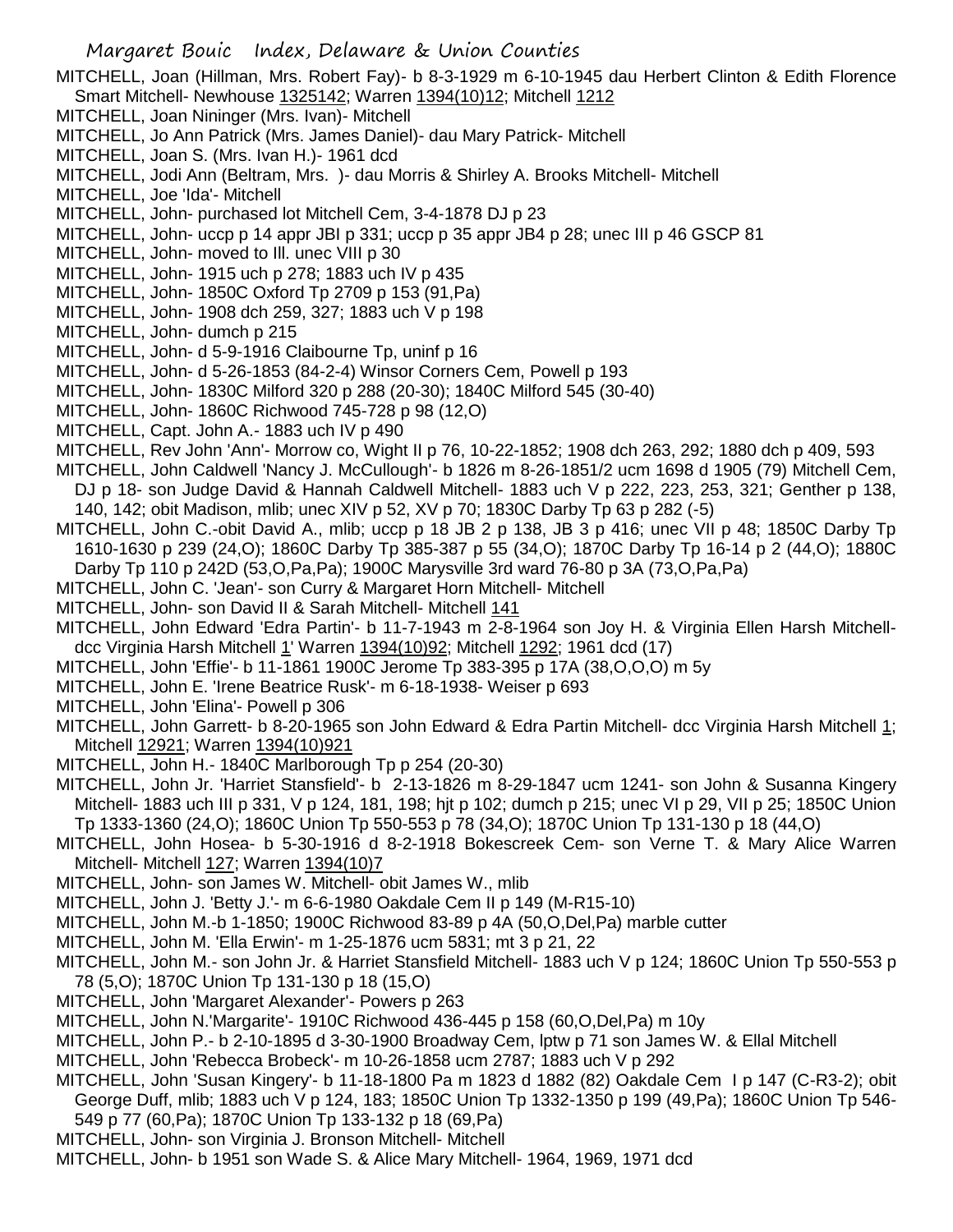MITCHELL, John W.- son James R. & Olive Gill Robinson Mitchell- 1883 uch V p 322; Genther p 139; 1870C Jerome Tp 63 p 9 (8,O); 1880C Jer. Tp 84-85 p 10 (18,O,O,O)

- MITCHELL, John W. 'Sherrie'- 1980 dcd
- MITCHELL, Jonah Bryant- b 11-16-1995 son David & Kez Lee Ward Mitchell- Mitchell
- MITCHELL, Mrs. Joseph- dau Benjamin Daugherty- dg 10-6-1908 Cry Ab p 159
- MITCHELL, Joseph- son Calvin B. & Sophia Ashbaugh Mitchell- 1915 uch p 613
- MITCHELL, Joseph C. 'Mary A.'- 1967 ucd
- MITCHELL, Joseph F.- d 1-26-1988 (83)- Mitchell
- MITCHELL, Joseph Fletcher 'Phyllis Irene Clary'- m 1930 son Fred A. & Minnie Vance Mitchell- Mitchell
- MITCHELL, Joseph Hunter- son David, Jr. & Nancy Hunter Mitchell- 1883 uch V p 274; 1830C Jerome Tp 3
- MITCHELL, Joseph 'Irena Bigelow'- 1883 uch V p 172
- MITCHELL, Josephine Sidle (Mrs. Jesse C.)- b 4-9-1903 d 1-20-1997 (93) Mitchell Cem- dau Jacob & Mamie Estella Blair Sidle- Mitchell; unec IV p 13, 14, IX p 14; 1949, 1959, 1962, 1967, 1971, 1973, 1975, 1979, 1981, 1983 ucd
- MITCHELL, Josephine- dau W. D. & Sarah Maynard Mitchell- 1860C York Tp 1270-1278 p 171 (7,O)
- MITCHELL, Josie- b 5-1877 dau George & Belinda Mitchell- 1900C Jerome Tp 163-172 p 7B (23,O,O,O)
- MITCHELL, Joy Loucella (Neds, Mrs.Keith Walker)- m 6-27-1987 dau James E. Mitchell- Mitchell; Neds
- MITCHELL, Joy Warren 'Virginia Harsh'- b 2-4-1919 m 4-11-1939 d 11-29-1995 (76) Bokes Creek Cem- son Verne T. & Mary Alice Warren Mitchell- Mitchell 129; dcc Virginia Harsh Mitchell (1); Warren 1394(10)9; 1961, 1964, 1969, 1971, 1980 dcd
- MITCHELL, Joyce Ann b 7-22-1952 d 3-3-1989 dau Vernon & Mary Lou Deal Mitchell- Mitchell; obit Michael Gene, mlib(brown)
- MITCHELL, Joyce Elaine (Ward, Mrs. Larry Steven)- Mitchell 1215; Newhouse 1325145; Warren 1394(10)15 dau Herbert Clinton & Edith Florence Smart Mitchell- 1961(11), 1964 dcd
- MITCHELL, Joyce Lynn (Bush, Mrs. Donald Eugene)- m 6-19-1965 dau James E. & Emeline Mitchell- Mitchell MITCHELL, Juanita Kay Hedding (Mrs. Steven Scott)- b 3-3-1946 m 8-17-1968- dcc Virginia Harsh Mitchell 1
- MITCHELL, Judith- b 1963 dau Donald L. & Thelma L. Mitchell- 1971, 1980 dcd
- MITCHELL, Judith- dau Thomas L. & Mildred M. Mitchell- Mitchell
- MITCHELL, Judy K. Bauman (Mrs. Robert Glenn II)- m 8-19-1957- Mitchell (12(10)2); Warren (1394(10)(10)2; 1961, 1964, 1969, 1971 dcd; 1977, 1979, 1981, 1983 ucd
- MITCHELL, Judy- sister Robert A. Mitchell- Mitchell
- MITCHELL, June (Amrine, Mrs. James)- b 1954 m 12-11-1976 dau Wade Mitchell; 1964, 1969, 1971 dcd
- MITCHELL, June- b 6-13-1919 dau William & Grace Sparkes Mitchell- Genther p 212
- MITCHELL, J. W.- hjt p 56; 1883 uch V p 275; unec XVI p 57a
- MITCHELL, Kailee Elizabeth- b 9-9-1994 dau William & Nicole Mitchell- Mitchell
- MITCHELL, Kameron- ch Dean M. & Frances M. Mitchell- 1971 dcd
- MITCHELL, Karen (Dill, Mrs. Curtis)- dau James Daniel & Jo Ann Patrick Mitchell- Mitchell
- MITCHELL, Karla Lynn Burns (Mrs. Jeffrey Duane)- b 1-29-1968 m 2-11-1989 dau John David & Flora Riechers Burns- Mitchell; St. Paul p 18
- MITCHELL, Kathryn I.- dau Donald L. & Mary Lou Mitchell- Mitchell; 1964 dcd
- MITCHELL, Kathryn Jane (McMahon, Mrs.Steve)- dau Vernon & Mary Lou Deal Mitchell- Mitchell
- MITCHELL, Kathy- b 1972 dau James K. & Dixie L. Mitchell- 1980 dcd
- MITCHELL, Kathy (Stierhoff, Mrs. Robert)- dau James Daniel & Jo Ann Patrick Mitchell- Mitchell
- MITCHELL, Kay (Dudgeon, Mrs. Eric)- dau James Daniel & Jo Ann Patrick Mitchell- Mitchell
- MITCHELL, Kay (Mrs. Steve)- Mitchell
- MITCHELL, Kenneth- b 3-28-1933- Genther p 212
- MITCHELL, Kenneth- son Clay Stevenson & Hazel M. Stockwell Mitchell- Mitchell
- MITCHELL, Kenneth- son Lee & Delma Mitchell- Mitchell; obit Lee I., mlib(brown)
- MITCHELL, Kenneth L. 'Sharon E. Ridgeway'- Mitchell; 1967, 1971, 1973, 1975, 1977, 1979, 1981, 1983 ucd
- MITCHELL, Kevin M.- b 1961 son Vernon & Mary Lou Deal Mitchell- Mitchell; obit Michael Gene, mlib(brown); 1971, 1973, 1975, 1977, 1979 ucd
- MITCHELL, Kevin Milburn- b 4-1961 son Vernon Milburn Mitchell- Mitchell
- MITCHELL, Kevin- b 1965 son Toy E. & W. Mae Mitchell- 1980 dcd
- MITCHELL, Kez Lee Ward (Mrs. David)- m11-3-1989 dau Brian L. & Jan Ward- Mitchell
- MITCHELL, Kim (Mrs. Carlos)- Mitchell
- MITCHELL, Kimberly- 1980 dcd, Kingston Tp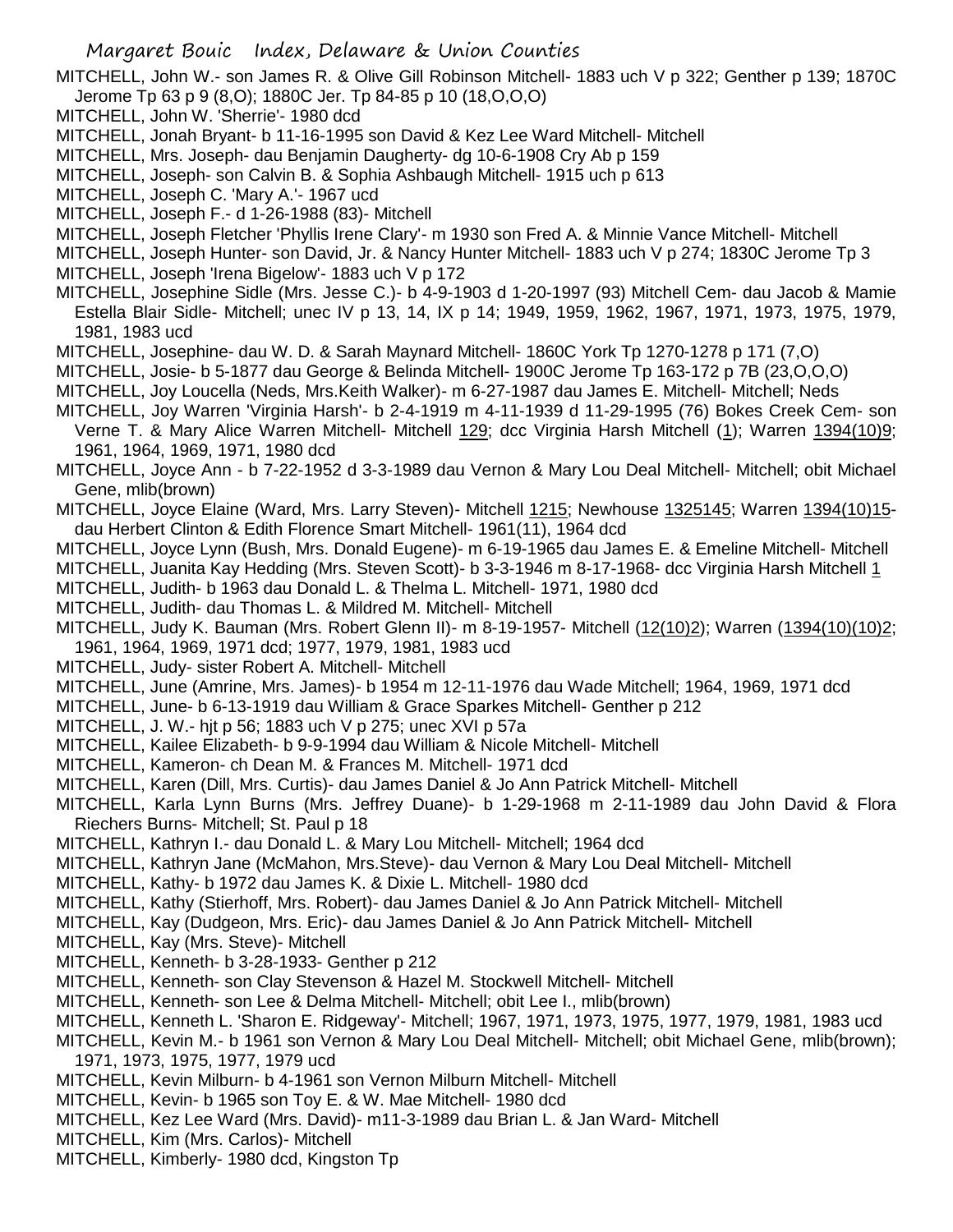MITCHELL, Kimberly Kay (Pickerill, Mrs. Blair L.)- m 8-26-1989 dau Thomas & Clara Mitchell- Mitchell

- MITCHELL, L.- delge XI p 47, 1890 tax, Galena
- MITCHELL, Dr. L.- brother Emma Mitchell- dg 4-27-1888 Cry Ab p 191
- MITCHELL, Larry D.- Mitchell
- MITCHELL, Laura- b 1880 d 9-9-1921 Oakdale Cem II p 46 (G-R8-6)
- MITCHELL, Laura Lynn- b 5-2-1966 dau Charles Edward & Marilou Jones Mitchell- Mitchell 12113; Warren 1394(10)113; Newhouse 13251413; 1969, 1971, 1980 dcd
- MITCHELL, Laura M.- delge XII p 58, #707; McMannis, Oller
- MITCHELL, Laura McKitrick (Mrs. W. H.)- m 1876 dau James Edward & Belinda Balding McKitrick McKitrick p 123
- MITCHELL, Lee 'Goldith Highley'- Mitchell
- MITCHELL, Lee I. 'Delma'- b 1-26-1919 d 4-4-1976 Oakdale Cem II p 150 (M-R16-14)- son Mack R. & Zenna Elliott Mitchell- Mitchell; obit mlib(brown); 1959, 1962, 1967, 1971, 1973, 1975 ucd
- MITCHELL, Leila (York, Mrs. Harold)- dau Arna E. & Amy E. Lehman Mitchell- Mitchell 1121511; obit Amy, mlib; 1900C Darby Tp 142-148 p 7A (6,O,O,Pa)
- MITCHELL, Lelia M.- dau Arna & Amy Lehman Mitchell- 1910C Darby Tp 92 p 5A (16,O,O,Pa)
- MITCHELL, Leo Paul,Sr.'Bernice Herriott'- b 11-27-1920 m 7-28-1940 d 4-13-1986 (65) son Frederick A. & Gracie L. Fuller Mitchell- Mitchell; obit Frederick A., 1959, 1962 ucd
- MITCHELL, Leo Paul,Jr."Janice Lilian'- son Leo Paul & Bernice Herriott Mitchell- Mitchell; Herriott 6; 1959 ucd (17)
- MITCHELL, Leo Paul, III 'Jeanine'- son Leo Paul,Jr.- Mitchell
- MITCHELL, Leo Paul,IV "Bear"- b 12-11-1983 son Leo Paul III & Jeanina Spradlin Mitchell- Mitchell
- MITCHELL, Leon Melvin- b 8-7-1878 son Melvin & Ellen Erwin Mitchell- unec XIV p 6; 1969, 1971 dcd
- MITCHELL, Leona- obit Cecil R., mlib; 1900C Union Tp 5 p 1A (5,O,O,O) 1910C Dover Tp 140-144 p 6A  $(15, 0, 0, 0)$
- MITCHELL, Leona (Roush, Mrs. Ernest)- dau George R. & Etta May McClimans Mitchell- Stone 2; Mitchell
- MITCHELL, Leota- b 5-7-1925 dau William & Grace Sparkes Mitchell- Genther p 212
- MITCHELL, Leroy 'Nina R.'- 1969, 1971 dcd
- MITCHELL, Leslie Ann (Mayes, Mrs. Donald Allen)- b 1962 m 10-1980 dau Robert Glenn,Jr & Judy Kay Bauman Mitchell- Mitchell; Warrren; 1981 ucd
- MITCHELL, Leslie A. (Barnett, Mrs. Daniel)- b 1962 dau Robert Glenn, Jr & Judy Kay Bauman Mitchell-Mitchell; 1964 dcd; 1977, 1979 ucd
- MITCHELL, Lewis/Louis M.- son George R. & Etta May McClimans Mitchell- Mitchell; obit Cecil R., mlib; 1910C Dover Tp 140-143 p 6A (8,O,O,O)
- MITCHELL, Libbie- dau Moses & Polly Marshall Mitchell- Mitchell 112113
- MITCHELL, Lillian- d 1899 infant dau Alexander & Adah Reed Mitchell- Mitchell Cem, DJ p 17
- MITCHELL, Lily- b 1-1876 dau Eliza & Virginia Mitchell- 1870C Darby Tp 138-126 p 19 (3/12,O)
- MITCHELL, Linda (Cockrell, Mrs. )- dau Thomas L. & Mildred M. Mitchell- Mitchell
- MITCHELL, Linda- dau Ralph I. & Alice J. Mitchell- 1961(12), 1964, 1969, 1971 dcd
- MITCHELL, Linda Sue Bowen (Mrs. Tod Robert)- m 121-18- 19 dau Everett Bowen- Mitchell
- MITCHELL, Linda Sue Henry (Mrs. Densel,Jr.)- m 10-3-1970 dau Lester & Vivian Henry- Mitchell
- MITCHELL, Lisa Anne- b 10-30-1964 dau Charles Edward & Marilou Jones Mitchell- Mitchell 12112; Newhouse 132514112; Warren 1394910)112; 1969, 1971, 1980 dcd
- MITCHELL, Lisa- dau Richard & Luan DeVoss Mitchell- Mitchell; 1959 ucd (3)
- MITCHELL, Lister Loren- b 3-18-1925 son Commodore P. & Myrtle Grace Pennington Mitchell- Weiser p 233
- MITCHELL, Lois- dau Pat & Edna Mitchell- 1949 ucd
- MITCHELL, Lois E. (Mrs. Harold R.)- 1969, 1971, 1980 dcd
- MITCHELL, Lois McCarty (Mrs. Walter Murton)- m 2-13-1935 -Mitchell (128); Warren (1394(10)8); McCarty; 1961, 1964, 1969, 1971, 1980 dcd
- MITCHELL, Lona-- 1973, 1975, 1977 ucd, Jerome Tp
- MITCHELL, Lorie Hughes (Mrs. Daniel)- dau Oren & Jo Ann Hughes- Mitchell
- MITCHELL, Lorna Lee- b 10-9-1930 dau Commodore P. & Myrtle Grace Pennington Mitchell- Weiser p 233
- MITCHELL, Lou J.- 1908 dch 433; delge X p 36
- MITCHELL, Louis J.- delge VI p 72; DHS Class, 1880; 1870C Delaware Town p 283 (7)
- MITCHELL, Louis J.- from Eng 11-11-1868 NAT 8-6-1888, delge IX p 77
- MITCHELL, Louisa Speers (Mrs. Auburn)- m 1-15-1829 Madison Co, unec V p 39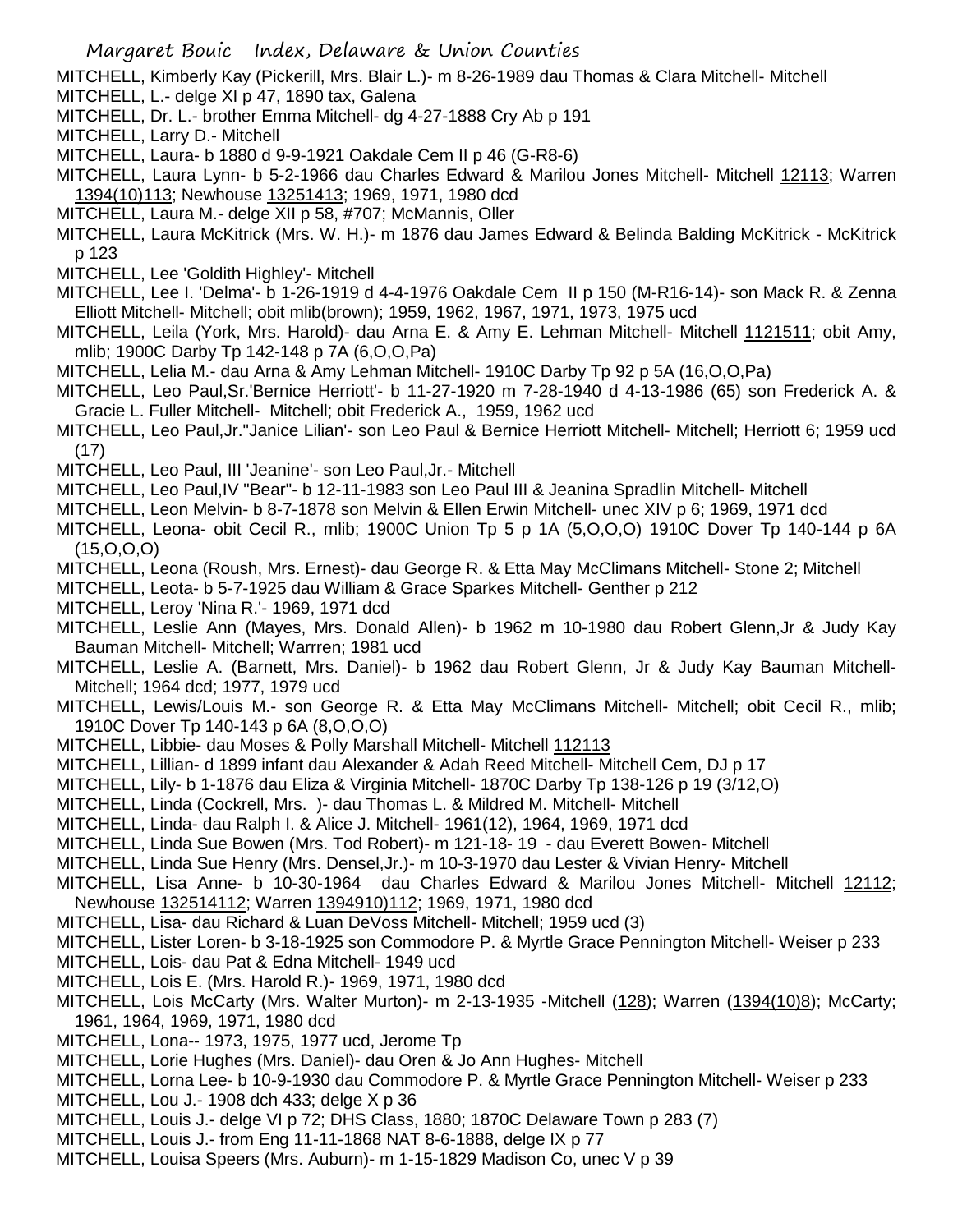- MITCHELL, Louisa V.- dau Thomas J. & Mary A. Mitchell- 1870C Millcreek Tp 53 p 7 (4,O)
- MITCHELL, Louisa- dau W. D. & Sarah Maynard Mitchell- 1860C York Tp 1270-1278 p 171 (5,O)
- MITCHELL, Lu Ann DeVoss(Mrs. Dr. Richard)- dau John & Elizabeth DeVoss- Mitchell
- MITCHELL, Lucille Andrews (Mrs. )- dau Claude & Lena Belle Corbin Andrews- Andrews
- MITCHELL, Lucinda A. (Markly, Mrs. william)- dau John C. & Nancy J. McCullough Mitchell- 1883 uch V p 253; Genther p 140; 1870C Darby Tp 16-14 p 3 (17,O)
- MITCHELL, Lucinda Chapman (Mrs. Aaron)- dumch p 392
- MITCHELL, Lucinda (Hall,Mrs. Levi)- m 2-24-1855 ucm 2248 dau Jesse & Elizabeth Robinson Mitchell- 1883 uch V p 274; unec IV p 54, VII p 35, VIII p 3; Genther p 139; 1850C Jerome Tp 1744-1764 p 287 (22,O)
- MITCHELL, Lucinda (Morrow, Mrs. George)- m 9-25-1849 ucm 1452; unec VII p 46, VIII p 20
- MITCHELL, Lucy (Mrs. )- d 4-29-1968 (79) Ashley Union Cem. Mitchell; 1964 dcd
- MITCHELL, Lucy Avery (Mrs. Capt. Daniel)- b 6-11-1784 m 10-10-1802 d 11-4-1852 dau Ebenezer & Hannah Morgan Avery- Powers Pat p 14
- MITCHELL, Lutrelle- b 7-1881 d 4-22-1956 not m Mitchell Cem DJ p 41, 47 son Frank & Ida Harper Mitchellobit, mlib; 1900C Unionville 58-62 p 3B (18,O,O,O)
- MITCHELL, Lydia (Mrs. )- d 9-15-1878 unec XII p 33
- MITCHELL, Lydia- 1870C Delaware Town p 351 (42)
- MITCHELL, Lydia- 1908 dch 169; delge III p 14
- MITCHELL, Mrs. M. A.- Delaware cook book- delge X p 37
- MITCHELL, Mable- 1983 ucd
- MITCHELL, Machelle- dau Guy & Dessie Mitchell- 1949 ucd
- MITCHELL, Mack R.'Zenna Elliott'- b 1885 m 1907 d 6-17-1963 (78) Oakdale Cem I p 86 (B-R4-14); Mitchell; obit Lee I., mlib(brown)
- MITCHELL, Madeline Luff (Gearhart, Mrs. )(Mrs. J. Warren)- m 12-10-1939 Mitchell
- MITCHELL, Madelon E. (Mrs. David L.)- 1979, 1981, 1983 ucd
- MITCHELL, Madison- d 4-24-1944 son John C. & Nancy Jane McCullough Mitchell- Genther p 140; obit, mlib
- MITCHELL, Mae B./Maebelle- dau Guy d. & Dessie Bigelow Mitchell- obit Guy D., mlib; 1959, 1962 ucd
- MITCHELL, Maebelle E. Parr (Mrs. )- b 11-19-1911 d 12-10-1992 (81) Oakdale Cem dau James L. & Lillian Grauman Parr- Mitchell
- MITCHELL, Malancy Columber (Mrs. William)- b 4-1849 m 1-27-1869 ucm 4500 obit Frederick A., mlib; 1870C Dover Tp 163-165 p 20 (20,O); 1900C Dover Tp 120-122 p 6A (51,O,O,O) , 31y. 8 ch, 7 living
- MITCHELL, Malinda L.- d 3-6-1851 (8m) dau A. & E.- Mitchell Cem, DJ p 13
- MITCHELL, Malisa May- unec II p 43, Mitchell Bible
- MITCHELL, Malissa (Mrs. W. M.)- 1910C Dover Tp 25 p 1B (61,O,O,O) m 41y, 8 ch, 7 living
- MITCHELL, Marcia (Mrs. Donald)- Mitchell
- MITCHELL, Marcus 'Betsey Hough'- Powers Pat p 75
- MITCHELL, Margaret (67-1915) d 6-1-1920 Claibourne Tp; uninf p 16
- MITCHELL, Margaret (Mrs. )- b Logan Co d 4-29-1887 (37y6m) Oakdale Cem 326
- MITCHELL, Margaret A.- d 11-11-1875 (38-1-25) Mitchell Cem, DJ p 12; mt 3 p 28
- MITCHELL, Margaret Alexander (Hamilton, Mrs. John)(Mrs. John)- Powers p 263
- MITCHELL, Margaret Alexander (Mrs. Samuel,Sr.)- b 1738 d 1812 Mitchell; Mitchell (11); Genther p 41, 46, 135, 137; 1915 uch p 184; 1883 uch III p 368 V p 222; unec V p 49, VII p 41, 47, XV p 70; 1820C Darby Tp 293 )26-45)
- MITCHELL, Margaret Ann- b 9-16-1837 dau Moses & Jemima Cartwright Mitchell- Mitchell 1121(11); Mitchell Bible, unec II p 43; 1883 uch V p 212; Genther p 139; 1850C Darby Tp 1664-1684 p 247 (12,O)
- MITCHELL, Margaret B.- d 11-18-1863 (1-10-19) dau J. C. & N. S. Mitchell Cem DJ p 12
- MITCHELL, Margaret (Belcher, Mrs. Cecil A.)- sister Clay Stevenson Mitchell- Mitchell
- MITCHELL, Margaret Boal(s) (Mrs. George)- d 10-1850, mt 10-9-1850; 1883 uch V p 227, 274; Mitchell (1124);1915 uch p 827; Genther p 138, 139; 1820C Darby Tp 294 (26-45) see Peggy Bowls m George Mitchell 10-6-1814 Madison Co, unec IV p 22
- MITCHELL, Margaret (Boal, Mrs. James)- m 3-7-1814 Madison Co, dau David & Martha Black Mitchell-Mitchell; 1883 uch V p 222; Mitchell 1125; unec IV p 22, VII p 48, XV p 70
- MITCHELL, Margaret (Capps, Mrs. )- dau Densel & Ruth D. Heft Mitchell- Mitchell
- MITCHELL, Margaret (Crawford, Mrs. John)- dau Samuel & Elizabeth Robinson Mitchell- Mitchell 1143; uccp p 11, p 336; 1883 uch V p 223; Genther 143 unec VIi p 48, XV p 70; 1830C Darby Tp 64 p 282 (20-30)
- MITCHELL, Margaret- dau David & Jean Mitchell- Genther p 134, 135; unec VII p 47; DJ p 11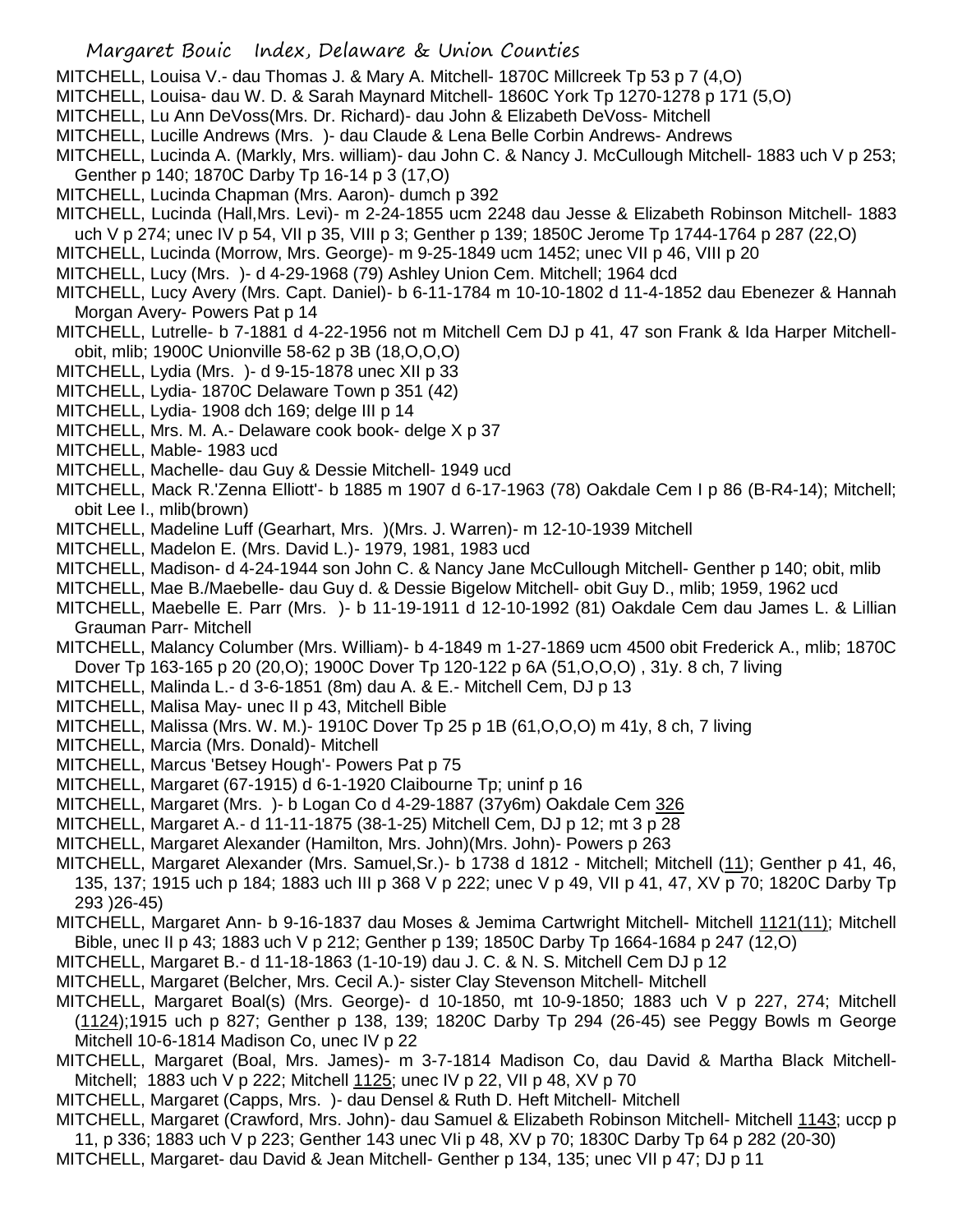MITCHELL, Margaret- 1860C Darby Tp 464-466 p 65 (22,O) lived with David & Elizabeth Wingfield Mitchell

- MITCHELL, Margaret (Eagon, Mrs. James)- dcc Susan Cain Jackson 457
- MITCHELL, Margaret (Mrs. George)- d 10-1-1850 (59y4m) Mitchell Cem, DJ p 12; unec VII p 48
- MITCHELL, Margaret- 1850C Jerome Tp 1749-1769 p 257 (58,Pa)
- MITCHELL, Margaret Hawkins (Mrs. Allen)- 1908 dch 699
- MITCHELL, Margart(Mrs.Henry)- b Logan Co, d 4-29-1887 SR Oakdale Cem I p 8(E-R9-2)
- MITCHELL, Margaret Horn (Mrs. Curry)- d 4-10-1984 (85) Forest Grove Cem
- MITCHELL, Margart Jane- b 1794 dau David & Martha Black Mitchell- Genther p 138
- MITCHELL, Margaret JoAnn (Evert, Mrs. Donald Ray)- m 4-2-1952- Mitchell
- MITCHEL, Margarite(Mrs. John N.)- 1910C Richwood 436-445 p 15B (64,O,US,US) m 10y
- MITCHELL, Margaret (Keck, Mrs. )- sister Uel F. Mitchell- Mitchell
- MITCHELL, Margaret (Logan, Mrs. James)- dau David I & Jean Mitchell- Mitchell (16)
- MITCHELL, Margaret Means (Mrs. Richard)- (17-1932) m 1-5-1932 d 11-20-1979 (64) obit, mlib(brown) -dau Frank Means- Mitchell
- MITCHELL, Margaret R.- lived with Hiram & Maranda Kent- 1870C Darby Tp 144-132 p 19 (3,O)
- MITCHELL, Margaret R.- dau John C. & Nancy McCullough Mitchell- 1860C Darby Tp 385-387 p 55 (1,O)
- MITCHELL, Margaret Spurlock (Mrs. James)- Mitchell
- MITCHELL, Margaret (Wood, Mrs. William)- dcc Susan Cain Jackson 459
- MITCHELL, Maria- dau David & Nancy Hunter Mitchell- Genther p 139
- MITCHELL, Maria L. (Welch, Mrs. )- dau David Mitchell,Jr.- 1883 uch V p 274; 1830C Jerome Tp 3 (5-10)
- MITCHELL, Maria (McCampbell, Mrs. Andrew)- m 12-13-1846 ucm 1188 dau Jesse & Elizabeth Robinson Mitchell- 1883 uch V p 317, 274; 1830C Jerome Tp 6 p 280; unec XVI p 3
- MITCHELL, Maria Phebus (Mrs. William)- m 2-15-1827 Madison Co, unec V p 27
- MITCHELL, Marie Beasley (Mrs. Floyd)- Mitchell (1121481)
- MITCHELL, Marie(Foreman, Mrs. )- dau Thomas J. & Mary A. Mitchell- delge IV p 63
- MITCHELL, --(Berry, Mrs. W. D.)- dau Thomas J. & Mary A. Mitchell- delge IV p 63
- MITCHELL, Marie Michelle (Cornelius, Mrs. )- dau Morris & Shirley A. Brooks Mitchell- Mitchell
- MITCHELL, Marie Y. Beasley (Mrs. Chester Floyd)- b 2-24-1904 d 9-1-1991 (87) Mitchell Cem- dau Gordon & Dorothy Mary Yates Beasley- Mitchell
- MITCHELL, Marilou Jones (Mrs. Charles Edward)- b 5-22-1935 m 6-15-1958 Newhouse (1325141); Mitchell (1211); Warren (1394(10)11; Pabst 8 p 39, 41; 1964, 1969, 1971 dcd
- MITCHELL, Marjorie (Larcom, Mrs. Donald W.)- dau Uel & Edith L. Nolting Mitchell- Mitchell
- MITCHELL, Mark Walter- b 9-1-1974 son Jack W. & Sharon Herd Mitchell- Mitchell
- MITCHELL, Mark- b 1-27-1969 son Max R. & Mary Alice Pendleton Mitchell- Mitchell; 1980 dcd
- MITCHELL, Mark L.- son Paul K. & Emma E. Foster Mitchell- Mitchell
- MITCHELL, Marlowe 'Edna'- b 8-1895 DJ p 24- son William G. & Clio Carson Mitchell- 1900C Jerome Tp 320- 339 p 14B (4,O,O,O)
- MITCHELL, Martha "Mattie" A. Ruehlen (Mrs. David Addison)- b 1869 d 9-5-1916 (47y5m) Oakdale Cem II p 30 (G-R1-12); Genther p 140
- MITCHELL, Martha Rhulen (Mrs. Richard)- d 9-6-1916 (47) dau Samuel & Susan Rhulen- obit mlib
- MITCHELL, Martha B. (11-1828) uccp p 6 JB 1 p 56
- MITCHELL, Martha Black (Mrs. Judge David)- b 8-1764 m 1782 d 9-20-1823 DJ p 11- Mitchell (112); 1883 uch V p 185, 222, 253; MR-DAR p 14; Genther p 107; unec VII p 47, XIV p 32, XVI 70
- MITCHELL, Martha (Brand, Mrs. Asher)- b 1837 dau Charles Mitchell- dg 8-17-1909 Cry Ab p 55
- MITCHELL, Martha (Cartwright, Mrs. John)- b 2-2-1805 m 7-23-1829 umc 184 dau Moses & Jane Taylor Mitchell- 1883 uch V p 212; 1883 uch III p 289, V p 212; Mitchell 11217; unec II p 27, 43; Mitchell Bible; Genther p 106
- MITCHELL, Martha (Courtwright, Mrs. John)- 1908 dch 623
- MITCHELL, Martha- b 9-11-1864 dau David & Elizabeth Wingfield Mitchell- Mitchell Bible, unec II p 43; dumch p 288; hmp p 53; 1883 uch V p 253; 1870C Darby Tp 137-125 p 19 (6,O)
- MITCHELL, Martha (Dixon, Mrs. James)- lic 1-11-1838 ucm 481
- MITCHELL, Martha- dau Dixon Mitchell- Genther p 140; 1850C Allen Tp 1397-1416 p 209 (19,O); unec XV p 70
- MITCHELL, Martha E.- d 6-3-1874 (47-10-12) dau Jesse. & E., Mitchell Cem, DJ p 12; 1830C Jerome Tp 6 p 280 (5-10); 1850C Jer Tp 1744-1764 p 257 (24,O); 1860C Jerome Tp 203-205 p 30 (34,O); 1870C Jer Tp 97 p 13 (43,O)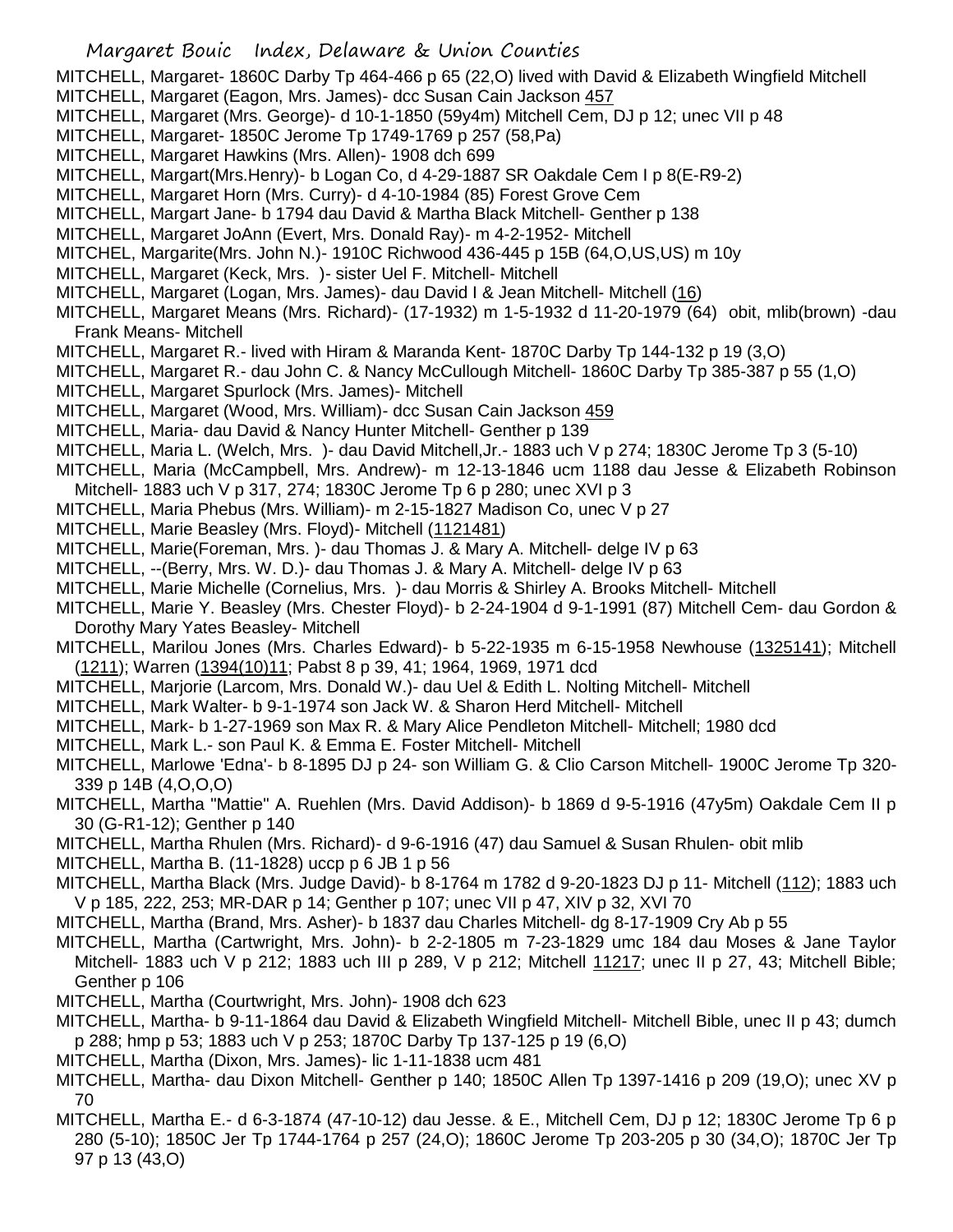- MITCHELL, Martha Eliza (Robinson, Mrs.James Dixon)- m 1-11-1888 ucm 481 dau George & Margaret Boles Mitchell- Mitchell 11242; 1915 uch p 827, 870, 883; 1883 uch V p 274; Genther p 139; unec III p 30, XIII p 33; 1820C Darby Tp 2936 (-10); 1830C Jerome Tp 280 (10-15)
- MITCHELL, Martha Jane (Scott, Mrs. Robert)- b 1-12-1772 m 1794 d 8-27-1852- Nash p 261
- MITCHELL, Martha (Mrs. )(Lewis, Mrs. John K.0- 1985 uch p 91
- MITCHELL, Martha (Mrs. )(Lewis, Mrs. Levi E.)- 1883 uch V p 508
- MITCHELL, Martha L. (Wells, Mrs. Frank A.)- dau David VI & Elizabeth Wingfield Mitchell- Mitchell 112146; 1880C Darby Tp 117 p 243A (16,O,O,O)
- MITCHELL, Martha (Nelson, Mrs. Robert)- b 5-12-1796/7 m 10-8-1813 Madison Co, , unec IV p 21, VII p 48 d 4-20-1863 (66) Mitchell Cem- dau David & Martha Black Mitchell- 222; Genther p 138; 1830C Union Tp 152 (30-40)
- MITCHELL, Martha Rulan (Mrs. Richard)- Mitchell
- MITCHELL, Martha Sabine (Mrs. Daniel G.)- m 6-6-1860 ucm 3037
- MITCHELL, Marthy Jo- b 1970 ch Sally Mitchell- 1971 ucd
- MITCHELL, Martin J.- d 10-21-1837 (10m) Wyatt Cem Powell p 306
- MITCHELL, Marvin 'Ginny'- Mitchell; 1980 dcd Berlin Tp
- MITCHELL, Marvin George "Genevieve'- son William M. & Nellia Anna Gray Mitchell- Mitchell
- MITCHELL, Mary- 1870C Delaware Town p 351 (20)
- MITCHELL, Mary- unvmec p 20
- MITCHELL, Mary Alice- d7-19-1867 (2-3-11) dau J. & H. Mitchell- Mitchell Cem, DJ p 5
- MITCHELL, Mary Alice Pendleton (Mrs. Max R.)- dau Lester Pendleeton- Mitchell; 1980 dcd
- MITCHELL, Mary Allen (Mrs. James) m 11-22-1849 dcm- dau Seth Harding & Elizabeth Allen- delge IV p 58
- MITCHELL, Mary- mother-in-law of Alonzo & Hu? Ferguson- 1880C Unionville 200 p 22 (69,O,O,O)
- MITCHELL, Mary A. (Mrs. Joseph C)- 1967 ucd
- MITCHELL, Mary A. (Mrs. Thomas J.)- b 1841 d 1917 New Millcreek Cem p 34; delge IV p 63; 1870C Millcreek Tp 53 p 7 (23,O)
- MITCHELL, Mary A. (Mrs. William A.)- b 1862 d 1931 Jerome Cem. DJ p 108
- MITCHELL, Mary Ann Barnhouse (Mrs. William)- Mitchell
- MITCHELL, Mary Ann Woods (Mrs. Albert)- Genther p 140
- MITCHELL, Mary A/E (Mrs. Robert L.)- 1967, 1971, 1973, 1975, 1977, 1979, 1981 ucd
- MITCHELL, Mary (Baker, Mrs. Lewis)- d 1905 bur near Byhalia; unec XI p 27
- MITCHELL, Mary (Bidlack, Mrs. James F.)- m 1-12-1847 dcm
- MITCHELL, Mary Bishop (Mrs. Samuel)- Genther p 143
- MITCHELL, Mary Chapman (Mrs. Dixon)- d 2/5-10-1848 (49-1-19) Mitchell Cem DJ p 12- dau Benjamin & Silvia Upson Chapman- dumch p 392; Genther p 138, 140; unec VII p 48
- MITCHELL, Mary- dau David II & Sarah Mitchell- Mitchell 144
- MITCHELL, Mary (Drake, Mrs. )- moved to St. Paul MN, unec VIII p 29
- MITCHELL, Mary Elizabeth Andrews (Mrs. Robert L.)- m 6-19-1948 dau Tunis Andrews- Genther p 243; unec II p 33, 43, VIII p 2, 25 #36, IX p 2; 1959, 1962, 1983 ucd
- MITCHELL, Mary Elizabeth Wingfield (Mrs. David)- b 2-6-1833 m 1851 d 9-26-1879 ped Lois Ruth Morse Barr 9; unec XV p 81
- MITCHELL, Mary Eleanore/Ellen (King, Mrs. Henry J.)- m 3-20-1849 ucm 1398 dau John & Susan Kingery Mitchell- dumch p 216; unec VII p 45, VIII p 19
- MITCHELL, Mary Florence (Timms, Mrs. Wilson John)- b 9-22-1914 m 8-16-1931 d 7-3-1932 Bokescreek Cem- dau Verne T. & Mary Alice Warren Mitchell- Mitchell 126; Warren 1394(10)6
- MITCHELL, Mary (Hetrick, Mrs. Neal)- dau Densel & Ruth D. Heft Mitchell- Mitchell
- MITCHELL, Mary Grant- b 1753 d 1816- unec XIV p 29
- MITCHELL, Mary Helen Timson-Aldridge (Mrs. Francis Cloyd)- b 1911- Mitchell; 1985 uch p p 50
- MITCHELL, Mary- dau James W. Mitchell- obit James W., mlib
- MITCHELL, Mary Jane (Fisk(e), Mrs. Horace)- ped Kay Ann Glenn Harrison- delge V p 28
- MITCHELL, Mary Jane Herd (Mrs. William D.)- m 3-20-1845 ucm 1031; unec VI p 31, XI p 16
- MITCHELL, Mary J.- dau David & Elizabeth Wingfield Mitchell- 1870C Darby Tp 137-125 p 18 (18,O)
- MITCHELL, Mary J. (Foreman, Mrs. Pearl D.)- b 2-21-1908 m 1931 d 12-16-1997 (89) dau Mack & Zenna Elliott Mitchell- Mitchell
- MITCHELL, Mary Jane (Morse, Mrs. J) b 12-3-1851 m 11-29-1871 ucm 5018 d 5-24-1935 Mitchell Cem DJ p 17, Un Al p 49- dau David & Elizabeth Wingfield Mitchell- dumch p 228; 1915 uch p 802, 907; 1883 uch V p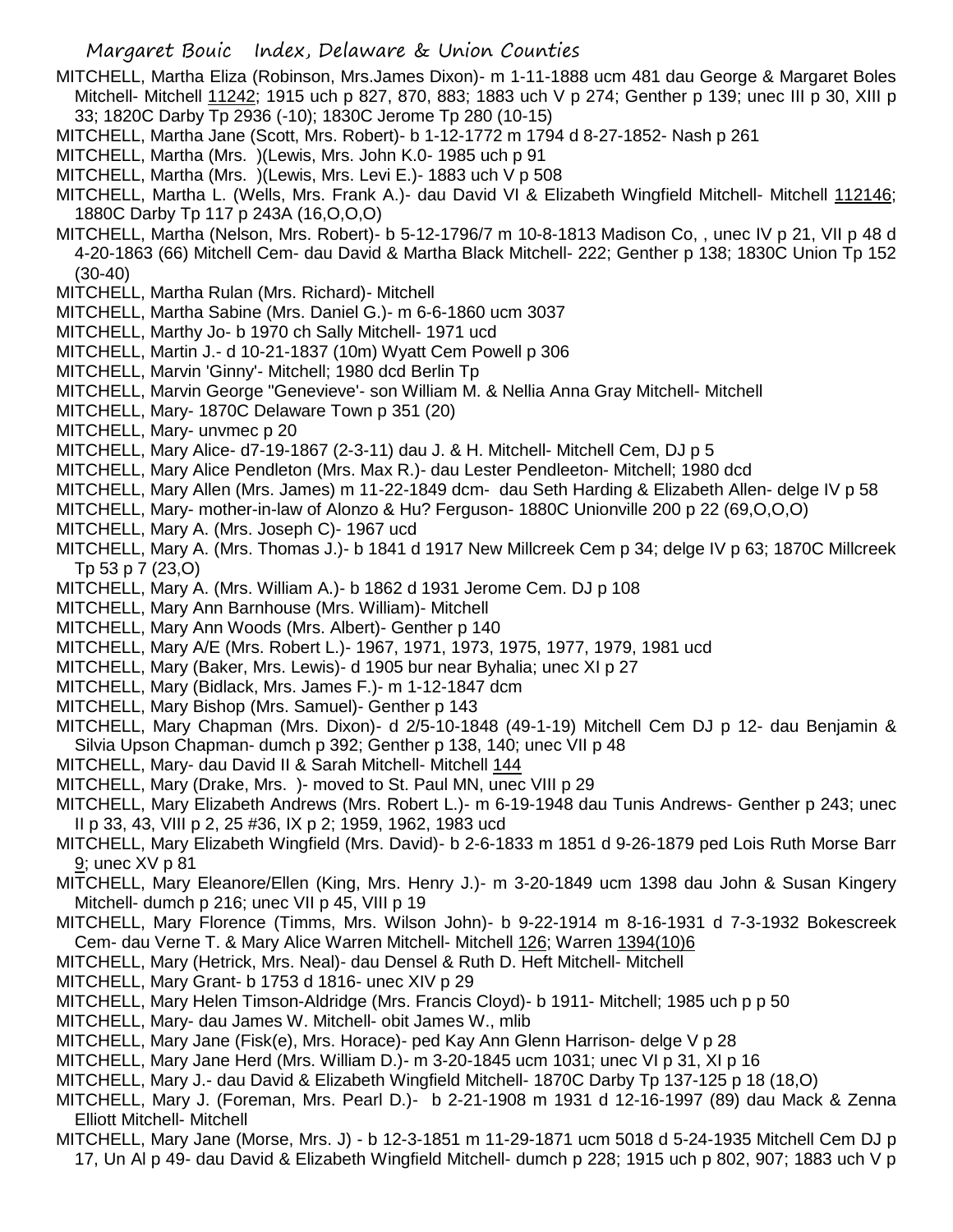- 253; Mitchell Bible, unec II p 43; Genther p 107; 1985 uch p 99, 100
- MITCHELL, Mary Katheryn Buck (Mrs. )- dau John Edward & Almeda Rhoads Buck- 1976 dch p 369
- MITCHELL, Mary M. (Mrs. Wm. D. W.)- d 9-3-1847 (23-4-12) Baughan Cem, lptw p 5
- MITCHELL, Mary Jane- d 9-9-1847 (15d) dau Wm. D. W. & Mary J. Mitchell- Baughan Cem, lptw p 5
- MITCHELL, Mary M. (Mrs. Glenn R.)- 1980 dcd
- MITCHELL, Mary L.- 1980 dcd, Harlem Tp
- MITCHELL, Mary L. (Mrs. Charles E.)- 1980 dcd
- MITCHELL, Mary Lou Deal (Mrs. Vernon M.)- m 9-17-1951 Mitchell; 1967, 1971, 1973, 1975, 1977, 1979 ucd
- MITCHELL, Mary Lou (Mrs. Donald)- 1964 dcd
- MITCHELL, Mary Lu (Breece, Mrs. Richard)- dau Cecil L. & Edith Hilbert Mitchell- Mitchell
- MITCHELL, Mary Lynn Maxhimer (Mrs. Robert Mikel)- m 10-25-1997 dau James H. & May Patricia Maxhimer-Mitchell
- MITCHELL, Mary (McKittrick, Mrs. Archie)- d 1941 McKitrick p 412
- MITCHELL, Mary (Moore, Mrs. John Franklin)- b 4-7-1905, Cowgill p 8
- MITCHELL, Mary (Morse, Mrs. John Parthemor)- d 5-24-1935 ped Lois Ruth Morse Barr 9; unec XV p 81; 1860C Darby Tp 464-466 p 66 (8,O); 1870C Darby Tp 137-125 p 19 (18,O)
- MITCHELL, Mary (Reams, Mrs. J. C.) m 2-12-1863 ucm 3404
- MITCHELL, Mary (Robinson, Mrs. John W.)- 1915 uch p 681
- MITCHELL, Mary-dau Ross & Anna Deland Mitchell- 1860C Union Tp 549-552 p 77 (5,O)
- MITCHELL, Mary S. (Mrs. Samuel)- DJ p 7; 1850C Darby Tp 1586-1606 p 235 (42,Pa) unec VI p 29
- MITCHELL, Mary Virginia (Hall, Mrs. Harold F.)- b 4-24-1908 m 4-28-1928 d 10-30-1988 (80) Darby Tp Cem dau Arna E. & Amy E. Lehman Mitchell-Mitchell; obit Amy E., mlib; Mitchell 1121513; 1985 uch p 66, 123;1910C Darby Tp 92 p 5A (2,O,O,Pa)
- MITCHELL, Mary (Mrs. Walter)- 1860C Paris Tp 1330-1319 p 175 (39,O)
- MITCHELL, Alice Mary (Mrs. Wade)- 1964, 1969k 1971 dcd
- MITCHELL, Mary (Woolcutt, Mrs. John)- m 8-14-1810 onwq I
- MITCHELL, Mary W. Reed (Mrs. William)- m 6-3-1826 ucm 111; 1883 uch III p 287; unec II p 15
- MITCHELL,Matilda (Barker, Mrs. )(Mrs. James) m 1-25-1842 Madison Co, unec IX p 55
- MITCHELL, Matilda- dau Samuel & Mary S. Bishop Mitchell- Genther p 143; 1850C Darby Tp 1586-1606 p 235 (16,O); unec VI p 29
- MITCHELL, Matthew- dcc Maxson Greene 1622
- MITCHELL, Maurice- son James & Florence Lemon Mitchell- Mitchell
- MITCHELL, Max Ronald 'Mary Alice Pendleton'- b 1-2-1940 m 6-15-1963 son Walter Burton & Lois McCarty Mitchell- Mitchell 1282; Warren 1394(10)82; 1961, 1980 dcd
- MITCHELL, Maxine (Mrs. Don G.)- Mitchell; 1977, 1979, 1981, 1983 ucd
- MITCHELL, Maxine (Hildreth, Mrs. )- dau Mack & Zenna Elliott Mitchell- Mitchell
- MITCHELL, Maxine M. (Mrs. Harold R.)- 1961, 1964 dcd
- MITCHELL, Maxine (Randolph, Mrs. )- dau Uel & Edith L. Nolting Mitchell- Mitchell
- MITCHELL, May (Stillings, Mrs. Harry A.)- b 1888 d 1934 Milford Cem, Un Al p 53 Sec 5 R9
- MITCHELL, Mayme Marie (Foster, Mrs. Lawrence L.)- b 12-27-1909 m 3-1-1938 d 2-1-1996 (86) Claibourne Cem- dau James & Margart Spurlock Mitchell- Mitchell
- MITCHELL, M. E,- dau M. N. & Evalina Mitchell- 1860C Jerome Tp 145 p 21 (2,O)
- MITCHELL, Megan Elizabeth Cole (Mrs. Rodney David)- m 8-19-1978 dau William E. Cole- Mitchell; 1980 dcd MITCHELL, Melancy (Mrs. William)-b 1849 d 1931 Mt. Herman Cem. djlm p 15;Sbc p 40
- MITCHELL, Melissa (Snodgrass, Mrs. Alexander Anthony)- m 10-17-1848 ucm 1352 dau Moses & Jemima Cartwright Mitchell- 1883 uch V p 212; Mitchell 11219; Genther p 138; unec VII p 40
- MITCHELL, Melody Ann (Groves, Mrs. )- dau Morris & Shirley A. Brooks Mitchell- Mitchell
- MITCHELL, Melody Ann (Rotondo, Mrs. Joseph Robert)- b 9-14-1966 m 6-24-1995- dau Max Ronald & Mary Alice Pendleton Mitchell- Mitchell 12821; Warren 1394(10)821; 1980 dcd
- MITCHELL, Melvin 'Ellen Erwin'- unec XIV p 6
- MITCHELL, Mervin- b 12-1895 son John & Effie Weiser Mitchell 1900C Jerome Tp 383-395 p 17A (4,O,O,O)
- MITCHELL, Meta Wetzel (Mrs. James A.)- b 2-1881, Mitchell (112152);1900C Darby Tp Unionville 30-31 p 2A (19,O,Pa,Pa) m 1y 1 ch
- MITCHELL, Michael- son David R. & Emily Morgan Mitchell- Mitchell
- MITCHELL, Michael- son Eli & Jean Mitchell- Mitchell- engaged to Heather Couch
- MITCHELL, Michael Gene- b 2-2-1971 d 2-18-1971 (15d) Oakdale Cem son Vernon & Mary Lou Deal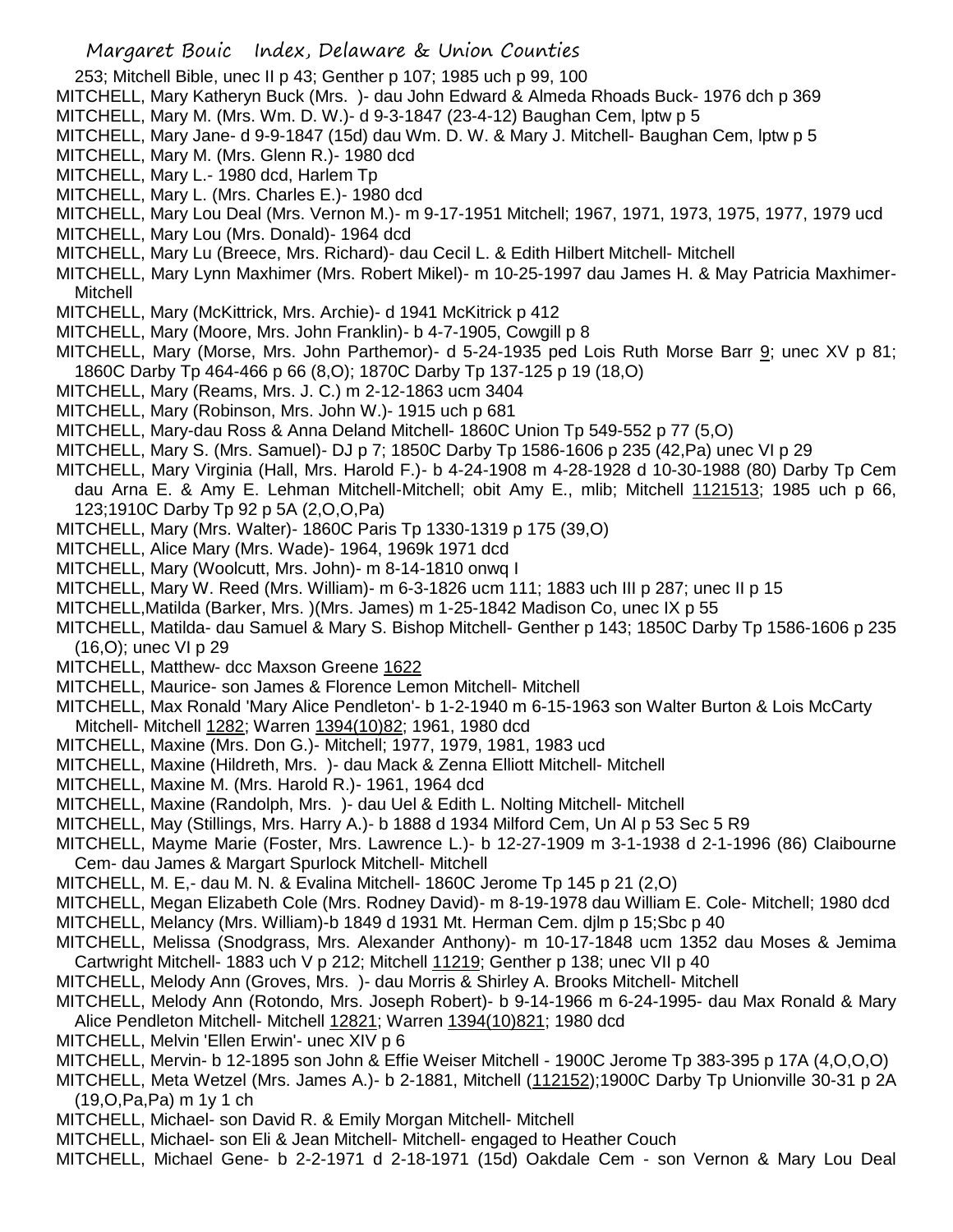Mitchell- Mitchell; obit, mlib

- MITCHELL, Michael- son Dr. Paul & Thelma Chambers Mitchell- Mitchell
- MITCHELL, Michael Joe- son William Mitchell- Mitchell
- MITCHELL, Michael 'Sarah Catlin'- ped Sylvester Hough 18; delge II p 42
- MITCHELL, Michael Scott- b 3-17-1971 son Steven Scott & Juanita Kay Hedding Mitchell- dcc Virginia Harsh Mitchel 1
- MITCHELL, Michele- b 1965 m 9-17-1988 (Detwiler, Mrs. Paul)- m 9-17-1988 dau James Cornelius & Carolyn Mitchell- Mitchell 112843111; 1967, 1973, 1977, 1979 ucd
- MITCHELL, Michelle Jeanette- b 5-28-1977 dau James R. & Carolyn Adams Mitchell- 1983 ucd
- MITCHELL, Mildred (Johnson, Mrs. )- dau Clyde & Etta Mitchell- obit Herbert J, mlib
- MITCHELL, Mildred M. (Mrs. Thomas)- d 2-2-1977 (71) Oak Grove Cem- Mitchell
- MITCHELL, Mildred (Prather, Mrs. )- dau Leo Paul & Bernice M. Herriott Mitchell- Mitchell; Herriott 6; 1959(10), 1962 ucd
- MITCHELL, Minnie B. (Mrs. Frank C.)- b 1885 d 1935 Claibourne cem p 71
- MITCHELL, Minnie (Dodge, Mrs. Thomas J.)- dau Calvin & Sophia Ashbaugh Mitchell- Dodge 7,8; 1915 uch p 613, 786
- MITCHELL, Minnie Richards (Mrs. George e.)- Maugans Anc p 45
- MITCHELL, Minnie Vance (Mrs. Fred)- d 1951- Mitchell
- MITCHELL, Minnie (Willey Mrs. Frank)- 1880 dch p 782; delge IX p 50
- MITCHELL, Mitchell S. 'Charlotte Philbrook'- m 8-13-1842 dcm
- MITCHELL, Morris 'Shirley A. Brooks'- b 7-5-1924 d 4-11-1979 York Cem p 85- son Joe & Ida Mitchell- Mitchell
- MITCHELL, Moses C. 'Sarah C. Porter'- m 8-15-1866, delge XI p 56
- MITCHELL, Moses- son George & Ann Gamble Mitchell- 1860C Dover Tp 204 (3,O)
- MITCHELL, Moses 'Jane Taylor''Jemima Cartwright'- b 8-17-1783 m 2-24-1808 onwq I d 1868 d 12-23-1863 Mitchell Cem, DJ p 12- son Judge David & Martha Black Mitchell- Mitchell 1121; ped Maxine Lombard White #2 28; ped Margaret Main Bouic, unec II p 11, 29, 45, V p 49. 62, VI p 27, 71, VII p 17, 47, XI p 54, 68, XV p 70; hjt p 9; Genther p 98, 99, 106, 133, 136, 137, 138; Mitchell Bible unec II p 43; 1985 uch p 94; 1883 uch II p 368, IV p 435, V p 202, 222, 253, 271, 378; 1820C Darby Tp 318 (30-40); 1830C Darby Tp 73 p 282 (40- 50); 1840C Darby Tp 1075 p 48 (50-60); 1850C Darby Tp 1664-1684 p 247 (67,Pa); 1860C Darby Tp 464- 466 p 65 (76,Pa)
- MITCHELL, Moses 'Polly Marshall'- b 12-12-1818 Mitchell Bible, unec II p 43, V p 49- son Moses & Jane Taylor Mitchell- 1883 uch V p 212; Mitchell 11211; 1840C Darby Tp 1085 (20-30)
- MITCHELL, Moses P.- b 2-18-1857 son George & Ann Gamble Mitchell- Genther p 107
- MITCHELL, Mosey- unec III p 9
- MITCHELL, Muhail- ch David L. & Madelon E. Mitchell- 1983 ucd
- MITCHELL, M. V.- monument dealer- d Wed dg 5-29-1908, Cry Ab p 137
- MITCHELL, Myrtle Grace Pennington (Mrs. Commodore P.)- b 11-2-1903 dau Miles W. & Pearl Elliott Pennington- Weiser p 233
- MITCHELL, N.- 1883 uch IV p 532
- MITCHELL, N. A.- 1915 uch p 313
- MITCHELL, Nadine- dau Ralph I. & Alice Mitchell- 1961(10), 1964, 1969 dcd
- MITCHELL, Nancy A. (McMillin, Mrs. Robert)- 1883 uch V p 643
- MITCHELL, Nancy Ann (Gustafson, Mrs. )- dau Chester Floyd & Marie Y. Mitchell- Mitchell
- MITCHELL, Nancy E. (Mrs. Robert A.)- Mitchell
- MITCHELL, Nancy Graham (Mrs. David)- Mitchell (11241); Genther p 139; 1850C Jerome Tp 1750-1779 p 257 (31,O)
- MITCHELL, Nancy H.- dau David & Nancy Graham Mitchell- 1850C Jerome Tp 1750-1770 p 257 (3,O)
- MITCHELL, Nancy- b 1966 dau Howard R. Mitchell- 1973, 1975 ucd
- MITCHELL, Nancy Hunter (Mrs. David IV,Jr.)- Mitchell (1126); Genther p 138, 139; 1820C Darby Tp 2089 (26- 45); 1830C Jerome Tp 3 (30-40)
- MITCHELL, Nancy J. McCullough (Mrs. John)- b 2-1831 m 8-26-1851 ucm 1698, d 3-7-1873 Mitchell Cem, DJ p 18- dau Samuel & Margaret Robinson McCullough- Genther p 138, 140; obit David R., mlib; 1883 uch V p 253. 321; unec VII p 48, XIV p 52; obit Madison, mlib; 1860C Darby Tp 385-387 p 54 (28,O); 1870C Darby Tp 16014 p 2 (40,O)
- MITCHELL, Nancy McCumsey (Mrs. Edwin F.)- m 7-13-1856 dcm
- MITCHELL, Nancy Man (Mrs. Newman)- m 5-10-1815 Madison Co, unec VII p 10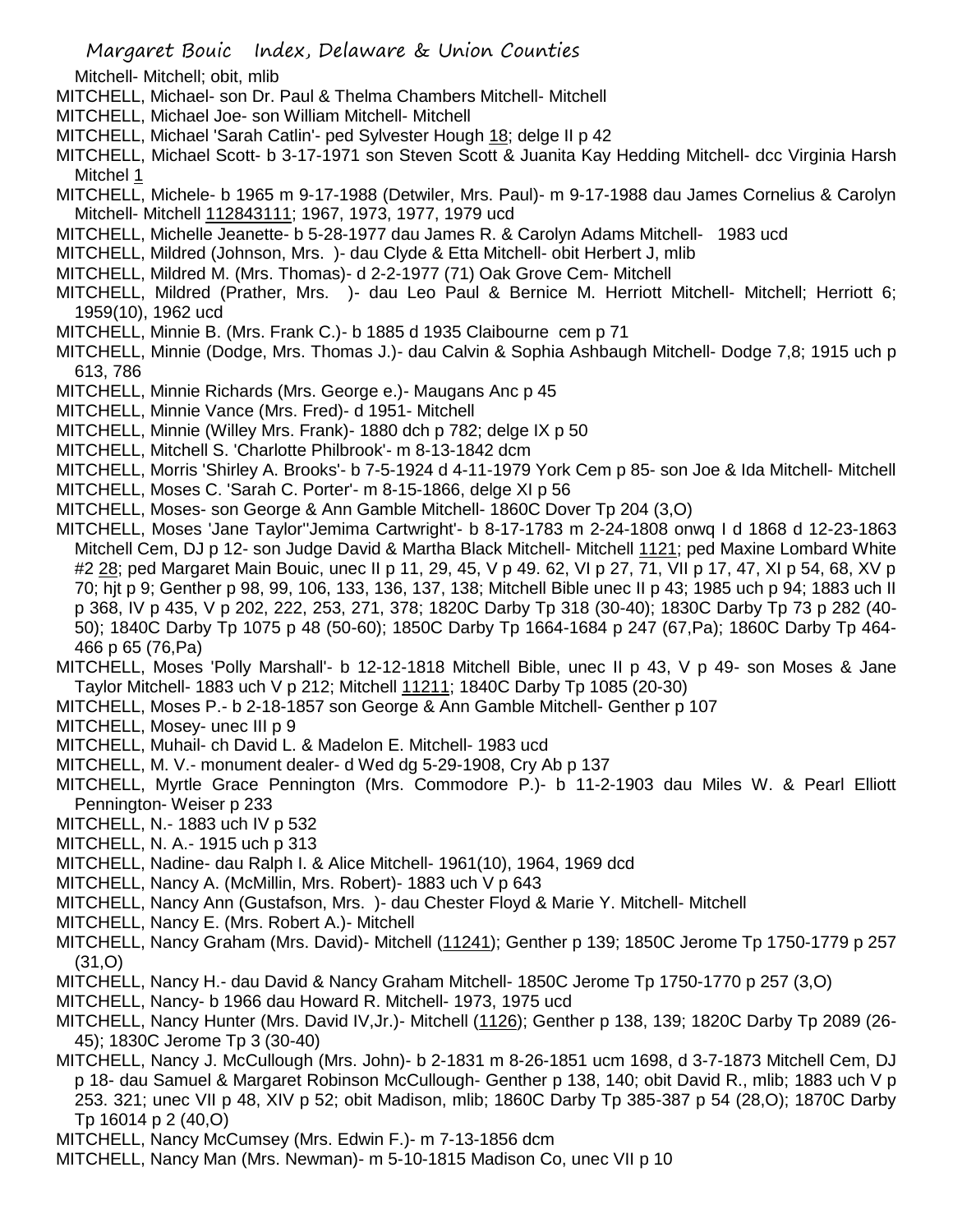- Margaret Bouic Index, Delaware & Union Counties MITCHELL, Nancy Phipps (Mrs. Walter)- m 8-6-1835 dcm; Olen Gaz 8-15-1835 Wight I p 21 MITCHELL, Nancy (Watson, Mrs. William)- m 2-4-1847 ucm 1195 MITCHELL, Nancy (Mrs. William J.)- Mitchell MITCHELL, Naome (Carpenter, Mrs. Dr. Minius)- m 10-19-1852 Wight II p 78, 10-22-1852 MITCHELL, Naomi (Hyatt, Mrs. H. A.)- 1880 dch p 664 MITCHELL, Naomi James (Mrs. William)- dau Obadiah James- 1883 uch V p 174 MITCHELL, Naomi (Turner, Mrs. James)- dau Charles G. & Irene N. Mitchell- Mitchell MITCHELL, Naomi (White, Mrs. Earl)- dau Golden R. & Gladys Metzger Mitchell- Mitchell MITCHELL, Nathan- 1908 dch 412 MITCHELL, Nathan- son George & Ann Gamble Mitchell- 1883 uch V p 212; 1870C Dover Tp 160-162 p 20 (13,O) MITCHELL, Nathan- b 2-1858 son Grover Mitchell- 1900C Union Tp 230-238 p 12A (42,O,O,O) MITCHELL, Nathan 'Sarah Stevens'- Asp (188-9) MITCHELL, Nathaniel- 1980 dcd, Concord Tp MITCHELL, Rev. Nathaniel- 1908 dch 254; 1915 uch p 221; 1883 uch V p 41 MITCHELL, Nellie Anna Gray (Mrs. William M.)- b 10-3-1901 m 12-25-1921 d 4-18-1995 (93) Fairview Cemdau John T. & Sarah Humes Gray- Mitchell; 1964, 1969, 1971, 1980 dcd MITCHELL, Nettie (Markley, Mrs. )- dau John C. & Nancy Jane McCullough Mitchell- obit Madison, mlib MITCHELL, Newman 'Cassander Bradley'- m 1-1-1837 unec VIII p 68, XII p 31 MITCHELL, Newman 'Nancy Man'- m 5-10-1815 Madison Co, unec VII p 10 MITCHELL, Nicole- b 1972 dau Charles F. & Chloe J. Mitchell- 1980 dcd MITCHELL, Nicole (Mrs. William)- Mitchell MITCHELL, Nina R. (Mrs. Leroy E.)- 1969, 1971 dcd MITCHELL, Nola Stidam (Mrs. Francis Cloyd)- m 1951- Mitchell (11212412); 1959, 1962 ucd MITCHELL, Nora- dau Calvin & Sophia Ashbaugh Mitchell- 1915 uch p 613 MITCHELL, Nadine- dau Ralph I. & Alice Mitchell- 1961(10), 1964, 1969 dcd MITCHELL, Nancy A. (McMillin, Mrs. Robert)- 1883 uch V p 643 MITCHELL, Nancy Ann (Gustafson, Mrs. )- dau Chester Floyd & Marie Y. Mitchell- Mitchell MITCHELL, Nancy E. (Mrs. Robert A.)- Mitchell MITCHELL, Nancy Graham (Mrs. David)- Mitchell (11241); Genther p 139; 1850C Jerome Tp 1750-1779 p 257 (31,O) MITCHELL, Nancy H.- dau David & Nancy Graham Mitchell- 1850C Jerome Tp 1750-1770 p 257 (3,O) MITCHELL, Nancy- b 1966 dau Howard R. Mitchell- 1973, 1975 ucd MITCHELL, Nancy Hunter (Mrs. David IV, Jr.)- Mitchell (1126); Genther p 138, 139; 1820C Darby Tp 2089 (26-45); 1830C Jerome Tp 3 (30-40) MITCHELL, Nancy J. McCullough (Mrs. John)- b 2-1831 m 8-26-1851 ucm 1698, d 3-7-1873 Mitchell Cem, DJ p 18- dau Samuel & Margaret Robinson McCullough- Genther p 138, 140; obit David R., mlib; 1883 uch V p 253. 321; unec VII p 48, XIV p 52; obit Madison, mlib; 1860C Darby Tp 385-387 p 54 (28,O); 1870C Darby Tp 16014 p 2 (40,O) MITCHELL, Nancy McCumsey (Mrs. Edwin F.)- m 7-13-1856 dcm MITCHELL, Nancy Man (Mrs. Newman)- m 5-10-1815 Madison Co, unec VII p 10
- MITCHELL, Nancy Phipps (Mrs. Walter)- m 8-6-1835 dcm; Olen Gaz 8-15-1835 Wight I p 21
- MITCHELL, Nancy (Watson, Mrs. William)- m 2-4-1847 ucm 1195
- MITCHELL, Nancy (Mrs. William J.)- Mitchell
- MITCHELL, Naome (Carpenter, Mrs. Dr. Minius)- m 10-19-1852 Wight II p 78, 10-22-1852
- MITCHELL, Naomi (Hyatt, Mrs. H. A.)- 1880 dch p 664
- MITCHELL, Naomi James (Mrs. William)- dau Obadiah James- 1883 uch V p 174
- MITCHELL, Naomi (Turner, Mrs. James)- dau Charles G. & Irene N. Mitchell- Mitchell
- MITCHELL, Naomi (White, Mrs. Earl)- dau Golden R. & Gladys Metzger Mitchell- Mitchell
- MITCHELL, Nathan- 1908 dch 412
- MITCHELL, Nathan- son George & Ann Gamble Mitchell- 1883 uch V p 212; 1870C Dover Tp 160-162 p 20 (13,O)
- MITCHELL, Nathan- b 2-1858 son Grover Mitchell- 1900C Union Tp 230-238 p 12A (42,O,O,O)
- MITCHELL, Nathan 'Sarah Stevens'- Asp (188-9)
- MITCHELL, Nathaniel- 1980 dcd, Concord Tp
- MITCHELL, Rev. Nathaniel- 1908 dch 254; 1915 uch p 221; 1883 uch V p 41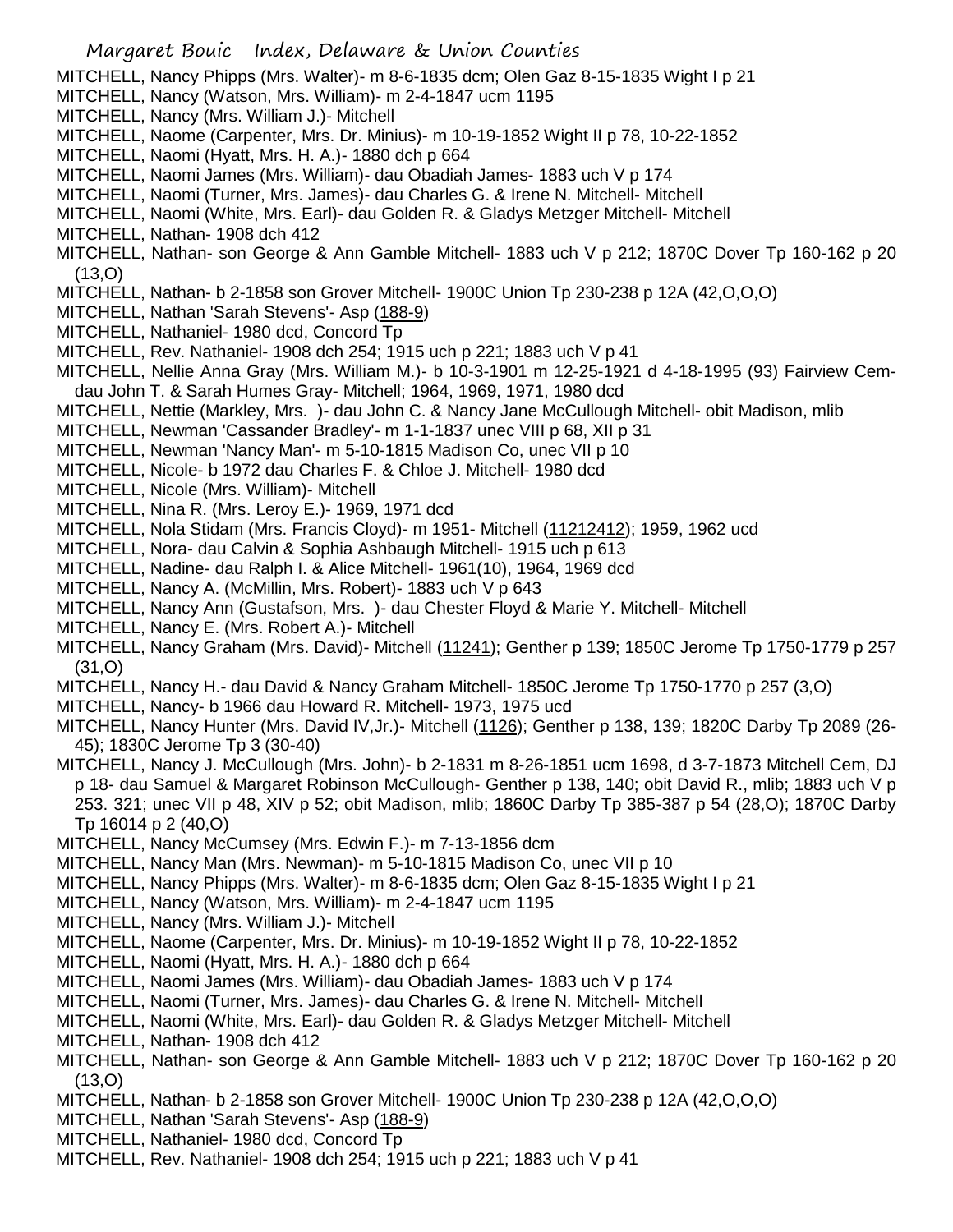MITCHELL, Nellie Anna Gray (Mrs. William M.)- b 10-3-1901 m 12-25-1921 d 4-18-1995 (93) Fairview Cemdau John T. & Sarah Humes Gray- Mitchell; 1964, 1969, 1971, 1980 dcd

- MITCHELL, Nettie (Markley, Mrs. )- dau John C. & Nancy Jane McCullough Mitchell- obit Madison, mlib
- MITCHELL, Newman 'Cassander Bradley'- m 1-1-1837 unec VIII p 68, XII p 31
- MITCHELL, Newman 'Nancy Man'- m 5-10-1815 Madison Co, unec VII p 10
- MITCHELL, Nicole- b 1972 dau Charles F. & Chloe J. Mitchell- 1980 dcd
- MITCHELL, Nicole (Mrs. William)- Mitchell
- MITCHELL, Nina R. (Mrs. Leroy E.)- 1969, 1971 dcd
- MITCHELL, Nola Stidam (Mrs. Francis Cloyd)- m 1951- Mitchell (11212412); 1959, 1962 ucd
- MITCHELL, Nora- dau Calvin & Sophia Ashbaugh Mitchell- 1915 uch p 613
- MITCHELL, Oleta (Sharpe, Mrs. Herbert)- b 3-8-1916 m 1-27-1934 dau William & Grace Sparkes Mitchell-Genther p 212
- MITCHELL, Olive Ann Gill (Mrs. James R.)- b 12-19-1830 m 4-1-1857/8 ucm 2713 d 12-23-1912 Mitchell Ccem, DJ p 17- dau Jesse & Jane Cochran Gill; Genther p 139; unec XII p 30; 1883 uch V p 311. 322; 1860C Jerome Tp 174-175 p 26 (29,O); 1870C Jer Tp 63 p 8 (39,O); 1880C Jer Tp 84-85 p 10 (48,O,O,O); 1900C Jer Tp 319-331 p 14B (69,O,O,Pa)
- MITCHELL, Olive (Pexton, Mrs. )- dau William B. & Ollie Blake Mitchell- obit Wm. B., mlib
- MITCHELL, Olle- dau Elijah Mitchell- 1880C Darby Tp 130 (9,O,O,O)
- MITCHELL, Ollie Blake (Mrs. William B.)- b 6-9-1864 m 12-28-1887 d 9-2-1944 (80) Broadway Cem lptw p 71 dau Henry & Mary J. Courtney Blake- dumch p 216; obit William B., mlib; 1900C Taylor Tp 96-99 p 5A (35,O,O,Pa) m 12y, 1 ch
- MITCHELL, ---(McGown, Mrs. A. T.)- dau William G. & Ollie Blake Mitchell- obit Ollie, mlib
- MITCHELL, Ollie (Kemper, Mrs.Ray)- Mitchell
- MITCHELL, Oma Gearheart (Mrs. )- b 5-9-1905 d 3-2-1993 (87) Union Cem- dau Green & Ellen Huff Gearheart- Mitchell
- MITCHELL, Opal (Smith, Mrs. )- sister Ralph W. Mitchell- Mitchell
- MITCHELL, Ormsby O., General- 1915 uch p 319
- MITCHELL, Osborne- son Calvin & Sophia Ashbaugh Mitchell- 1915 uch p 613
- MITCHELL, Pamela- b 1962 dau Howard E. & Sharon L. Mitchell- 1980 dcd
- MITCHELL, Pamela (Mrs. James R.)- Mitchell
- MITCHELL, Pamela Jean- dau John & Rosalie Mitchell- Mitchell engaged to Jerry Brewer
- MITCHELL, Pamela Louise- dau Morris & Shirley A. Brooks Mitchell- Mitchell
- MITCHELL, Pamela- dau Paul & Thelma Chambers Mitchell- Mitchell
- MITCHELL, Pat 'Edna'- 1949 ucd
- MITCHELL, Patricia- d at birth- dau Dana & Viola Mae Easterday Mitchell- Mitchell
- MITCHELL, Patricia Anne- infant d 1-21-1959, Milford Cem, Un Al p 59
- MITCHELL, Patricia Sue(Kreager, Mrs. Thomas L.)- b 1-30-1944 m 10-1-1966 dau Walter Burton & Lois McCarty Mitchell- Mitchell 1283; Warren 1394(10)83; 1961, 1964 dcd
- MITCHELL, Patricia Rae Knauber (Mrs. William A.)- m 4-8-1972 dau Donald E. Knauber- Mitchell; 1980 dcd
- MITCHELL, Patricia (Mrs. Robert A.)- 1961, 1969 dcd
- MITCHELL, Patricia- b 1963 dau Toy E. & W. Mae Mitchell- 1980 dcd
- MITCHELL, Patti Sue- dau Morris & Shirley A. Brooks Mitchell- Mitchell
- MITCHELL, Paul- b 1962 son Ansel & Barbara Mitchell- 1980 dcd
- MITCHELL, Paul K.- 1961, 1969 dcd Harlem Tp
- MITCHELL, Paul K. Sr. 'Emma E. Foster'- d 5-9-1971 (89) bur Cheshire Mitchell
- MITCHELL, Dr. Paul "Doc"'Thelma Chambers'- b 4-5-1921 d 10-13-1994 (73) bur Macon, Mo.- son Paul K. & Emma E. Foster Mitchell- Mitchell
- MITCHELL, Paul,Jr.- son Dr. Paul & Thelma Chambers Mitchell- Mitchell
- MITCHELL, Paul- b 10-30-1926 son William & Grace Sparkes Mitchell- Genther p 212
- MITCHELL, Paula Mae "Polly" McNamara (Mrs. Ronald Larry)- m 3-14-1992 dau Daniel & Barbara McNamara- Mitchell
- MITCHELL, Pauline (Vance, Mrs. )- b 1-1896 d 8-5-1971 Fairview Cem- dau George R. & Etta May McClimans Mitchell- obit Cecil R.- mlib; 1900C Union Tp 5 p 1A (4,O,O,O)
- MITCHELL, Pearl- 1915 uch p 327
- MITCHELL, Pearl G. 'Ada Siders'- d 1-2-1978 (74) brother Clay Mitchell- Mitchell; 1964, 1969 dcd
- MITCHELL, Pearl S.- b 10-1875 1880C Dover Tp 155-164 p 35 (4,O,O,O) 1900C Dover Tp 178-180 p 8B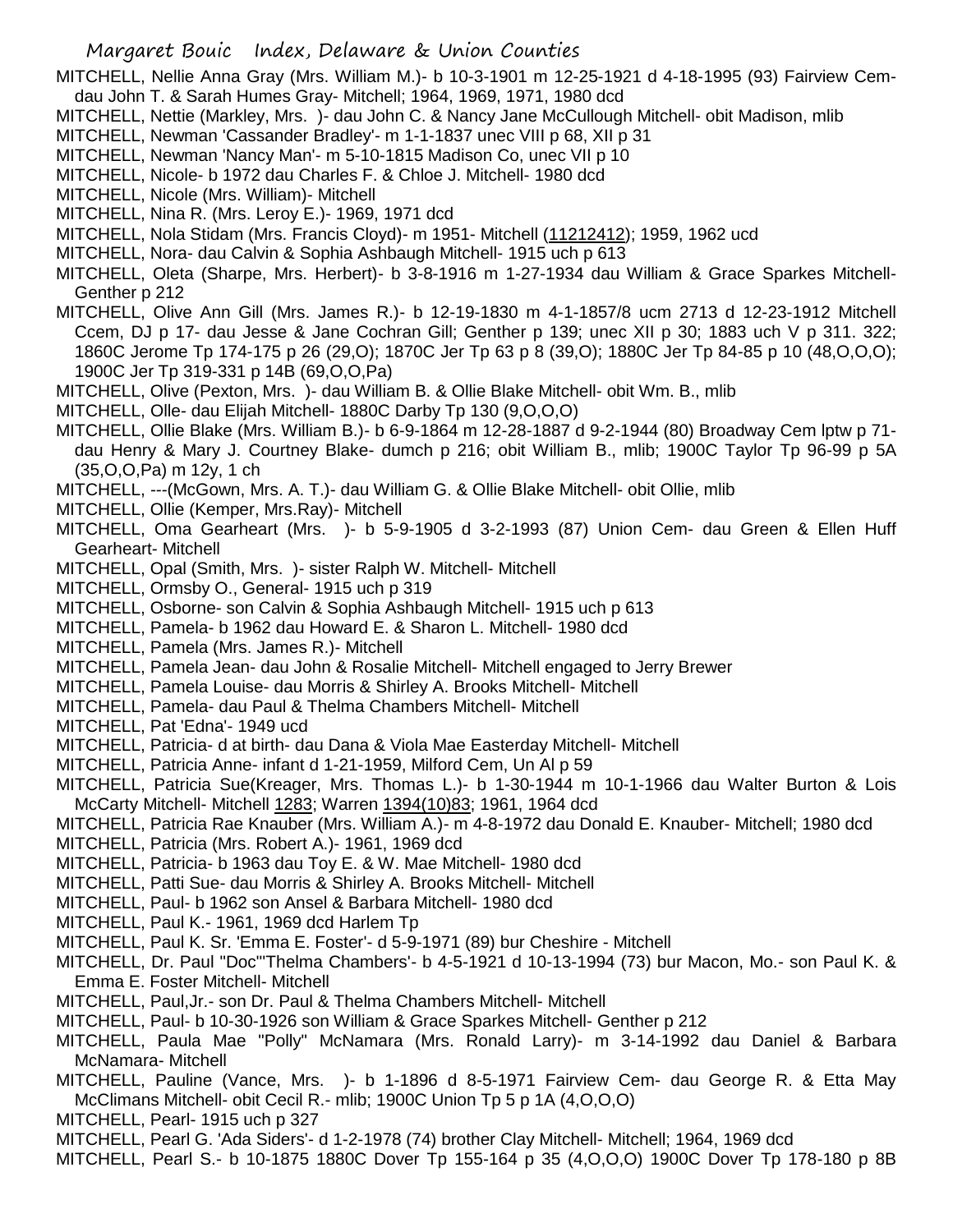Margaret Bouic Index, Delaware & Union Counties (24,O,O,O) MITCHELL, Pearl W."Bill"- son Pearl G. Mitchell- Mitchell MITCHELL, Peggy Bowls (Mrs. George)- m 10-6-1814 Madison Co, unec IV p 22 MITCHELL, Perlina L. Jewett (Mrs. David)- m 12-18-1850 Madison Co, unec XI p 46 MITCHELL, Peter- son Frank & Helen Raymond Mitchell- Weiser p 44 MITCHELL, Phebe Maine (Mrs. Dudley)- b 7-27-1803 dau Simson & Martha York Maine- Asp 247c MITCHELL, Phyllis (Commer, Mrs. )- dau Lee & Goldith Highley Mitchell- Mitchell MITCHELL, Phyllis Irene Clary (Mrs. Joseph Fletcher)- d 1-21-1989 (80) bur Springfield-dau Dr. Osmond C. & Zola M. Dement Clary- Mitchell MITCHELL, Phyllis (Overfield, Mrs. Larry)- dau Lee I. & Delma Mitchell- Mitchell; obit Lee I, mlib(brown) MITCHELL, Phyllis Staley (Mrs. Aaron)- b 7-29-1905 Mitchell Cem MITCHELL, P. J. 'H'- DJ p 13 MITCHELL, Polly Marshall (Mrs. Moses II)- Mitchell (11211); Genther p 106, 138; 1840C Darby Tp 1085 (20-30) MITCHELL, Preston- son David & Elizabeth Mitchell- dumch p 226 MITCHELL, Preston Ralph 'Donna Pace'- McKitrick p 158 MITCHELL, Rachel (Spain, Mrs. William James)- m 1-28-1843 Indiana; Spain, Irwin letter MITCHELL, Ralph 'Alice J.'- 1961, 1969, 1971 dcd MITCHELL, Ralph 'Heidi'- son Oma Gearheart Mitchell- Mitchell MITCHELL, Ralph I. 'Emma'- 1980 dcd MITCHELL, Ralph W. 'Herma'- d 11-14-1975(77) son Anna Belle Mitchell- Mitchell; 1964, 1971 dcd MITCHELL, Ralph W. 'Dorothy P.'- 1961 dcd MITCHELL, Randolph- son Morris & Shirley A. Brooks Mitchell- Mitchell MITCHELL, Randy- b 1955 son Leroy E. & Nina R. Mitchell- 1969, 1971 dcd MITCHELL, Raven R.- 1908 dch 400; 1870C Delaware Town p 351 (34\*) MITCHELL, Ray- delge XI p 5 (1901) MITCHELL, Raymond L.- son George M. & Elizabeth May Rutter Mitchell- Mitchell MITCHELL, Raymond- son Virginia J. Bronson Mitchell- Mitchell MITCHELL, Rebecca Brobeck (Mrs. John)- m 10-26-1858 ucm 2787 dau Henry & Mahala Hattie Brobeck-1883 uch V p 252

MITCHELL, Rebecca- b 1963 dau Howard E. & Sharon L. Mitchell- 1980 dcd

MITCHELL, Rebecca J. Jividen (Mrs. )- b 3-25-1953 d 10-19-1988 (35) Pierce Cem- dau Alfred E. & Frances Rosebrough Jividen - Mitchell

MITCHELL, Rebecca- b 1971 dau Robert C. & Betty J. Mitchell- 1973, 1975, 1977, 1979, 1981, 1983 ucd

MITCHELL, Rebecca Nelson (Mrs. Judge David)- b 1774 m 2-26-1825 d 10-9-1824 Mitchell cem, DJ p 11; unec VII p 47; 1883 uch V p 223, 253; Mitchell (112); MR-DAR p 14; Genther p 137; unec XV p 70

- MITCHELL, Regina Lois (Walker, Mrs. Christy B.)(Gates, Mrs. Philip)- m 12-31-1970- dau William Marlow & Edna Phillips Mitchell- Mitchell; obit Wm. Marlow, mlib(brown); 1959(10), 1962, 1967, 1973 ucd;
- MITCHELL, Retha (Mrs. Edward E.)- 1971 dcd
- MITCHELL, Rhoda Dulin (Mrs. David M.)- m 2-10-1853 dcm
- MITCHELL, Richard- Hutchisson p 8
- MITCHELL, Richard A.- son George M. & Elizabeth May Rutter Mitchell- Mitchell
- MITCHELL, John Richard 'Lu Ann DeVoss'- son Cecil L. & Edith Hilbert Mitchell- Mitchell; DJ p 24; 1949, 1959 ucd
- MITCHELL, Richard W. 'Margaret Means'- (22-1932) m 1-5-1932 son Fred & Goldie Mitchell- Mitchell; 1910C Dover tp 142-146 p 6B (1 1/12,O,O,O)
- MITCHELL, Richard 'Martha Rhulen'- Mitchell; obit Martha
- MITCHELL, Richard M.'Sandra Van Brimmer'- son William M. & Nellie Anna Gray Mitchell- Mitchell' 1969, 1971 dcd
- MITCHELL, Richard M.- son Ralph Il. & Alice J. Mitchell- 1961(14), 1964, 1969,

1971, 1980 dcd

- MITCHELL, Ricky Ray 'Tammi Lynn White'- b 9-16-1958 m 8-8-1981 d 2-6-1985 son Kenneth L. & Sharon E. Ridgeway Mitchell- Mitchell; 1967, 1971, 1973, 1975, 1977, 1979 ucd
- MITCHELL, Riggs- d 9-10-1851 (15-6-20) Mitchell Cem DJ p 12- son Dixon & Mary Mitchell- Genther p 140; 1850C Allen Tp 1397-1416 p 209 (14,O)
- MITCHELL, Robert- 1971 dcd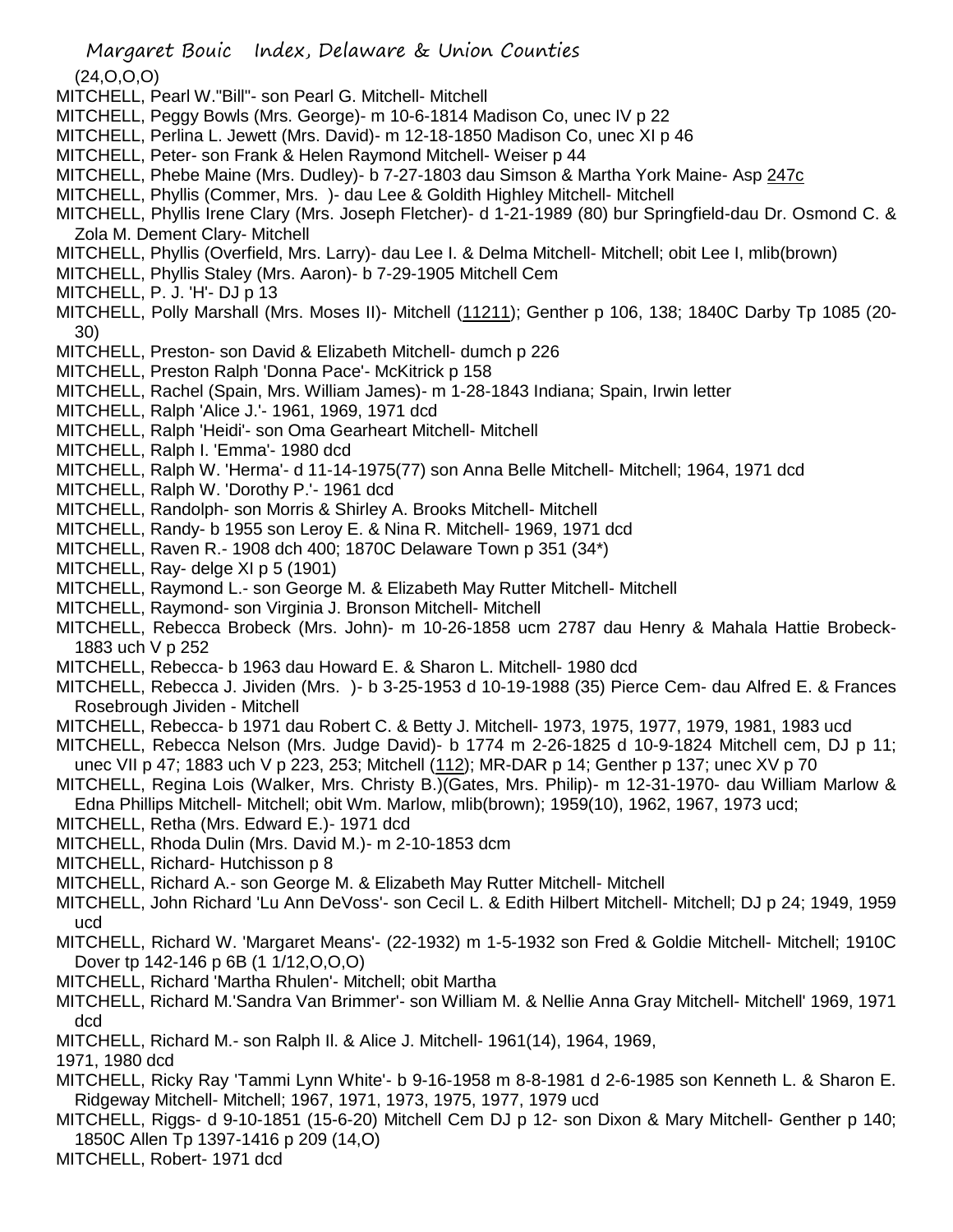MITCHELL, Robert A.- b 3-13-1935 d 11-30-1988 (53) brother Thomas Mitchell- Mitchell

- MITCHELL, Robert A. 'Nancy E.'- Mitchell
- MITCHELL, Robert Andrew- son Rebecca J. Jividen Mitchell- Mitchell
- MITCHELL, Robert A. 'Patricia'- 1961, 1969, 1971 dcd; Sunbury
- MITCHELL, Robert C. 'Betty J.'- 1975, 1977, 1979, 1981, 1983 ucd
- MITCHELL, Robert- son Clay Stevenson & Hazel Stockwell Mitchell- Mitchell; obit Hazel Mae, Del Mus Lib
- MITCHELL, Rev. Robert 'Eva'- 1973 ucd
- MITCHELL, Robert Glenn,Jr. 'Judy Kay Bauman'- b 9-10-1939 m 8-19-1957 son Glenn & Darlene Rhoades Mitchell- Mitchell 12(10)2; Warren 1394(10)(10)2; 1961, 1964, 1969, 1971 dcd; 1977, 1979, 1981, 1983 ucd
- MITCHELL, Robert G. III b 1958 d 7-21-1990 (32) Milford Cem- auto accident- son Robert Glenn & Judy Kay Bauman Mitchell,Jr.- Mitchell 12(10)21; Warren 1394(10)(10)21; 1961, 1964, 1969, 1971 dcd
- MITCHELL, Robert Harold- b 7-11-1912- uninf p 15
- MITCHELL, Robert H.- son Charles G. & Irene N. Mitchell- Mitchell
- MITCHELL, Robert "Bob"- son James Verne & Deana M. Mitchell- 1973 ucd
- MITCHELL, Robert- b 5-1896 son John & Effie Mitchell- 1900C Jerome Tp 383-395 p 17A (3,O,O,O)
- MITCHELL, Robert- son Lee & Goldith Highley Mitchell- Mitchell
- MITCHELL, Robert L. 'Mary Elizabeth Andrews''Nancy Sammons'- m(1) 6-19-1948 d (66)- son Cecil L. & Edith Hilbert Mitchell- Mitchell; 1959, 1962, 1967, 1971, 1973, 1975, 1977, 1979, 1981, 1983 ucd
- MITCHELL, Robert Larry 'Shirley Rhoades'- b 6-4-1937 m 7-7-1957 son Herbert Clinton & Edith Florence Smart Mitchell- Mitchell 1213; Warren 1394(10)13; Newhouse 1325143; 1961, 1964, 1969, 1971, 1980 dcd
- MITCHELL, Robert M. 'Alicia Gilo'- b 1954 m 7-13-1974 son William T. & Alice Mitchell- Mitchell; 1964, 1969, 1980 dcd
- MITCHELL, Robert Mikel 'Mary Lynn Maxhimer'- m 10-25-1997 son Leo Paul & Janice Lilian Mitchell,Jr-Mitchell
- MITCHELL, Robert- son Robert A. & Patricia Mitchell- 1961 dcd (3)
- MITCHELL, Robert- son Thomas L. & Mildred M. Mitchell- Mitchell
- MITCHELL, Robert- son William T. & Alice Lou Patingale Mitchell- Mitchell
- MITCHELL, Robin (McElheny, Mrs. Victor)- dau James Mitchell- dg 3-2-1906 Cry Ab p 85
- MITCHELL, Robin- dau Robert A. Mitchell- Mitchell
- MITCHELL, Rodney David 'Megan Elizabeth Cole'- m 8-19-1978 son William J. Mitchell- Mitchell; 1980 dcd
- MITCHELL, Roger David- son Chester Floyd & Marie Y. Mitchell- Mitchell
- MITCHELL, Roy Roger 'Gayle'- Mitchell 1964, 1969, 1971, 1980 dcd
- MITCHELL, Robert- b 1966 son Roy R. & Gayle Mitchell- 1969, 1971 dcd
- MITCHELL, Ronald Larry 'Paula Mae "Polly" McNamara'- b 2-18-1967 m 3-14-1992 son Robert Larry & Shirley Rhoades Mitchell- Mitchell 12133; Newhouse 13251433; Warren 1394(10)133; 1969, 1971, 1980 dcd
- MITCHELL, Ronald L.- son Vernon & Mary Lou Deal Mitchell- Mitchell
- MITCHELL, Ronnie- b 1964 son Charles F. & Wilma Jean Price Mitchell- 1969, 1971 dcd
- MITCHELL, Rosa/Rosella (Worthington, Mrs. Hubert)- b 9-15-1867 dau David & Elizabeth Wingfield Mitchelldumch p 228; 1883 uch V p 253; Mitchell 112147; Genther p 107; ped Maxine Lombard White #22; Mitchell Bible, unec II p 29, 43
- MITCHELL, Rose (Pettry, Mrs. Bill)- dau Densel & Ruth D. Heft Mitchell- Mitchell
- MITCHELL, Rosella Larcom (Mrs. Charles)- b 8-2-1863 m 10-16-1881 d 1-3-1938 Bokescreek Cem p 61; Mitchell (1)
- MITCHELL, Rosemary (Stith, Mrs. Carroll)- dau Uel & Edith L. Nolting Mitchell- Mitchell
- MITCHELL, Ross- b 9-15-1867 m 5-29-1889 d 11-2-1930 Genther p 107; 1880C Darby Tp 117 p 243A (15,O,O,O)
- MITCHELL, Ross '(H)Anna Lovett Deland'- m 10-121-1848 ucm 1350- son John & Susanna Kingery Mitchelldumch p 216; 1883 uch IV p 535, V p 124; unec VII p 40; 1860C Union Tp 549-552 p 77 (35,O)
- MITCHELL, Ross Ward- b 3-12-1964 son Verne James & Elaine Montgomery Mitchell- Mitchell 12812; Warren 1394(190)812
- MITCHELL, Ruby Fern (Kaelber, Mrs. Paul G.)- b 1-4-1919 m 8-24-1940 d 2-28-1987 (68) Claibourne Cemdau James & Florence Lemon Mitchell- Mitchell; Cowgill p p 41
- MITCHELL, Russell- son W. D. & Sarah Maynard Mitchell- 1860C York Tp 1270-1278 p 171 (3,O)
- MITCHELL, Ruth Ann Ebright (Mrs. Donald Lee)- b 11-21-1943 m 7-6-1976 Mitchell (1291); Warren (1394(10)812); dcc Virginia Harsh Mitchell 1; 1964, 1969, 1971, 1980 dcd
- MITCHELL, Ruth Ann (Mrs. James Chandler)- d 8-20-1977 (74) Oak Grove Cem. Mitchell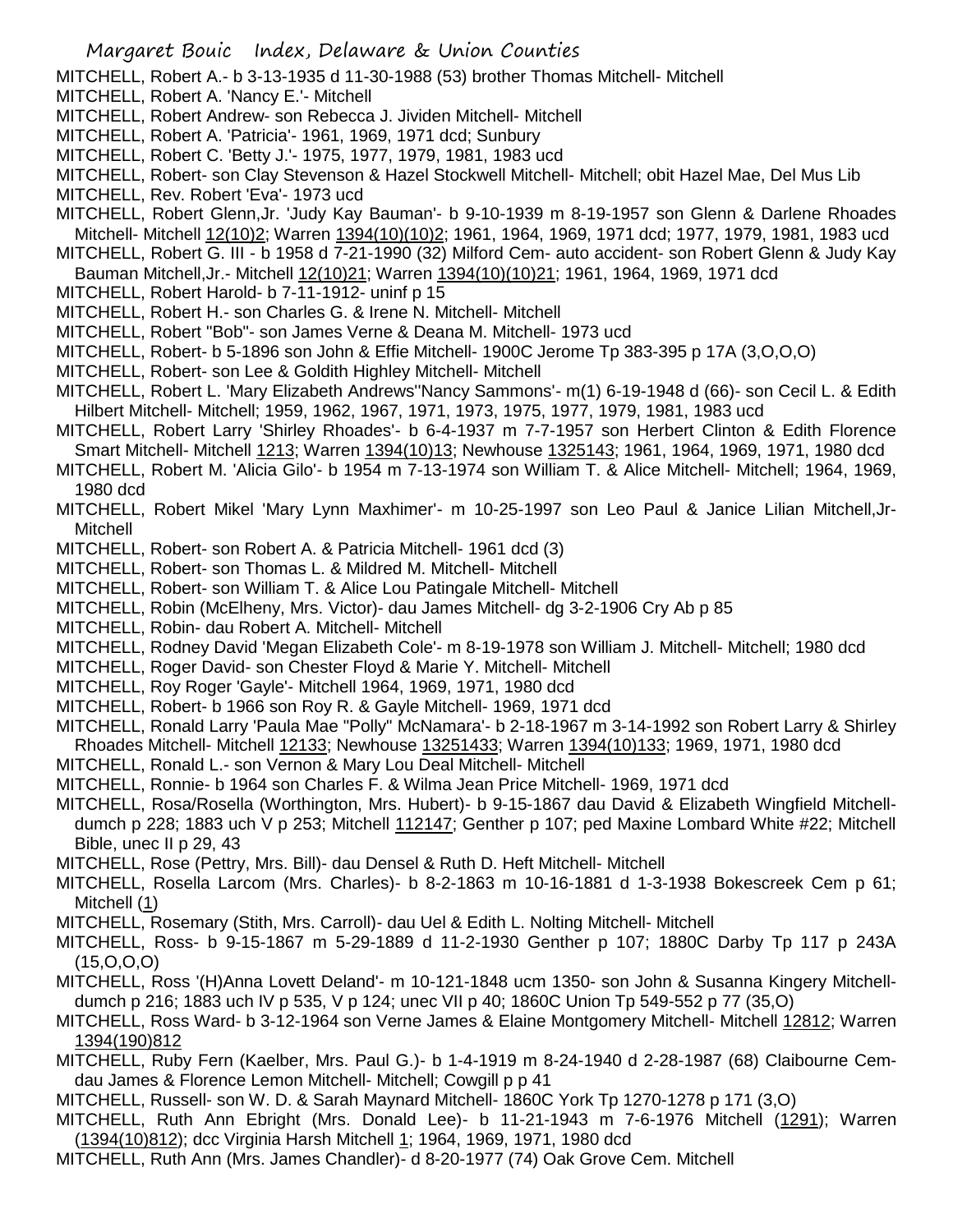MITCHELL, Ruth D. Heft) Mrs. Densel)- b 10-5-1915 d 9-25-1994 (78) Radnor Cem- Mitchell; 1961, 1964, 1969, 1971, 1980 dcd

- MITCHELL, Ruth Marie (Stark, Mrs. )- dau Chester Floyd & Marie Y. Mitchell- Mitchell
- MITCHELL, Ryan- son Rodney & Megan Mitchell- 1980 dcd
- MITCHELL, Ryan- b 1977 son Wm. A. & Patricia Mitchell- 1980 dcd

MITCHELL, Sallie- b Latrobe,Pa d 2-3-1896 (15-0-3) dcdeaths- eldest dau Charles A. & ALlie C. Coffman Mitchell d Monday- dg 2-7-1896 Cry Ab p 57

- MITCHELL, Sally- 1971 ucd
- MITCHELL, Sally Ann Ballard (Mrs. Verne James)- m 10-20-1968- Mitchell (1281); Warren (1394(10)81)
- MITCHELL, Samantha- dau David Jr. & Nancy Hunter Mitchell- Genther p 139; 1830C Jerome Tp 3 (10-15)
- MITCHELL, Samantha- b 6-11-1853 Mitchell Bible, unec II p 43 dau George & Ann Gamble Mitchell- Genther p 107; 1883 uch V p 212, 253; 1860C Dover Tp 204 (7,O); 1870C Dover Tp 160-162 p 20 (17,O); 1880C Darby Tp 129 (24,O,O,O)
- MITCHELL, Samantha Adelia- d 5-1-1894 (1y) son John & Elina- Wyatt Cem, Powell p 206
- MITCHELL, Samantha- dau Grover Mitchell- 1900C Union Tp 230-238 p 12A (45,O,O,O) div, no ch
- MITCHELL, Samuel- 1840C Marlborough Tp p 254 (30-40)
- MITCHELL, Samuel- 1840C Darby Tp (30-40); unec V p 62; 1985 uch p 66
- MITCHELL, Samuel II 'Elizabeth Robinson'- DJ p 11; son Samuel & Margaret Alexander Mitchell- 1883 uch V p 222, 234; Mitchell 114; uccp p 1, unec V p 49, VII p 48, 52, XV p 70, 162; Genther p 136, 137, 143; hjt p 175, 176, 179; 1915 uch p 184, 213; 1820C Darby Tp
- MITCHELL, Samuel III- 'Mary Bishop' Mitchell 1122; son Judge David III & Martha Black Mitchell- unec VII p 47; Genther p 143
- MITCHELL, Samuel IV- son Samuel, Jr. & Elizabeth Robinson Mitchell- Mitchell 1146; 1883 uch V p 223; unec VII p 48; 1820C Union Tp 165 p 205 (10-16); uccp 1 will book p 3, 36, 58, 195
- MITCHELL, Samuel V.- uccp 1 appr, will book p 60, uccp p 2, appr, will book p 66, will book p 85, 125, 140, uccp p 2; uccp p 3, will book p 192, 293, cp p 1; uccp p 4 will book p 240, cp p 22
- MITCHELL, Samuel Madison- b 7-25-1863 d 4-24-1944 interment 4-26-1944 Mitchell cem DJ p 15, 22- son John Caldwell & Nancy McCullough Mitchell- 1883 uch V p 253; Genther p 140, 141; 1870C Darby Tp 16-14 p 3 (6,O); 1880C Darby Tp 10 p 242D (17,O,O,O); obit David A., mlib
- MITCHELL, Samuel,Sr.I 'Margaret Alexander'- b 1726 d 1814 Mitchell Cem DJ p 11- son David & Jean Mitchell- Mitchell 11; 1883 uch III p 303, 368, IV p 429, 430, 433, 434, V p 185, 222, 252; 1915 uch p 271, 272 273, 404; Genther p 41, 46, 106, 133, 134, 135, 136, 137, 138; unec IV p 23, VII p 47, XI p 54, XIV p 32, XV p 62, 76; hmp p 53; 1820C Union Tp
- MITCHELL, Samuel 'Mary'- 1850C Darby Tp 1586-1606 p 235 (42,O); unec VI p 29, DJ p 7
- MITCHELL, Samuel 'Susanna Zehring'- m 2-27-1845 dcm
- MITCHELL, Sandra D. (Canada, Mrs. )- dau George M. & Elizabeth May Rutter Mitchell- Mitchell
- MITCHELL, Sandra J. Van Brimmer (Mrs. Richard M.)- Mitchell; 1980 dcd
- MITCHELL, Sandra Sue Orahood (Mrs. Howard R.)- b 11-16-1943 m 1962 d (33) dau Roy & Dorothy Henry Orahood; Mitchell; Orahood; 1975 ucd
- MITCHELL, Sarah Ann Bradley (Mrs. A.)- 1880 dch p 635; 1870C Delaware Town p 297 (30)
- MITCHELL, Sarah Ann (Maine, Mrs. Noyes Franklin)- m 12-6-1843- Asp 808b
- MITCHELL, Sarah (Benjamin, Mrs. Edmund Burke)- m 3-1-1856- Powers Pat p 75
- MITCHELL, Sarah C.- 1870C Richwood 23-22 p 3 (24,Pa)
- MITCHELL, Sarah Catlin (Mrs. Michael)- ped Sylvester Hough 19; delge II p 42
- MITCHELL, Sarah C. Converse (Mrs. George D.)- b 1841 m 10-28-1857 ucm 2623 d 5-26-1915 Oakdale Cem 2749 F(19) I p 109 (F-R2-14) dau Caleb H. & Levina Ketch Converse- 1915 uch p 820; 1883 uch V p 124, 245; dumch p 216; unec XII p 15; obit, obit Guy D., mlib; obit George Duff, mlib; 1860C Union Tp 547-550 p 77 (20,O); 1870C Union Tp 130-129 p 18 (30,O); 1900C Union Tp 4 p 1A (60,O,Vt,O) m 42y, 5 ch
- MITCHELL, Sarah C.-b 12-24-1859 d 9-29-1953, interment 10-2-1953 Mitchell Cem, DJ p 17, 22- dau James Robinson & Olive Gill Mitchell- Genther p 139; 1860C Jerome Tp 174-175 p 26 (5/12,O); 1870C Jer Tp 63 p 8 (10,O); 1880C Jer Tp 84-85 p 10 (20,O,O,O); 1900C Jer Tp 219-331 p 14B (40,O,O,O)
- MITCHELL, Sarah Chapman (Mrs. Aaron)- dau Benjamin & Silvia Upson Chapman- dumch p 392; Genther p 139
- MITCHELL, Sarah C. Porter (Mrs. Moses C.)- m 8-15-1866 dcm; delge XI p 56
- MITCHELL, Sarah (Mrs. Daniel)- 1880C Darby Tp 60 p 239B (59,O,Va,Va)
- MITCHELL, Sarah (Mrs. David II)- Mitchell (14)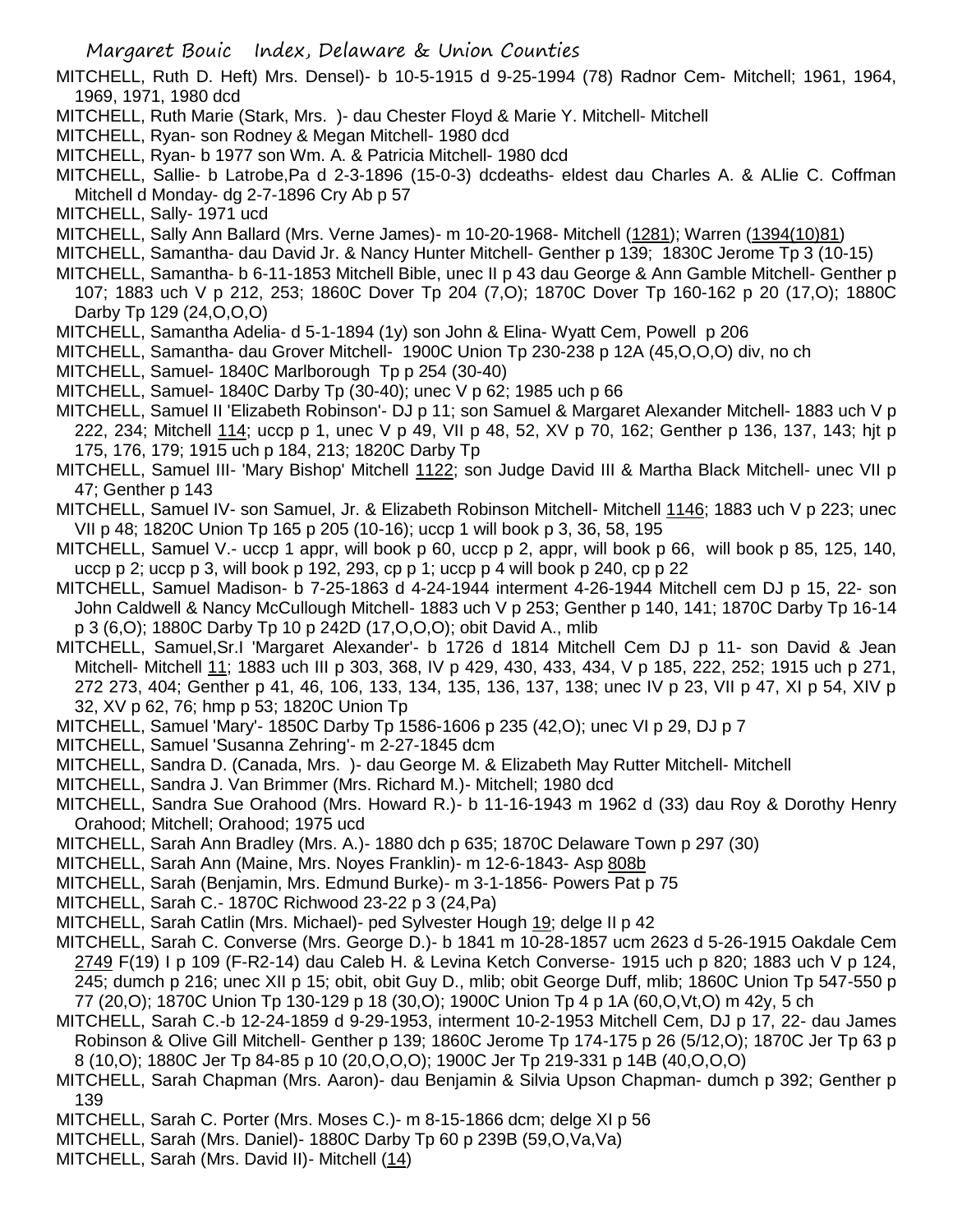- Margaret Bouic Index, Delaware & Union Counties
- MITCHELL, Sarah- dau David II & Sarah Mitchell- Mitchell 145
- MITCHELL, Sarah- dau David & Jean Mitchell- unec VII p 47; DJ p 11; Genther p 134, 135
- MITCHELL, Sarah E.(Taylor, Mrs. Benjamin)-m 11-2-1836 Madison Co, unec VIII p 68
- MITCHELL, Sarah- dau George & Nancy Mitchell- 1850C Jerome Tp 1759-1779 p 258 (6,O)
- MITCHELL, Sarah (Hough, Mrs. James)- ped Sylvester Hough 9, delge II p 42 dau Michael & Sarah Cotten Mitchell
- MITCHELL, Sarah Jane (Aye, Mrs. William Swazey)- dcq Lucille Dunham Neasse 15
- MITCHELL, Sarah Jane- b 8-3-1849 dau George & Ann Gamble Mitchell- 1883 uch V p 212; unec VI p 27; Genther p 107; 1850C Darby Tp 1663-1683 p 247 (1,O); 1860C Dovr Tp 204 (10,O)
- MITCHELL, Sarah J. Maynard (Mrs. W. D.)- m 7-16-1848 ucm 1328; unec VII p 39; 1850C York Tp 856-861 p 54 (22,O); 1860C York Tp 1270-1278 p 171 (28,O)
- MITCHELL, Sarah Marquis (Mrs. Daniel)- b 9-7-1820 m 3-19-1842 ucm 784 d 3-10-1891 Mitchell Cem, DJ p 17- dau John & Eleanor Croy Marquis- Mitchell (11212); 1883 uch V p 253; ped Jon Francis David #89 25, unec V p 59, VI p 29, 63; obit Frank, mlib; Genther p 106, 107, 138; 1850C Darby Tp 1611-1631 p 239 (24,O); 1870C Darby Tp 127-115 p 17 (49,O)
- MITCHELL, Sarah M.- dau Samuel & Mary Bishop Mitchell- Genther p 143; unec VI p 29; 1850C Darby Tp 1586-1606 p 235 (10,O)
- MITCHELL, Sarah D. (Maze, Mrs. Robert)- m 12-11-1823 uch 59; 1883 uch III p 284, V p 223- dau Samuel II & Elizabeth Robinson Mitchell- uccp p 1, p 3, 36; unec II p 14, VII p 48, XV p 70; Mitchell 1141
- MITCHELL, Sarah (Rice, Mrs. Elias)- m 8-20-1865 ucm 3763
- MITCHELL, Sarah Stevens (Mrs. Nathan)- b 6-20-1820 dau James & Martha Thurston Stevens- Asp 188-9
- MITCHELL, Sarah (Stewart, Mrs. Allen)- Mitchell
- MITCHELL, Sarah (Thomson?, Mrs. Robert)-dau David I & Jean Mitchell- Mitchell 18
- MITCHELL, Scott- 1840C Berkshire Tp p 184 (30-40)
- MITCHELL, Scott- son David & Elizabeth Wingfield Mitchell- 1883 uch V p 253
- MITCHELL, Scott- son Robert A. Mitchell- Mitchell
- MITCHELL, Selecta (Mrs. Dixon)- 1860C Allen Tp 713-720 p 98 (42,Vt); 1870C Milford 38 p 4 (52,Vt)
- MITCHELL, Selvin D.- son Ross & Anna Deland Mitchell- 1860C Union Tp 549-552 p 77 (10,O)
- MITCHELL, Seth- unec IV p 8
- MITCHELL, S. H.- 1883 uch IV p 541 bur Claibourne Cem
- MITCHELL, Sharon- 1980 dcd; Berlin Tp
- MITCHELL, Sharon E. Ridgeway (Mrs. Kenneth L.)- Mitchell; 1967, 1971, 1973, 1975, 1977, 1979, 1981, 1983 ucd
- MITCHELL, Sharon Herd (Mrs.Jack W.)- Mitchell
- MITCHELL, Sharon L. (Mrs. Howard E.)- 1980 dcd
- MITCHELL, Sharon (Lessig)(Dinkel, Mrs. Roger John)- b 5-14-1949 m 4-16-1977 unec XV p 27
- MITCHELL, Sharon Louise Bougher (Mrs. Gary Lee)- m 5-12-1984 dau Harold Bougher- Mitchell
- MITCHELL, A. Shaw- uccp p 32, JB 3 p 334
- MITCHELL, Shawn- b 1978 son Steve A. & Sheryl L. Mitchell- 1983 ucd
- MITCHELL, Sherri- b 1962 dau Roy R. & Gayle Mitchell- 1964, 1969, 1971, 1980 dcd
- MITCHELL, Sherrie (Mrs. John W.)- 1980 dcd
- MITCHELL, Sherry- b 1973 dau Howard R. Mitchell- 1973, 1975 ucd
- MITCHELL, Sheryl L. (Mrs. Steve A.)- 1983 ucd
- MITCHELL, Shirley A. Brooks (Mrs. Morris)- b 1932 York Cem p 85; Mitchell
- MITCHELL, Shirley Frances Wilson (Mrs. )- b 12-8-1939 d 7-3-1971 Prospect Cem- dau John & Lovie Gardner Wilson- Mitchell; obit mlib(brown)
- MITCHELL, Shirley Rhoades (Mrs. Robert Larry)- m 7-7-1957- Mitchell (1213); Newhouse (1325143); Warren (1394(10)13; 1961, 1964, 1969, 1971, 1980 dcd
- MITCHELL, Shirley (Walker, Mrs. )- dau Thomas L. & Milfred M. Mitchell- Mitchell
- MITCHELL, Shirley (Mrs. Wesley)- 1959 ucd
- MITCHELL, Snobia (Mrs. Virgil)- Mitchell
- MITCHELL, Sophia Ashbaugh (Mrs. Calvin)- 1915 uch p 613, 786
- MITCHELL, Stacy- b 1981 ch Steve A. & Sheryl L. Mitchell- 1983 ucd
- MITCHELL, Stanley- son Dr. Paul & Thelma Chambers Mitchell- Mitchell
- MITCHELL, Stephan- b 1965 son Carl R. & Betty Mitchell- 1971, 1973, 1975 ucd
- MITCHELL, Stephen- b 1964 son Robert C. & Betty J. Mitchell- 1967, 1977, 1979, 1983 ucd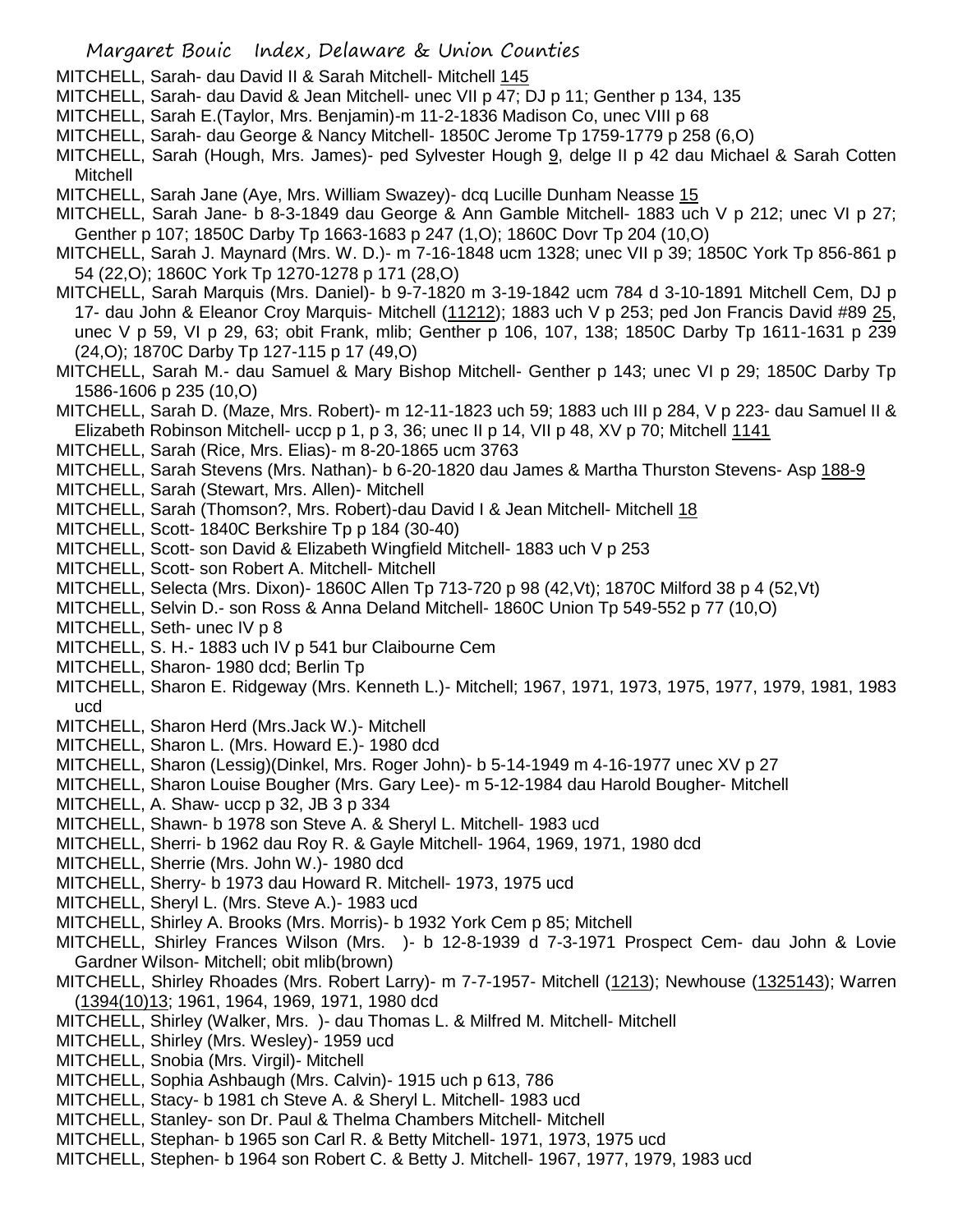MITCHELL, Sterling- son David & Elizabeth Wingfield Mitchell - 1880C Darby Tp 117 p 243A (10,O,O,O)

- MITCHELL, Steve- 1977 ucd MITCHELL, Steve- b 1965; 1971
- MITCHELL, Steve Allen- son Shirley Frances Wilson Mitchell- Mitchell; obit Shirley, mlib(brown)
- MITCHELL, Steve A. 'Sheryl'- 1983 ucd
- MITCHELL, Steve- son Wesley E. & Shirley Mitchell- 1959 ucd (6m)
- MITCHELL, Steven A.- d 12-24-1982 Oak Grove Cem- son Robert A. & Nancy E. Mitchell- Mitchell
- MITCHELL, Steven Scott 'Juanita Kay Hedding'- b 3-7-1947 m 8-17-1968 son Joy & Virginia Harsh Mitchell-Mitchell; dcc Virginia Harsh Mitchell 1; Mitchell 1294; Warren 1394(10)94; 1961, 1964, 1980 dcd
- MITCHELL, Steven- b 1959 son Thomas & Eudora Cole Mitchell- Mitchell; 1961, 1964, 1971 dcd
- MITCHELL, Steven Wayne 'Cindy Lynn Burwell'- m 10-1-1988- Mitchell
- MITCHELL, Sue (Mrs.Jerry)- Mitchell
- MITCHELL, Susan- 1870C Delaware Town p 297 (12)
- MITCHELL, Susan Gailey (Mrs. Timothy Daniel)- m 4-15-1989-dau Glenn & Pearl Gailey- Mitchell
- MITCHELL, Susan Ivy (Goff, Mrs. William)- dau John & Susanna Kingery Mitchell- dumch p 216; 1915 uch p 640; 1850C Union Tp 1332-1350 p 200 (8,O); 1860C Union Tp 546-549 p 77 (18,O); 1870C Union Tp 133- 132 p 18 (22,O)
- MITCHELL, Susan Melvina McCauley/McCawley (Mrs. Charles W.,Jr.)(Bates, Mrs. David S.)- b 3-24-1855 m 7-26-1871 ucm 4949 d 10-10-1930 (75) Dublin dau Asa & Susannah Cork McCauley- Dominy p 240, picture 241 (mlib)
- MITCHELL, Susanna Kingery (Mrs. John)- b 9-29-1901 d 5-31-1885 Oakdale Cem I p 147 (C-R3-2); obit George Duff, mlib; 1850C Union Tp 1332-1350 p 199 (48,O); 1860C Union Tp 546-549 p 77 (59,O); 1870C Union Tp 133-12 p 18 (68,O)
- MITCHELL, Susannah (Mrs. )- b Chillicothe d 6-1-1885 (85y5m) Oakdale Cem 264
- MITCHELL, Suzanne (Bruner, Mrs. Timothy Edward)- b 10-24-1947 m 4-17-1969- Maugans Anc p 90
- MITCHELL, Sylvan 'Thelma'- Mitchell
- MITCHELL, Sylvia (Mrs. Ivan H.)- 1964 dcd
- MITCHELL, Synthia A.- dau Virgil & Snobia Mitchell- Mitchell engaged to Darryl L. Shannon
- MITCHELL, Tad Robert 'Terri Lynn Rainwater'- m 11-18-1989 son Larry & Shirley Mitchell- Mitchell
- MITCHELL, Tami- b 1958 ch James Verne & Deana M. Mitchell- 1973, 175 ucd
- MITCHELL, Tammi Lynn White (Mrs. Ricky Ray)- m 8-8-1981 dau Carroll White-
- MITCHELL, Tammy- b 1973 dau Wesley A. & Dorothy J. Mitchell- 1981, 1983 ucd
- MITCHELL, Ted Robert- b 11-26-1960 son Robert Larry & Shirley Rhoades Mitchell- Mitchell 12131; Newhouse 13251431; Warren1394(10)131; 1961, 1964, 1969, 1971 dcd
- MITCHELL, Tera Rene (3-1975) dau Dana Ray & Dianna Fairchild Mitchell- Mitchell
- MITCHELL, Teresa Colleen (Rodgers, Mrs. Otis C.)- m 6-15-1969 dau Thomas & Eudora Cole Mitchell-Mitchell; 1961 dcd (11)
- MITCHELL, Teri- b 1956 ch James Verne & Deana M. Mitchell- 1973 ucd
- MITCHELL, Teri J. (Mrs. ) (Bevan, Mrs. David A.)- m 12-17-1988 dau Norbert & Mary Arnold- Mitchell
- MITCHELL, Terri Lynn Rainwater (Mrs. Tad Robert)- m 11-18-1989 dau Ernest & Sheri Rainwater- Mitchell
- MITCHELL, Terri Lynn Yarhouse (Mrs. Craig)- m 10-21-1989 dau Joseph E. & Phyllis Yarhouse Mitchell
- MITCHELL, Terry- ch Robert A. & Patricia Mitchell- 1961 dcd (2)
- MITCHELL/MICHELL, Rev. T. H.- d 2-5-1867 dg 2-8-1867 Cry Ab p 60
- MITCHELL, Theadore- son Rev. Walter & Mary Mitchell- 1860C Paris Tp 1330-1319 p 175 (9,Ind)
- MITCHELL, Thelma- 1902 infant dau of Alexander & Adah Reed Mitchell- Mitchell Cem, DJ p 17
- MITCHELL, Thelma Chambers (Mrs. Dr. Paul)- dau Everett Chambers- Mitchell
- MITCHELL, Thelma L. (Mrs. Donald L.)- 1971, 1980 dcd
- MITCHELL, Thelma (Mrs. Sylvan)- Mitchell
- MITCHELL, Thomas- Nash p 221
- MITCHELL, Thomas- 1908 dch 400
- MITCHELL, Thomas 'Abbie Potts'- 1915 uch p 1028
- MITCHELL, Thomas 'Clara'- Mitchell
- MITCHELL, Thomas- son David II & Sarah Mitchell- Mitchell 142
- MITCHELL, Thomas 'Emily Morgan'- Mitchell
- MITCHELL, Thomas A. 'Eudora Cole'- son Thomas L. & Mildred M. Mitchell- Mitchell; 1964, 1971, 1980 dcd MITCHELL, Thomas IV- b 1956 son Thomas & Eudora Cole Mitchell- Mitchell; 1961, 1964, 1971 dcd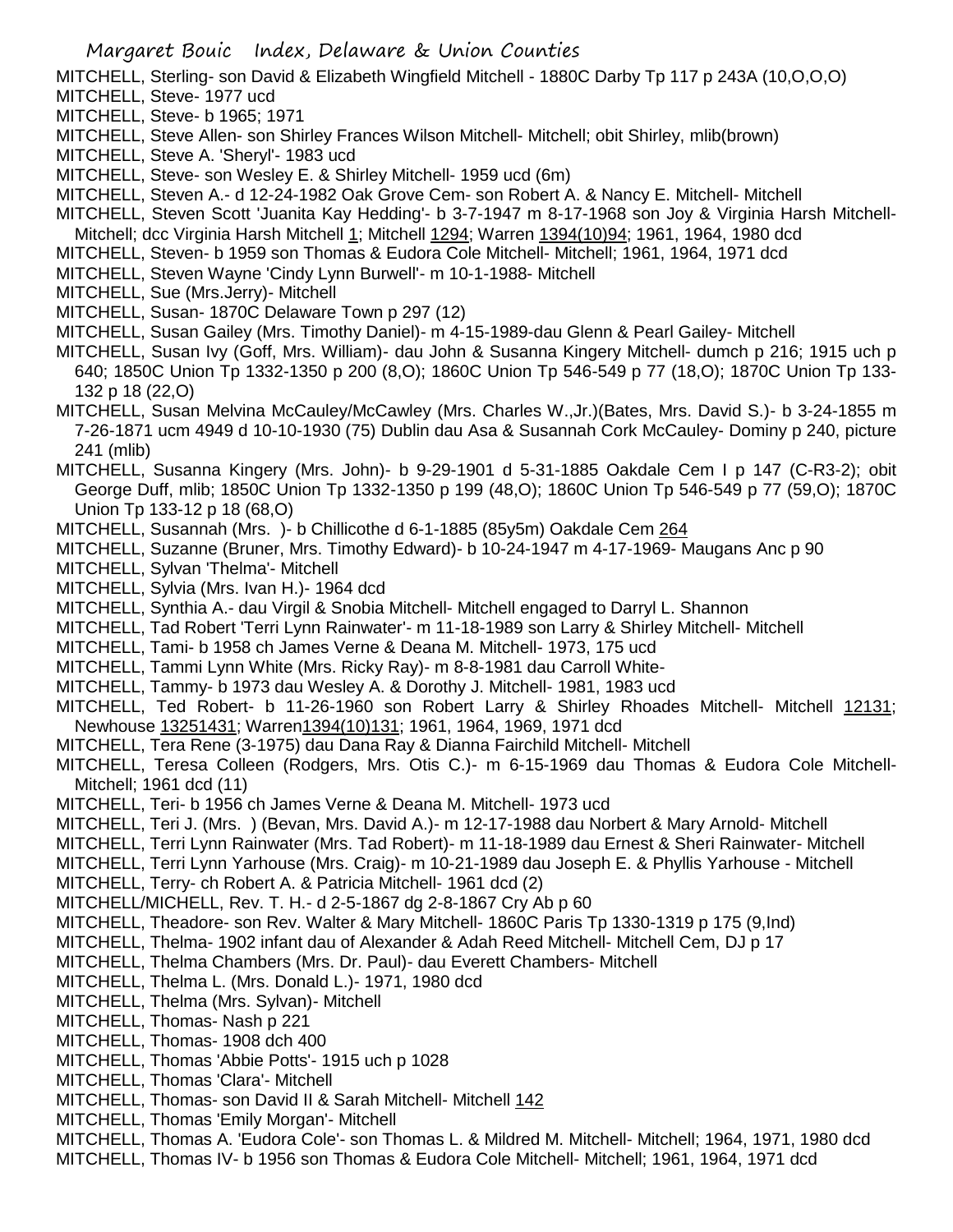- MITCHELL, Thomas- son Clay Stevenson & Hazel Stockwell Mitchell- Mitchell; Del Mus Lib
- MITCHELL, Thomas J.- d Monday (30) bur Ky, colored- dg 2-8-1910, Cry Ab p 95
- MITCHELL, Thomas J. 'Mary A.'- b 1838 d 1922 New Millcreek Cem p 34; 1870C Millcreek Tp 53 p 7 ()31,O); delge IV p 63
- MITCHELL, Thomas L. 'Mildred M.'- Mitchell
- MITCHELL, Thomas- son Wesley & Cora Woodland Mitchell- Mitchell; 1910C Dover Tp 162-166 (20,O,O,O)
- MITCHELL, Tica (Mrs. William)- Mitchell
- MITCHELL, Timothy "Tim" Daniel'Susan Gailey'- b 11-10-1965 m 4-15-1989 d 2-3-1996 Rushylvania Cemson James Daniel & Jo Ann Patrick Mitchell- Mitchell
- MITCHELL, Timothy- b 1970 son Howard R. Mitchell- Mitchell; 1973, 1975 ucd
- MITCHELL, Tina- b 1965 dau Wesley A. & Dorothy J. Mitchell- 1967, 1971, 1981, 1983 ucd
- MITCHELL, Tlessie (Rivens, Mrs. )- dau Wesley & Cora Woodland Mitchell- Mitchell
- MITCHELL, Tod Robert 'Linda Sue Bowen'- m 12-18-19 son Larry Mitchell- Mitchell; 1980 dcd
- MITCHELL, Tom 'Erma P. Sewell'- m 1970obit Erma Sewell Mitchell, mlib(brown)
- MITCHELL, Tommy- 1973, 1975 ucd, Jerome Tp
- MITCHELL, Toy E. 'W. Mae'- 1980 dcd
- MITCHELL, T. R.- Civil War, DJ p 20
- MITCHELL, Travis Ray- b 1-3-1975 son Dana Ray & DIanna Fairchild Mitchell- Mitchell
- MITCHELL, Trella- son Frank D. & Ida D. Harper Mitchell- obit Frank mlib; 1910C Darby Tp 14 p 1A (28,O,O,O)
- MITCHELL, Tyler- son Timothy Daniel & Susan Gailey Mitchell- Mitchell
- MITCHELL, Uel F. 'Edith L. Nolting'- d 12-19-1963 (64)-Bokescreek Cem- Mitchell 1961 dcd
- MITCHELL, Vena- b 2-1893 dau James & ELla Predmore Mitchell- 1900C Liberty Tp Un Co 65-66 p 3B (7,O,O,O)
- MITCHELL, Vera- 1900 infant dau of Alexander & Adah Reed Mitchell- Mitchell Cem, DJ p 17
- MITCHELL, Verna (Price, Mrs. )- dau George R. & Etta McClimans Mitchell- obit Cecil R., mlib
- MITCHELL, Verne J. 'Deana M.'- 1973, 1977, 1979, 1981 ucd
- MITCHELL, Verne T. 'Mary Alice Warren'- b 8-16-1882 m 2-4-1903 d 1-7-1934 Bokescreek Cem p 62; Mitchell 12; Warren 1394(10); Pabst 7 p 29
- MITCHELL, Verne Thomas- b 7-9-1940 son Herbert Clinton & Edith Florence Smart Mitchell Mitchell 1214; Warren 1394(10)14; 1961 dcd
- MITCHELL, Vernon M. 'Mary Lou Deal' b 4-6-1924 m 9-17-1951 d 10-1-1991 (67) Fairview Cem, Del.- son Mack R. & Zena Elliott Mitchell- Mitchell; obit Michael Gene, mlib(brown); 1967, 1971, 1973, 1975, 1977 ucd
- MITCHELL, Viola Mae Easterday (Mrs. Dana)- b 2-14-1925 m 2-5-1946 d 11-28-1997 (72) dau George Martin & Mamie Spencer Easterday- Mitchell; 1971, 1973, 1975, 1979, 1981, 1983 ucd
- MITCHELL, Violet (Braun, Mrs. )- sister Uel F. Mitchell- Mitchell
- MITCHELL, Virgil 'Snobia'- brother Robert A. Mitchell- Mitchell
- MITCHELL, Virgil- son Clay Stevenson & Hazel Stockwell Mitchell- Mitchell; obit Hazel May, Del Mus Lib
- MITCHELL, Virgil- son Thomas L. & Mildred M. Mitchell- Mitchell
- MITCHELL, Virginia (Mrs. Eliza)- d 3-25-1877 (28-7-3) Mitchell Cem, DJ p 18- 1870C Darby Tp 138-126 p 19 (22,Mo)
- MITCHELL, Virginia Elizabeth (Pigney, Mrs. )- dau Chester Floyd & Marie Y. Mitchell- Mitchell
- MITCHELL, Virginia Ellen Harsh (Mrs. Joy H.)- b 12-8-1920 m 4-11-1939 dau Charles Caleb & Hazel Carrel Russell Harsh- dcc Virginia Harsh Mitchell 1; Mitchell (129); Warren (1394(10)9); delge I p 21; 1961, 1964, 1969 dcd
- MITCHELL, Virginia J. Bronson (Mrs. )- b 6-1-1928 d 12-7-1991 (63) Concord Cem- dau Homer & Luella Stopher Bronson- Mitchell
- MITCHELL, Virginia May (10-1934) dau Cecil R. & Carmen Paugh Mitchell- obit Cecil R., mlib
- MITCHELL, Virginia Richard (Mrs. Elijah)- Mitchell (11215)
- MITCHELL, Von (Schertzer, Mrs. )- dau Clyde & Etta Mitchell- obit Herbert J. , mlib
- MITCHELL, Rev. W.- 1880 dch p 254, 288; 1908 dch 408, 498
- MITCHELL, Wade S.- d 5-9-1975 (63) brother Uel F. Mitchell- Mitchell
- MITCHELL, Wade 'Mary'- son Anna Belle Mitchell- Mitchell; 1964, 1969, 1971 dcd- brother Ralph W. Mitchell
- MITCHELL, Rev. Walter 'Mary'- 1883 uch V p 41; 1915 uch p 225, 347; unec XV p 35; 1860C Paris Tp 1336- 1319 p 75 (40,Mass)
- MITCHELL, Walter- 1835 men p 40 #16 p 71 Marlborough Tp.; delge XI p 57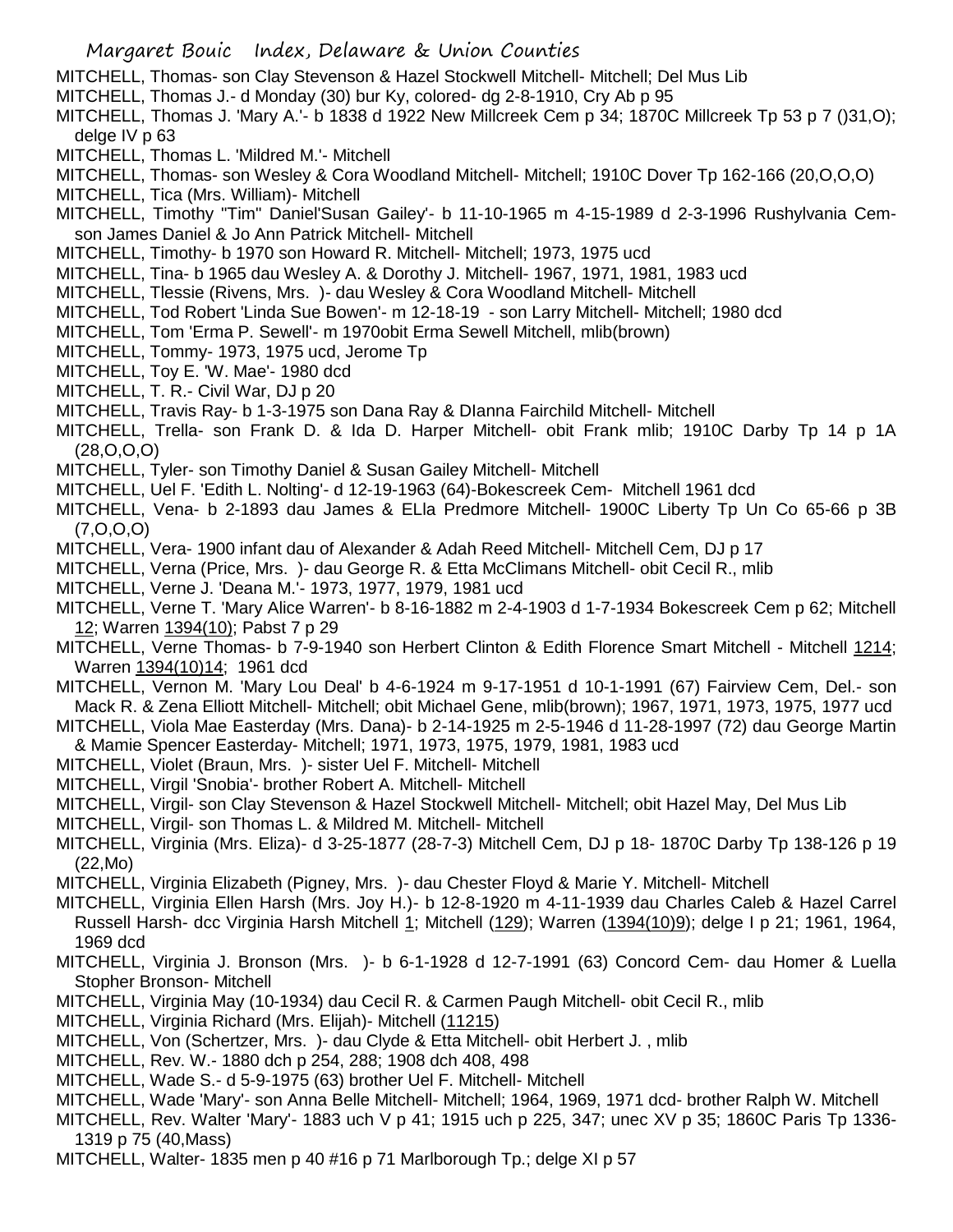- MITCHELL, Walter Murton 'Lois McCarty'- b 9-19-1917 m 2-13-1935 d 10-16-1987 (70) Bokes Creek Cemson Verne T. & Mary Alice Warren Mitchell- Mitchell 128; Warren 1394(10)8; 1961, 1964, 1969, 1971, 1980 dcd
- MITCHELL, Walter 'Nancy Phipps'- m 8-6-1835 dcm; Olen Gaz 8-15-1835, Wight I p 21
- MITCHELL, Walter- son Rev. Walter & Mary Mitchell- 1860C Paris Tp 1330-1319 p 175 (11,Ind)
- MITCHELL, Walter S.- b 4-11-187 d 5-10-1899 Milford Cem, Un Al p 30 Sec 2 R3- son Aaron & Emma Harris Mitchell
- MITCHELL, Wanda (O'Keefe, Mrs. Jack)- dau Oma Gearheart Mitchell- Mitchell
- MITCHELL, J. Warren 'Madeline Luff Gearhart'- b 11-14-1907 m 12-20-1959 d 8-4-1994 (86) Glendale, Ariz. son Verne T. & Mary Alice Warren Mitchell- Mitchell 123; Warren 1394(10)3
- MITCHELL, Wayne- b 1965 son Ansel & Barbara Mitchell- 1980 dcd
- MITCHELL, W. D.- son George Duff & Sarah c. converse Mitchell- obit George Duff, obit Sarah, mlib
- MITCHELL, --(Boyd, Mrs. S. D.)- dau George Duff & Sarah C. Converse Mitchell- obit George Duff, mlib
- MITCHELL, Rev. W. C.- 1880 dch p 408. 487; 1908 dch 254
- MITCHELL, Rev. W. D. W. 'Mary Jane Herd'- m 3-20-1845; unec XI p 16
- MITCHELL, Weltha M. (Mrs. James C.)- 1971, 1980 dcd
- MITCHELL, Wesley- 1910C Dover Tp 162-166 (48,O,O,O) wid
- MITCHELL, Wesley A. 'Dorothy J.'- 1967, 1971, 1973, 1979, 1981, 1983 ucd
- MITCHELL, Wesley 'Cora Woodland'- Mitchell
- MITCHELL, Wesley E. 'Shirley'- 1959 ucd
- MITCHELL, Wesley- son Lee & Delma Mitchell- Mitchell; obit Lee I., mlib(brown)
- MITCHELL, Mrs. W. F.- dau Mrs. Mary Loomis- dg 3-5-1907, Cry Ab p 22
- MITCHELL, W. G.- brother J. F. Mitchell- Genther p 134; DJ p 11
- MITCHELL, W. H. 'Laura McKitrick '- m 1876- McKitrick p 123
- MITCHELL, Whitney Janetta- b1-12-1988 dau Leo Paul III & Jeanine Mitchell- Mitchell
- MITCHELL, Wilbur- son Calvin & Sophia Ashbaugh Mitchell- 1915 uch p 613
- MITCHELL, William- Powers p 261
- MITCHELL, William- Genther p 3; 1641
- MITCHELL, William- witness will of David Mitchell- 1757, Genther p 135; 1985 uch p 54
- MITCHELL, William- d Civil War- Milford Cem, Un Al p 16
- MITCHELL, William- Mitchell Bible, unec II p 43
- MITCHELL, William- d 1-22-1916 (67) bur New Dover, mt 1-26-1916
- MITCHELL, William- 1870C Delaware Town 283 (16)
- MITCHELL, William- 1870C Delaware Town p 297 (4)
- MITCHELL, Rev. William A.- pmc p 2
- MITCHELL, William A. J. 'Mary A.'- b 1860 d 1930 Jerome Cem, Dj p 108, 119
- MITCHELL, William Alan- b 7-27-1963 son Robert Larry & Shirley Rhoades Mitchell- Mitchell 12132; Newhouse 1394(10)132; Newhouse 13251432; 1969, 1971 dcd
- MITCHELL, William- d Friday (44) dg 7-21-1908 Cry Ab p 144 son Allen Mitchell
- MITCHELL, William A. 'Patricia Rae Knauber'- m 4-8-1972 son William T. & Alice Lou Patingale Mitchell-Mitchell; 1980 dcd
- MITCHELL, William Blaine 'Ollie Blake'- b 3-13-1865 m 12-28-1887 d 1938 Broadway Cem, lptw p 71, obit, mlib; obit James Wm., mlib- son G. D. & Sarah C. Converse Mitchell- dumch p 216; 1870C Union Tp 130- 129 p 18 (5,O); 1900C Taylor Tp 96-99 p 5A (35,O,O,O) m 12y
- MITCHELL, William D.- sheriff's sale, unec IV p 50
- MITCHELL, William D/B. d 7-22-1864 son John Sr. & Susan Kingery Mitchell-1883 uch IV p 471, 472, 473, V p 124; dumch p 216; hjt p 102; 1850C Union Tp 1332-1350 (22,O); 1860C Union Tp 546-549 p 77 (18,O)
- MITCHELL, Capt Wm. D.- b 4-12-1821 d 7-22-1863 (42-3-10)- wounded at Gerrysburg- York Cem p 21 F6
- MITCHELL, William D. W.- 'Sarah J. Maynard' m 7-16-1848 ucm 1328 d 7-2-1863 McKendrie Cem, lptw p 5- 1883 uch IV p 490, 541; unec II p 47, IV p 34, VI p 21, 65, Somersville; uccp p 39, JB4 p 206; 1850C York Tp 356-361 p 54 (29,O); 1860C York Tp 1270-1278 p 171 (39,O)
- MITCHELL, William- son George & Ann Gamble Mitchell- 1883 uch V p 212; 1850C Darby Tp 1663-1683 p 246 (2,O); 1860C Dover Tp 204 (11,O); Genther p 107;unec VI p 27
- MITCHELL, William G. 'Clio Carson'- b 10- 1865 d 1942 Mitchell Cem DJ p 17 interment 4-5-1942 (76)- son James Robinson & Olive Ann Gill Mitchell- Mitchell 112843; Genther p 139; 1883 uch V p 322; 1915 uch p 701; obit Wm. Marlowe, mlib; 1870C Jerome Tp 63 p 9 (4,O); 1880C Jer Tp 84-85 p 10 (14,O,O,O); 1900C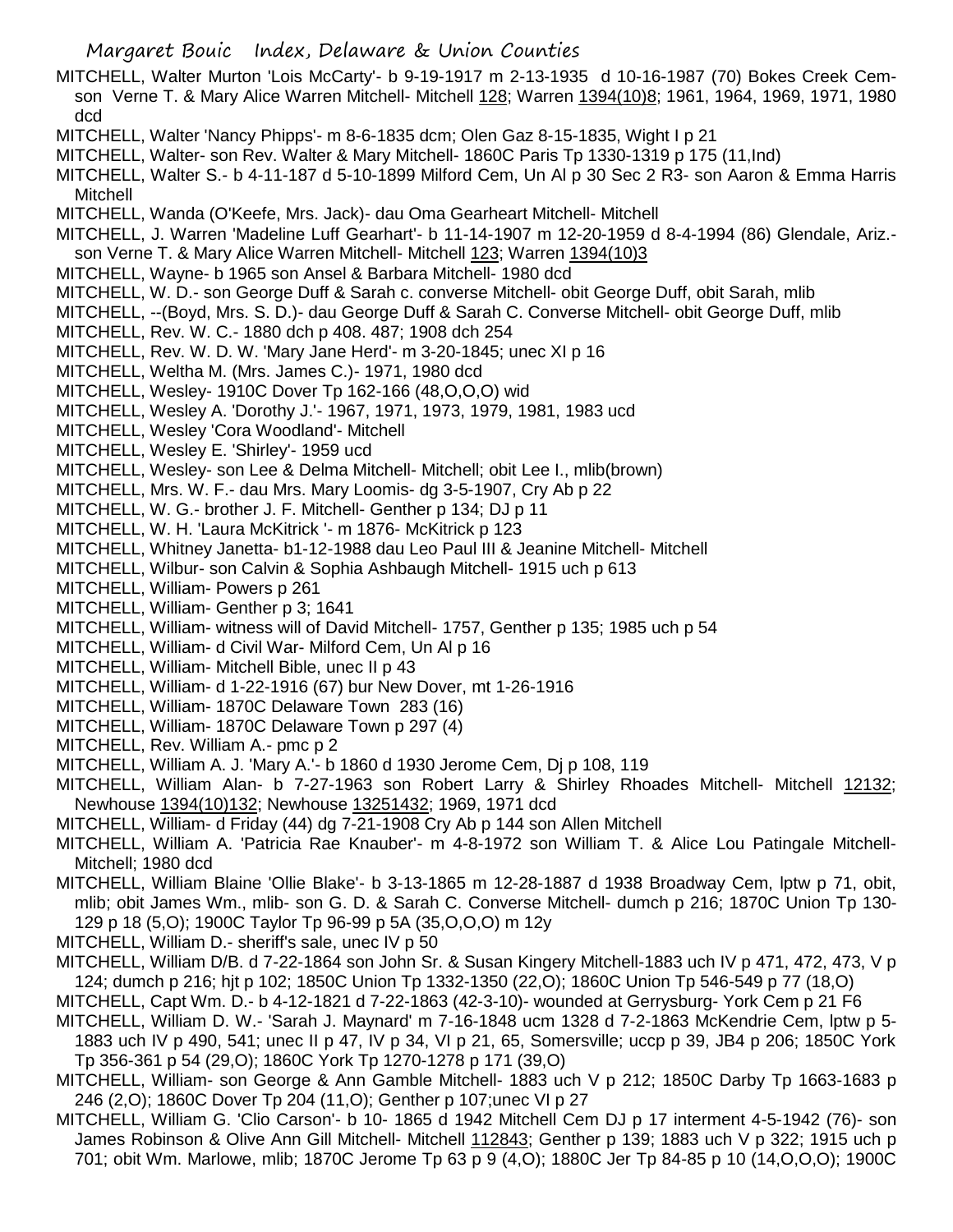- Jer Tp 320-339 p 14B (34,O,O,O) m 7y
- MITCHELL, William 'Grace Sparkes'- m 1915; Genther p 211, 212
- MITCHELL, William H.- unvmec p 40
- MITCHELL, William H. 'Anne M.'- 1949 ucd
- MITCHELL, William H. 'Eliza A. Southwick'- b 8-17-1869 d 1946 Oakdale Cem II p 46 (G-R8-6); 1910C Allen Tp 160-164 p 6B (40,O,O,O)
- MITCHELL, William H.- son Rev. Walter & Mary Mitchell- 1860C Paris Tp 1330-1319 p 176 (7,Ind)
- MITCHELL, William J. 'Delores'- Mitchell; 1980 dcd, Berlin Tp
- MITCHELL, William J. 'Nancy'- son Jesse C. & Josephine Sidle Mitchell- Mitchell; 1949, 1959(16), 1962 ucd
- MITCHELL, William P/L.- b 6-9-1861 d 7-26-1868 Mitchell Bible; unec II p 43; son David & Elizabeth Wingfield Mitchell- Genther p 107
- MITCHELL, William "Bill" 'Nicole'- son Larry & Shirley Mitchell- Mitchell
- MITCHELL, William 'Maria Phebus'- m 2-15-1827 Madison Co, unec V p 27
- MITCHELL, William Marlow 'Edna Phillips'- b 8-31-1895 d 10-5-1971 Mitchell Cem DJ p 17, 20, 24- interment 10-8-1971 son William & Clio Carson Mitchell- Mitchell 1128432; obit mlib(brown); 1959, 1962, 1967, 1971 ucd
- MITCHELL, William 'Mary Ann Barnhouse'- Mitchell
- MITCHELL, William 'Mary Jane Herd'- m 3-20-1845 ucm 1031; unec VI p 31
- MITCHELL, William 'Mary W. Reed'- m 6-3-1826 ucm 111; 1883 uch III p 287; unec II p 15
- MITCHELL, William 'Melancy Columber'- b 12-1847 m 1-27-1869 ucm 4500 d 1916 Mt. Herman Cem, djlm p 15; obit Fredrick A., mlib; 1870C Dover Tp 163-165 p 20 (22,O); 1880C Dover Tp 155-164 (33,O,O,O); 1900C Dover Tp 120-122 p 6A (52,O,O,O) m 31y
- MITCHELL, William M. 'Nellie Anna'- b 9-27-1900 m 12-25-1921 d 2-13-1987 (86) Fairview Cem p 16- son George R. & Etta May McClimans Mitchell-Mitchell; 1910C Dover Tp 140-143 p 6A (8,O,O,O); obit Cecil R., mlib; 1964, 1969, 1971, 1980 dcd
- MITCHELL, William 'Naomi James'- 1883 uch V p 174
- MITCHELL, William 'Tica'- son Curry & Margaret Horn Mitchell- Mitchell
- MITCHELL, William T.'Alice Lou Patingale'- b 4-29-1923 d 11-23-1992 (69) Fairview Cem- son William M. & Nellie Anna Gray Mitchell- Mitchell; 1964, 1969, 1971, 1980 dcd
- MITCHELL, William- b 11-22-1921 son William & Grace Sparkes Mitchell- Genther

p 212

- MITCHELL, William- b 1952 son William T. & Alice Mitchell- 1964, 1969 dcd
- MITCHELL, William- son William & Melancy Columber Mitchell- 1880C Dover tp 155-164 p 35 (10,O,O,O)
- MITCHELL, Wilma E. (Mrs. Carl M.)- 1964, 1969, 1971 dcd
- MITCHELL, Wilma Jean Price (Mrs. Charles F.)- m 4-5-1963 dau William Price- Mitchell; Sunbury p 52, 53; 1964, 1969, 1971 dcd
- MITCHELL, Wilma (Niswander, Mrs. )- dau William B. & Ollie Blake Mitchell- obit William B., mlib
- MITCHELL, W. Mae (Mrs. Toy E.)- 1980 dcd
- MITCHELL, Rev. W. M.- 1915 uch p 221
- MITCHELL, W. M. 'Malissa'- 1910C Dover Tp 25 p 18
- MITCHELL, Yvonne Irene (Strickland, Mrs.Lloyd John)- b 1960 m 9-1-1979 dau Thomas A. & Eudora Cole Mitchell- Mitchell; 1961, 1964, 1971 dcd
- MITCHELL, Zella M. (Mrs. E. C.)- obit E. C.- Delaware Museum Library
- MITCHELL, Zelma (Underhill, Mrs. )- dau Mack R. & Zenna Elliott Mitchell- Mitchell
- MITCHELL, Zenna Elliott (Mrs. Mack R.)- b 4-11-1887 m 1907 d 3-19-1968 Oakdale Cem II p 8 (B-R4-14) dau Asbury & Vilura Arrin Elliott- Mitchell; obit Lee I, mlib(brown) Mitchell
- MITCHELL, Zenus M.- ch David Jr. & Nancy Hunter Mitchell- 1883 uch V p 274; 1830C Jerome Tp 3 (-)
- MITCHELL, Zilla?- dau Elijah Mitchell- 1880C Darby Tp 130 (7,O,O,O)
- MITCHELL, Z. O.- d 2-11-1871 (27d) son John C. & Nancy J. McCullough Mitchell- Mitchell Cem, DJ p 18
- MITCHELSON, Benjamin' Jane Matthews'- (32-1874) dcb late (George Judson)
- MITCHELSON, Edward- Powers Pat p 47
- MITCHELSON, Ella Stevene- d 4-26-1969 (55) Oak Grove Cem- Mitchelson
- MITCHELSON, Mrs. Frances- dau J. B. Mitchelson- Mitchelson
- MITCHELSON, George Judson- b 4-19-1874 son Benjamin & Jane Matthews Mitchelson- dcb late
- MITCHELSON, Jane Matthews (Mrs. Benjamin)- (33-1874) dcb late (George Judson)
- MITCHELSON, J. B.- Mitchelson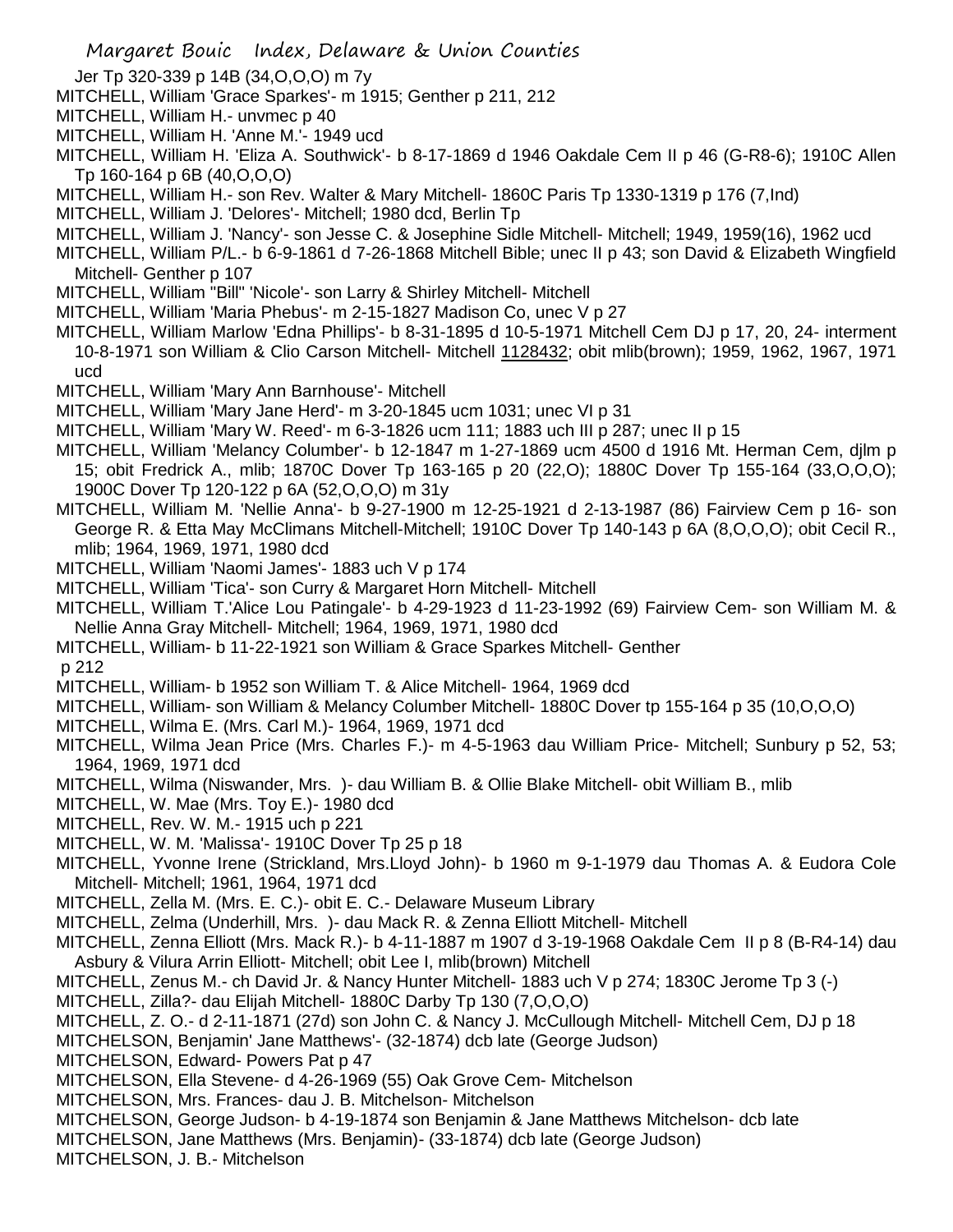Margaret Bouic Index, Delaware & Union Counties MITCHELSON, Mary Frances- dau Ella Stevens Mitchelson- Mitchelson MITCHEM, Hines- 1835 men p 46 #20 p 83 Orange Tp MITCHEM, Sarah A.- lived with William & Margaret A. Moore- 1870C Liberty Tp Un Cpo 233 p 28 (1,O) MITCHLER, Aaron J.- b 4-8-1838 d 7-16-1930 Horseshoe Baptist Gryd- Powell p 284 MITCHLER, Mary- b 8-23-1840 d 2-5-1901 Horseshoe Baptist Graveyard- Powell p 284 MITCHLER, Wilson C.- b 6-26-1872 d 12-31-1884 Horseshoe Bapt. Gryd.- Powell p 284 MITCHNER, Mordecai- 1880 dch p 525 MITCHNER, Susan Shaw (Mrs. )- dau John & Elizabeth Brown Shaw- dumch p 300; Pabst Pion II p 225 MITCHNER, Wilder- 1830C Genoa Tp, delge III p 72 MITCHON, Laura- 1880C Brown Tp (50,O,-,-); delge III p 15, X p 72 MITCHUM, Hines- 1880 dch p 607; 1908 dch 454 MITCHUM, Wildman- 1835 men p 27 #47 p 45 Genoa Tp MITER, George D.- Oakdale Cem  $1677$  (21E-4th row) I p 24 (E) moved here 4-8-1903 MITER, Sally (Mrs. David)- d 1-12-1838 Oakdale Cem I (E) moved here 4-3-1903 MITHCELL, Mildred Marie Roller (Mrs. Thomas Scott)- b 10-23-1927 m 6-27-1959 dau Wayne Leroy & Georgia Jeretha Grove Roller- Weiser p 645 MITHCELL, Thomas Scott'Mildred Marie Roller'-b 6-26-1918 m 6-27-1959- Weiser p 645 MITHCEM, Levi 'Samantha Jane Smith'- m 12-31-1865 ucm 3885 MITHCEM, Samantha Jane Smith (Mrs. Levi)- m 12-31-1865 ucm 3885 MITMAN, Cora (Haddix, Mrs. Charles)- 1985 uch p 144 MITMAN, Helen (Weaver, Mrs. Wayne Conrad)- b 1-29-1935 m 2-4-1954- Weiser p 727 MITSCH, Mildred (Immel, Mrs. Lloyd)- McKitrick p 419 MITSEL, James L.- Pabst 6 p 50 MITTELSTADT, Irma Dolly (Mrs. Wm. J.)- b 1906 York Cem p 93 MITTELSTADT, Wm. J. 'Irma Dolly'- b 1896 York Cem p 93 MITTEN, Sarah (Bartlet, Mrs. Dewit C.)- m 7-2-1847 Madison Co, unec X p 28 MITTENDORF, James L.- 1981, 1983 ucd MITTENDORF, John J.- d 12-9-1918 (9m) Oakdale Cem I p 85 (D-R5-4) MITTENDORF, L. M. 'Louise'- d 4-7-1940- obit mlib MITTENDORF, Louise (Mrs. L. M.)- d 2-1-1939 obit mlib; obir L. M., mlib MITTON, Blanch M. (Mrs. Mack)- b 1868 d 1936 Price Cem, djlm p 43 MITTON, Daniel- son Rev. James O. & Dona Mitton- Mitton; obit Rev. James, mlib (brown) MITTON, Dona (Mrs. Rev. James O.)- Mitton- Mitton; obit Rev. James, mlib (brown) MITTON, Edward C.- b 1891 d 1966 Price Cem, djlm p 43 MITTON, Hazel B.- b 12-16-1901 d 2-26-1973 Price Cem, djlm p 69 MITTON, Helen- dau Rev. James O. & Dona Mitton- Mitton; obit Rev. James, mlib (brown) MITTON, James- internment 8-11-1976 Unionville Cem DJ p 49, 51- son Rev. James O & Dona Mitton- Mitton; obit Rev. James, mlib (brown) MITTON, Rev. James O. 'Dona'- d 8-9-1976 (41) bur Unionville- son Lucile Andrews- Mitton- Mitton; obit mlib (brown) MITTON, Jeffrey James- b 12-7-1952 d 2-21-1964 Unionville Cem, Dj p 44, 48; interment 2-24-1864 MITTON, John- son Rev. James O. & Dona Mitton- Mitton; obit Rev. James, mlib (brown) MITTON, Lewis- Pabst 1 p 23 MITTON, Linda (Andrews, Mrs. )- sister Rev. James O. Mitton- obit Rev. James, mlib(brown) MITTON, Kimberly- dau Rev. James O & Dona Mitton- Mitton; obit Rev. James, mlib (brown); 1977 ucd MITTON, Mack 'Blanch M.'- b 1864 d 1946 Price Cem, djlm p 43 MIXON, - b 12-6-1909 d 8-29-1910 Price Cem, djlm p 43 infant son Mack & Blanch M. MITTON, Matthew- son Rev. James O. & Dona Mitton- Mitton; obit Rev. James, mlib (brown) MITTON, Otis- b 1903 d 1934 Unionville Cem, DJ p 41, 50 MITTON, ---1935 infant son of Otis & Lucile- Unionville Cem, DJ p 41 MITTS, Jane Grayham (Mrs. John C.)- m 1-17-1811 Madison Co, unec IV p 21 MITTS, John C. 'Jane Grayham'- m 1-17-1811 Madison Co, unec IV p 21 MITZGEE, Wm.- 1964 dcd MIX, Alice Requa Schwab (Mrs. Theodore)- b 10-10-1918 m 6-5-1941 dau Gustav & Alice Requa Clark Schwab- Weiser p 190

MIX, Emily Schwab- b 8-9-1954 dau Theodore & Alice Requa Schwab Mix- Weiser p 191